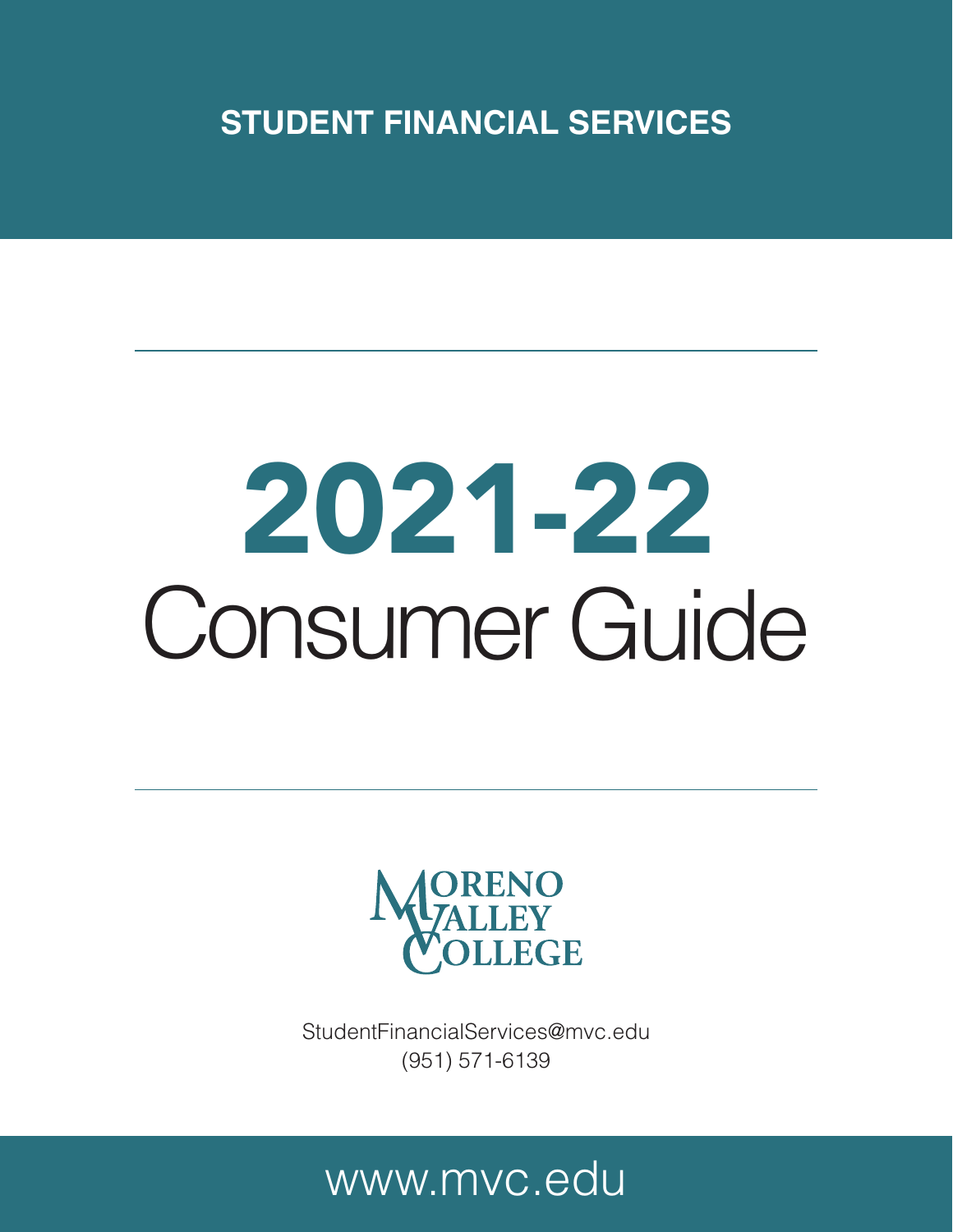# **Student Financial Services- Mission Statement**

The Student Financial Services Office is dedicated to assisting students achieve their educational goals and academic success by providing current and accurate information to all students, parents and the community about federal, state and institutional aid opportunities.

# **Table of Contents**

| Facts You Need to Know- Dependency Status and Petitions for |
|-------------------------------------------------------------|
|                                                             |
|                                                             |
|                                                             |
|                                                             |
|                                                             |
|                                                             |
|                                                             |
|                                                             |
|                                                             |
|                                                             |
|                                                             |
|                                                             |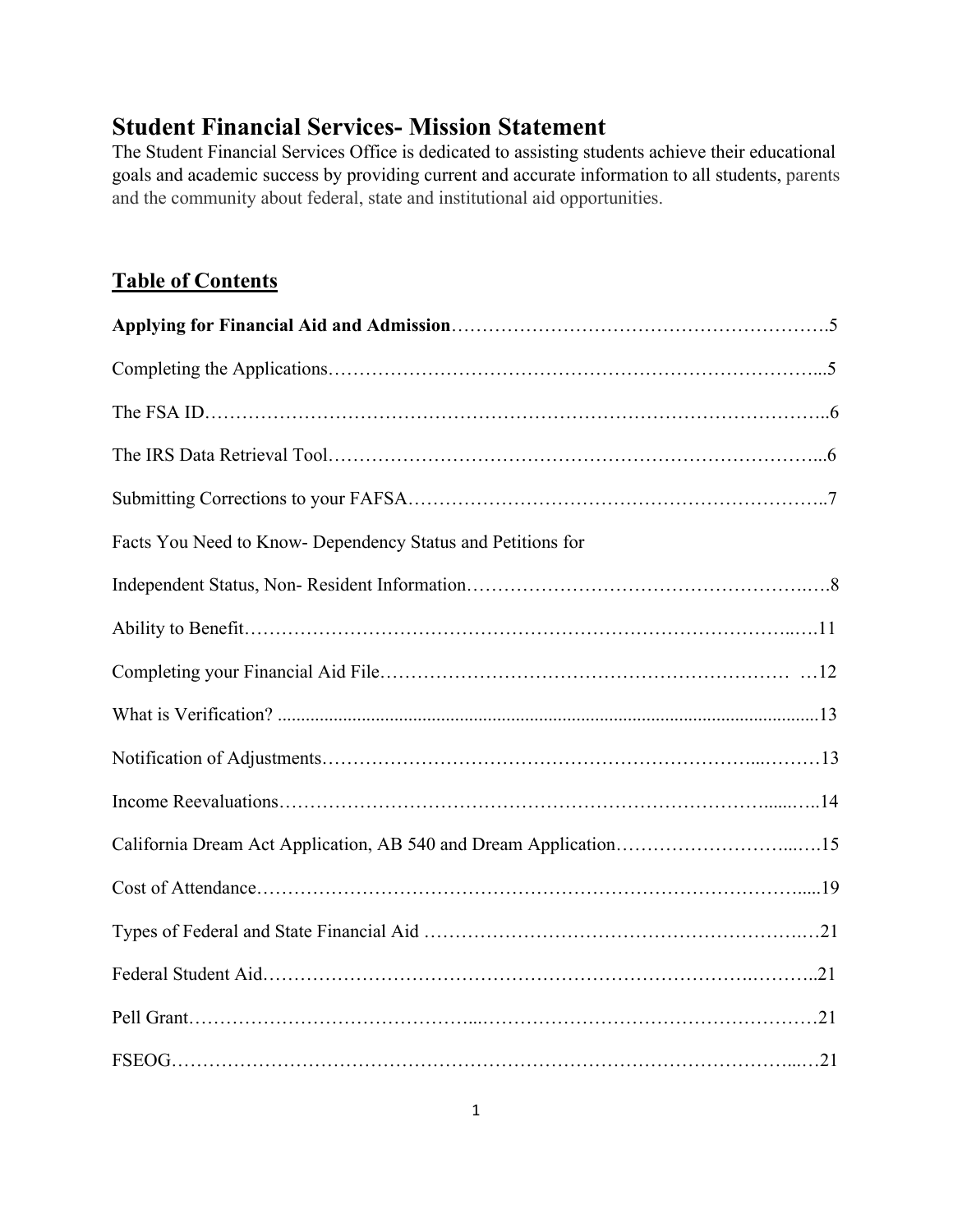| California Military Department GI Bill Award |
|----------------------------------------------|
|                                              |
|                                              |
|                                              |
|                                              |
|                                              |
|                                              |
|                                              |
|                                              |
|                                              |
|                                              |
|                                              |
|                                              |
|                                              |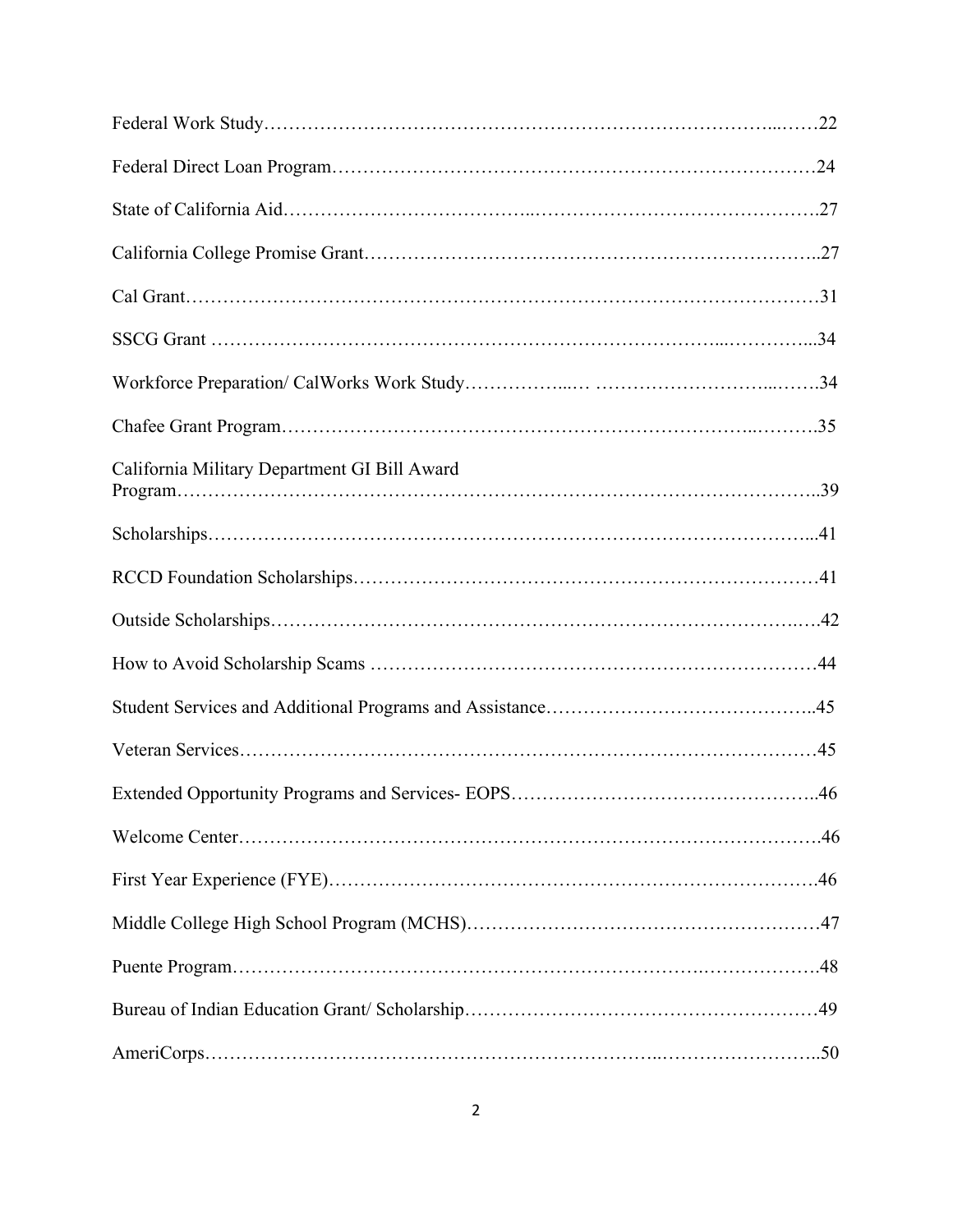| The Academic Counseling and Educational Support |  |
|-------------------------------------------------|--|
|                                                 |  |
| <b>Factors That Can Affect Your Eligibility</b> |  |
|                                                 |  |
|                                                 |  |
|                                                 |  |
|                                                 |  |
|                                                 |  |
|                                                 |  |
|                                                 |  |
|                                                 |  |
|                                                 |  |
|                                                 |  |
|                                                 |  |
|                                                 |  |
|                                                 |  |
|                                                 |  |
|                                                 |  |
|                                                 |  |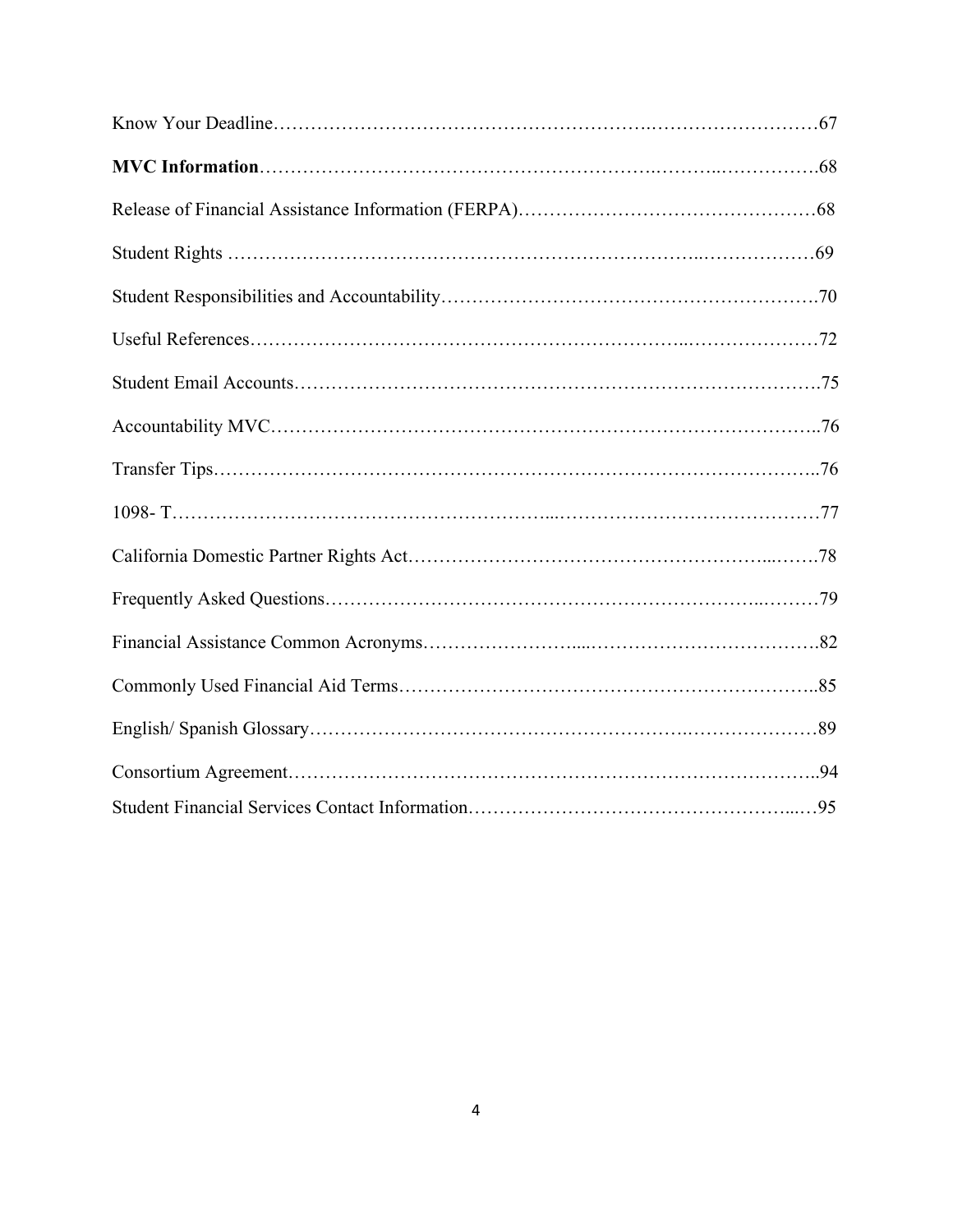# **Applying for Financial Aid and Admission to Moreno Valley College**

Completing a Free Application for Federal Student Aid (FAFSA) and an admissions application to Moreno Valley College is the way to start your educational journey! For students qualifying under AB 540, the California Dream Act Application is available. By completing the FAFSA, current and prospective students can be considered for several state, federal, and institutional financial assistance opportunities. By completing the CADAA – California Dream Act, current and prospective students can be considered for several state and institutional financial assistance opportunities. Student Financial Services (SFS) provides` assistance to all students who qualify by helping to relieve the financial burden of paying for college expenses. Financial assistance is designed to help supplement your educational expenses. Financial aid is not a primary source of income to meet basic living expenses and needs.

# **Completing the Applications**

1. Complete an admissions application online at [www.mvc.edu.](http://www.mvc.edu/) If you do not have computer access at home you can come and apply online in the Student Financial Services (SFS) office.

2. After you have completed your admissions application you will need to activate your RCCD student email account. Your RCCD student email account is how you will be contacted by SFS for matters concerning your financial assistance. It is very important to check your email consistently for updates and financial aid opportunities.

3. Complete the FAFSA or the CADAA application. You can complete the FAFSA for free online at [https://studentaid.gov/h/apply-for-aid/fafsa.](https://studentaid.gov/h/apply-for-aid/fafsa) The CADAA- California Dream Act application can be completed online for free at [https://dream.csac.ca.gov.](https://dream.csac.ca.gov/) If you would like assistance with your applications, we offer application workshops year-round. Our workshop locations and times can be found by clicking on the Workshop link on the financial aid homepage. When completing your application, you will need to add the school code for Moreno Valley College on the FAFSA **(041735)** or the CADAA- California Dream Act Application **(04173500)**. Using the correct school code allows SFS to receive your information.

4. Once you complete your FAFSA you will receive a Student Aid Report (SAR) from the Department of Education Central Processing Center either by email or mail. The SAR is your initial response to your FAFSA application. For the CADDA- California Dream Act application, you will receive your California Student Aid Report (CAL SAR) from the California Student Aid Commission. An accurate SAR requires no corrections. Be sure to read the "Comments" section of your SAR. If corrections are necessary, you may consult with an SFS staff member for assistance prior to submitting corrections. Use your Federal Student Aid Identification Number (FSA ID) user name and password to make corrections to your FAFSA application online. Use your CA Dream Act username and password to correct your CA Dream Act application online.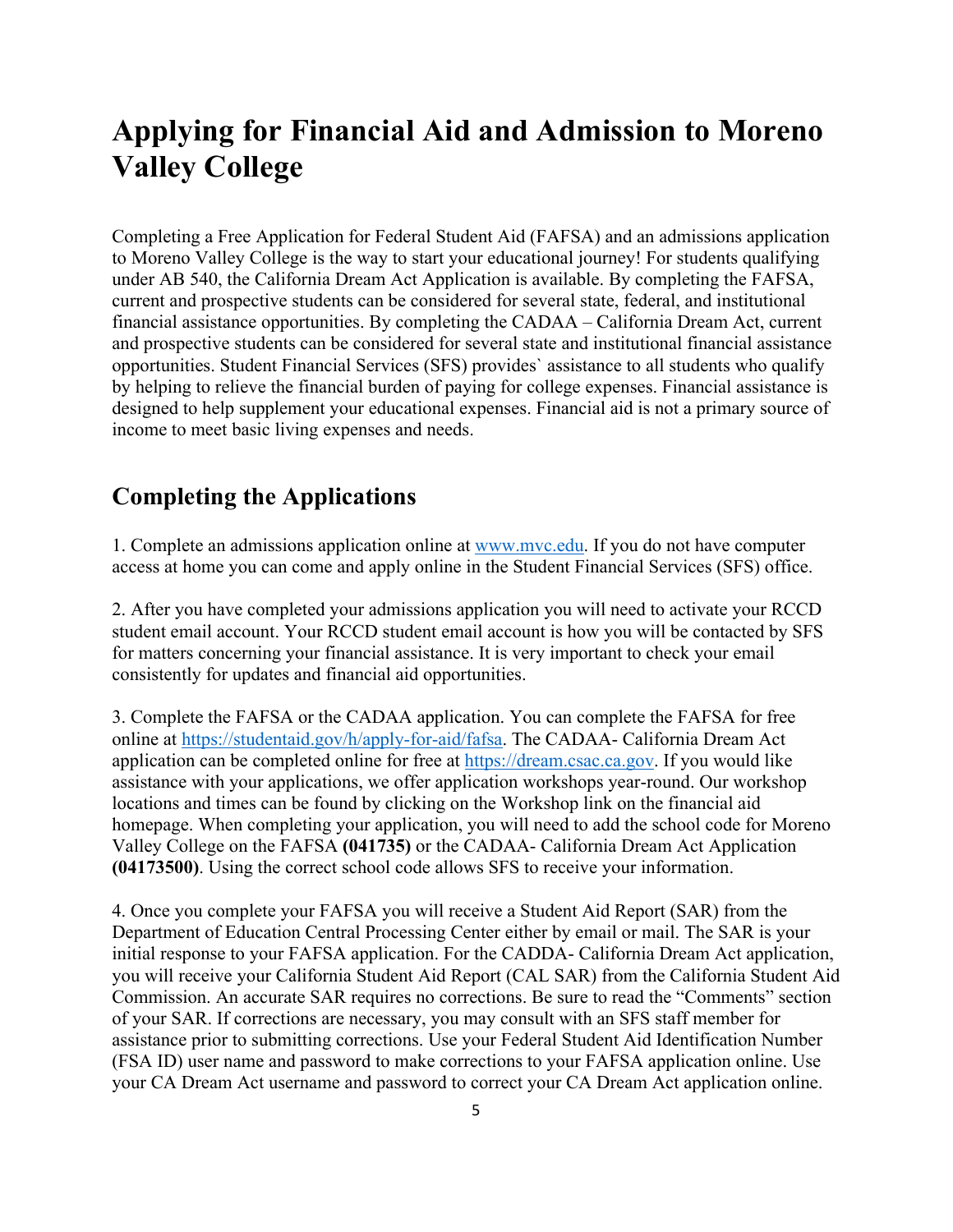# **FSA ID**

An FSA ID is a username and password that gives students and parents access to Federal Student Aid's online systems, such as FAFSA, and can serve as your legal electronic signature. Your FSA ID is used to confirm your identity when accessing your financial aid information and electronically signing your federal student aid documents. It's important to understand that the student and the parent may not share an FSA ID. Your FSA ID is your signature, so it must be unique to you. If you are a parent of a dependent student, you will need your own FSA ID to sign your child's FAFSA form electronically. If you have more than one child attending college you can use the same FSA ID to sign all applications, but each child must have his or her own FSA ID. Your FSA ID is used to sign legally binding documents electronically. It has the same legal status as a written signature. Do not give your FSA ID to anyone or allow anyone to create one for you—not even your parent, your child, or someone helping you fill out the FAFSA online. When you create your FSA ID, you will be given the option to provide your email address and register your mobile phone number. If you choose to provide this information (we strongly encourage you to do so) it is important to remember that a mobile phone number or email address can be associated with only one FSA ID. To get an FSA ID visit [https://studentaid.gov/fsa-id/create-account/launch.](https://studentaid.gov/fsa-id/create-account/launch)

The FSA ID consists of four parts:

• **Identity**: Full name, Social Security Number, email, date of birth, username, and password.

• **Profile**: Mailing address, phone number (optional), and five security questions and answers.

• **Review**: This will show an overview of your profile but will not show the full SSN or the answers to the challenge questions.

• **Done**: The FSA ID website gives students direct access to [https://studentaid.gov/h/apply-for](https://studentaid.gov/h/apply-for-aid/fafsa)[aid/fafsa](https://studentaid.gov/h/apply-for-aid/fafsa) and the ability to start a new FAFSA or login to an existing application.

# **IRS Data Retrieval Tool**

The IRS Data Retrieval Tool (IRS DRT) is a feature of the FAFSA that allows students and parents to access their IRS tax return information and transfer the data directly into their FAFSA. If you are eligible to use the IRS DRT, we highly recommend using the tool for several reasons:

• **EASY** – Transfer information with the click of a button.

• **FAST** – Instantly retrieve your information.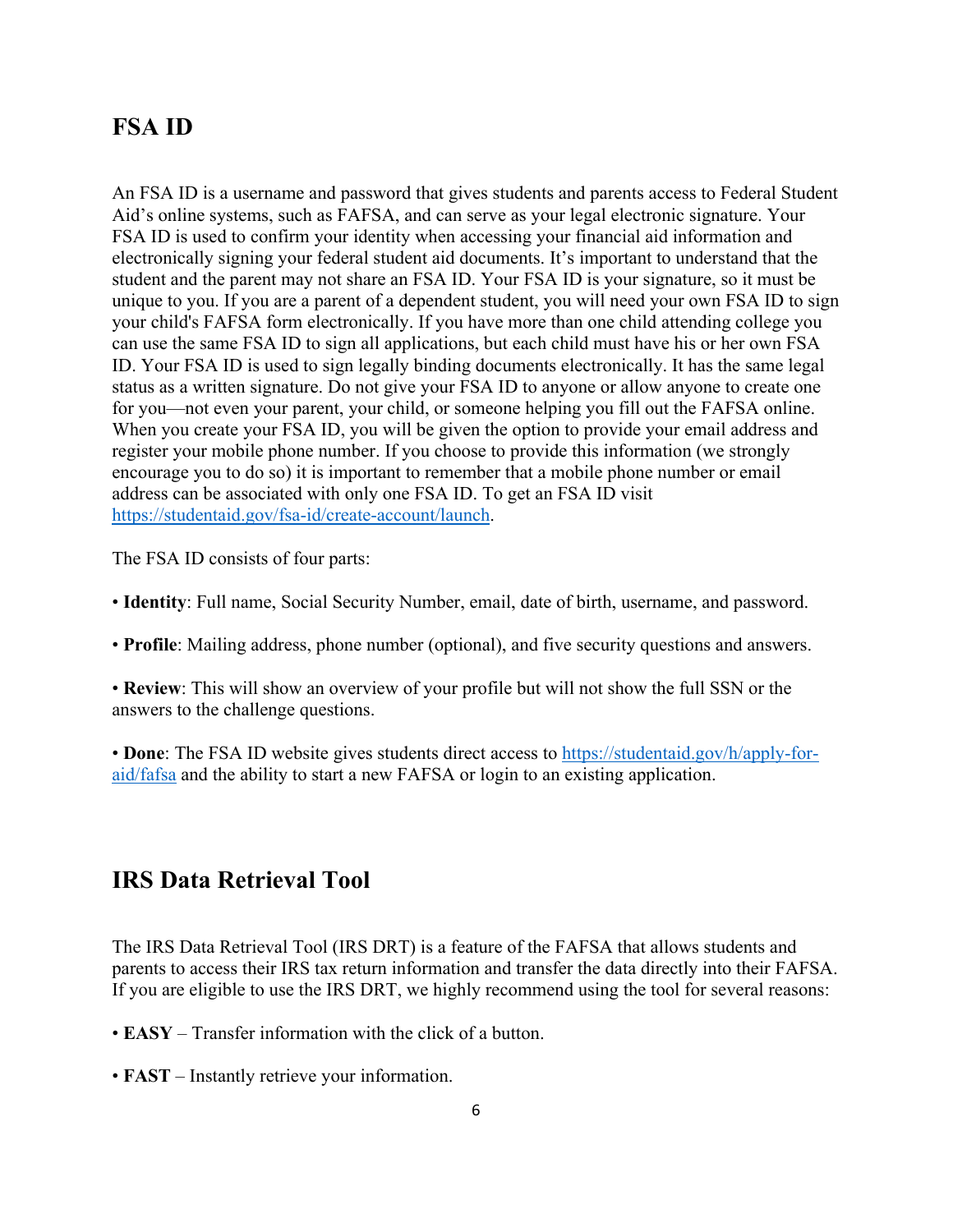- **ACCURATE** Correctly fill in your information.
- **TIME -** Using the DRT will reduce the information requested by the college

If you do not use the IRS Data Retrieval Tool to provide tax information and are selected for verification of income, you must provide a copy of your tax return transcript or your parents' tax return transcript directly from the IRS office. The tax return transcript can be ordered online at [www.irs.gov.](http://www.irs.gov/)

### **How to use the IRS Data Retrieval Tool**

- 1. Log in to your current FAFSA application or start a new application at www.fafsa.gov.
- 2. In the finances section of the online form, you will see a "Link to IRS" button if you are eligible to use the IRS DRT.
- 3. Click the "Link to IRS" button and log in with your FSA ID to be transferred to the IRS website.
- 4. Once at the IRS site, enter your information exactly as it appears on your federal income tax return and click the "Submit" button.
- 5. Check the "Transfer My Tax Information into the FAFSA form" box, and click the "Transfer Now" button.
- 6. You will know that your federal tax return information has been successfully transferred because the words "Transferred from the IRS" will display in place of the IRS information in your FAFSA form.

For your protection, your tax information will not be displayed on either the IRS site or [https://studentaid.gov/h/apply-for-aid/fafsa.](https://studentaid.gov/h/apply-for-aid/fafsa)

The IRS DRT can be used by both students and parents. To learn more about the IRS DRT, visit [www.StudentAid.gov/irsdrt.](http://www.studentaid.gov/irsdrt)

# **Submitting FAFSA Corrections**

Students should submit corrections if:

- The Moreno Valley College school code (041735) is not listed under the school section of your FAFSA or on your CA Dream Application.
- There is no Expected Family Contribution (EFC) number due to incomplete or conflicting information.
- The drug related question was left blank.
- Income information is incorrect and your application was not selected for "Verification".
- Students and/or parents prefer to use the IRS Data Retrieval tool to import tax information onto your FAFSA.
- SAR comments or CAL SAR comments indicate a change should be made on your application.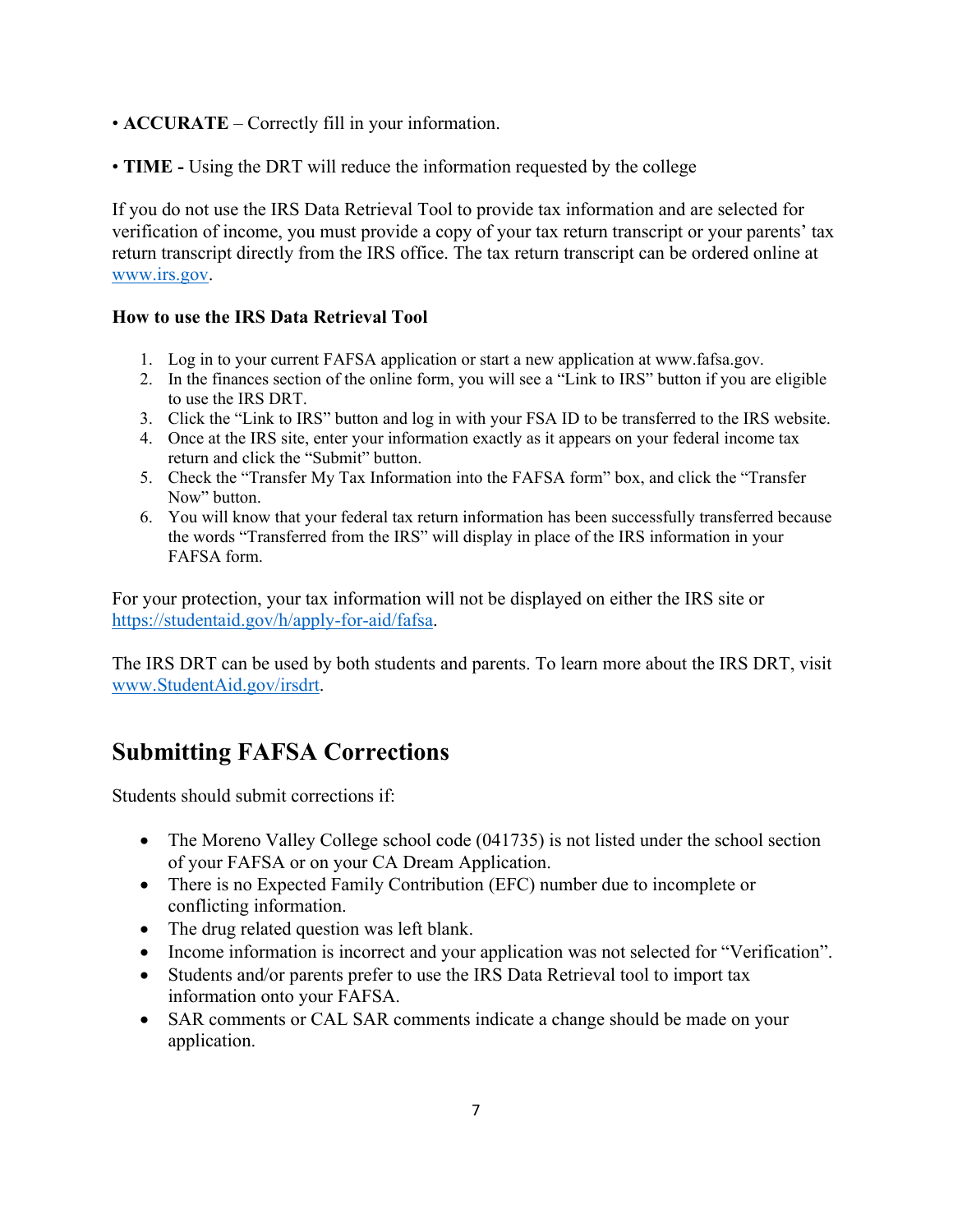If you are not sure that corrections are needed or what corrections to make please contact SFS at (951) 571- 6139. Corrections for FAFSA can be made online at [https://studentaid.gov/h/apply](https://studentaid.gov/h/apply-for-aid/fafsa)[for-aid/fafsa.](https://studentaid.gov/h/apply-for-aid/fafsa) Corrections for CADAA can be made online or by mailing Part II of your SAR if you received it by mail. CADAA application corrections should be made online by signing in with your username and password at [https://dream.csac.ca.gov.](https://dream.csac.ca.gov/) You may also attend one of our application workshops and we will assist you in making the necessary corrections.

# **Facts You Need to Know When Completing the FAFSA Are you Dependent or Independent?**

When completing the FAFSA/CADAA, you will need to know whose information to report. Your information is required (and if married, your spouse's) if you're an independent student, or your information and your parents' if you're a dependent student. Federal student aid programs are based on the concept that a dependent student's parents have the primary responsibility for paying for their child's education.

You will be asked certain questions on the FAFSA/CADAA to determine your dependency status according to the U.S. Department of Education. Your answers to these questions will let you know if you are considered a "dependent student" or an "independent student" for financial aid purposes, and whether or not you will need to include your parents' information. For the 2021-22 academic year you will be asked the following questions to find out if you need to provide parent information:

Were you born before January 1, 1998?

As of today, are you married? (Also answer "yes" if you are separated but not divorced) At the beginning of the 2021-2022 school year, will you be working on a master's or doctorate program (such as an MA, MBA, MD, JD, PhD, EdD, graduate certificate, etc.)? Are you currently serving on active duty in the U.S. Armed Forces for purposes other than training?

- Are you a veteran of the U.S. Armed Forces?
- Do you now have or will you have children who will receive more than half of their support from you between July 1, 2021 and June 30, 2022?
- Do you have dependents (other than your children or spouse) who live with you and who receive more than half of their support from you, now and through June 30, 2022?
- At any time since you turned age 13, were both your parents deceased, were you in foster care, or were you a dependent or ward of the court?
- As determined by a court in your state of legal residence, are you or were you an emancipated minor?
- Does someone other than your parent or stepparent have legal guardianship of you, as determined by a court in your state of legal residence?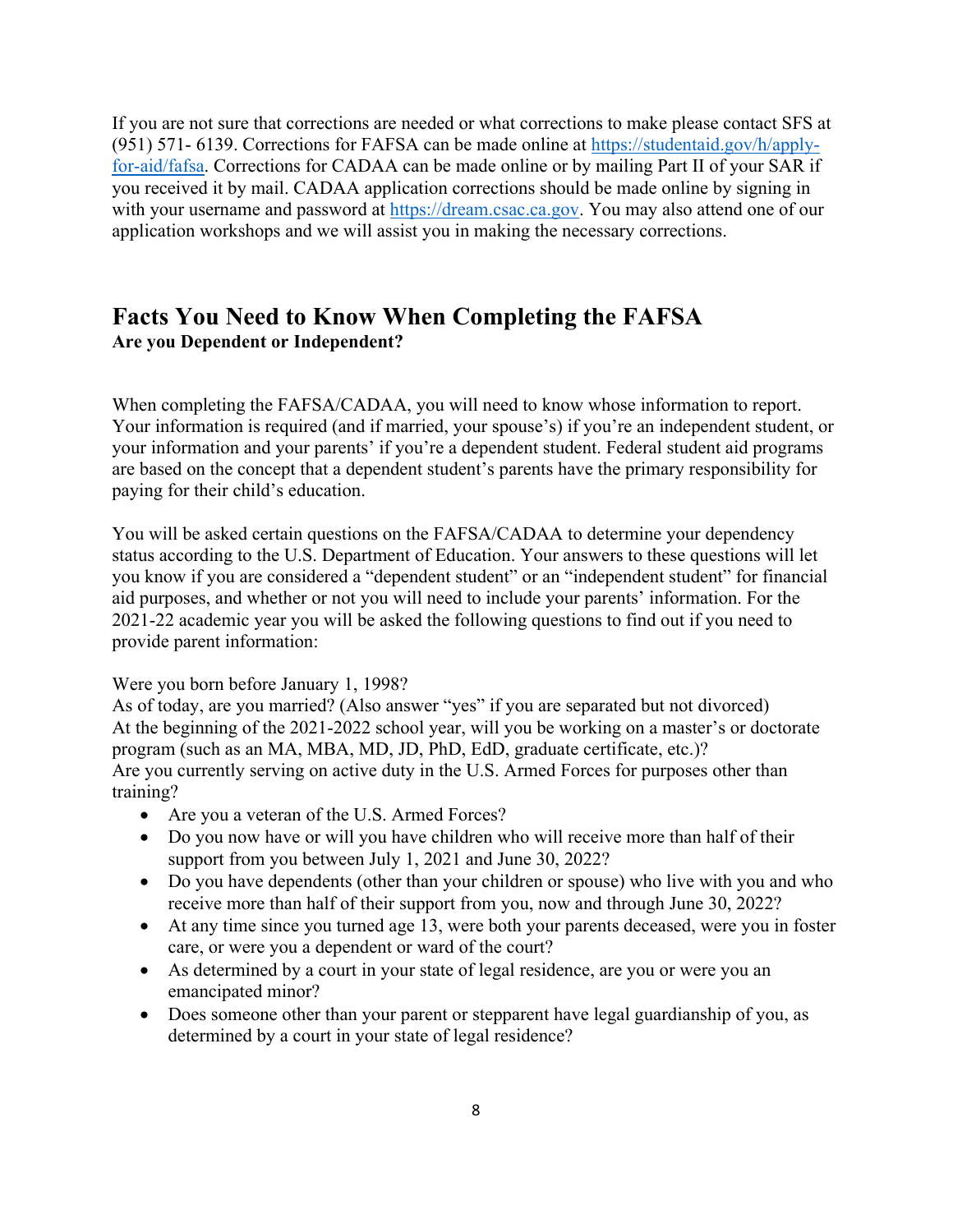- At any time on or after July 1, 2020, did your high school or school district homeless liaison determine that you were an unaccompanied youth who was homeless or were selfsupporting and at risk of being homeless?
- At any time on or after July 1, 2020, did the director of an emergency shelter or transitional housing program funded by the U.S. Department of Housing and Urban Development determine that you were an unaccompanied youth who was homeless or were self-supporting and at risk of being homeless?
- At any time on or after July 1, 2020, did the director of a runaway or homeless youth basic center or transitional living program determine that you were an unaccompanied youth who was homeless or were self-supporting and at risk of being homeless?

If you answer "No" to all of the questions listed above, you are considered a Dependent student and must include parental information and their signature on the FAFSA. Your parents' ability to contribute to your college expenses will be considered when determining your eligibility for financial assistance. Be sure to use your birth or adoptive parents' information. Do not use information from grandparents, legal guardians, or foster parents. If your parents are divorced or separated, read the FAFSA instructions for guidance on which parent's information to include. Not living with parents or not being claimed by them on tax forms does not determine dependency status for federal student aid.

If you answer "Yes" to at least one of the questions listed above, you are considered an independent student and will be evaluated for financial assistance based on your own circumstances. Your parental information and signature will not be necessary.

# **Petition for Independent Status (Dependency Override)**

Most students entering a postsecondary school straight from high school are considered financially dependent on their parents. This means their parent(s) (biological or adoptive) must provide information on the FAFSA. A student cannot be determined to be independent just because:

- Parents do not want to provide information on the FAFSA due to privacy concerns.
- Parents do not feel it is their responsibility to provide financial assistance for college.
- Parents no longer claim you as a dependent on their taxes.
- You are self-supporting and/or no longer live with your parents.

In extreme cases, the Student Financial Services office may be able to use professional judgment to override your dependency status if you can prove that extenuating circumstances exist in the family such as: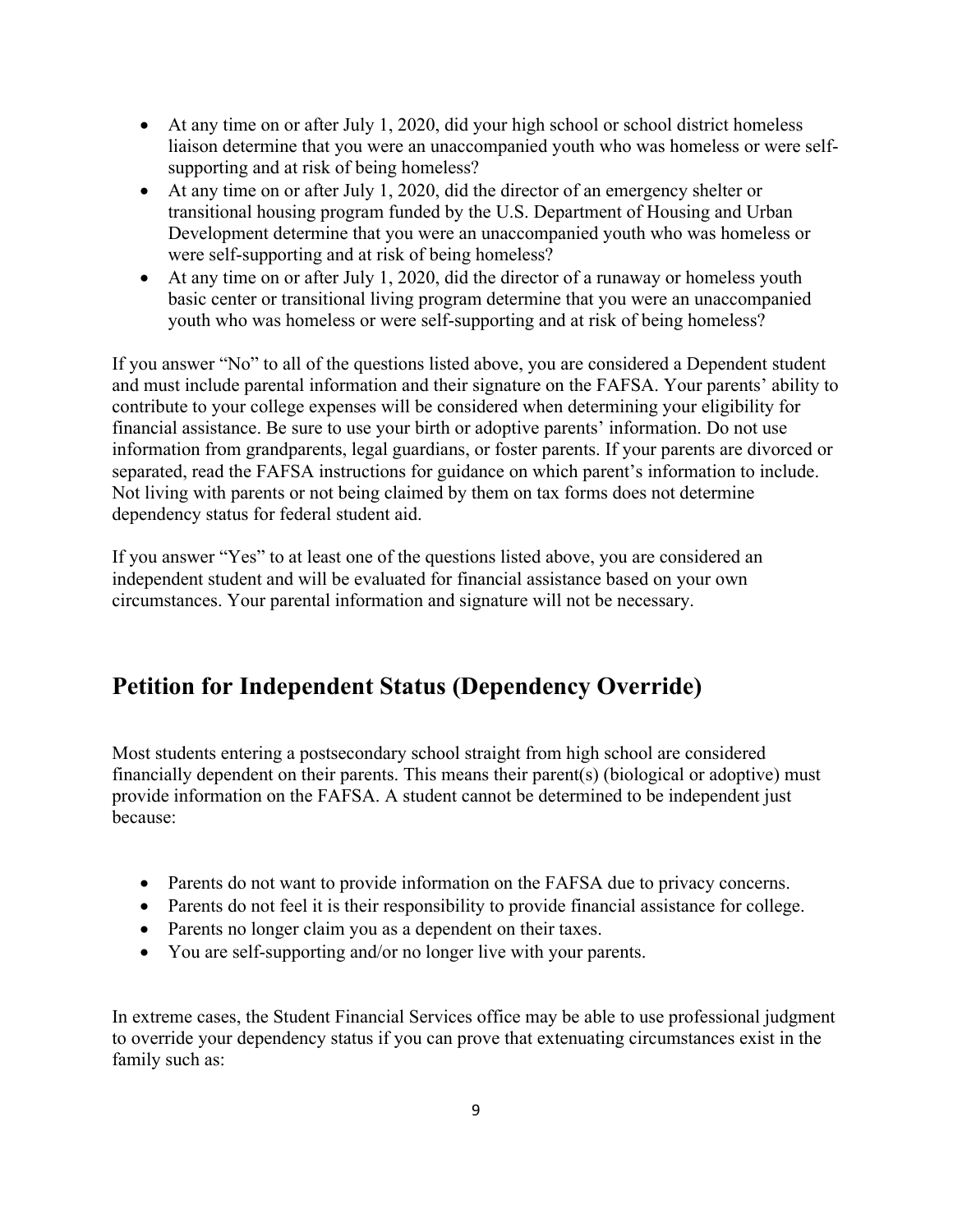- You have no contact with your parents and are unable to locate them
- You have left home due to an abusive situation and your physical and/or emotional welfare are jeopardized by having contact with your parents

If you have extenuating circumstances and are unable to complete the parent(s) section on the FAFSA application it is recommended that you complete the 2021-22 FAFSA with your information, mark the section of the FAFSA that says "I am unable to provide parental information", and apply for a Petition for Independent Status at the Student Financial Services office. The petition must be submitted with official supporting documentation. If the Student Financial Services Office approves your Petition for Independent Status, a dependency override will be granted. The decision is based on the professional judgment of the SFS office and is final and cannot be appealed to the Department of Education.

You must Petition for Independent Status each academic year you apply for financial assistance or you are required to provide parent(s) information on your FAFSA application. Dependency Overrides approved by other institutions are not accepted.

# **Information for Non-Resident Students**

A student's residency is determined by the MVC Admissions and Records office. You can find more detailed information at [http://www.mvc.edu/services/ar/nonResident.cfm.](http://www.mvc.edu/services/ar/nonResident.cfm)

You may also obtain information in regards to the non-resident tuition fees by going to [http://www.mvc.edu/services/ar/fees.cfm.](http://www.mvc.edu/services/ar/fees.cfm)

The Student Financial Services (SFS) office offers a Non-Resident Tuition Deferment Form to assist students so they are not dropped from enrolled classes while waiting for federal grants to be applied to their Admissions and Records account balance, if eligible. A valid FAFSA for the current year must be on file. To request this deferment, please stop by the SFS counter. After your request is received, SFS will update your student record and a financial hold will be placed on your account until your Admissions and Records balance has been paid in full.

If eligible, your federal grants will be applied to your Admissions and Records fees. If you have grant funds remaining after your enrollment fees are paid, the balance will be reimbursed to you. If there is a remaining balance owed after your grants are applied, you are responsible for paying off the balance before the end of the semester. If you apply for and are eligible for a student loan, please note that loans are disbursed directly to the student and you are responsible for using the loan funds to pay any remaining balance owed to the Admissions office. If you do not meet the Satisfactory Academic Progress (SAP) standards, you may also be responsible for paying off the balance with Admissions and Records before the end of the semester.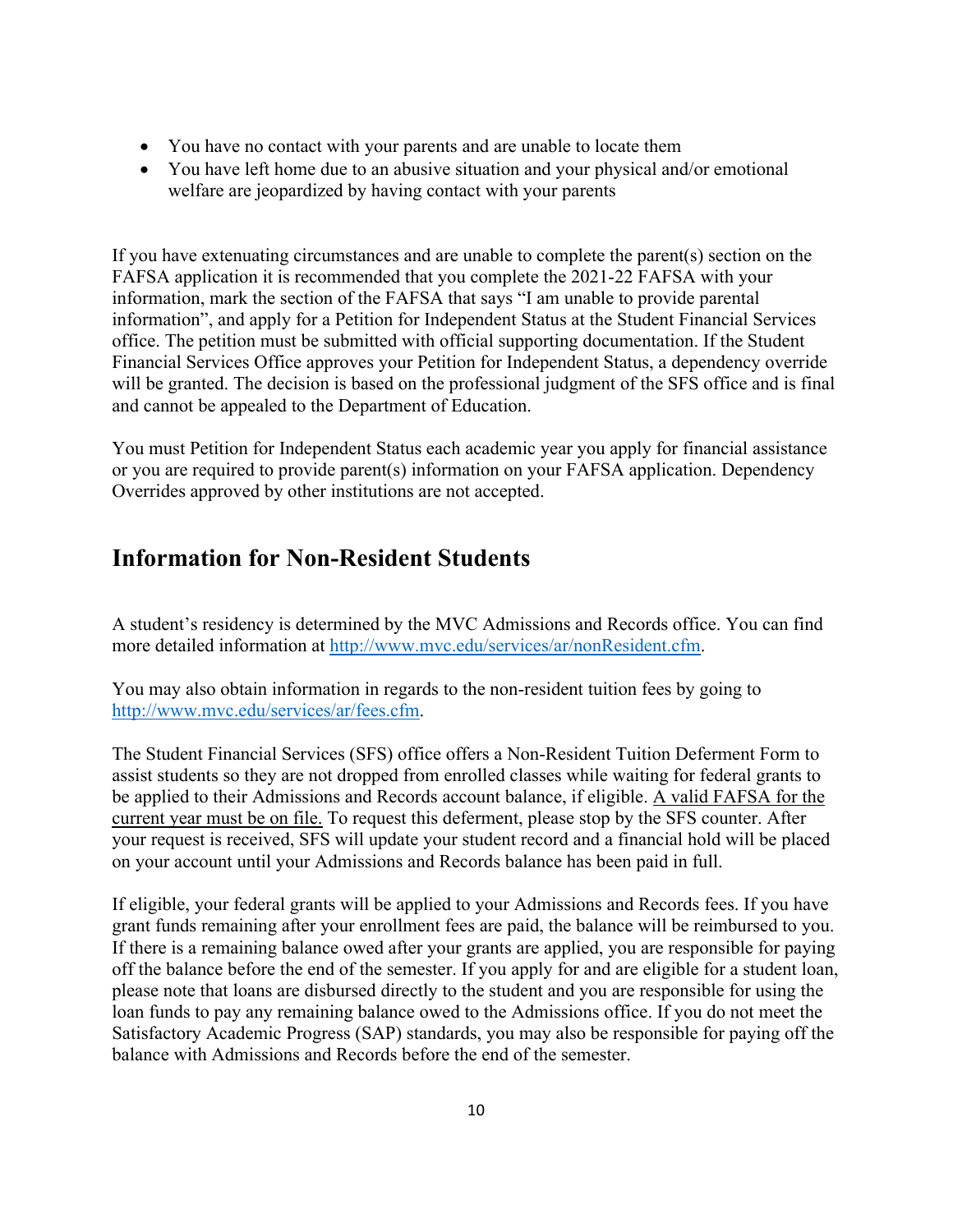Failure to pay fees owed may lead to a hold being placed on all of your records at MVC and you will be unable to register for future classes or request official transcripts.

It is important to keep your address and contact phone number up to date with the Admissions and Records office at all times.

**Please note: You may be responsible for repaying all or a portion of the federal grants and/or loans disbursed if you drop any class, totally withdraw, or stop attending all of your classes.**

# **Ability to Benefit (ATB)**

To receive financial assistance a student must be qualified to study at the postsecondary level. A student who is enrolled qualifies if he or she has:

- A high school diploma
- A General Education Development (GED) certificate
- Passed the California High School Proficiency Exam (that is recognized as the equivalent to a High School Diploma)
- Completed an approved Home School program

Students who were enrolled in an eligible program of study prior to July 1, 2012 will still be eligible to meet the educational requirements for financial assistance by fulfilling one of the following ATB approved requirements:

- **Pass a federally approved ATB test.** At Moreno Valley College this test is administered by the Assessment Center. The student must bring proof of passing scores to the Student Financial Services office.
- **Satisfactorily complete six units that are applicable toward a degree or certificate offered at MVC prior to July 1, 2012.** You must meet with the Student Financial Services counselor to determine if you have completed six units toward your degree or certificate. If it is determined that you have not met this requirement, you may still be eligible for the California College Promise Grant (CCPG). Please refer to the CCPG section of this consumer guide for additional information.

### **Transferring of Passing ATB Scores**

For information on acceptable ATB passing score transfer process, please call the Moreno Valley College Assessment Center at (951) 571-6427.

### **Testing Students with Disabilities**

The requirements include giving the test in a manner that is accessible to disabled students and offering alternative forms of the exam in large print, Braille, and audio cassette formats. The student must provide documentation of the disability to the Disability Resource Center for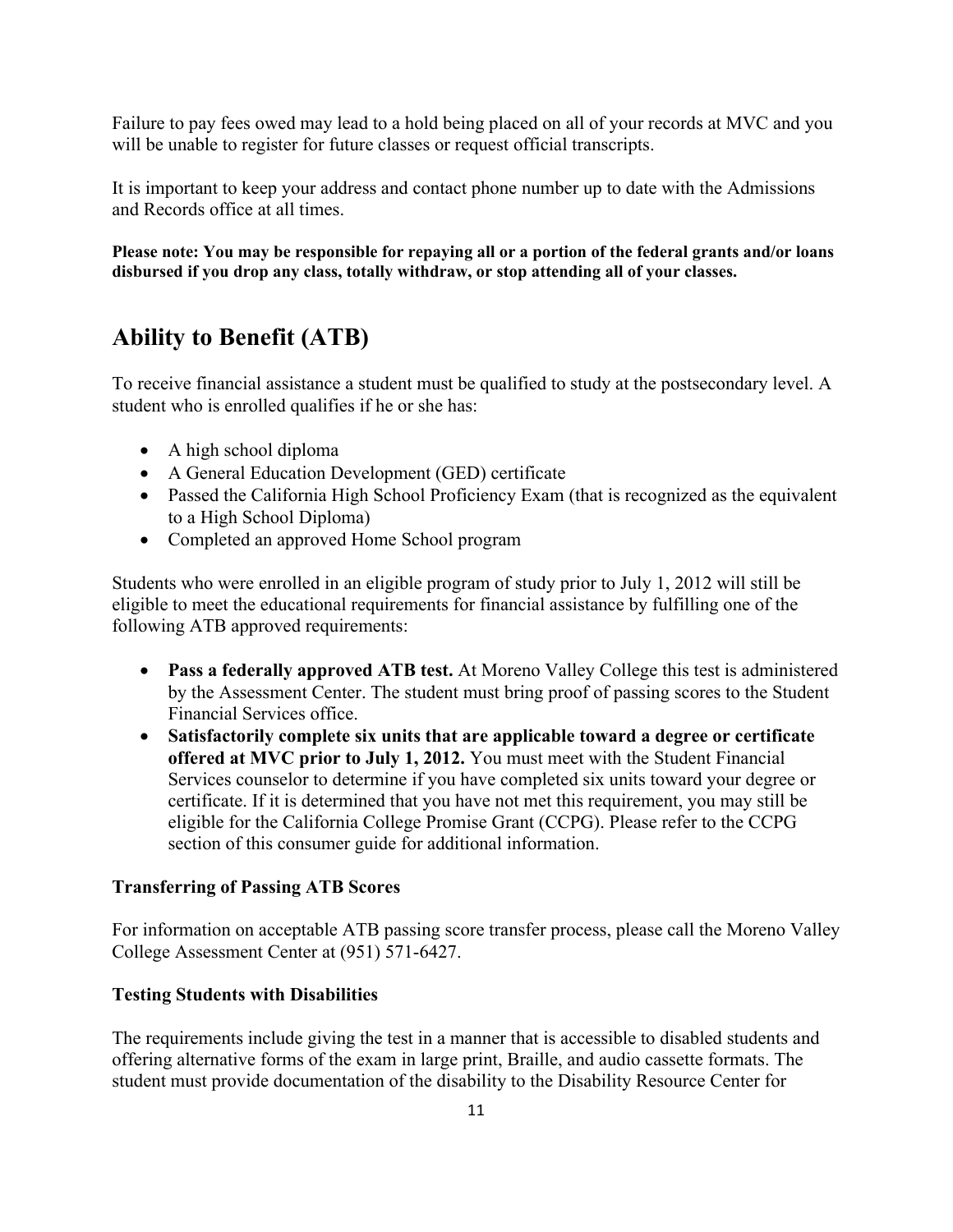determination of eligibility for the accommodation and accommodations must be requested 72 hours in advance. The Disability Resource Center can be contacted at (951) 571-6138 (voice) or (951) 208-6896 (video phone).

# **Completing Your Financial Aid File**

The FAFSA determines your eligibility for various federal, state, and institutional financial aid as well as student work-study and student loans. Your eligibility is based on financial need, number of units you are actively enrolled in, and student budget. Remember, the application process is free! There may be additional applications and/or requirements for each of the programs listed in this guide.

Once you have completed your FAFSA and Student Financial Services (SFS) has received your information from the Department of Education Central Processing Center, our office will send an email to your RCCD student email account requesting that you complete your financial aid file at Moreno Valley College. You may access your student email from www.mvc.edu and click MyPortal or WebAdvisor in the Links menu.

The email will have a link so you can view any tasks you will need to complete and/or required documents you need to turn into the Student Financial Services office to complete your financial aid file.

To view if you have any financial aid tasks to complete and/or required documents to upload:

- Log onto [https://mvc.verifymyfafsa.com](https://mvc.verifymyfafsa.com/) using your RCCD student email and password
- Verify your information and create your account
- Complete the "Financial Aid Tasks" listed on the Welcome Screen\*
- Dependent students may require parent signatures (skip if Independent student)
- Click "Submit" on all required tasks on the student Welcome Screen. Click the "Finished" button when complete.
- Completing your tasks will allow the Student Financial Services office to determine your grant eligibility.
- Any additional pending documents or required actions will be requested by the Student Financial Services office via email.

\*Please note: Certain documentation will be requested from you such as a Student Statement, Household Size Verification Form, Income Verification Form, 2019 Tax Return Transcripts, or other documents needed to complete your file. In this section, it may also indicate if any actions are required by the student. Some examples include: updating educational goal in WebAdvisor, updating high school information with Admissions and Records, providing documentation from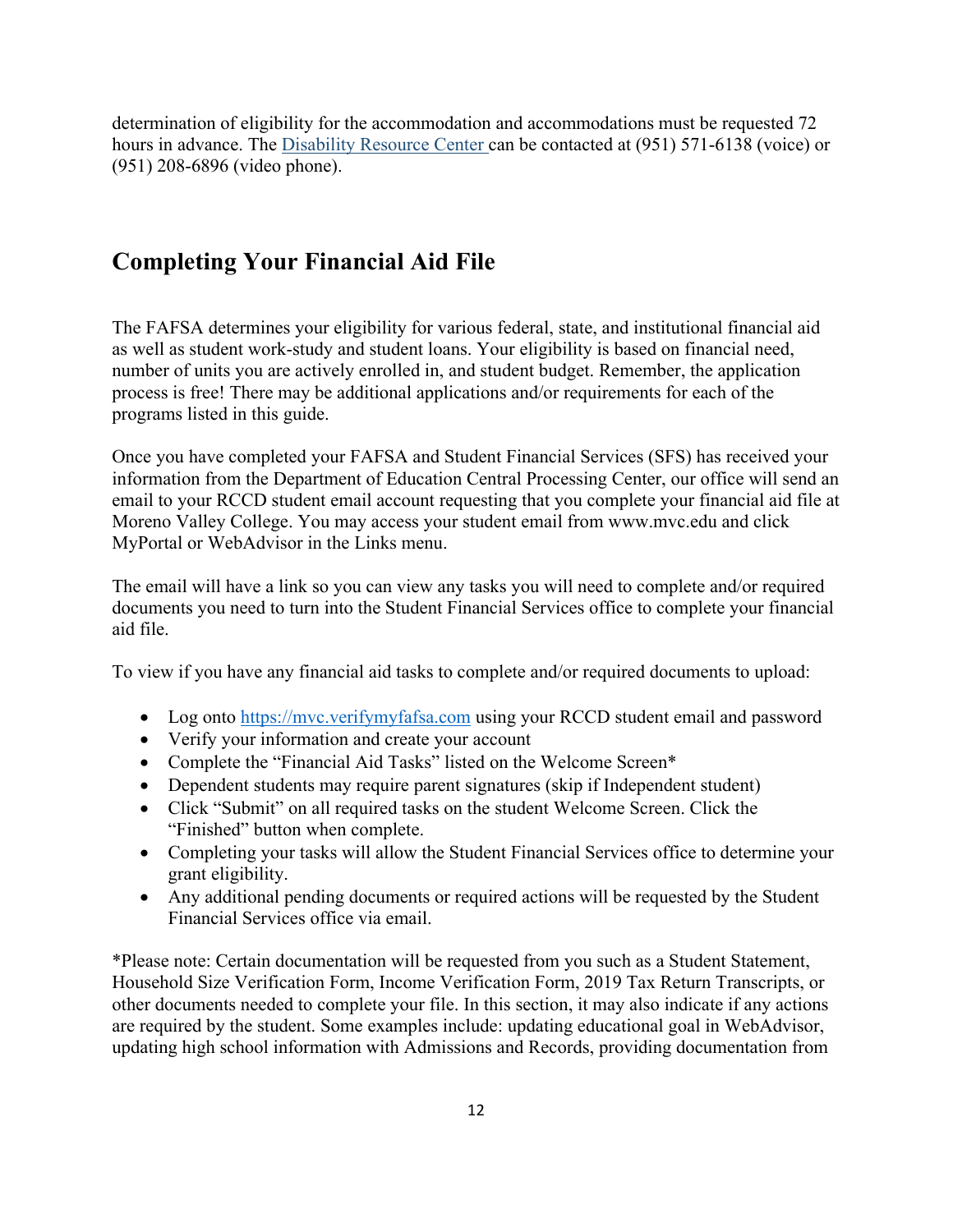a third-party source, etc. For questions regarding additional documentation or actions required to complete your file please contact the Student Financial Services office.

A request for Tax Transcripts (Tax Return, Record of Account, Proof of Non-Filing, Wage and Income, etc.) can be made by calling the IRS at 1-800-829-3676, or ordering it online at [www.irs.gov.](http://www.irs.gov/)

Selected CADAA/ DREAM applicant students eligible for the Cal Grant may have to submit documents to verify their financial aid file. Notification will be sent to students in this category. All other eligibility notices will be emailed to the student upon receipt of the CADAA/DREAM application. CADAA/ DREAM applicants must complete the AB540 application with Admissions and Records at Moreno Valley College to qualify for aid offered under this application.

# **What is Verification?**

About one-third of FAFSA applications are selected for verification each year. The U. S. Department of Education (ED) requires colleges to verify financial and other information entered on the FAFSA to ensure that information provided by students and/or parents is accurate. Verification of FAFSA data helps Student Financial Services accurately and fairly determine the types and amounts of federal, state, and institutional aid students receive.

Moreno Valley College has the authority to contact you for documentation that supports the information you reported. In addition, Student Financial Services is allowed to select additional students for verification and/or to verify additional data elements. If selected by ED for verification you might see a note on your Student Aid Report stating that you have been selected for verification. Once FAFSA data is downloaded into our system, Student Financial Services will email you at your RCCD student email address. In this email we will direct you to check for Financial Aid Tasks to complete.

If you have been selected for verification, you may be required to submit additional documentation and/or complete actions so that Moreno Valley College can verify if the information on your FAFSA is accurate. If Student Financial Services finds discrepancies, it will be corrected based on the documentation provided. Financial Aid Tasks can be viewed at [https://mvc.verifymyfafsa.com](https://mvc.verifymyfafsa.com/) by logging in with your RCCD student email and password.

# **Notification of Adjustments**

After completion of your financial assistance file, your information will be reviewed and your revised eligibility response will be emailed to your RCCD student email address within 3 to 4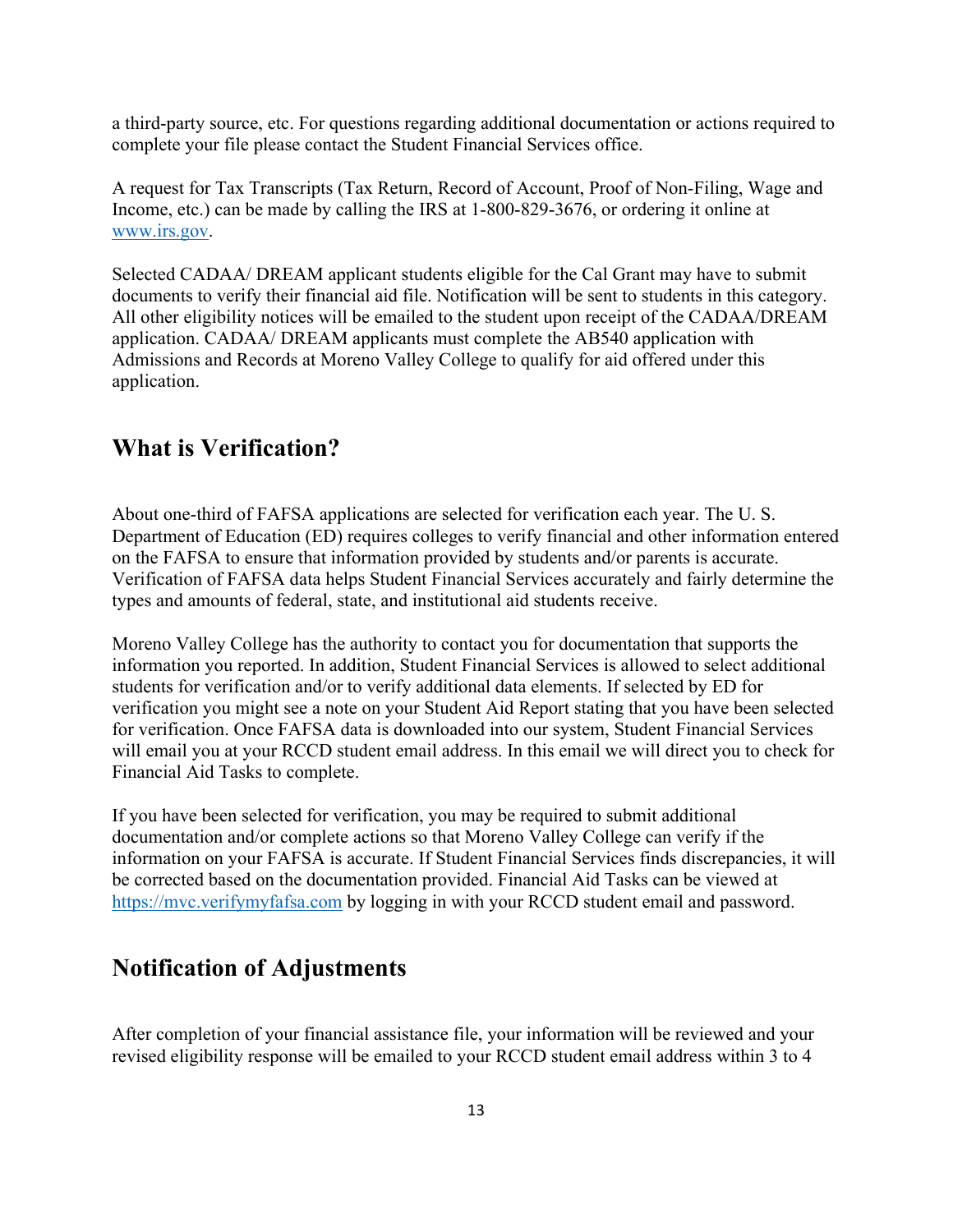weeks. Your award letter will be posted on WebAdvisor/My Portal at www.mvc.edu in the financial aid section.

Always maintain an accurate mailing address and a correct phone number with Admissions & Records to avoid delays in communication. Make updates if necessary through WebAdvisor/My Portal under the personal profile section.

Please be aware the financial assistance process takes time. To ensure that the process goes smoothly it is important to complete your application early and accurately, keep copies of your application and other important documents, and carefully read and respond to all communication received regarding your financial assistance application.

Helpful Tips:

- You must activate your RCCD student email account in order to receive our communications.
- Please review the section in this guide for more information on your RCCD student email account. If you have trouble with your email or need assistance please contact Admissions and Records at (951) 571-6101.
- Keep in mind that financial assistance funds are generally not available at the beginning of each semester. Disbursements usually begin approximately 1 week after classes begin. Please be aware that not all students receive funds on every disbursement date. Disbursement dates are determined when a student completes his/her file, processing timelines, enrollment status, and eligibility. Therefore, students are encouraged to be prepared to pay for books and supplies out of their own resources. Financial assistance is intended to supplement, not replace resources needed to meet the cost of education.

# **Income Re-Evaluations**

When you completed your FAFSA application for the 2021-2022 academic year you were required to report 2019 income information. If you have had a drastic change in income in 2020 or 2021 due to an unforeseen or special circumstance, the Department of Education and Moreno Valley College will allow you to have your financial assistance eligibility re-evaluated.

Special circumstances may include:

- Unemployment or change in employment
- Death of student's spouse or parent
- High cost medical bills not covered by insurance
- One time lump sum payment in 2019

To apply for a 2021-2022 Income Re-Evaluation you must: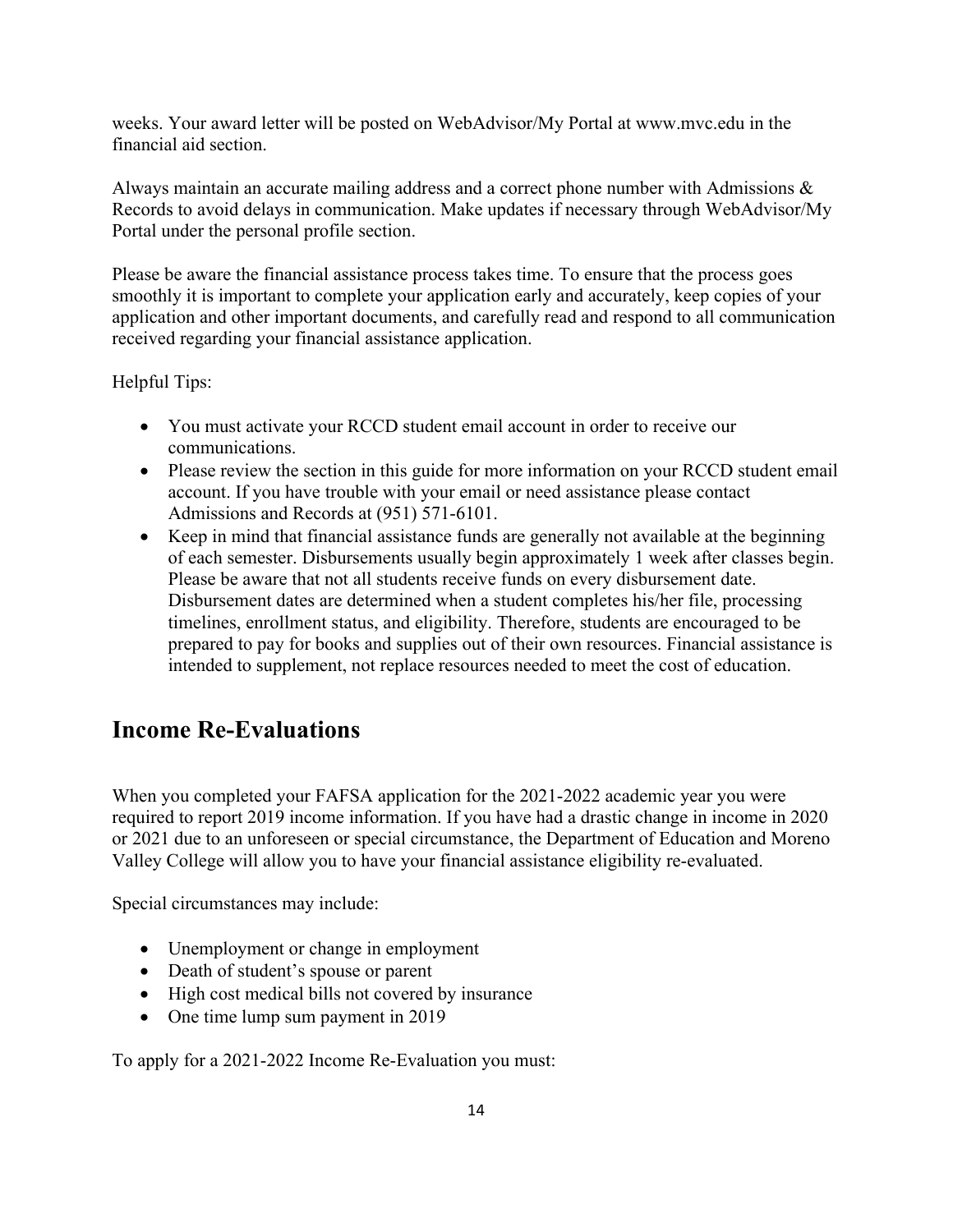- Submit your 2021-2022 FAFSA.
- Complete your Moreno Valley College financial assistance file and have received a final revised award notification.
- Provide a copy of your 2020 or 2021 Tax Return Transcript. You can obtain a copy by requesting it online at [www.irs.gov,](http://www.irs.gov/) by calling 800-908-9946, or mailing in the 4506T form available online at [www.irs.gov.](http://www.irs.gov/)
- If you are unable to obtain a Tax Return Transcript you may be able to provide signed copy of your 2020 or 2021 Federal tax returns and W2's, and/or year-end statements for other income received.
- Be meeting the Moreno Valley College Satisfactory Academic Progress (SAP) Standard (see the SAP section of this guide for additional information).
- Request the Income Re-Evaluation packet from the Student Financial Services office at Moreno Valley College.

Note: You are only able to submit one income re-evaluation during the 2021-22 award year.

# **The California Dream Act, AB 540 and Dream Application**

### **What is AB 540?**

Students who are exempt from paying non-resident tuition as amended by Education Code Section 68130.5 (AB 540/2000, SB 68) are not considered California residents. However, you may be exempt from paying the out-of-state tuition fee under the AB 540 State law. Since January 1, 2001, California's AB 540 allows undocumented immigrant students in pursuit of a higher education who meet specific requirements to be exempt from paying out-of-state tuition fees.

Any student who meets all of the following requirements shall be exempt from paying nonresident tuition at Moreno Valley College:

- Time and Coursework Requirements:
	- o Attended a California high school for three or more years **OR**
	- o Attained credits earned in California from a California high school for the equivalent of three or more years of full-time high school course work and attended a combination of elementary, middle and/or high schools in California for a total of three or more years **OR**
	- o Completion of credits earned at a California adult school **OR**
	- o Credits earned at a California Community College **OR**
	- o A combination of the schools listed above **AND**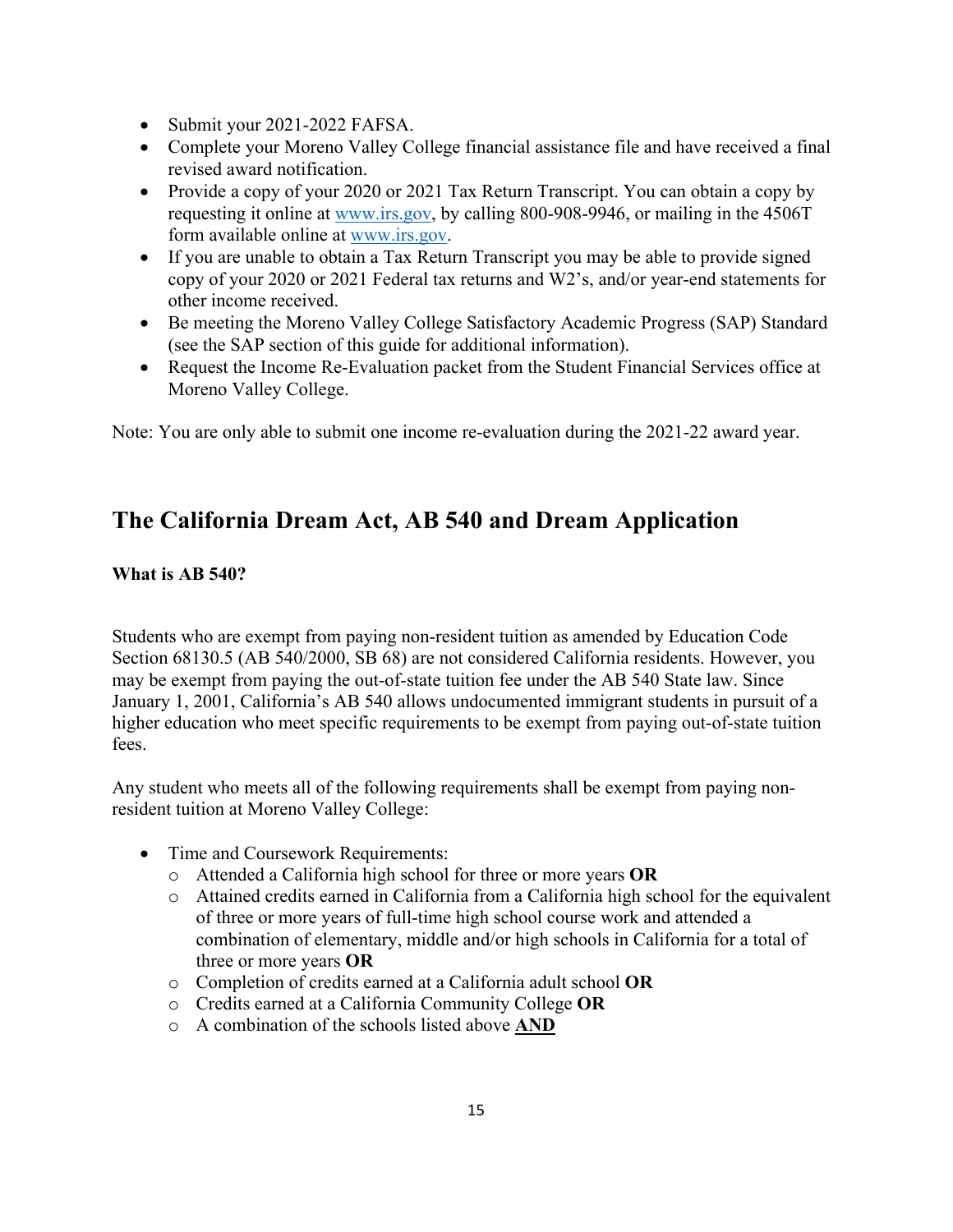- Degree or Unit Requirements (completion of either of the following):
	- o Graduated from a California high school, have attained a G.E.D. or received a passing mark on the California High School Proficiency Exam (CHSPE) prior to
	- o the start of the term **OR**
	- o Completed an associate degree from a California Community College **OR**
	- o Completed the minimum requirements at a California Community College for transfer to the California State University or the University of California **AND**
- Register or be currently enrolled at an accredited institution of public higher education in California **AND**
- In the case of a person without lawful immigration status, the student must file or will file an affidavit as required by the college (available with Admissions & Records) stating that the student has filed an application to legalize his or her immigration status or will file an application as soon as he or she is eligible to do so (student information obtained in the implementation of this section is confidential).
- Must not hold a valid non-immigrant visa  $(F, J, H, L, A, E$  etc.). Students eligible for the AB 540 program must submit the California Nonresident Tuition Exemption form to Admissions and Records at the college where you are enrolled. For more information visit MVC Admissions and Records at [http://mvc.edu/services/sfs/caDreamAct.cfm.](http://mvc.edu/services/sfs/caDreamAct.cfm)

# **What is the CA Dream Act/Application?**

The California Dream Act Application (CADAA) allows students interested in attending eligible California Colleges, Universities and Career Education Programs to apply for state financial aid. This application is unrelated to the federal Deferred Action for Childhood Arrivals (DACA) program. The California Dream Act extends Cal Grant A and B Entitlement awards, Cal Grant C awards, Chafee grants, and institutional financial aid to students that meet AB 540 criteria as well as the applicable criteria for eligibility for specific types of financial aid. The California Dream Act of 2011 became law through the passage of two Assembly Bills, AB 130 and AB 131. AB 130, effective January 1, 2012, allows students who meet AB 540 criteria (California Education Code 68130.5(a)) to apply for and receive privately funded scholarships at California public colleges and universities. Moreno Valley College students who meet AB 540 criteria may apply for general RCCD Scholarships. AB 131, effective 2013-14 academic year, allows students who meet AB 540 criteria to apply for and receive state funded financial aid such as institutional grants, Cal Grants, Chafee Grants, and the California College Promise Grant at California Community Colleges. For more information about AB 131 and the CADAA please visit [https://www.csac.ca.gov/undocumented-dreamer-students.](https://www.csac.ca.gov/undocumented-dreamer-students)

Students who apply for financial aid using the CADAA, must also complete the AB 540 California Non-Resident Tuition Exemption Request form with Admissions and Records to be considered for any financial aid.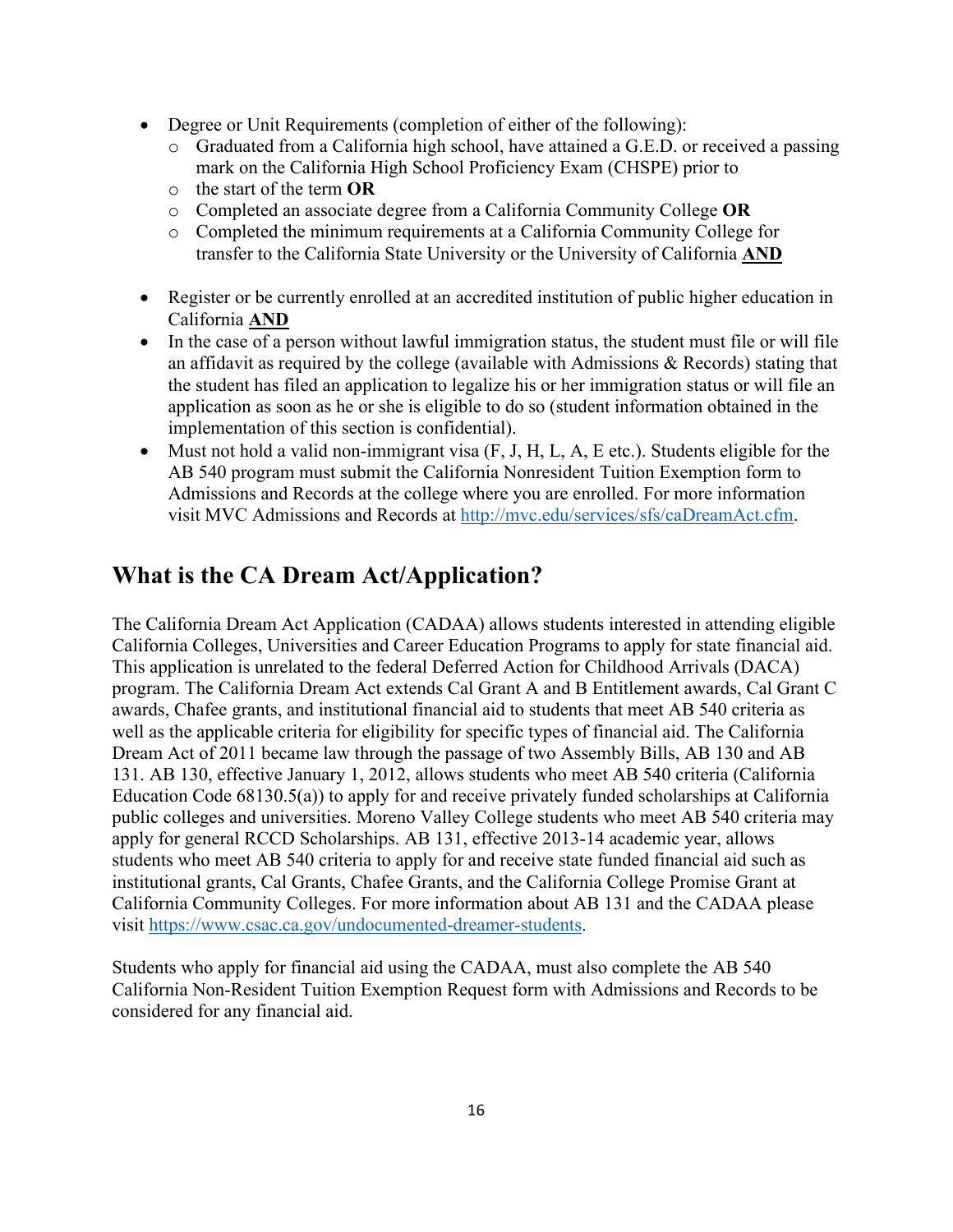# **Frequently Asked CA Dream Act/AB 540 Questions**

### **1. What is AB 540, and what does it have to do with the California Dream Act?**

AB 540, passed in 2001, allows students meeting certain criteria to pay the same tuition and fees as resident students at California public colleges and universities. Starting on January 1, 2013, the California Dream Act (CA Dream Act) extends Cal Grant A and B Entitlement awards, Cal Grant C awards, institutional grants, and the California College Promise Grant fee waiver to students who meet the criteria. To receive CA Dream Act aid, AB 540 and AB 131 students must meet the criteria listed in the AB 540 section of this chapter and submit the AB 540 form to Admissions and Records for approval.

### **2. I saw that AB 540, AB 130, and AB 131 guarantee confidentiality, but what about my parents' information?**

CADAA students without legal immigration status will be required to fill out the California Student Aid Commission's (CSAC) CADAA in lieu of the FAFSA. Like all other dependent Cal Grant applicants, CADAA applicants will be required to submit parental income and asset information. The demographic information students will provide on the CADAA is similar to the information that students have already supplied to their high schools and colleges. There are no checks and matches between the CADAA and any federal databases. CADAA applicants and their parents' information is protected by the same privacy and information security laws and safeguards as all other Cal Grant applicants.

### **3. I am a high school senior and fit the AB 540 criteria above. What financial assistance may I be eligible for?**

You may be eligible for:

- AB 540 in-state tuition assistance
- AB 130 private scholarships (see your intended college or university for applications and deadlines).
- Institutional grants like the UC "University Grant" or the CSU "State University Grant" (see your intended college or university for applications and deadlines).
- California College Promise Grant
- Cal Grant, and other State-administered financial aid (applications open October 1 of each year). To apply, complete the 2021-2022 CADAA at [https://dream.csac.ca.gov/.](https://dream.csac.ca.gov/) List MVC on your application by using the school code 04173500. Cal Grant eligible students may also be eligible for the Student Success Completion Grant. You can find out more about these programs in this guide.
- **4. I am a foster youth, and I don't have a Social Security number or any paperwork about my biological parents. Can I get any financial aid for college?** You may qualify for: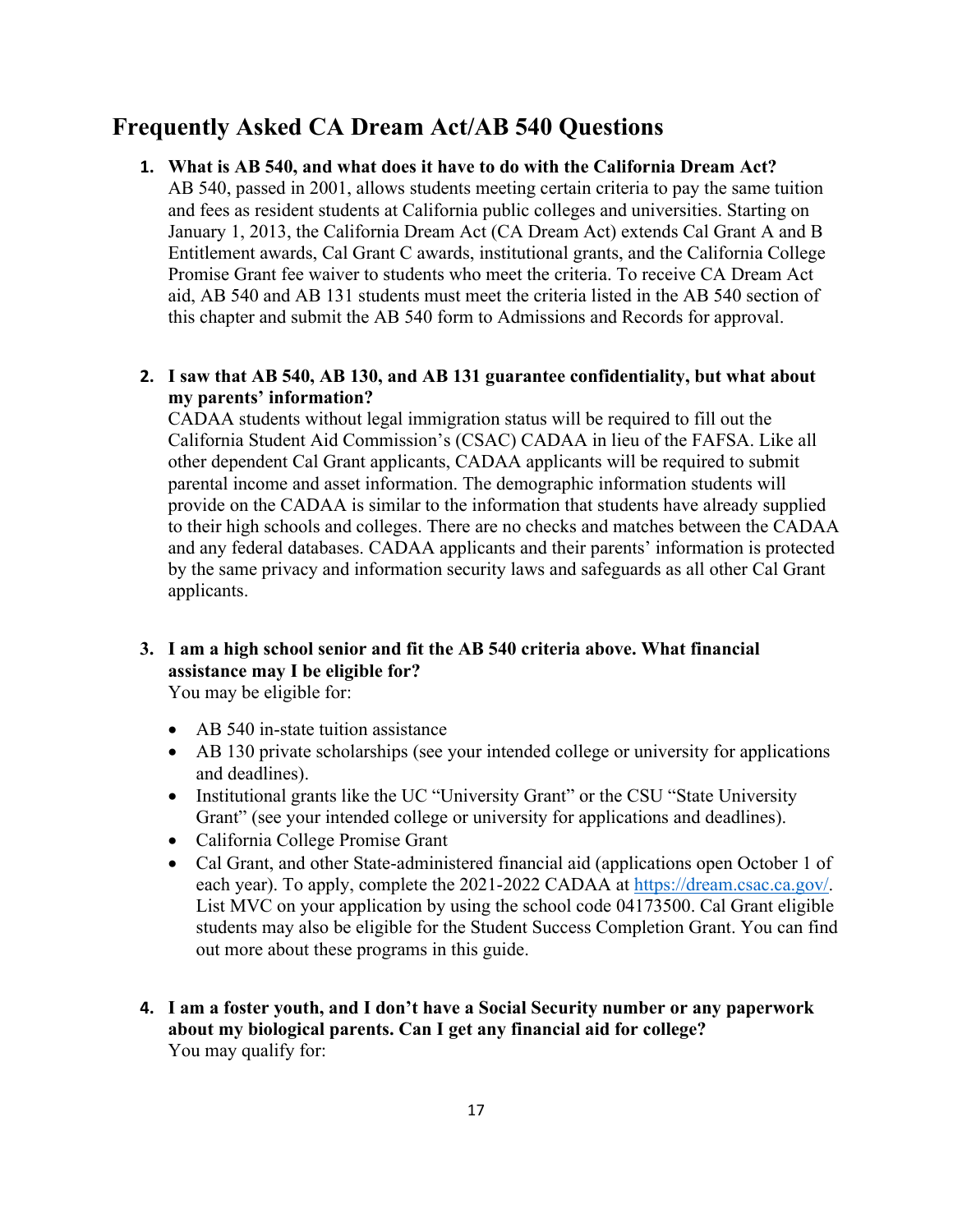- Chafee Foster Youth Grant (See Chafee section of this guide for more information)
- AB 540 in-state tuition assistance
- AB 130 private scholarship aid offered through California public colleges and universities
- Cal Grants or institutional grants
- California College Promise Grant at California Community Colleges
- **5. I am currently in college. I am AB 540 eligible. What kind of aid can I receive?** You may be eligible for:
	- AB 540 in-state tuition assistance
	- AB 130 private scholarships (see your intended college or university for applications and deadlines)
	- Institutional grants like the UC "University Grant", the CSU "State University Grant", the CSU Extended Opportunity Program (EOP) (see your intended college for applications and deadlines)
	- California Community College Extended Opportunity Programs and Services (EOPS) (see your intended college for applications and deadlines)
	- California College Promise Grant.
	- If you are attending a California Community College and plan to transfer to a 4 year institution in the fall of 2021 or later, you may qualify for a Community College Transfer Entitlement Cal Grant
	- If you are enrolled or expect to enroll in a career technical program at your college, you may qualify for a Cal Grant C

### **6. I am an AB 540 student, how do I fill out my college admissions application?**

We recommend eligible AB 540 students consult with an admissions officer regarding their application inquiries. If the student is undocumented, generally there are two sections of an application that should be left BLANK:

- Social Security Number box should be left BLANK (unless the applicant has a valid social security number issued by the Social Security Administration that may be used for purposes other than work)
- Immigration Status box should be left BLANK

In general, the application requires social security number and immigration status information in order for the school to determine whether the student will be classified as a California resident. All information contained in the application should be truthful, particularly with regard to immigration status and social security information. Providing false information could potentially jeopardize an individual's future efforts to adjust his or her immigration status.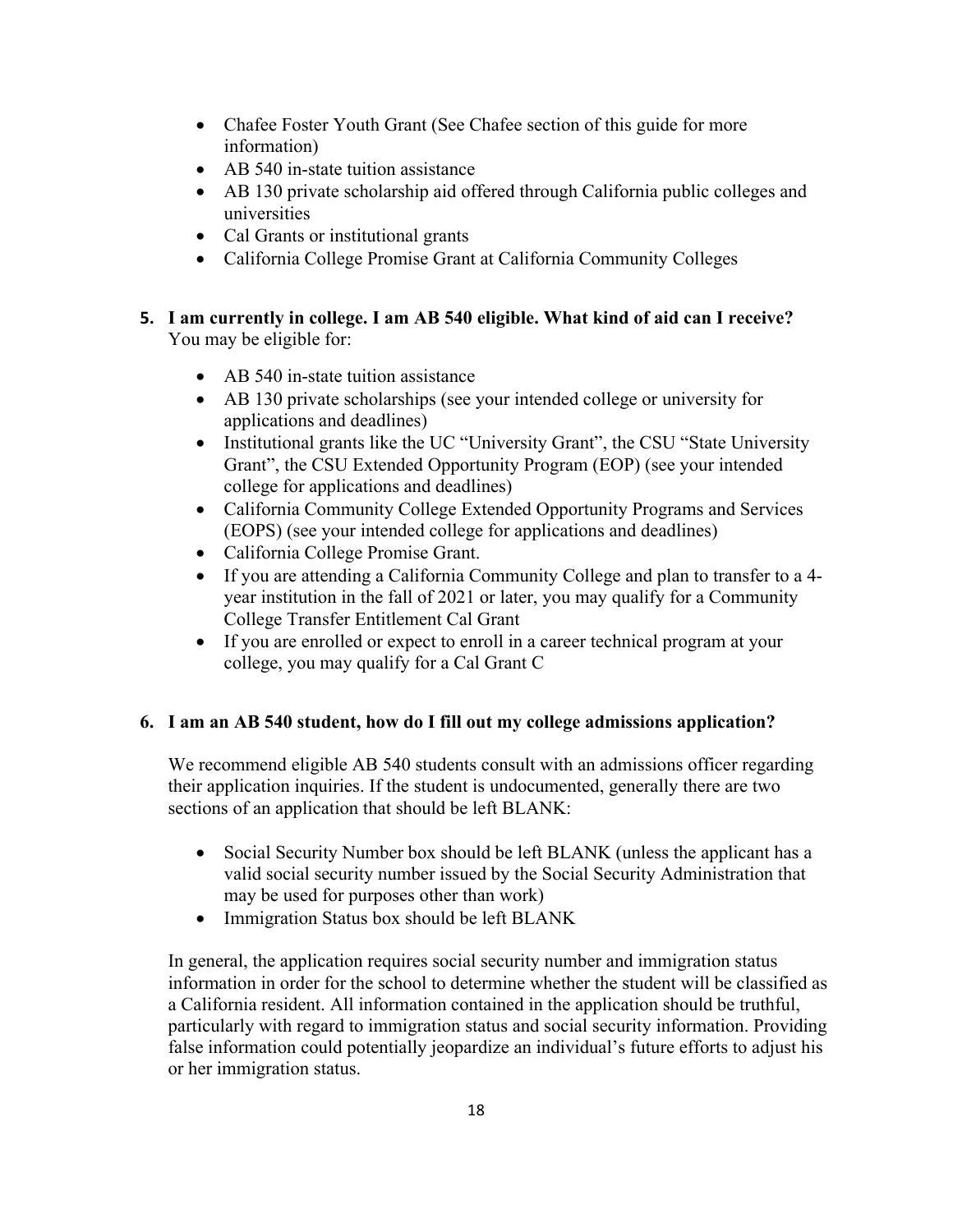### **7. AB 540 requires that I submit an affidavit to the Admissions and Records office. What type of information do I have to include in the affidavit?**

All students seeking an exemption from non-resident tuition fees must file an affidavit with the college stating that the student meets the law's requirements and, if the student is not a U.S. Citizen or legal permanent resident, that the student is either in the process of adjusting his or her immigration status or will do so as soon as he or she is eligible to do so. These affidavits often ask the student to provide information such as the name of the California high school the student attended, the dates of attendance, and the student's name, address, student ID number, and signature.

**8. Will the college share the information I provide in the affidavit with U.S. Citizenship and Immigration Services (USCIS) or Immigration and Customs Enforcement (ICE)?**

No. Under California law, the information you provide in the affidavit must remain confidential.

**9. Does it matter how long ago a student graduated from a California high school to be eligible for the AB 540 tuition exemption?**

No. The date of high school graduation does not affect a student's eligibility for the AB 540 tuition exemption, as long as the student meets AB 540 criteria.

**For more information on the CA Dream Act or Cal Grant, please visit [https://dream.csac.ca.gov.](https://dream.csac.ca.gov/)** 

# **Cost of Attendance**

The cost of attendance (or budget) is the estimated total amount it may cost to attend college. It will vary depending on your living situation (whether you live with your parents or off campus) and residency status (California resident or non-resident). Residency status is determined by Admissions and Records. Student Financial Services is designed to assist qualified students in obtaining grants,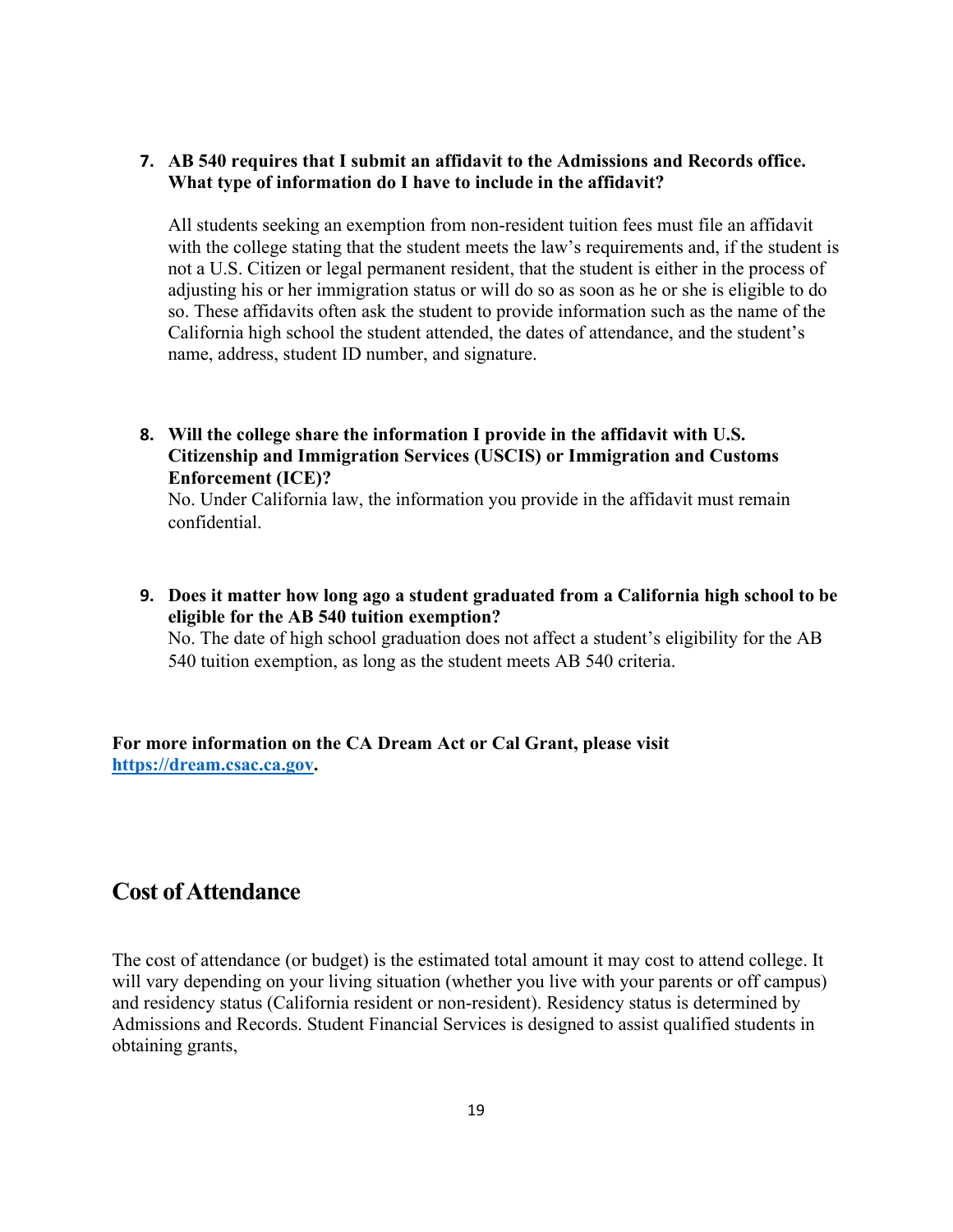scholarships, and federal work-study funds for educational expenses. Be prepared by applying for financial assistance early, submitting all required documentation, staying enrolled in classes, and meeting our Satisfactory Academic Progress Standard.

| 2021-2022 Nine Month Student Expense Cost of Attendance Budget |                   |                                 |  |
|----------------------------------------------------------------|-------------------|---------------------------------|--|
| <b>Allowance</b>                                               | Living<br>at home | <b>Living Away</b><br>from home |  |
| Books and Supplies                                             | \$1126.00         | \$1126.00                       |  |
| Room and Board                                                 | \$9082.00         | \$20016.00                      |  |
| Transportation                                                 | \$1000.00         | \$918.00                        |  |
| Personal Expenses                                              | \$3276.00         | \$3844.00                       |  |
| <b>Enrollment Fees</b>                                         | \$1380.00         | \$1380.00                       |  |
| <b>Health Fees</b>                                             | \$40.00           | \$40.00                         |  |
| <b>Total</b>                                                   | \$15904.00        | \$27324.00                      |  |

Non California Resident fees:

( $$290$  per unit X 30 units) =  $$8700.00$  is added to the applicable budget

Fees that are excluded from this budget are parking at \$100 or more, Student Service fee, non-U.S. citizen fee of \$17 per unit and audit fees at \$15 per unit.

Please note: Disbursement dates, cost of attendance, budget and all fees are subject to change without notice.

### **Total 2021-2022 RCCD Cost of Attendance Budget**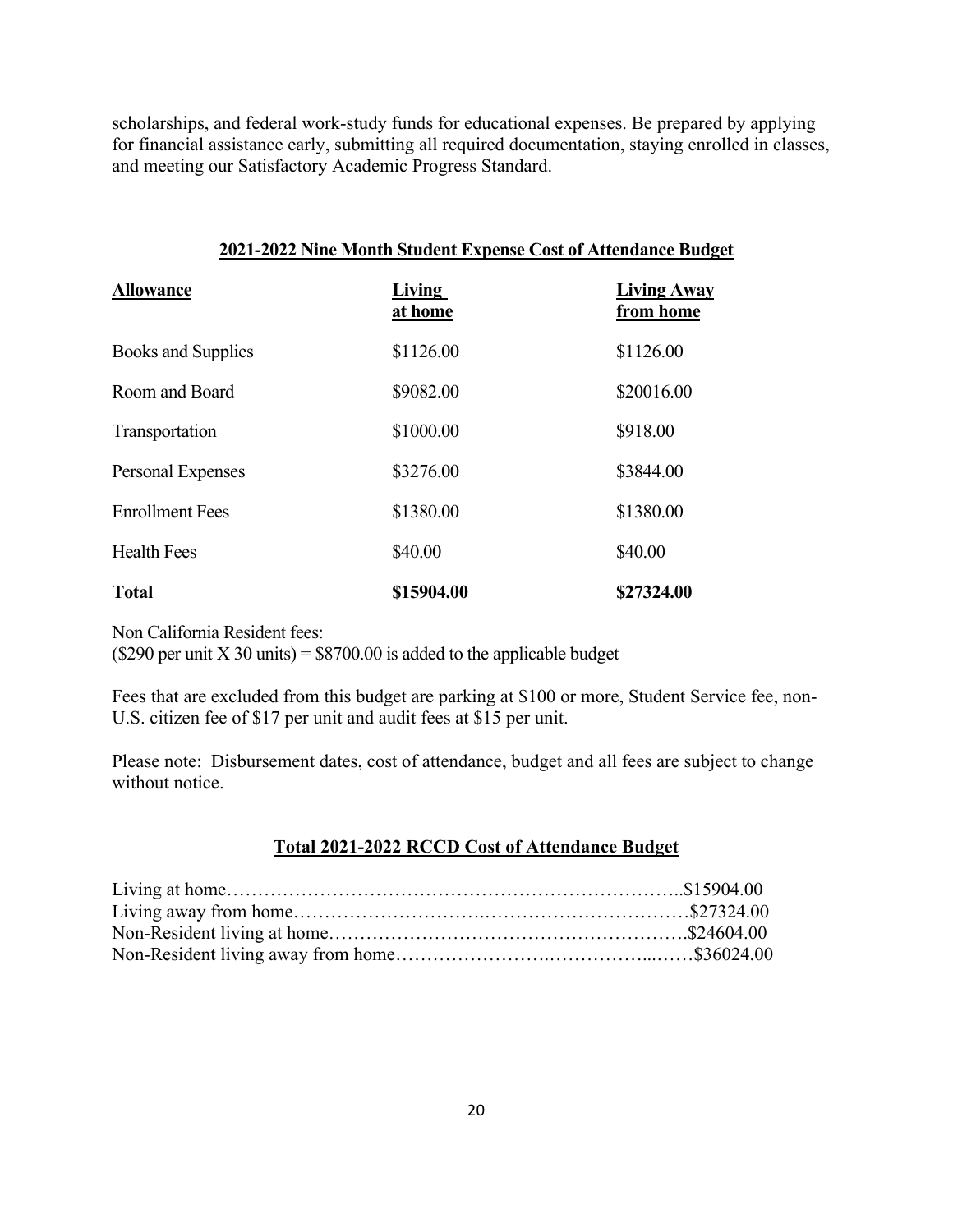# **Types of Federal and State Financial Aid**

# **Federal Student Aid**

### **Federal Pell Grant**

Pell grants are available for students with high financial need. Unlike most federal aid, this grant does not need to be paid back as long as you do not withdraw from classes, successfully complete classes, and are not simultaneously receiving the Pell grant at another school.

To apply for a Pell grant, submit the FAFSA online at [https://studentaid.gov/h/apply-for](https://studentaid.gov/h/apply-for-aid/fafsa)[aid/fafsa.](https://studentaid.gov/h/apply-for-aid/fafsa) Eligibility for the Pell grant is determined by a standard formula using information you provide on your FAFSA, your enrollment status, and your academic history. Upon completion of the FAFSA you will receive an Expected Family Contribution (EFC) number which is your eligibility number. Your EFC is located on your Student Aid Report (SAR), which you can view at<https://studentaid.gov/h/apply-for-aid/fafsa> using your FSA ID. The EFC number will determine your eligibility for the Pell grant.

The maximum Pell grant award for the 2021-2022 academic year is \$6495.00 (this dollar amount is subject to change pending Federal regulations and availability of funds). Please note the amount of the grant is prorated based on the number of units you are taking in each semester. Students who have received their Bachelor's degree or higher are not eligible to receive the Pell grant.

### **Pell Grant Lifetime Eligibility Usage Limits**

Students may receive a Pell grant for 12 full time semesters (or 6 years if full-time). This equals to 600% total (50% each full-time semester x 12 semesters). This percentage includes all Pell grants received to date. Once a student has received their full 600%, they will no longer be eligible for the Pell grant.

To review your current Pell Grant Lifetime Eligibility Usage (LEU) and grant history, please visit https://studentaid.gov/. You can also view the comment section of your Student Aid Report (SAR) online at [https://studentaid.gov/h/apply-for-aid/fafsa.](https://studentaid.gov/h/apply-for-aid/fafsa)

### **Federal Supplemental Educational Opportunity Grant (FSEOG)**

The Federal Supplemental Educational Opportunity Grant (FSEOG) is awarded to undergraduate students with the most financial need. Students with the highest need who are Pell grant eligible for the award year will have primary consideration for FSEOG awards. Non-resident students as well as Study Abroad students may also be eligible. FSEOG funds are limited and are awarded until all funds are exhausted. Having said this, there is no guarantee that all eligible students will receive FSEOG. Listed below are the requirements to be considered: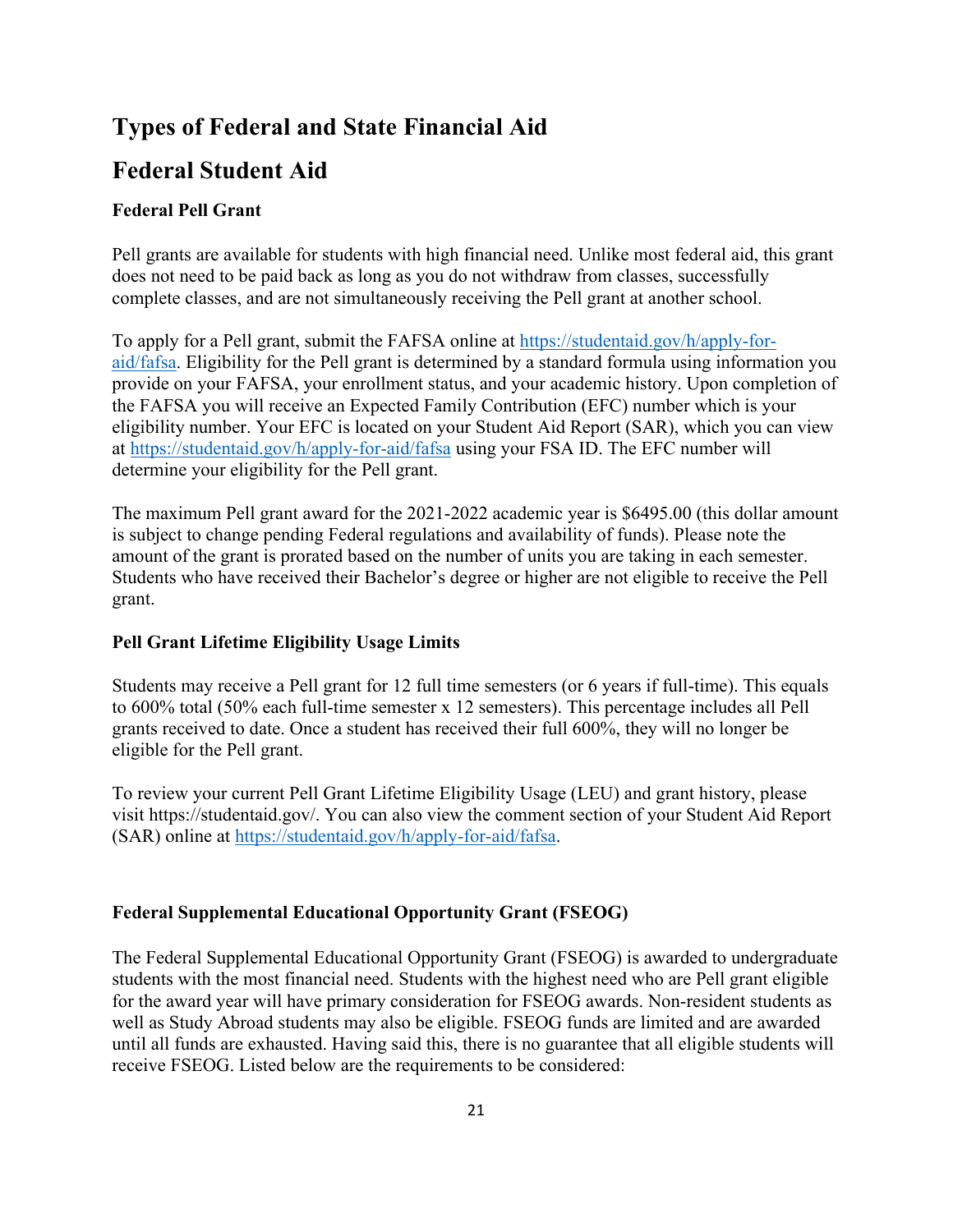- 1. Complete a 2021-2022 FAFSA by March 2
- 2. Submit all documents requested by our office by the first priority filing deadline
- 3. Have high financial need
- 4. Meet the SFS Satisfactory Academic Progress (SAP) Standard

### **Federal Work Study (FWS)**

The Federal Work Study Program offers students the opportunity to gain work experience and earn additional funding through part-time employment (up to 20 hours per week) to assist in paying for educational expenses. The program also benefits the community by offering services at no cost to non-profit organizations and government institutions.

FWS is a federal grant offered through the FAFSA. The FWS award specifies the amount you are eligible to earn in an academic year which runs from July 1 through June 30. Jobs begin posting as early as June for each academic year and may continue posting through the fiscal year as they become available. It is recommended you secure federal work study employment during the months of June and July even if you do not plan on attending until fall to secure the funding for the position. It is very important to have your FAFSA completed and have all required documents/actions submitted on the FA portal at [https://mvc.verifymyfafsa.com](https://mvc.verifymyfafsa.com/) prior to applying for FWS positions. Once you apply you are prescreened for eligibility before being referred for interviews. If you have incomplete financial aid tasks/actions, we cannot determine eligibility for FWS positions.

FWS Awards up to \$4,000 are granted once employment has been secured, based on financial aid need. You will receive your FWS award in the form of earned income from your job by submitting a timesheet, which is paid on a monthly paycheck and is subject to state and federal taxes. W-2's will be issued at the end of January. Direct deposit is available and strongly encouraged.

In order to be considered for FWS, you must apply for and be eligible to receive federal financial aid through the FAFSA. FWS positions are available on and off- campus. Due to limited funding, awarding is on a first come first served basis. The Student Employment Department also offers District (financial aid not required) positions for those that do not qualify for financial aid, exhaust their FWS award, or when funding is not available. These positions are listed as "Student Employment District Jobs" on the website. All eligibility requirements for these positions are the same as for FWS, EXCEPT the FAFSA and SAP standard are not required.

### **FWS Eligibility Requirements**

All students seeking FWS positions must meet the following criteria:

• Apply for the FAFSA at [https://studentaid.gov/h/apply-for-aid/fafsa,](https://studentaid.gov/h/apply-for-aid/fafsa) list the MVC school code #041735 and demonstrate financial need, which is determined by the MVC SFS office.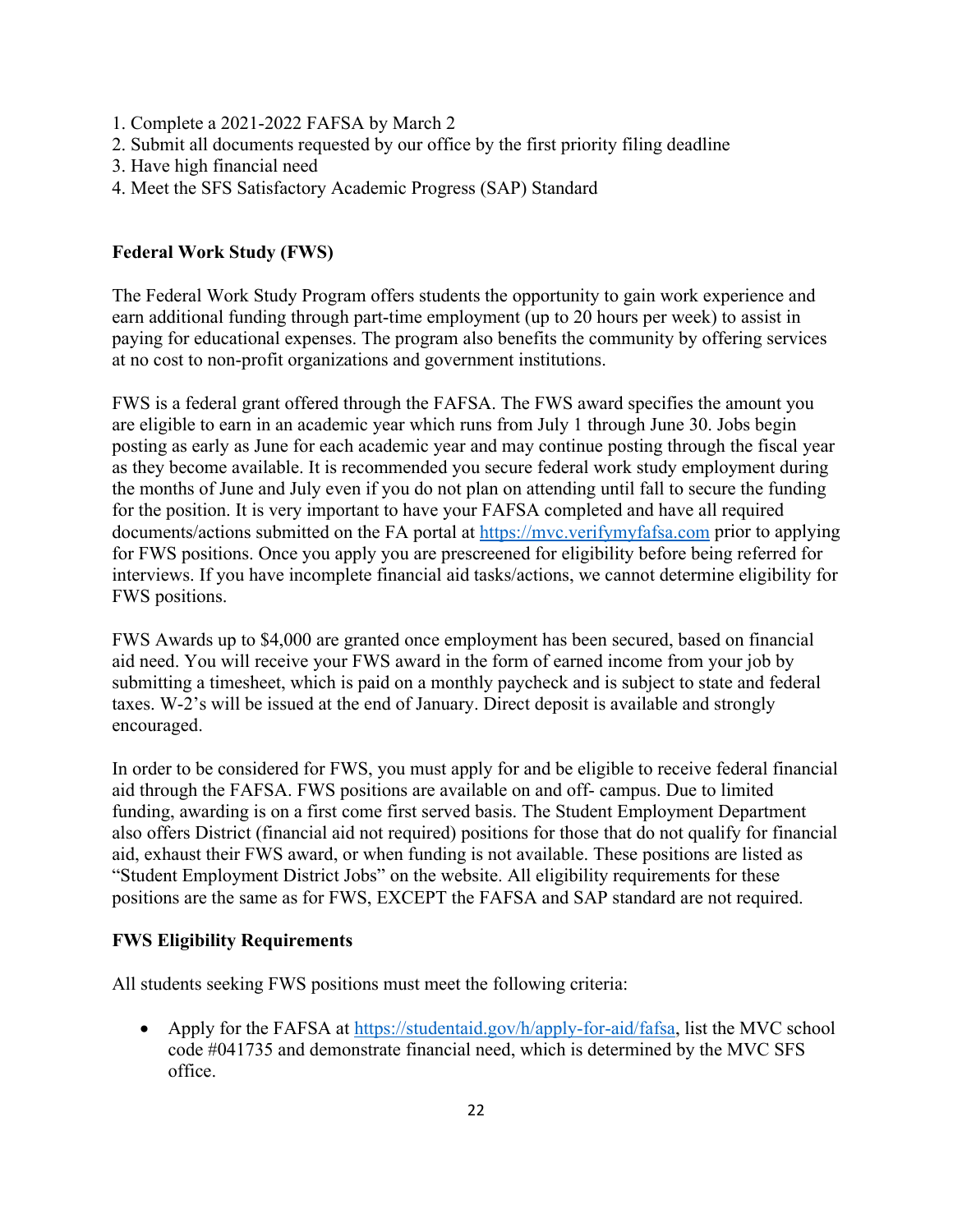- MVC must be your home college on your admissions application.
- Be enrolled at least half-time at MVC (for FWS: 6.0 units is considered half-time in the fall/spring semesters and 3.0 units in the summer/winter sessions).
- Have a valid, non-laminated, and signed social security card.
- TB test, fingerprinting, and food handler's card may be required for certain positions upon hire as a condition for employment.
- Must meet the SFS Satisfactory Academic Progress (SAP) standard. If a student fails to meet SAP standards, they may be placed on warning and ultimately become ineligible for financial aid, which will result in the loss of their financial aid and immediate suspension of the FWS position. The student will not be allowed to return to work unless an appeal has been filed and approved through SFS and a written notification to return to work has been issued by the Student Employment Office.
- Agree to abide by the Student Employment Program Terms and Conditions for Employment

### **What are the benefits of the FWS Program?**

- Flexible hours that work around your school schedule.
- Gain valuable work skills and experience.
- Develop interpersonal skills and learn organizational procedures.
- Acquire expertise in areas related to your academic/career interest.
- Earn extra income.
- Network with the MVC community.

### **How do I apply for an FWS position?**

Student Employment currently lists all student positions available throughout MVC on the MVC Student Employment page. It lists all job openings, whether FWS or department funded, for every MVC department or off-campus site that employs students through our program.

To apply you must:

- 1. Complete your 2021-2022 FAFSA and any required actions/tasks from the SFS office. (FWS only).
- 2. Visit MVC Student Employment to view positions that are available and click on "For Students", then the "Job Openings" link. New users will need to create a login, password, and application by clicking on "Create Application". To better serve our students, computer workstations are available in the SFS Lobby as well as the Library.
- 3. Submit your application once you have completed every section to the best of your knowledge. You can apply for as many MVC positions as you are qualified to apply for. Please remember you can only apply for those positions at your "Home College".
- 4. The system does NOT notify you of the status of your application. If selected for an interview you will be contacted via the phone number or email address you provided on the application. If you are not selected, you will be notified as an update to your application status. You may check the application status by logging into the jobs website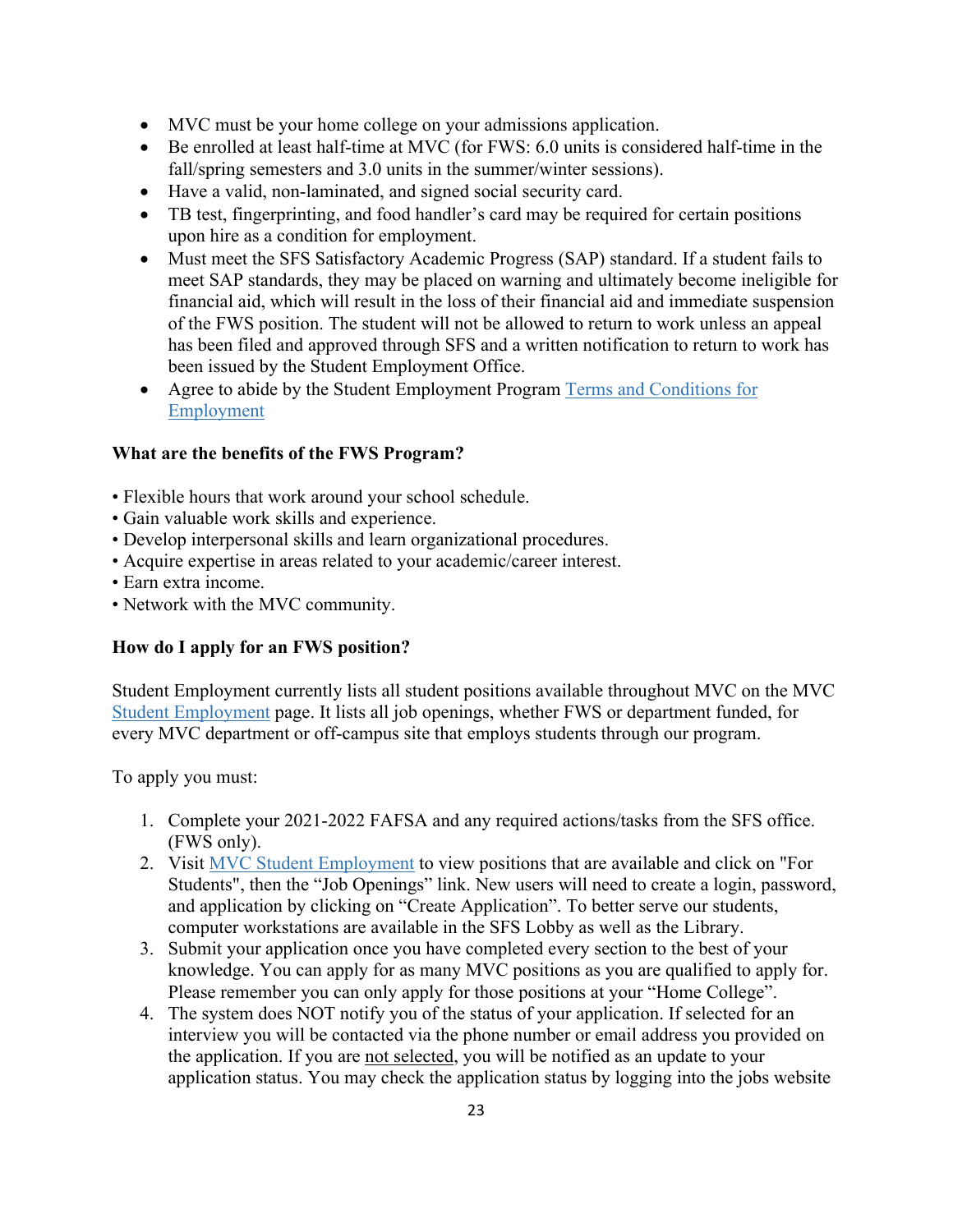using the user ID and password you created when applying or by following up with the hiring supervisor.

- 5. If and when hired, the supervisor will provide you with all of the required hire forms.
- 6. Once the hire process has been completed and approved, the supervisor will be emailed an approval so that you may begin your employment.

NOTE: STUDENTS ARE NOT TO BEGIN WORKING UNTIL WRITTEN APPROVAL, SHOWING A WRITTEN HIRE DATE, IS GIVEN BY THE STUDENT EMPLOYMENT OFFICE. For more information regarding the Student Employment Program, call (951) 571- 6252.

### **Federal Direct Loan Program**

(DL Stafford Subsidized Loans or DL Stafford Unsubsidized Loans)

Federal Direct Loans (DL) are borrowed funds that are different from grants and federal workstudy. Direct Loans are borrowed funds that must be repaid with interest. Applying for and receiving student loans is a very serious obligation, so before you apply for a loan, it is a good idea to consider the following:

- Think about the amount you will need to cover your educational expenses
- Have a thorough understanding of how much your payments will be once your repayment period begins
- Most of all be aware of the amount you have to repay over the year

To qualify for Federal Direct loans students must meet all of the requirements for federal student financial assistance and have their eligibility for all other grants determined first. Federal student loans should be a student's last resource.

MVC offers both subsidized and unsubsidized Federal Direct Stafford loans for the fall and spring semesters. These loans are designed to help you achieve your educational goals. Funds will come from the Department of Education DL program. You will repay these loans to the Department of Education DL program or its servicing agent. Please remain in constant contact with Direct Loans in order to avoid delays in student loan payment and to ensure successful repayment. To estimate your monthly loan repayment amount and for additional information on student loans, please visit [https://studentaid.gov/understand-aid/types/loans.](https://studentaid.gov/understand-aid/types/loans)

Subsidized loans are for students who have demonstrated financial need. Each academic year you may borrow up to \$3500 (\$1750 fall, \$1750 spring) as a first-year student (completed less than 30 units at RCCD) or \$4500 (\$2250 fall, \$2250 spring) as a second-year student (completed 30 units or more at RCCD.) For subsidized loans the federal government pays the interest during deferment periods while students are in college at least half-time.

Unsubsidized loans are not based on financial need. Students are responsible for paying the interest on these loans. Interest starts accruing as soon as the loan is disbursed and ends when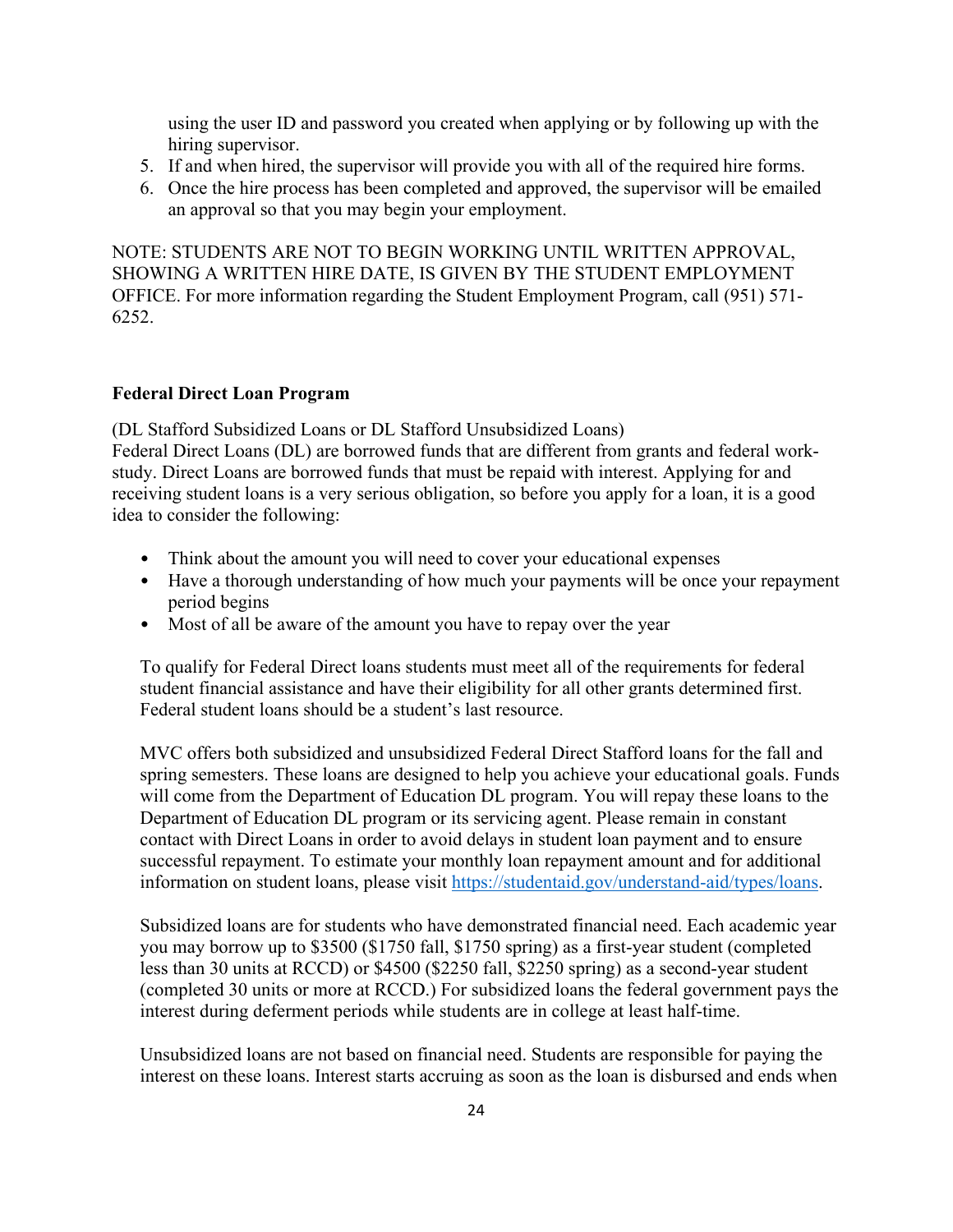the loan is paid in full. Students may choose to defer the interest payments while they are enrolled in college at least half-time. MVC recommends that students make interest payments while they are in college. At MVC, it is our plan to help students reach their educational goal with the least amount of student loan debt as possible. MVC does not recommend borrowing more than \$10,000 at the community college level (this includes loans from any other institution that you attended). Students who already owe \$10,000 or more will be required to meet with a financial assistance representative prior to a loan being approved. If you have loans from other schools and are unsure of how much you have borrowed, you can view your complete loan history at<https://studentaid.gov/> - your FSA ID is required to access this website. (This is the same FSA ID that you would use to fill out your FAFSA online and sign you Master Promissory Note (MPN). To obtain a FSA ID go to [https://fsaid.ed.gov/.](https://fsaid.ed.gov/)

If MVC entered into an agreement with you (or your parents) regarding a Federal Direct Loan, we are required to inform you (or your parents) that the loan will be submitted to the National Student Loan Data System (NSLDS) and will be accessible by government agencies, lenders, and institutions determined to be authorized users of the data system.

### **How to Apply for a Student Loan at Moreno Valley College**

- 1. Submit the FAFSA online at<https://studentaid.gov/h/apply-for-aid/fafsa> and list Moreno Valley College Title IV code #041735.
- 2. Complete any financial aid task/actions on the FA portal at [https://mvc.verifymyfafsa.com.](https://mvc.verifymyfafsa.com/)
- 3. Check your RCCD student email for a final award notice for any grants, Federal Work Study (FWS) or scholarships before applying for a loan.
- 4. It is required that you are meeting the MVC SFS Satisfactory Academic Progress (SAP) standard. Please refer to the table of contents to review the SFS SAP standard.
- 5. Submit a copy of a current official full program Student Educational Plan (SEP), dated within one year of your loan request.
- 6. It is required that you are currently enrolled and attending at least 6 units, on the SEP, that are applicable and required towards your degree.
- 7. Make sure you have declared academic program (major) on file with Admissions and Records which matches your SEP.
- 8. Successfully complete, with a score of 100%, the Direct Loan Entrance Counseling at <https://studentaid.gov/>
- 9. Successfully complete your electronic Master Promissory Note (eMPN) online at <https://studentaid.gov/understand-aid/types/loans> prior to applying for a student loan at MVC. If you are a repeat student loan borrower at MVC, you are not required to complete the entrance exam or eMPN as you already have one on file. However, it is recommended by MVC that students who are repeat borrowers use the student loan Financial Aid Awareness Counseling Tool (FACT) before continuing to borrow. The eMPN expires after 10 years.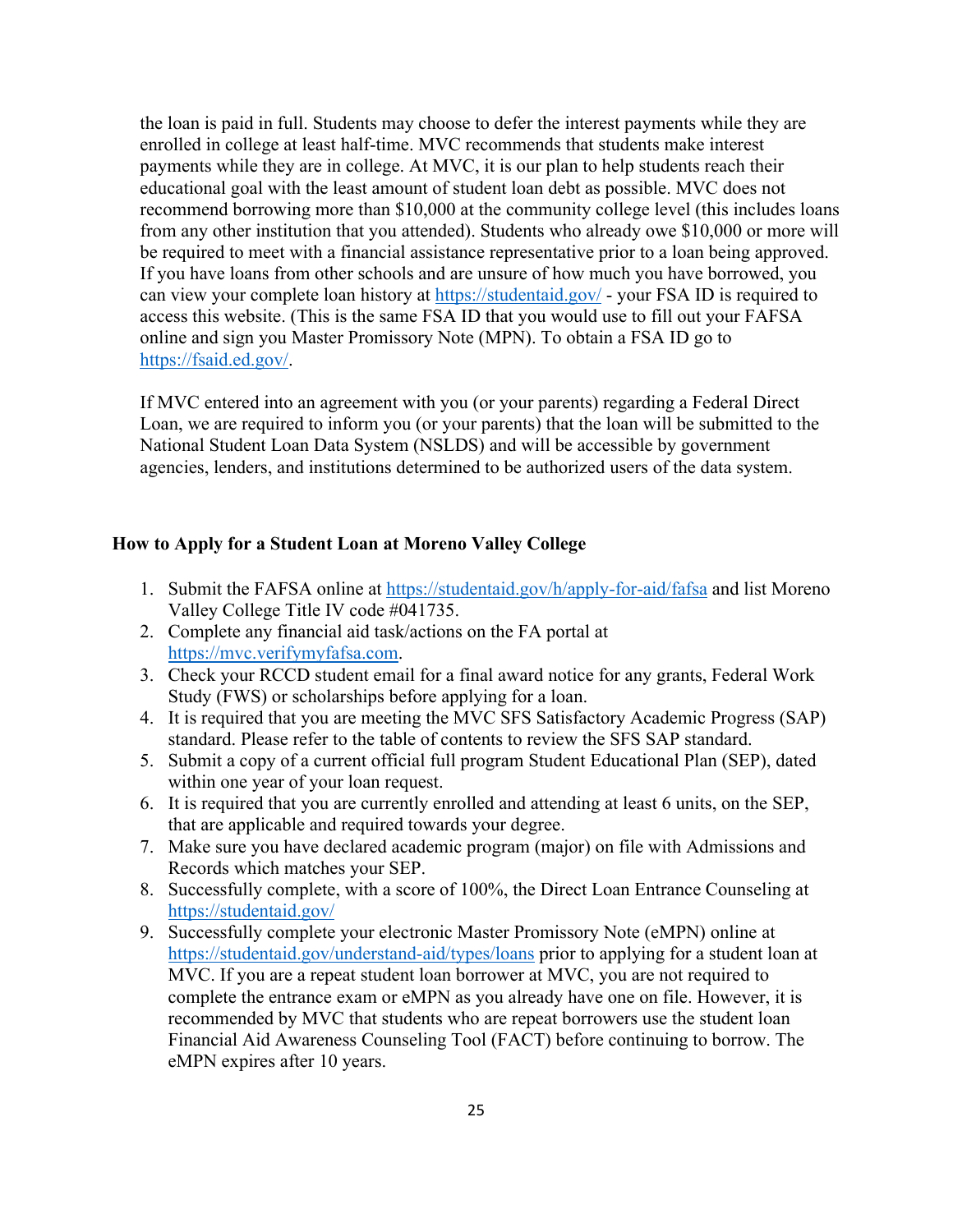If you meet the above requirements, you may request a loan packet from the SFS counter during the fall and spring semesters within the posted deadlines. Submit the Federal Stafford Loan Request Form along with any other required forms to SFS.

After you have turned in your loan request and required documents:

- You will receive a status notification within two weeks from the deadline date you submitted the "Federal Direct Loan Request Form." Please refer to the loan request receipt for deadline and notification dates.
- All loan disbursements are processed through BankMobile. If you have not already signed up to receive your financial aid funds, you can do so by choosing the "Disbursement" link on our website at [http://www.mvc.edu/services/sfs/.](http://www.mvc.edu/services/sfs/) See the BankMobile section of this guide for additional information.
- ALL students are required to complete Direct Loan EXIT Counseling online at [https://studentaid.gov/understand-aid/types/loans,](https://studentaid.gov/understand-aid/types/loans) after completing their program, dropping below half-time, or leaving MVC.
- If your loan is not processed, you will be notified within two weeks from the deadline date you submitted the "Loan Request Form."

### **Student Loan Alternatives**

Before you decide to apply for a loan to fund your education, it is smart to explore other options that don't require repayment! Student Employ

campus to assist with the cost of educational expenses. Wages are paid directly to you and help pay for college expenses. The best part is you never have to pay this money back! Please review our section on Federal Work Study before deciding to borrow a student loan or visit the MVC Student Employment counter located in the Student Services Building.

Scholarships are another student loan alternative; you can find and apply for many different types of scholarships on the internet. Some websites to visit are [www.fastweb.com,](http://www.fastweb.com/) [www.scholarships.com,](http://www.scholarships.com/) [www.scholarshiphunter.com,](http://www.scholarshiphunter.com/) and www.studentscholarshipsearch.com. Personal savings/gifts can also be used to fund your education. These funds can be used to pay for books, student fees and supplies. See section on Scholarships.

### **Federal Student Loan Default Management Plan**

The Moreno Valley College Federal Student Loan Default Management Plan expects all students who receive a loan at MVC to complete a loan Entrance and Exit Counseling session. Students may complete both the loan Entrance Counseling and Exit Counseling online at [https://studentaid.gov/.](https://studentaid.gov/)

Complete the Entrance Counseling when applying and the Exit Counseling prior to leaving the college or falling below half-time.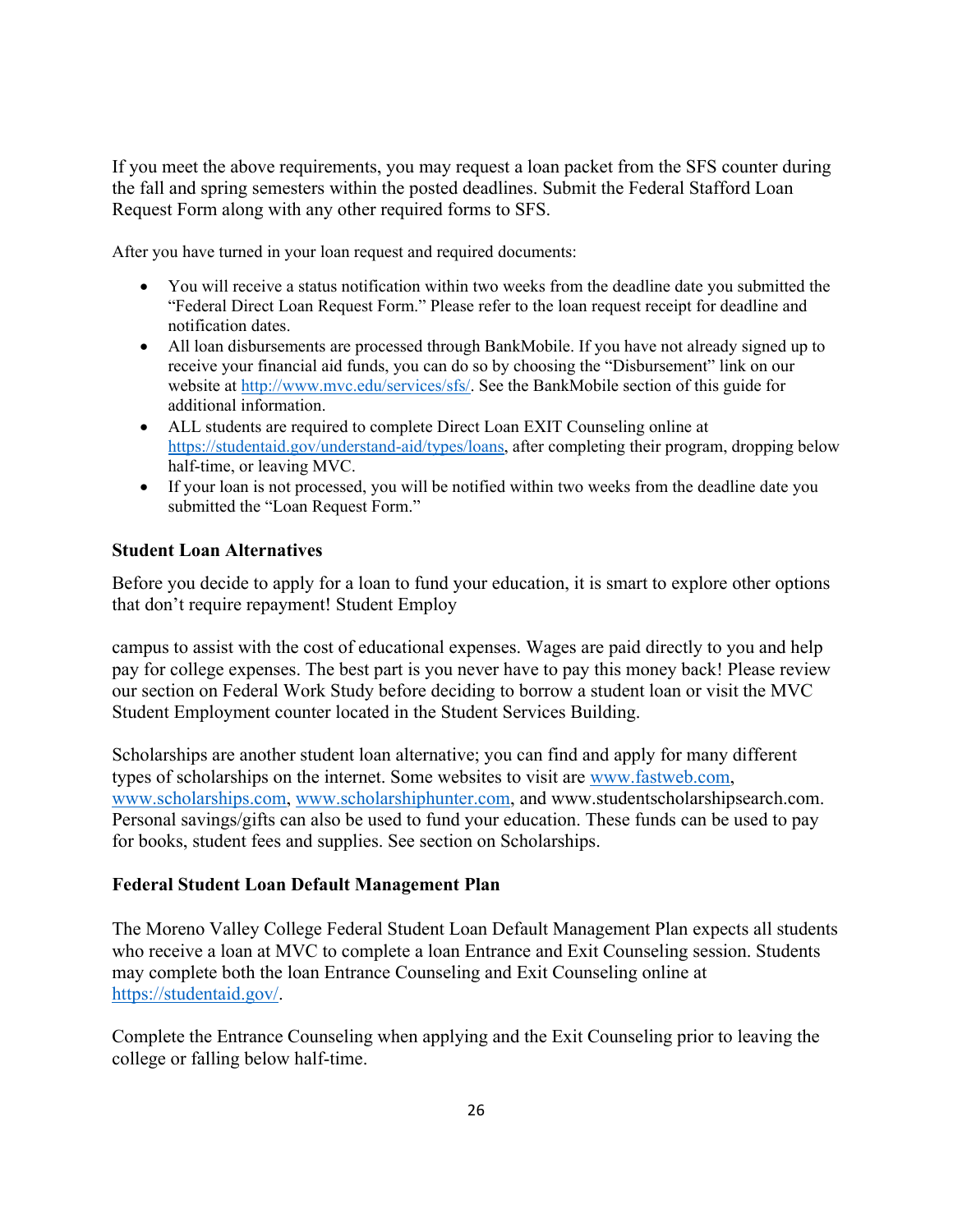New information regarding loan eligibility was available beginning July 1, 2015. On July 6, 2012, the Moving Ahead for Progress in the 21st Century Act (MAP-21) (Public law 112-141) was enacted. A new provision was added to the Direct Loan statutory requirement that limits a first-time borrower's eligibility for Direct Subsidized Loans to a period not to exceed 150 percent of the length of the borrower's educational program. Borrowers under this provision who exceed the 150 percent limit may also lose the interest subsidy on the Direct Subsidized Loan. First-time borrowers are generally defined as one who did not have an outstanding balance or principal or interest on a Direct Loan, or on a FEEL Program loan on July 1, 2013. For AA degree programs, 150 percent is defined as 3 years. For Certificate programs, 150 percent is defined as 150 percent of the week/units required for your certificate program. Any amount borrowed within an academic year counts as 1 year towards your eligibility, regardless of the amount borrowed. Any loans borrowed at the community college level will count against your borrowing limit at any transferring institution.

# **State of California Aid**

### **California College Promise Grant**

The California College Promise Grant (CCPG) is a state fee waiver program that is specifically for students at California Community Colleges. For qualifying students, the CCPG waives the per-unit enrollment fee (currently \$46.00 per unit) at any community college throughout the state. The CCPG is for California residents, eligible AB 540 students and eligible AB 1899 students as determined by the Admissions & Records office, and eligible AB 801 students who have been without a residence in the last 24 months (homeless) as verified by the Student Financial Services office, who are meeting academic and progress standards.

- The CCPG also allows students to purchase parking at reduced rates for fall and spring semester.
- The CCPG does not pay for Student Services, Transportation or Health fees, additional class fees (such as art, CPR, lab or lifeguard fees as listed in the schedule of classes), books, or other educational supplies or expenses

### **To Apply Online:**

The primary application for the CCPG is the 2021-2022 FAFSA or California Dream Act Application (CADAA). The CCPG will automatically be awarded to eligible students using the information from the FAFSA or CADAA.

### **To Apply by Paper:**

The paper CCPG application is considered a secondary application to be used for special circumstances. Special circumstances to use the CCPG application are determined on a case-bycase basis.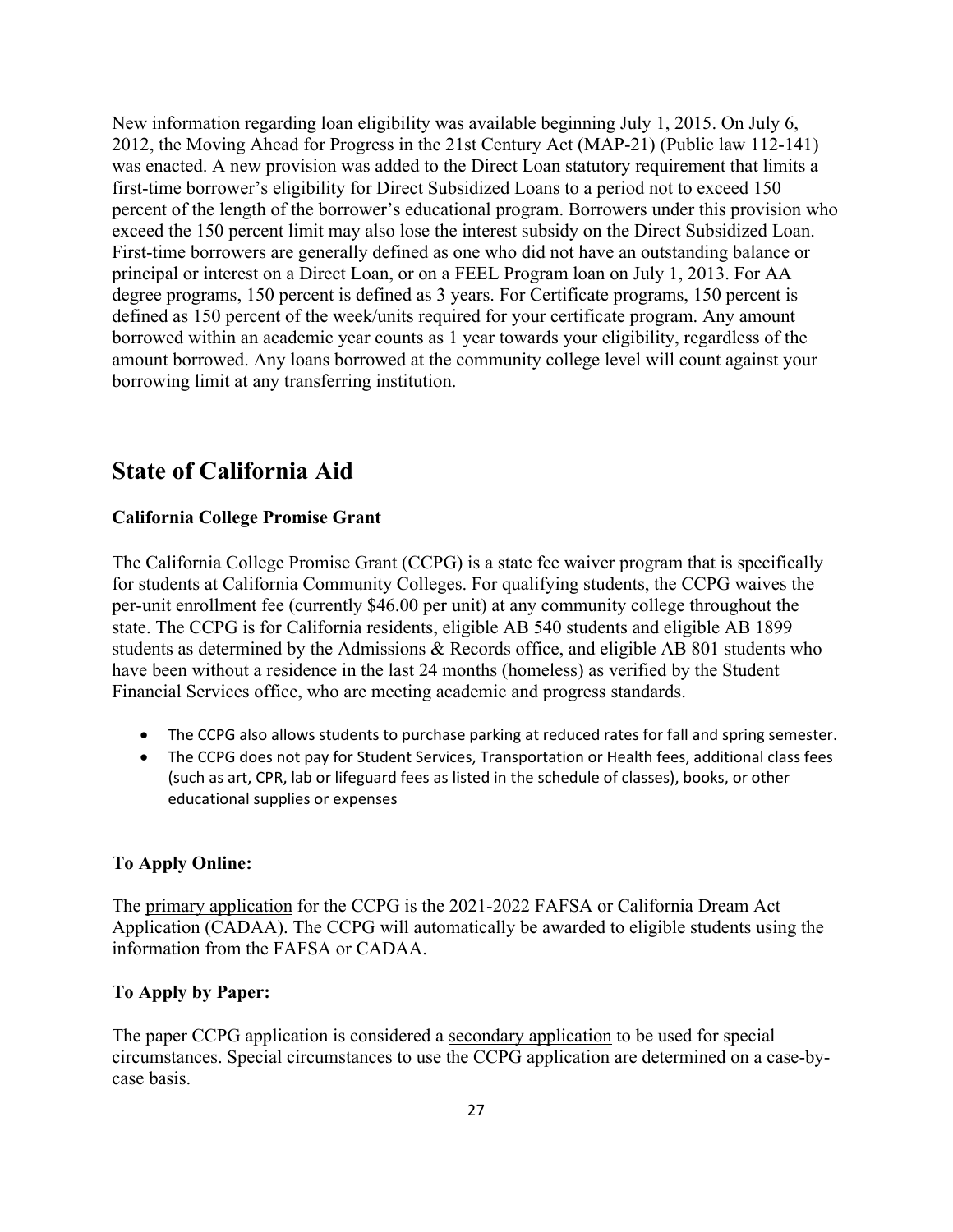Not everyone will qualify to complete the paper California College Promise Grant application because the qualifying income requirement is very low. Tax documents are required to verify qualifying income for the paper CCPG application. If the income requirements to complete the paper CCPG application are not met, the student will be required to fill out the FAFSA or CADAA which allows a higher qualifying income for CCPG eligibility.

The student must submit a copy of the FAFSA confirmation page showing the Expected Family Contribution (EFC) with the paper CCPG application. Student's total income for 2019 or parents' total income for 2019 (if a dependent student) must be within the following income standards (documentation is required):

### **Expected Family Contribution (EFC) Income Standards**

|   | Number in Household Total 2019 Family Income |
|---|----------------------------------------------|
|   | \$19,104                                     |
|   | 2 \$25,860                                   |
|   | 3 \$32,580                                   |
|   | 4 \$39,300                                   |
|   | 5 \$46,020                                   |
|   | 6 \$52,740                                   |
|   | 7 \$59,460                                   |
| 8 | \$66,180                                     |

\*Add \$6,720 for each additional dependent

If you or your family is currently receiving TANF/Cal WORKS, SSI/SSP, or General Assistance/General Relief, you are eligible for C CPG type A and are eligible to complete the CCPG application. Acceptable proof of eligibility or documentation for CCPG type A varies depending on the type of benefits you or your family are receiving.

- For TANF/Cal WORKs or General Assistance, acceptable documentation includes Notice of Action dated within the previous month, or the previous or current month's check.
- For SSI/SSP, acceptable documentation includes award letter or bank statement showing a deposit from the current or previous month.

If you are under 25 years of age and have been verified as having been without a residence in the last 24 months (homeless youth) immediately preceding the receipt of your application for admission, you are eligible for CCPG A, B, or C and are eligible to complete the CCPG paper application. Verification may be made by the MVC Homeless and Foster Youth Liaison, or one of the following:

• A homeless services provider as defined in the Health and Safety Code, section 103577(b)(3).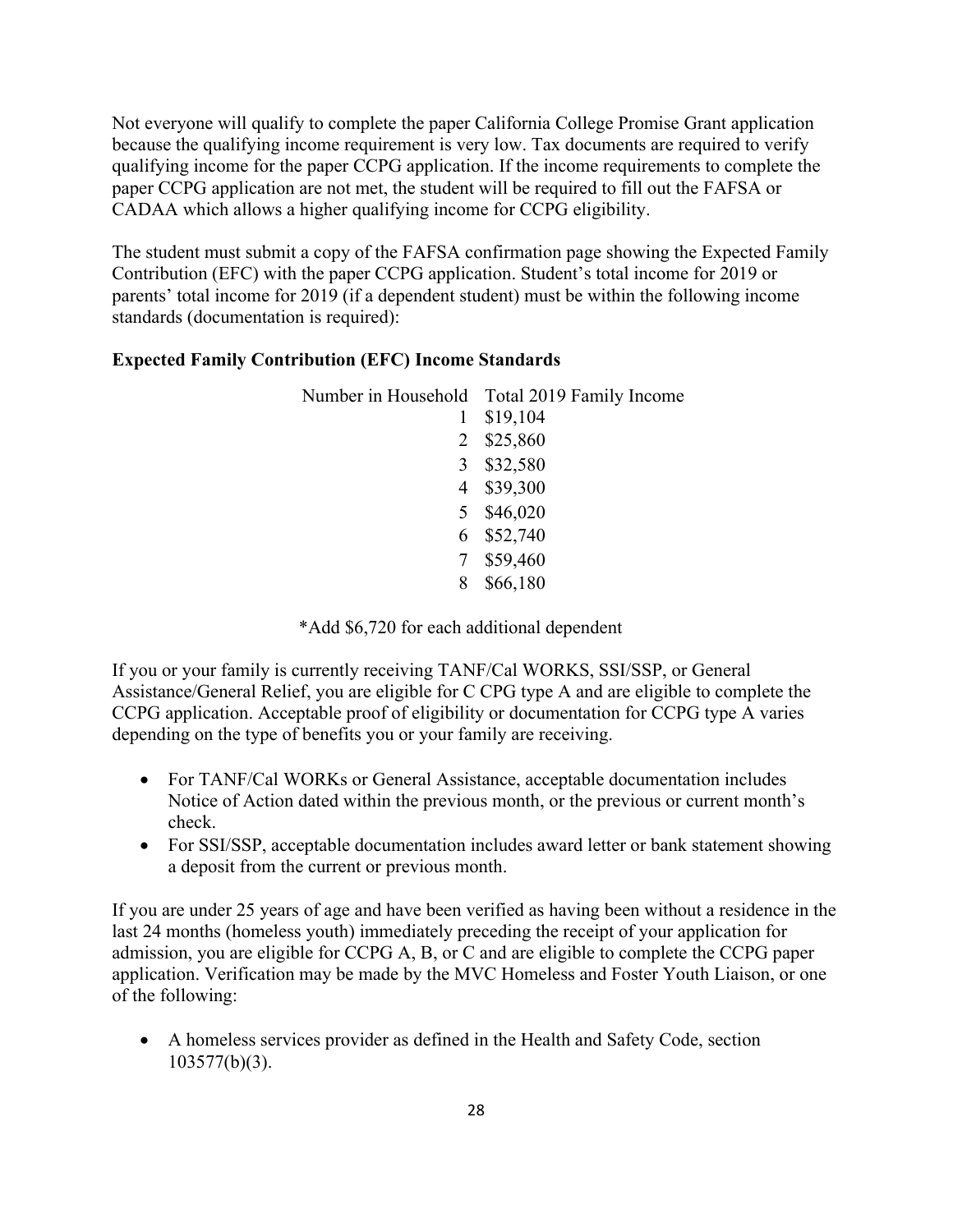- The director of a federal TRIO program, Gaining Early Awareness and Readiness for Undergraduate Programs program, or a designee of that director.
- A financial aid administrator for an institution of higher education.

If you qualify under any of the following Special Classifications, you are eligible for the CCPG type A and are eligible to complete the paper CCPG application:

- You are a dependent of a deceased or disabled veteran and have been determined eligible for the fee waiver by the California Department of Veterans Affairs or National Guard Adjutant General.
- You are a Congressional Medal of Honor recipient or child of a recipient.
- You are a dependent of a victim of the 9/11 terrorist attack.
- You are a dependent of deceased law enforcement or fire personnel killed in the line of duty.

For any of the listed Special Classifications, a letter or Certificate of Eligibility is required along with a completed paper CCPG application. Special classification fee waivers are exempt from the requirement to meet academic and progress standards as outlined in the Loss of CCPG information at the end of this section.

Veterans can contact the Riverside County Veterans Services office at (951) 955-3060 for information on obtaining the Certificate of Eligibility.

Paper CCPG applications are available in the Student Financial Services office. You must apply for the CCPG using the FAFSA or CADAA before each summer semester. The applications are available beginning every October 1 prior to the summer semester.

If you have been determined to be eligible for the CCPG after you have paid your fees during the current semester, you may be entitled to a refund.

- A refund will not be automatically generated for prior semesters, only for current semesters.
- You must request the account billing to be updated in the Cashiers office for any prior semester if determined CCPG eligible after the semester has ended.
- If you drop classes after the refund deadline established by Admissions and Records, you will not be eligible for a CCPG refund for the dropped classes.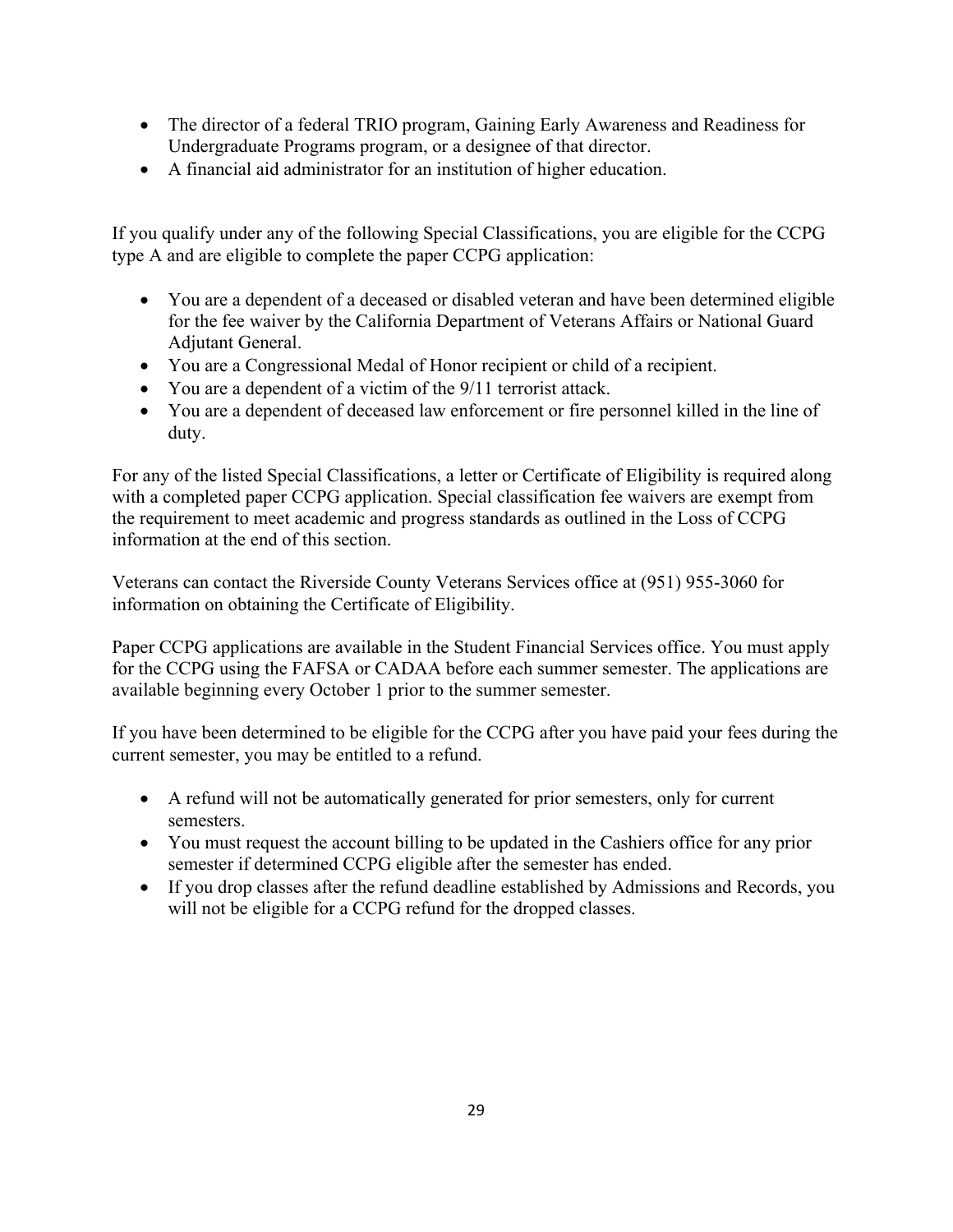### **Loss of Eligibility for California College Promise Grant**

A student shall become ineligible for a California College Promise Grant if the student is placed on academic and/or progress probation for two consecutive primary terms. Loss of eligibility shall become effective at the first registration opportunity after such determination is made.

Students will be notified of their placement on academic or progress probation no later than thirty days following the end of the term that resulted in the student's placement on probation.

The notification sent to the students will clearly state that two consecutive primary terms of probation will lead to a loss of the California College Promise Grant until the student is no longer on probation. The notification will also advise students about the available student support services to assist them in maintaining eligibility.

NOTE: Foster Youth and Former Foster Youth up to the day before their 26th birthday are not subject to loss of the California College Promise Grant due to placement on academic or progress probation, and therefore do not need to submit an appeal.

### **How to Regain Eligibility**

If you lose your eligibility for the CCPG, there are a few ways that you can have it reinstated:

- Improve your GPA and/or course completion measures to meet the academic and progress standards.
- Not attending your school district for two consecutive primary terms (fall/spring).
- Successful appeal regarding extenuating circumstances.

### **Appeal Process**

A student's being placed on academic dismissal will result in loss of the CCPG. Any combination of two consecutive terms of cumulative GPA below 2.0 and/or cumulative unit completion of not more than 50 percent may result in loss of fee waiver eligibility. Appeal forms for the California College Promise Grant are located in the Admissions & Records offic

### **Steps To Apply for an Appeal:**

- 1. Complete the appeal form and identify reason(s) for exception in a written/typed statement.
- 2. Attach all related supporting documents to justify the appeal reason(s). For an extenuating circumstance exemption, documents such as doctor's notes, accident report, loss of job, etc. must be included.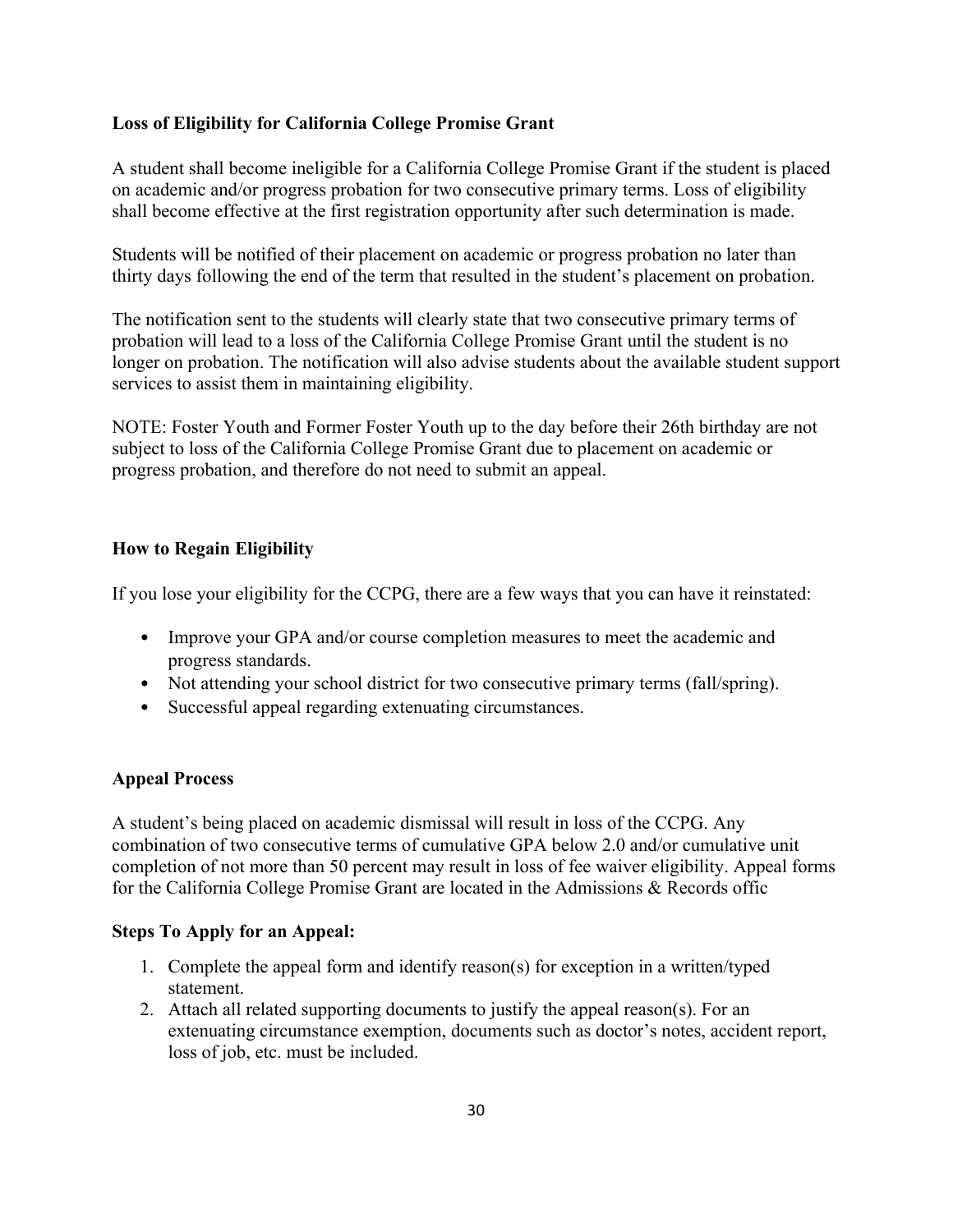- 3. Submit the completed appeal form to the Admissions & Records Office at MVC. A valid photo ID must be presented.
- 4. Appeal results will be sent to you via your RCCD student email within 3-5 business days. Please make sure your RCCD email is activated

A student may appeal the loss of a CCPG:

- Due to extenuating circumstances. Extenuating circumstances are verified cases of accidents, illnesses, etc…that occurred during the term the student did not make progress.
- When a student with a disability applied for, but did not receive, a reasonable accommodation in a timely manner.
- Due to circumstances that might include documented changes in the student's economic situation.
- When there is evidence that the student was unable to obtain essential student support services.
- Extenuating circumstances also includes special consideration of the specific factors associated with Veterans, CalWORKs, EOPS, and DSPS student status.

### **College Resources and Support**

- Counseling services (951) 571-6104
- Tutoring services (951) 571-6167
- Disability Support Services (951) 571-6138
- Extended Opportunities and Program Services (951) 571-6253
- TRIO/ACES (951) 571-6275

# **Cal Grant**

Cal Grants are state grants administered by the California Student Aid Commission (CSAC). These grants are awarded to California residents to assist them in paying their educational expenses at any qualifying college or institution.

**Cal Grant A** assists with tuition and fees at four-year public and private colleges as well as some private career colleges. If you receive a Cal Grant A but decide to attend a California Community College first, your award will be held in reserve for up to two years until you transfer to a four-year college.

**Cal Grant B** assists low-income students attending community colleges with living expenses and books. The award amount varies each year and may be used for books, living expenses and transportation.

**Cal Grant C** assists students with tuition and training costs for technical or occupational, vocational, or career training programs. Awards vary each year and funding is available for up to two years, depending upon the length of the program. To qualify, you must enroll in an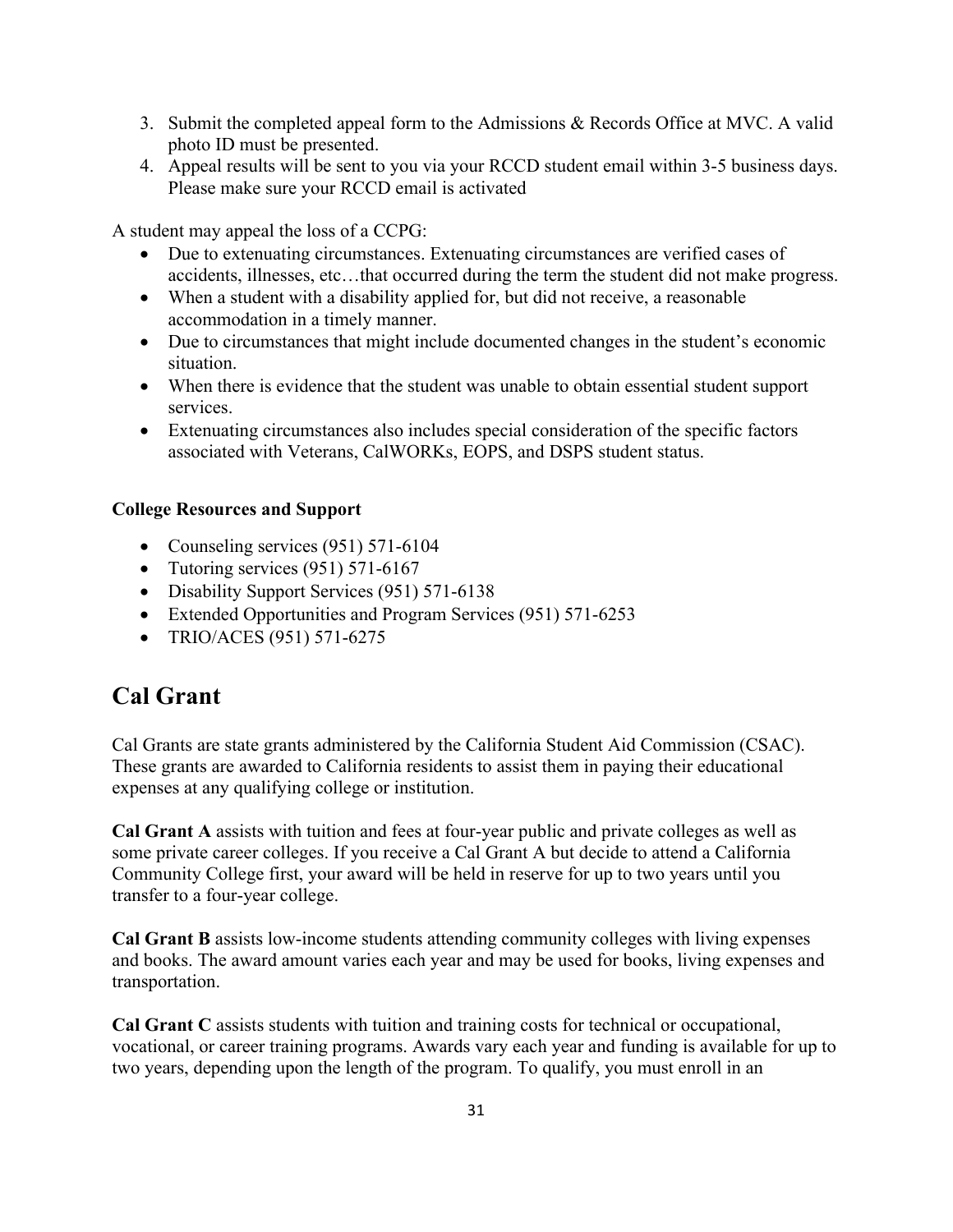occupational, technical or vocational program that is at least four months long at a California Community College. For more information, visit www.csac.ca.gov.

**Cal Grant A and B Competitive Awards** are for students who aren't eligible for the Entitlement awards. The main difference is that these awards are not guaranteed.

### **Applying for Cal Grant is a two-step process:**

- 1. You must complete the 2021-2022 Free Application for Federal Student Aid (FAFSA) online at www.fafsa.gov or the 2021-2022 California Dream Act Application (CADAA) online at www.csac.ca.gov by the March 2nd deadline (or the September 2nd deadline for Community College students) AND
- 2. You must have your GPA verified by the March 2nd deadline (or the September 2nd deadline for Community College students) by one or more of the following methods:
	- a. If you have completed at least 16 degree-applicable units at RCCD with a 2.0 GPA and have attended RCCD since the summer of 2017 semester, RCCD will submit your GPA electronically by the March 2nd/September 2nd deadline to CSAC.
	- b. If you have completed at least 16 degree-applicable units with a 2.0 GPA at another college, you can have that college verify your GPA by the March 2nd/September 2nd deadline.
	- c. If you have completed less than 16 degree-applicable units but have graduated from high school within the past five years, you may ask your high school to submit your GPA by the March 2nd/September 2nd deadline.
	- d. If you have completed less than 16 degree-applicable units with a 2.0 GPA and have been out of high school for more than five years, you may submit GED, SAT or ACT scores along with the GPA verification form by the March 2nd/September 2nd deadline. Go to www.collegeboard.com for testing dates and locations.

### **Eligibility Requirements:**

- Complete the 2021-2022 FAFSA or the 2021-2022 CADAA and have your GPA verified by the March 2nd/September 2nd deadline
- Be a U.S. citizen or eligible non-citizen (parents do not need to be citizens or eligible non-citizens) or meet AB540 criteria (CADAA applicants)
- Be a California resident for one year (meet AB540 criteria)
- Have not yet received a Bachelor's or professional degree
- Show financial need at Moreno Valley College
- Meet the Cal Grant Income and Asset Ceilings criteria
- Be enrolled in a program leading to an undergraduate degree or certificate
- Be enrolled at least half time (six or more units)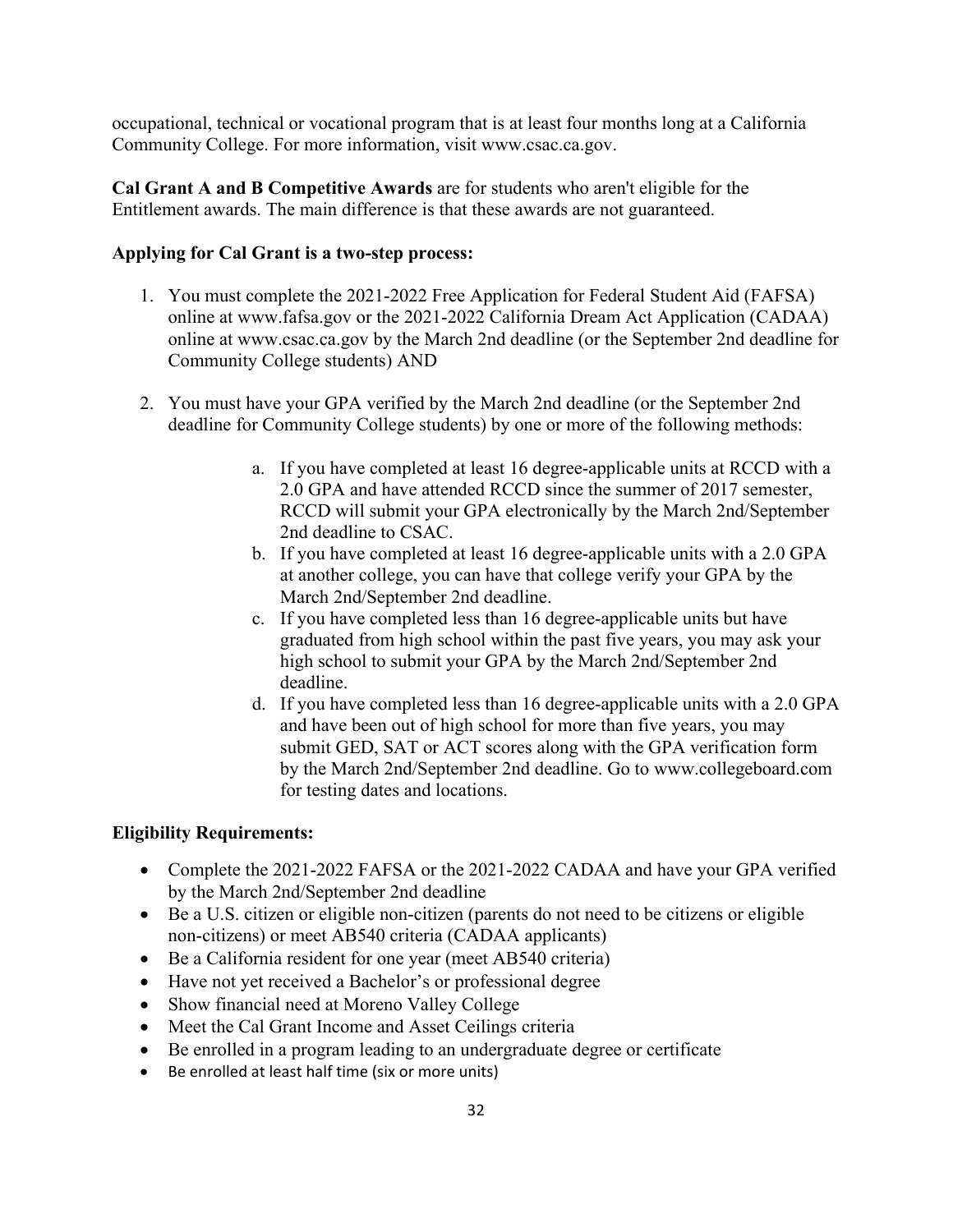- Have registered with U.S. Selective Services, if required to do so
- Not owe a refund on any state/federal grants or be in default on a student loan
- Meet the Moreno Valley College Student Financial Services Satisfactory Academic Progress Standard (SAP)

For more information on the specific types of Cal Grant awards or for information about other CSAC programs, visit the CSAC website at https://www.csac.ca.gov/financial-aid-programs.

### **Awarding Process**

In order to receive your Cal Grant award at Moreno Valley College, you must:

- Complete your financial aid file at Moreno Valley College.
- Have an active program of study (major), other than Undecided, declared in the Admissions and Records office.
- Meet all of the above eligibility requirements.
- If you have graduated from high school within the past year and have been awarded an Entitlement Cal Grant award, a self-certification of high school graduation will be required by CSAC before Moreno Valley College is permitted to release funds.
- You may self-certify your high school graduation by logging on to "WebGrants 4" Students" at [https://mygrantinfo.csac.ca.gov/logon.asp.](https://mygrantinfo.csac.ca.gov/logon.asp)

**Cal Grant Transfer Entitlement Awards** are available for California residents who graduated from a California high school after June 30, 2000, and attend a California Community College then transfer to a qualifying Baccalaureate-degree granting college. Students must transfer from a California Community College to a bachelor's degree-granting school in the award year for which the award is offered.

Students are guaranteed an award if they have at least:

- 2.4 Community College GPA minimum
- Meet the admissions requirements for the qualifying four-year college
- Meet the Cal Grant eligibility and financial requirements
- Apply by March 2nd of the award year
- Are under the age of 28 as of December 31st of the award year
- Students who received a Cal Grant within a year of graduating from high school are not eligible

\*\*If awarded a Cal Grant, you must complete your FAFSA application or your CADAA application every year by the March 2nd deadline in order to renew your award. You can make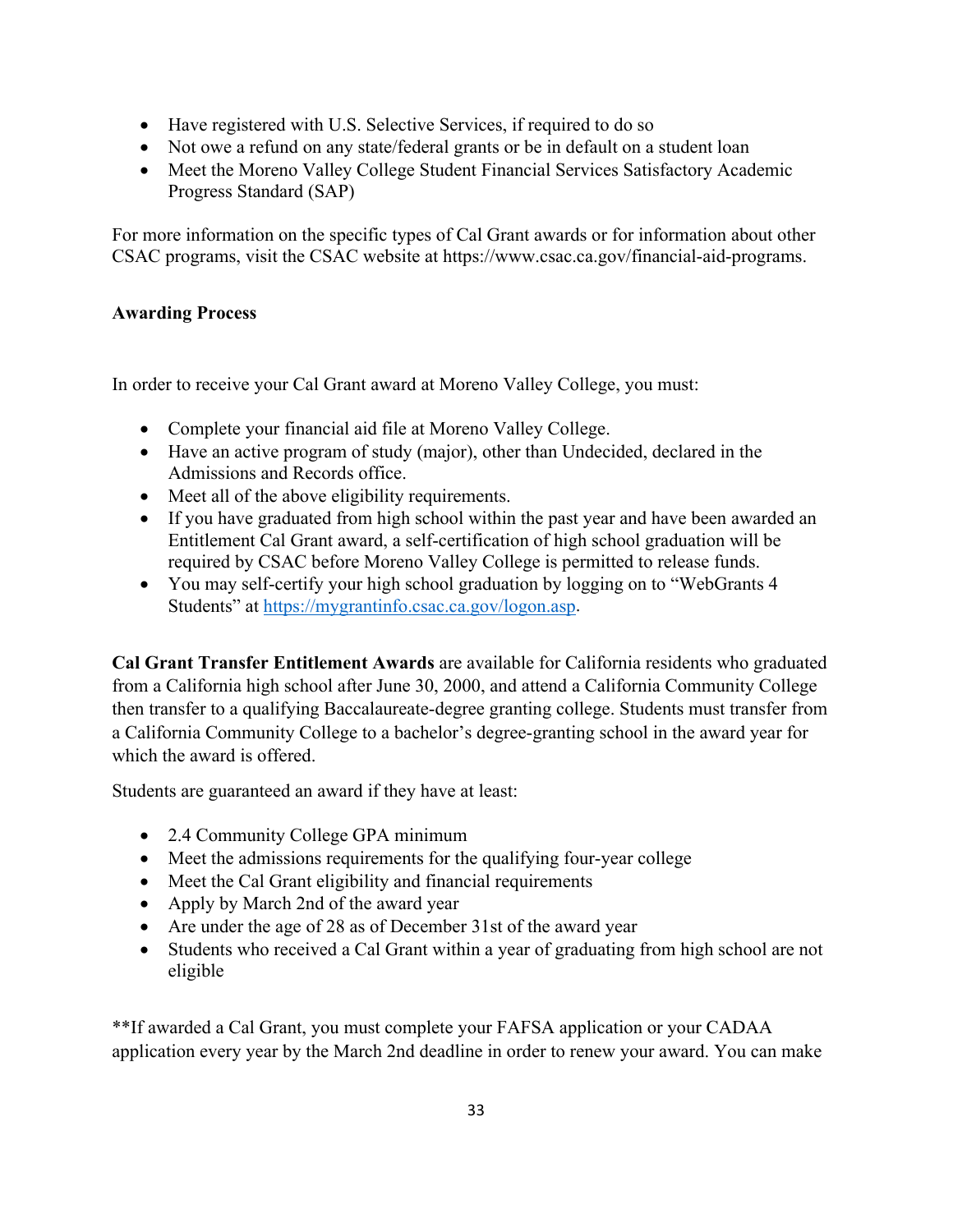appropriate changes to your Cal Grant award (for example: change awarding schools) online at [https://mygrantinfo.csac.ca.gov/logon.asp.](https://mygrantinfo.csac.ca.gov/logon.asp)

**NOTE: Please be advised that any Cal Grant award offer is tentative and subject to the final approval of the State Budget Act. Students who are paid a Cal Grant and withdraw from any units prior to the census date for a course may be determined in overpayment of the Cal Grant funds and be required to repay that overpayment to the college. If you are unsure if you will be in overpayment, please contact our office prior to withdrawing from any classes.**

### **Student Success Completion (SSCG) Grant**

The Student Success Completion Grant (SSCG) is a financial aid program for Cal Grant B and C recipients attending a California Community College full time. In addition to the annual Cal Grant B and C awards paid at community colleges, the Student Success Completion Grant provides full-time students with additional financial aid to help offset the total cost of community college attendance.

To be eligible for the SSCG, students must:

- Be eligible for and receive a Cal Grant B or C award as a full-time student (12 units or more)
- Be a California Resident or exempt from paying non-resident tuition under Section 68130.5 or 76140 (AB 540 eligible)
- Be meeting the Satisfactory Academic Progress Standard (SAP) at MVC
- Have unmet financial need

The SSCG is disbursed to students via their disbursement choice with Bank Mobile. The disbursement will be released once the student has passed census for the fall and/or spring term. Students may be eligible for the following disbursement amounts based on unit load for fall and/or spring terms:

| Attending 12-14.99 units | \$649 per term, up to \$1298 annually  |
|--------------------------|----------------------------------------|
| Attending $15+$ units    | \$2000 per term, up to \$4000 annually |

This grant is awarded based on available funding from the California State budget annually. Students are encouraged to complete their financial aid files early to be considered for this grant.

### **CalWORKs Work Study**

Moreno Valley College CalWORKs Work Study program connects eligible CalWORKs students to entry level employment opportunities related to their course of study. The focus is to link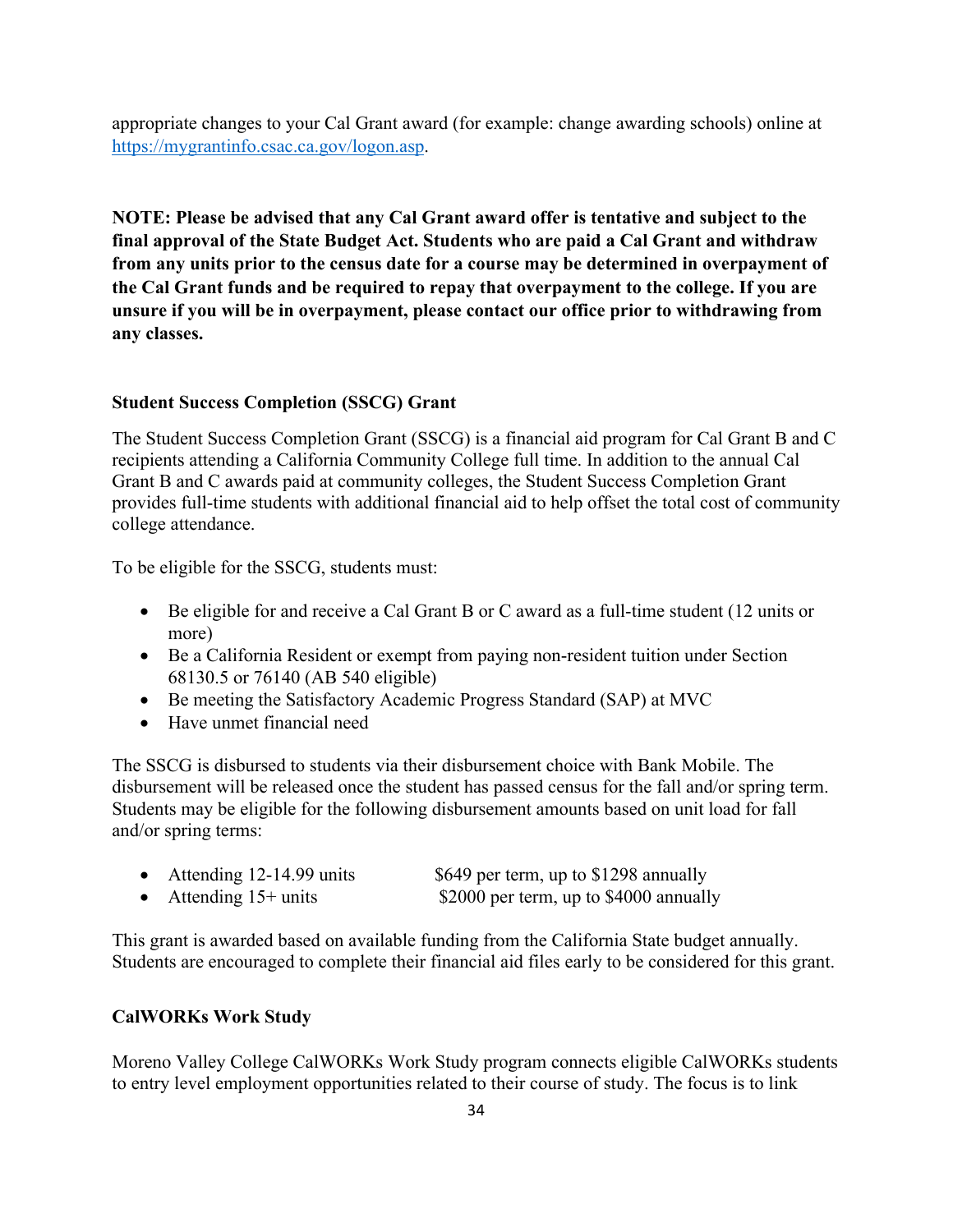employers to students who can learn initial job skills, maintain long-term employment directed toward career development while continuing their college course work and maintain their GAIN (Greater Avenues for Independence) eligibility. The CalWORKs Work Study program connects eligible students to part-time jobs on and off-campus.

To be eligible, students are required to:

- Be enrolled in at least one unit (if matched with FWS, must be enrolled in 3 units for winter and summer, and 6 units for fall and spring)
- Provide a valid Welfare to Work (WTW) GAIN contract to the MVC Workforce at the start of every semester
- Maintain a minimum cumulative 2.0 GPA
- Have a valid Social Security card and picture ID (or equivalent work authorization)
- Get clearance from the CalWORKs/Workforce Preparation department to help determine eligibility
- Receive CalWORKS (cash aid) through a county Welfare department in California
- Have Moreno Valley College as Home College
- Complete a current FAFSA with Moreno Valley College and have available unmet need

For more information, visit MVC CalWORKs at [www.mvc.edu/services/cw,](http://www.mvc.edu/services/cw) or call (951) 571- 6154. Or visit MVC Student Employment at<https://www.mvc.edu/services/se> or call (951) 571- 6252.

# **Chafee Grant Program**

The California Student Aid Commission (CSAC) awards the Chafee Grant to current and former foster youth to use for career and technical training or college courses. The Chafee Grant is awarded for up to \$5,000 annually (or up to the student's financial aid unmet need) for students enrolled in six or more units during the fall, spring, or summer semesters.

Eligibility Requirements

- Be a current or former foster youth who was a ward of the court, living in foster care, for at least one day between the ages of 16 and 18
	- o If you are/were in Kin-GAP, a non-related legal guardianship, or were adopted, you are eligible only if you were a dependent or ward of the court, living in foster care, for at least one day between the ages of 16 and 18
- Have not reached your 26th birthday as of July 1 of the award year
- Have not participated in the program for more than 5 years (whether or not consecutive).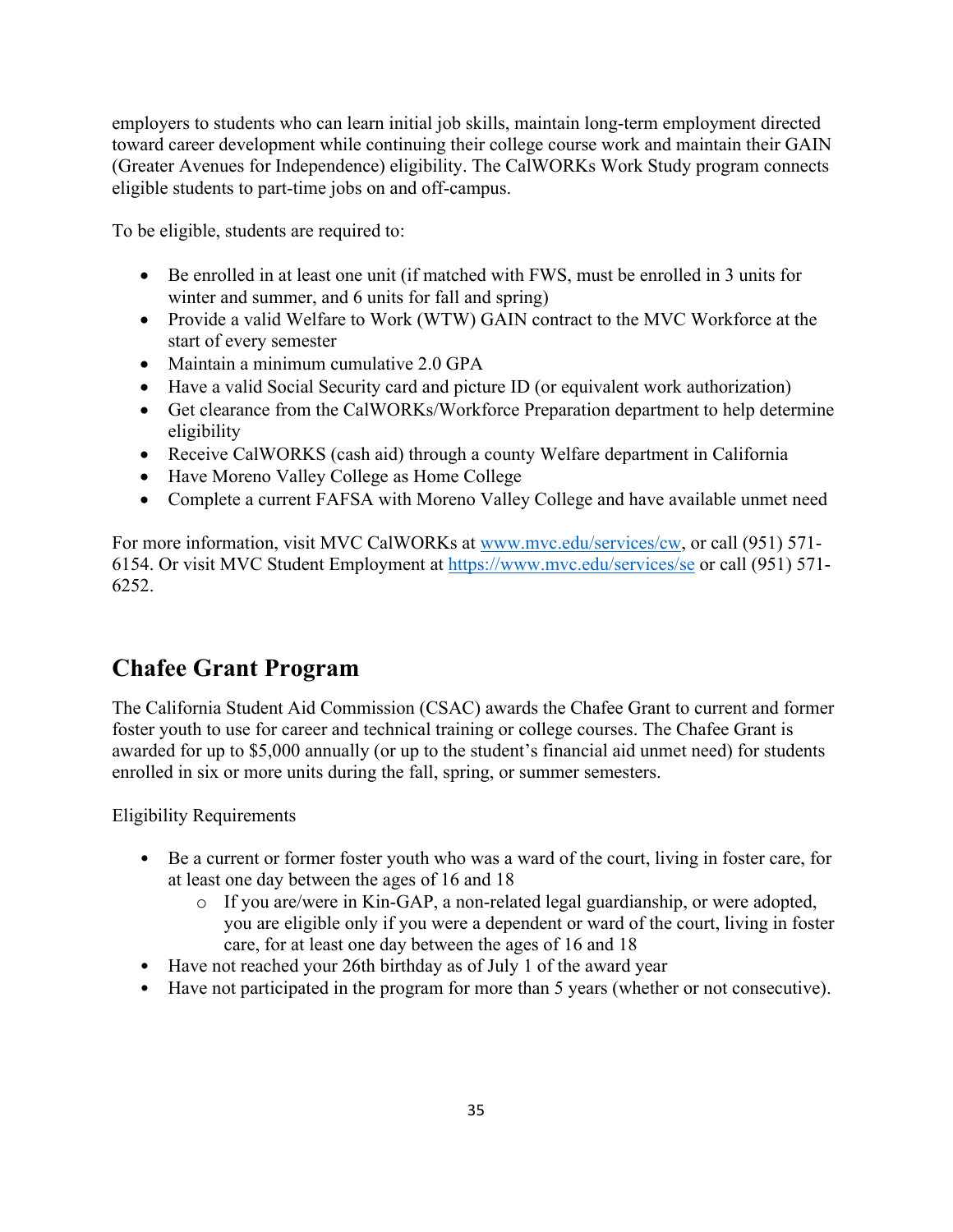### **Application Process**

- 1. Submit the 2021-2022 Free Application for Federal Student Aid (FAFSA) online at <https://studentaid.gov/h/apply-for-aid/fafsa> or for students who have been determined AB 540 eligible, submit the 2021-2022 California Dream Act application (CADAA) at [http://dream.csac.ca.gov.](http://dream.csac.ca.gov/)
- 2. Submit the California Chafee Grant Program Application online at <https://chafee.csac.ca.gov/> or complete the paper form and mail it (for first time applicant's only).
- 3. Complete all 2021-2022 financial aid tasks listed on their Financial Aid portal at [https://mvc.verifymyfafsa.com](https://mvc.verifymyfafsa.com/) to determine eligibility for other financial aid (not required to receive the Chafee Grant).
- 4. Enroll in 6 or more units per semester as early as possible. Check WebAdvisor for registration dates. Former foster youths are eligible for priority registration until their 26th birthday!
- 5. CSAC will notify the student by email when they are awarded the Chafee Grant. Students may check their status, make updates, and address pending items on their WebGrants 4 students account at [https://mygrantinfo.csac.ca.gov/logon.asp.](https://mygrantinfo.csac.ca.gov/logon.asp)

## **CSAC Awarding Process**

Students' completed applications are sorted by application date, and awards are offered based on the following priority selection criteria:

- Paid\*\* renewal students who have not reached their 26th birthday as of July 1st of the award year
- New and \*\*\* non-paid renewal students who will be 25 years old as of July 1st of the award year
- New and non-paid renewal students who have dependents
- New and non-paid renewal students who have an unmet need of \$5,000 or more
- New and non-paid renewal students who have an unmet need of less than \$5,000

\*\* Students who have received a Chafee payment. \*\*\* Students who have not received a Chafee payment.

Upon selection for an award, students are sent payment notifications for each term. To check your eligibility for the Chafee Grant, visit [https://mygrantinfo.csac.ca.gov/logon.asp.](https://mygrantinfo.csac.ca.gov/logon.asp)

### **Chafee Grant Payments**

CSAC will mail the Chafee Grant check to the MVC Student Financial Services (SFS) office. When the check is available for student pick-up, the SFS office will send an award notification to the student's RCCD student email. Checks are picked up at the Admissions and Records office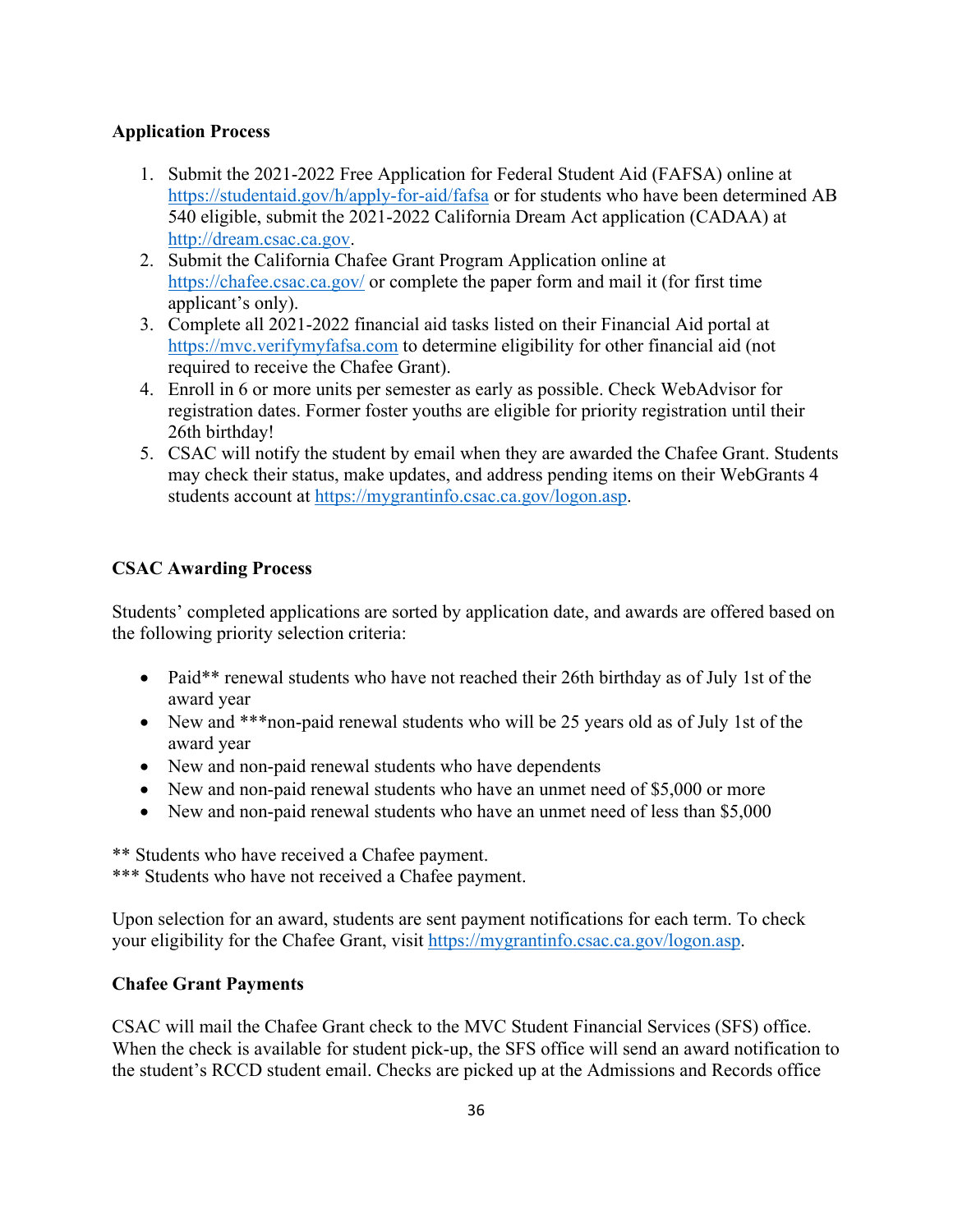and a picture ID must be presented before the check can be released. Make sure your contact information is current with Admissions and Records.

### **Chafee Grant Program Updates (SB 150)**

Effective January 1, 2020, California adopted new rules regarding the distribution process and eligibility requirements for the Chafee Education and Training Voucher program. Provided below is an explanation of the pertinent provisions of the bill that enacted these changes.

### **Student Support Services and Resources**

Moreno Valley College will provide Chafee grant recipients information about support services and resources available on campus and information on completing an educational plan with their first grant disbursement.

### **Satisfactory Academic Progress (SAP)**

All students at Riverside Community College District (RCCD) are meeting Satisfactory Academic Progress as long as the student maintains the following:

Qualitative Standard:

• a Cumulative Grade Point Average (GPA) of 2.0

Quantitative Standard:

- a completion percentage rate of 67% of the total (cumulative) units attempted and
- the student has not exceeded the Maximum Time Frame of their selected program of study

### **Failing to Meet SAP and Loss of Eligibility**

If the student fails to meet SAP standards or loses eligibility for the Chafee Grant, SFS will send a notification to the student's RCCD email at the end of each semester with their current status, requirements, or options to regain eligibility, if applicable.

If the student fails to meet SAP:

After **two** consecutive semesters – the student may continue to receive a Chafee Grant but must meet with an appropriate college staff member to develop a plan for improving academic progress in order to receive their remaining Chafee ETV Grant funds.

After **three** consecutive semesters – the student must meet with an appropriate college staff member to update their plan in order to receive their remaining Chafee Grant funds.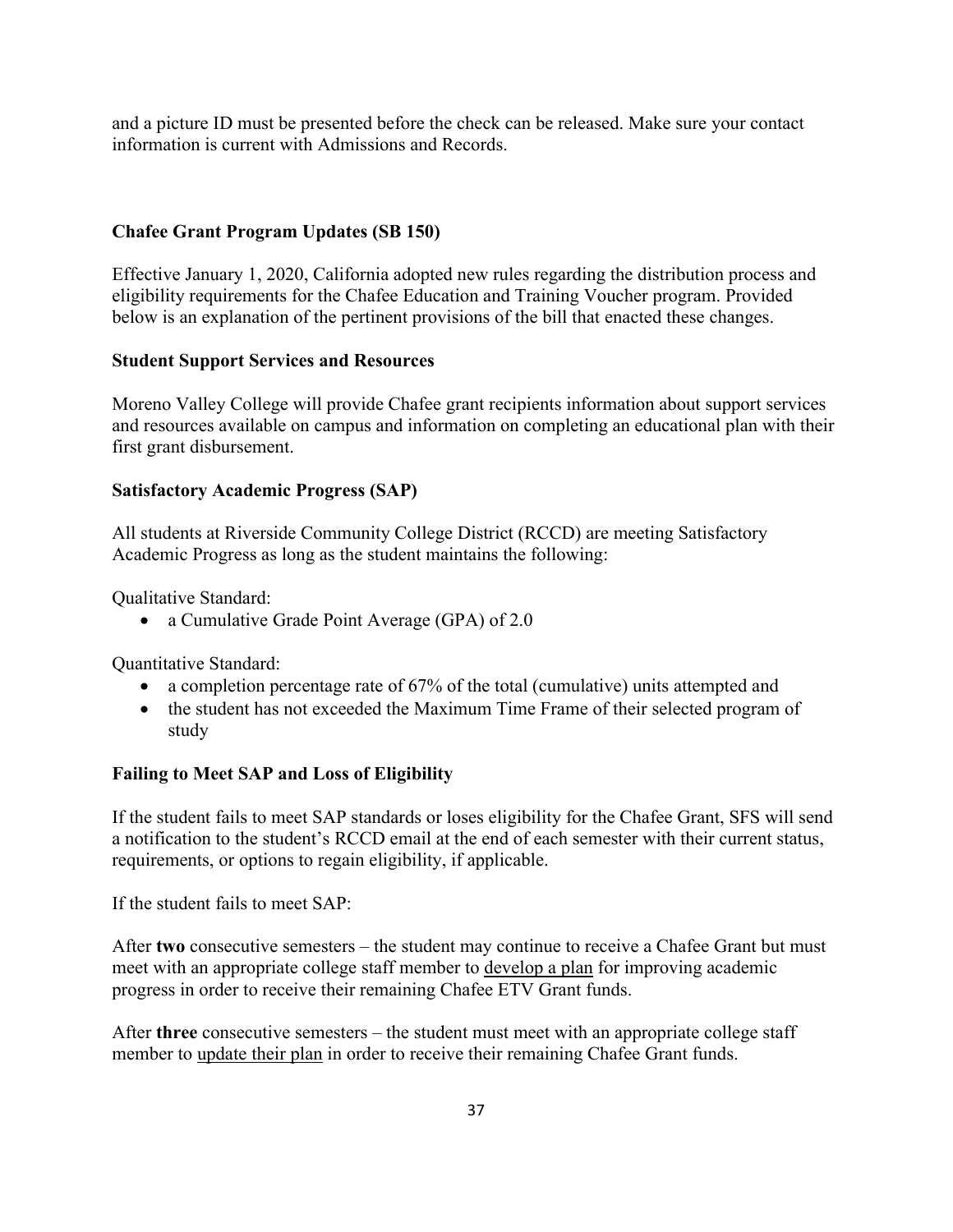After **four** consecutive semesters – the student loses eligibility for subsequent awards but may appeal to retain eligibility.

## **Appeal Process**

A student may appeal the loss of the Chafee Grant with MVC during any subsequent term following the loss of eligibility. Student Financial Services will send a notification to the student's RCCD email with the process for completing an appeal. Once the completed appeal request has been submitted, SFS will review and automatically reinstate a student's Chafee grant eligibility if one of the following applies:

- The student achieves either a 2.0 GPA during the previous term or a cumulative GPA of 2.0
- The student demonstrates the existence of an extenuating circumstance that impeded successful course completion in the past but that has since been addressed such that the student is likely to demonstrate satisfactory academic progress in the future
- The student provides evidence of engagement with a supportive program, either on or off campus, that is assisting the student to make continued academic progress

## **Returning Students**

A student who loses Chafee Grant eligibility by not demonstrating SAP and subsequently is not enrolled for one or more semesters (fall/spring), will become eligible upon re-enrollment. Students will not be subject to appeal or SAP requirements at that time and will receive their Chafee Grant funds during the first term of re-enrollment. If the student enrolls in subsequent terms, SAP requirements will continue to apply.

## **Contact Information**

For questions regarding Chafee Grant policies or eligibility:

Angela Grimsby, MVC Chafee Grant Coordinator Email: [Angela.Grimsby@mvc.edu](mailto:Angela.Grimsby@mvc.edu) Phone: (951) 571-6368

Student Financial Services (SFS) Email: [studentfinancialservices@mvc.edu](mailto:studentfinancialservices@mvc.edu) Phone: (951) 571-6139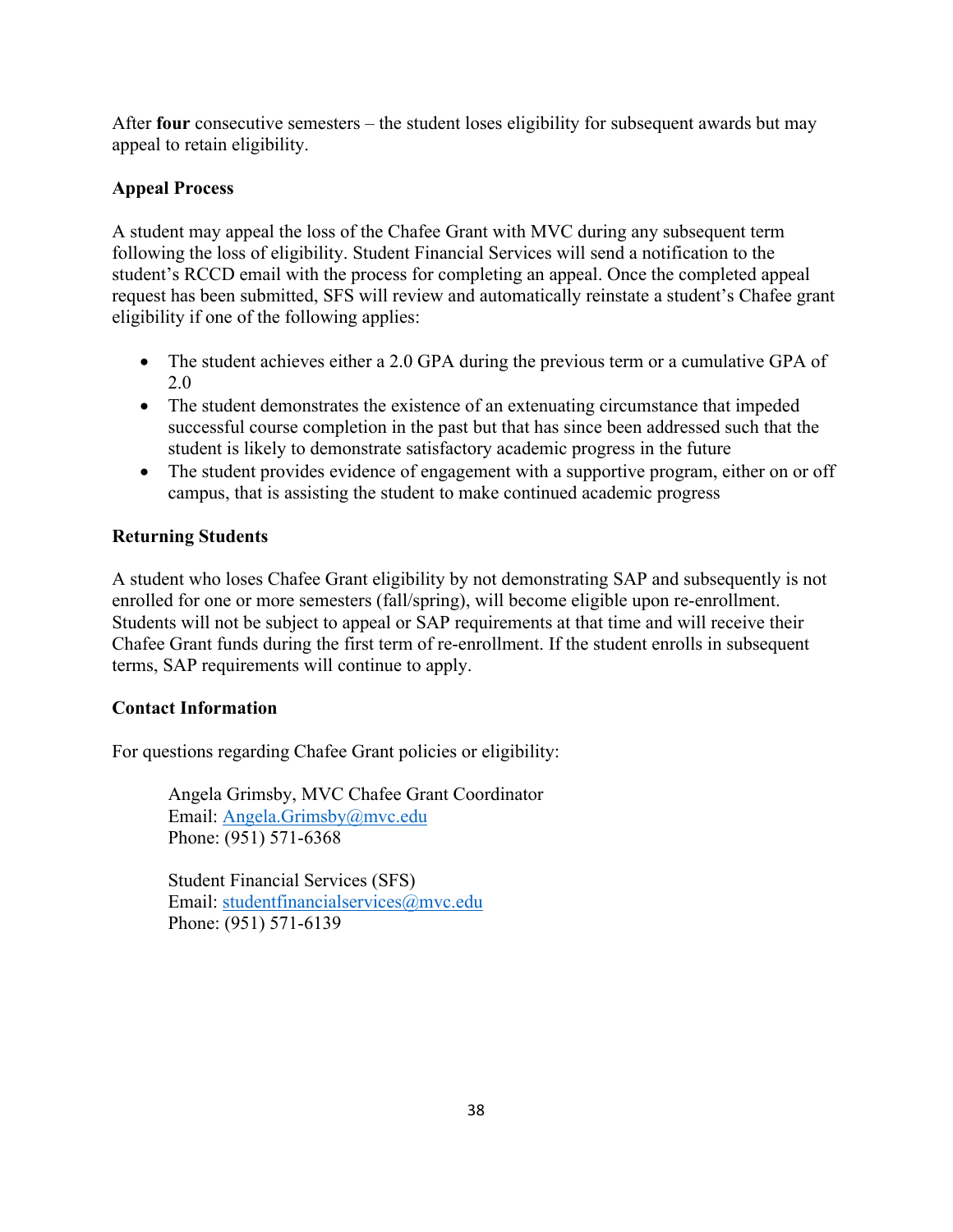# **California Military Department GI Bill Award Program** (formerly the California National Guard Education Assistance Award Program)

The California Military Department GI Bill Award Program (CMD GI Bill), formerly the California National Guard Education Assistance Award Program (CNG EAAP), is a Statefunded grant for up to 1,000 service members in the California Military Department (CMD) or as many participants as the annual budget will allow. This Program authorizes the California Student Aid Commission (Commission) to make payments to accepted eligible program participants. Participants can receive up to the amount of the Cal Grant A award for attending the University of California or the California State University, up to the Cal Grant B award for attending a community college, or up to the University of California Cal Grant A amount for attending a non-public institution. Graduate students who entered the program prior to the 2020- 2021 academic year may receive an additional \$500 for books and supplies. Renewal applicants who maintain eligibility for the program will continue under the CNG EAAP rules they entered the program under.

### **Eligibility Requirements**

- Be an active member of the California National Guard, the California State Guard, or the Naval Militia;
- Agree to remain an active member throughout the participation period in the program;
- Agree to serve two years in the California National Guard, the California State Guard, or the California Naval Militia upon completion of the last academic period of utilizing this program;
- Agree to use the award to obtain a certificate, degree, or diploma that you currently do not possess;
- Agree to only obtain one degree (baccalaureate, graduate, or doctoral) while participating in the Program;
- Agree to complete course of study within 10 years of initial acceptance into the Program;
- Be enrolled in, registered at, or accepted to a qualifying institution;
- Agree to maintain enrollment of a minimum of three (3) academic units per semester, or the equivalent, at a qualifying institution as defined by California Education Code section 69432(l);
- Agree to maintain at least a 2.0 cumulative grade point average (GPA); and
- Be a resident of California for at least one year.
- Participants cannot receive a Cal Grant award check in the same academic year they receive a CMD GI Bill award check

### **How to Apply**

Initial applicants must submit the CMDGI Bill Initial Application, the Free Application for Federal Student Aid (FAFSA), the Statement of Understanding (SOU), a Letter of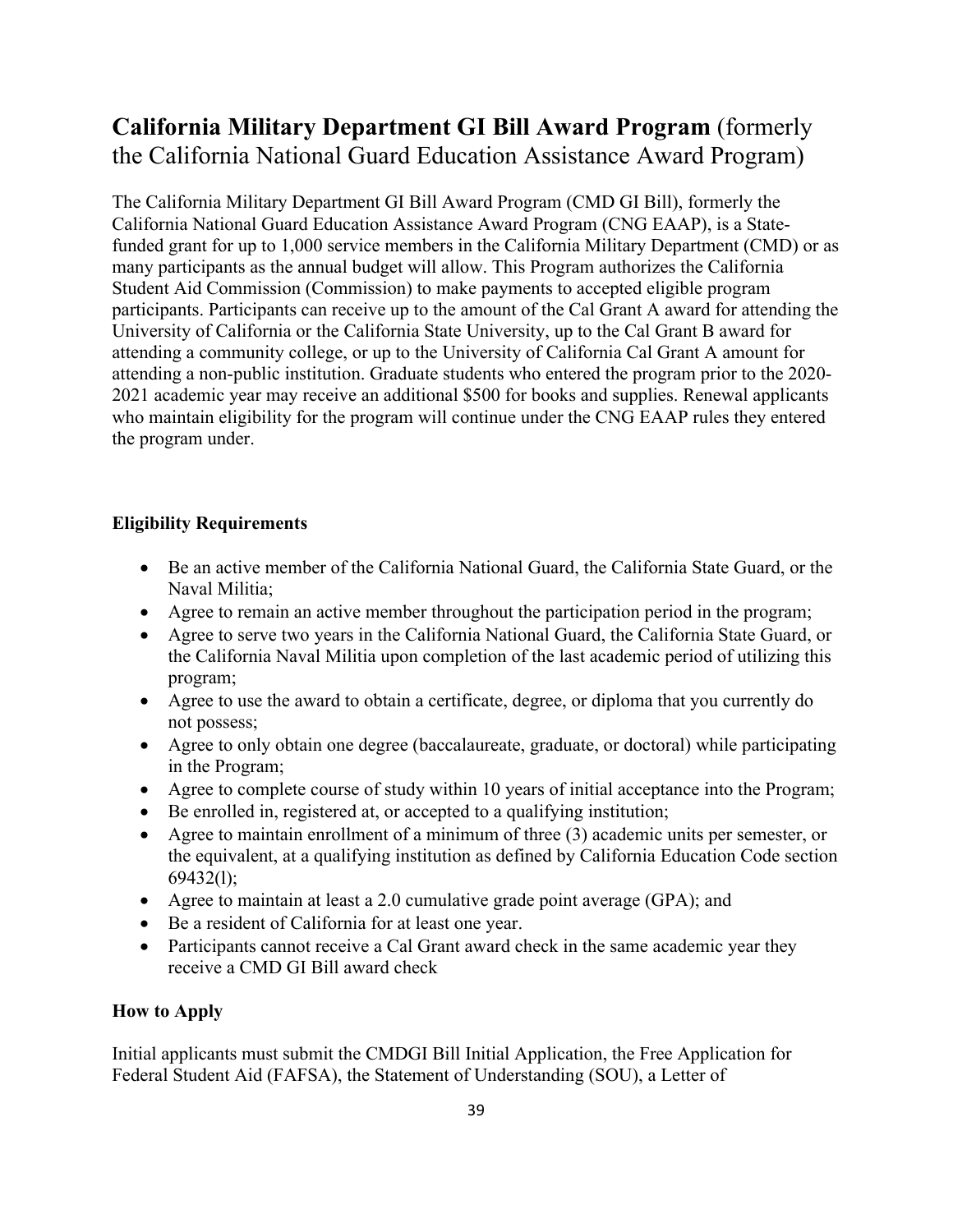Recommendation, and an annual Service Commitment Agreement prior to the April 30 deadline to be considered a priority applicant.

Applicants who do not complete all 5 steps by the April 30 deadline can apply as first-come, first-serve applicants by completing the Program's Initial Application, the Free Application for Federal Student Aid (FAFSA), the Statement of Understanding (SOU), and a Service Commitment Agreement until January 14, or until all awards have been exhausted.

Renewal participants must complete the CMD GI Bill Renewal Application and the Renewal Statement of Understanding and, if the applicant entered the program during the 2020-2021 academic year or later, the annual Service Commitment Agreement. Renewal paperwork is available from January 15 (or the next business day) through the deadline date of June 1. Failure to renew will result in withdrawal from the CMD GI Bill.

The Frequently Asked Questions and the links for the application process are found at [www.calguard.ca.gov/education/.](http://www.calguard.ca.gov/education/)

### **Application and Certification Process**

The Office of the Adjutant General will certify an applicant's status as a qualifying member of the California National Guard, State Military Reserve, or the Naval Militia, and certify their active duty status according to CA Code of Regulations Title 5, Division 4, Chapter 1, Sections 30730-30736. The applicant is responsible for submitting any additional forms, including The Statement of Understanding, as required by the Office of the Adjutant General.

### **Selection and Award Announcements**

The Office of the Adjutant General may select up to 1,000 participants for the program or as many participants as the annual budget will allow. The Office of the Adjutant General will review all applicants and rank eligible applicants by an established predetermined criterion. The Adjutant General will announce selected awardees by notifying selected participants.

For additional information, please visit the Program's website at [www.calguard.ca.gov/education.](http://www.calguard.ca.gov/education) You may contact one of the CMD GI Bill Coordinators by email at [ng.ca.caarng.list.cn6-eaap-mailbox-access@mail.mil,](mailto:ng.ca.caarng.list.cn6-eaap-mailbox-access@mail.mil) by phone at (916) 854-4446 or (916) 854-4255, or by mail to:

> California National Guard Attn: California Military Department 9800 Goethe Road Box 37 Sacramento, CA 95827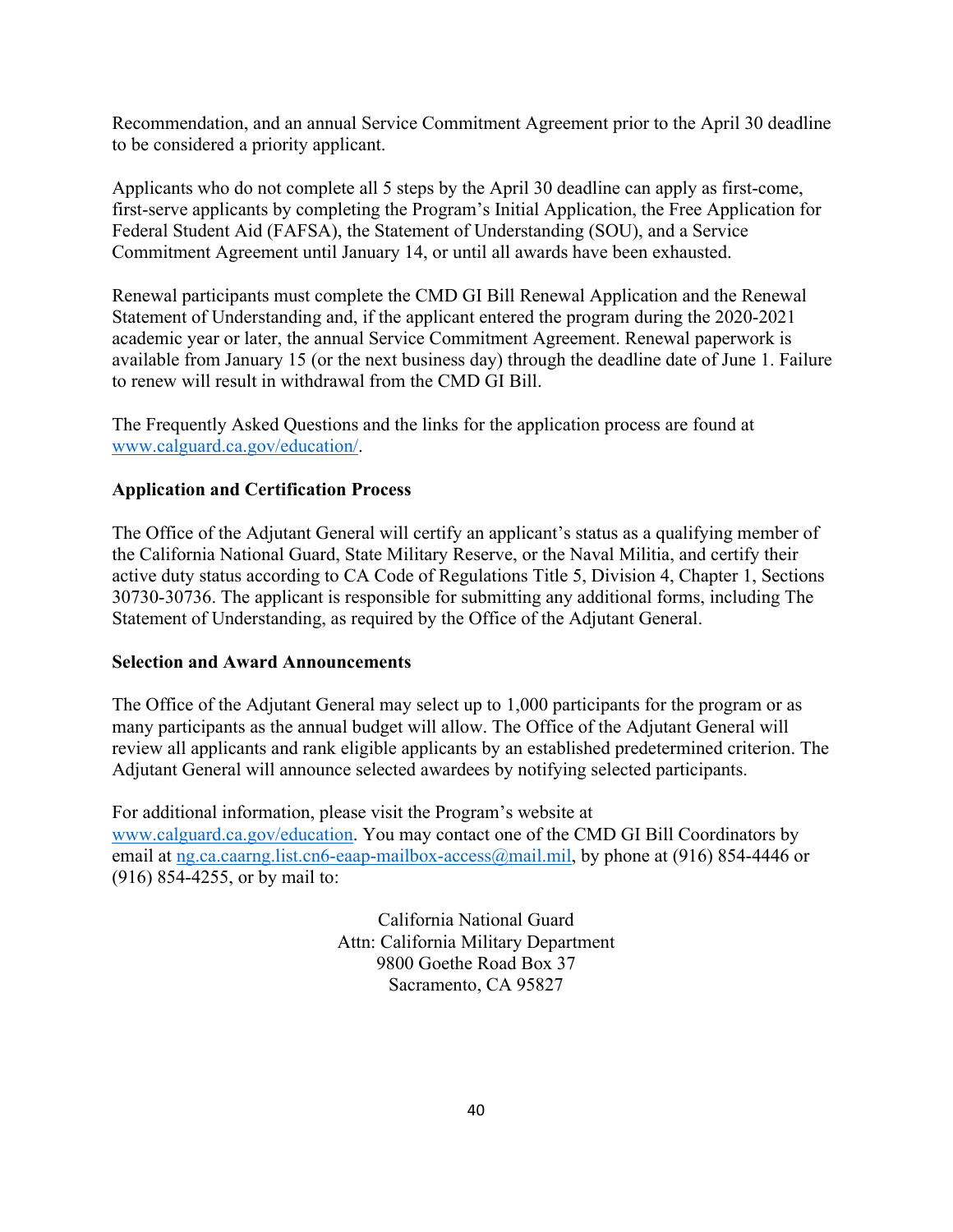# **SCHOLARSHIPS**

Scholarships are another resource that can provide financial assistance for students to successfully meet their educational goals. Scholarships are available for application by all students at Moreno Valley College (MVC) and high school seniors planning to attend MVC. Some scholarships may be based on financial need and/or GPA and academic performance. Other qualifications for scholarships may vary, such as your selected major or academic program, career goal, club or volunteer and community involvement, etc.

To be awarded a scholarship, you must complete the scholarship application and go through the eligibility and selection process. Scholarships are usually awarded to the student(s) who best fit the

qualifications as established by the donor or organization providing the scholarship funds. The scholarship programs available for students at all colleges in the Riverside Community College District are as follows:

### **RCCD Foundation Scholarships**

Riverside Community College District (RCCD) Foundation offers scholarships for students continuing their education at Moreno Valley College (MVC), students transferring to a four-year university and high school seniors.

- The online scholarship application for the next academic year becomes available every fall semester in mid-October on the Moreno Valley College Student Financial Services (SFS) website.
- Scholarships specifically for high school seniors who plan to attend RCCD are available for application early in the spring semester.
- A listing of scholarships from resources and organizations outside of RCCD is also available year-round on the scholarship application website.

Scholarships are a great resource to help you pay for your college education. RCCD provides scholarships:

- For students in many different majors.
- All ranges of GPA and academic performance.
- For students in specific programs such as Athletics, Art, Business, Career and Technical programs, Construction Technology, Disabled Students, Education, Engineering, Film and Television, Logistics, Music, Nursing, Performing Arts, STEM, Welding, and many more.

You may be the perfect fit for a scholarship but will not know until you apply. The application is easy and worth the effort. To apply for all RCCD Foundation scholarships: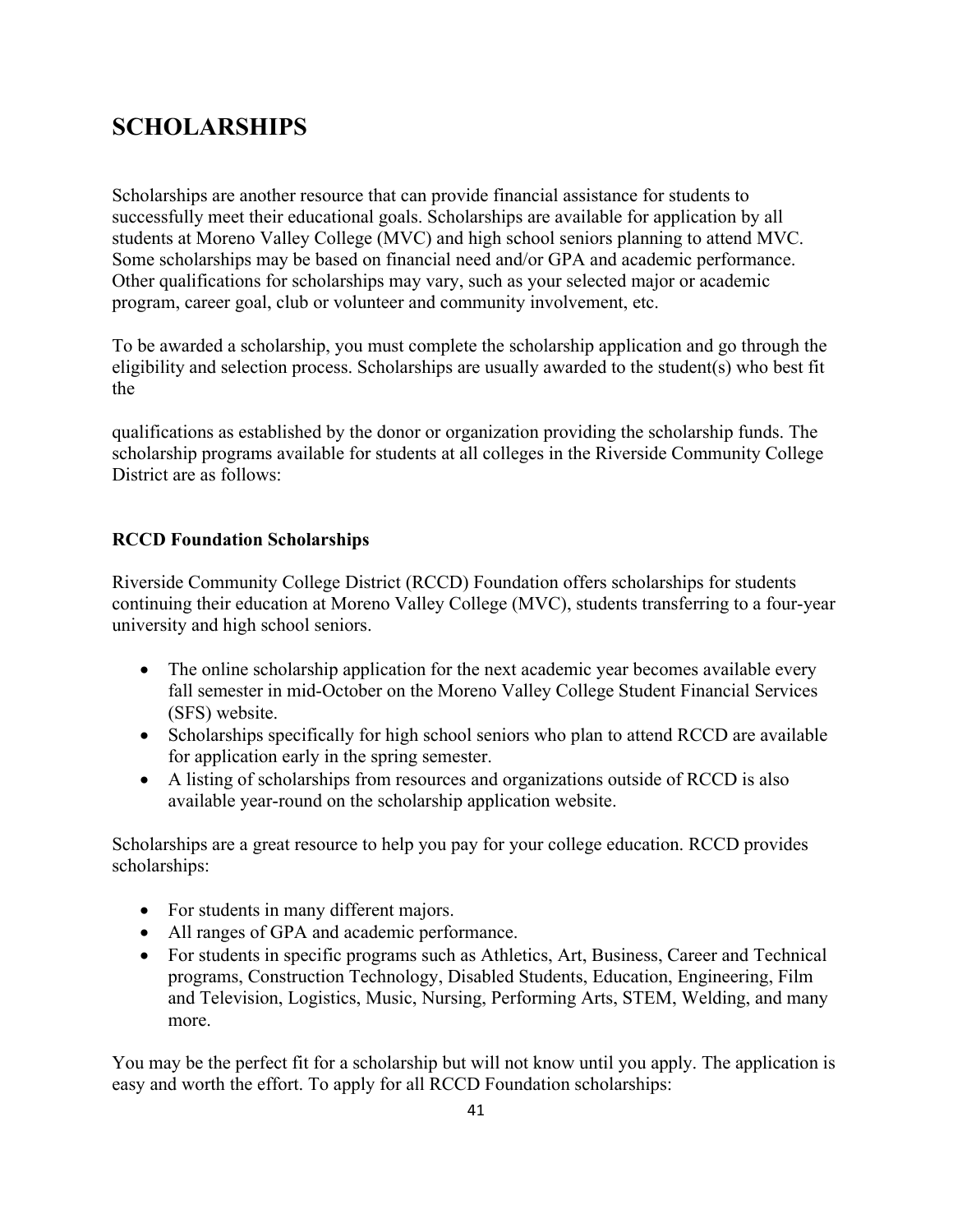- You must be admitted to MVC and have activated your assigned student email.
- Instructions on how to complete the scholarship application process and the link to apply are at [www.mvc.edu,](http://www.mvc.edu/) go to Financial Aid and select Scholarship Information.
- Scholarship workshops are held at the college during the application period to provide students with information on how to complete the scholarship application, including the required personal essay questions and obtaining scholarship recommendations.

The Moreno Valley College Scholarship Committee, the RCCD Scholarship Committee and/or scholarship donor committees, choose scholarship recipients. Scholarships are generally disbursed half in the fall semester and half in the spring semester. Recipients must adhere to the requirements of the scholarship criteria (such as GPA and unit completion) to maintain scholarship eligibility. If, for any reason, the awarded recipient does not meet the requirements, an alternate recipient will be chosen. All scholarship awards are contingent on available funding and are disbursed by the refund method selected through BankMobile (please see the information regarding the BankMobile in this guide).

## **Outside Scholarships**

There are many other opportunities for students to find scholarships outside of MVC. Although searching for scholarships requires time and effort on the part of the student, it is well worth the effort. The MVC SFS Office receives scholarship notices periodically from outside, off-campus sources such as civic organizations, clubs, associations, business, etc. Scholarship notices are posted in the SFS office and on the SFS webpage at www.mvc.edu/sfs and is updated regularly. It is up to you, the student, to follow the directions for application and follow-up for these scholarships.

A great resource for applying for outside scholarships is The Scholarship Search Secrets Guide available at www.studentscholarshipsearch.com. Scholarships are also available from other sources such as your college or local library, your parent's or your employers, community organizations, etc. You may also search for scholarships on the internet; however, beware of sites requesting fees for their services. The following is a list of free websites you can use in your search for scholarships:

- [www.fastweb.com](http://www.fastweb.com/)
- [www.scholarshiphunter.com](http://www.scholarshiphunter.com/)
- [www.freescholarshipquide.com](http://www.freescholarshipquide.com/)
- [www.collegenet.com](http://www.collegenet.com/)
- [www.scholarshipexperts.com](http://www.scholarshipexperts.com/)
- [www.scholarsite.com](http://www.scholarsite.com/)
- [www.studentscholarshipsearch.com](http://www.studentscholarshipsearch.com/)
- [www.scholarships.com](http://www.scholarships.com/)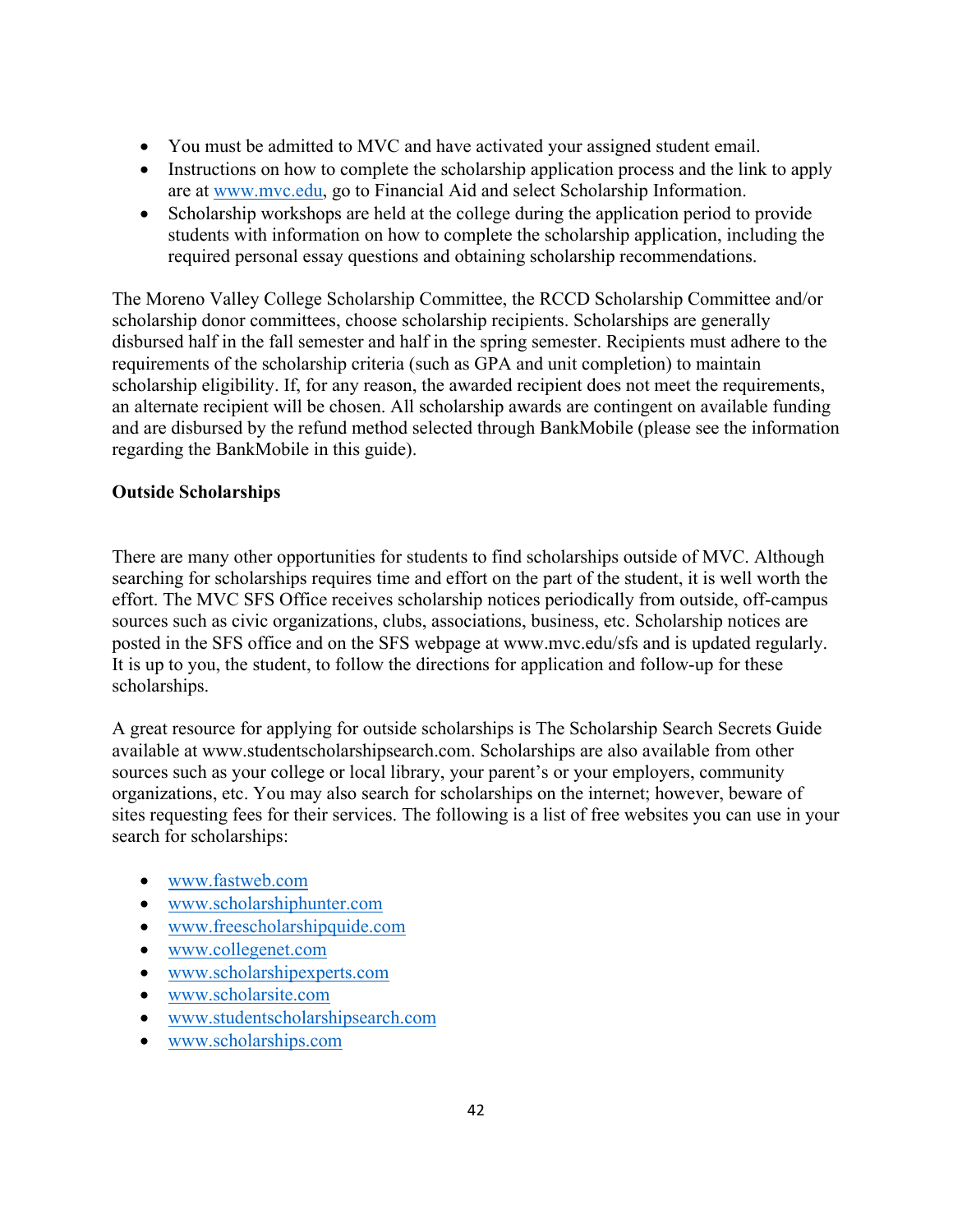Search engines such as Google are the best tools available to you for finding scholarships. However, there are a lot of secrets in terms of getting the best results out of the search engines. For example, if you just searched for "scholarships" on Google, you'll get about 72,800,000 results! Seventy-two million Web pages would obviously take too long to read and sort through, so you'll need to develop a strategy for being more specific about the scholarships you're looking for. Refining your searches in Google can be done in a few steps.

- · Pick a characteristic about yourself that you'd want to find a scholarship about.
- · What do you want to study?
- · What are your passions?
- · What are your hobbies?

By narrowing down what you are searching for, you'll find pages of scholarships that you can apply for.

There are good words, bad words, and then there are magic words. What are magic words? Magic words are words you use in your Web searches that are used less conversationally, and so when you search for scholarships with those terms, you'll probably get better results. For example, one of the most powerful words in scholarship search is the word foundation. Scholarships are most often administered by foundations, but rarely do people ever bring up the sponsoring foundation conversationally in a Web page, so when you search for scholarships with the word "foundation" in your search, you'll be more likely to find the awarding foundation. Magic words become very important when you have relatively broad topics you're searching for. What are some of the most magic words you can use in your scholarship search?

- Scholarship/scholarships yes, they are different, singular and plural you should assume from here on that any term which appears in singular should also be tried plural, and vice versa.
- Grant
- Financial aid
- Endowment
- Foundation
- Fellowship
- Honorarium
- Trust
- Application
- Deadline
- Pdf

### **If you are awarded a scholarship from a source outside of MVC, the procedures to use your scholarship at MVC are as follows:**

1. The organization or donor providing the scholarship will contact you if they have chosen you as the recipient of their scholarship.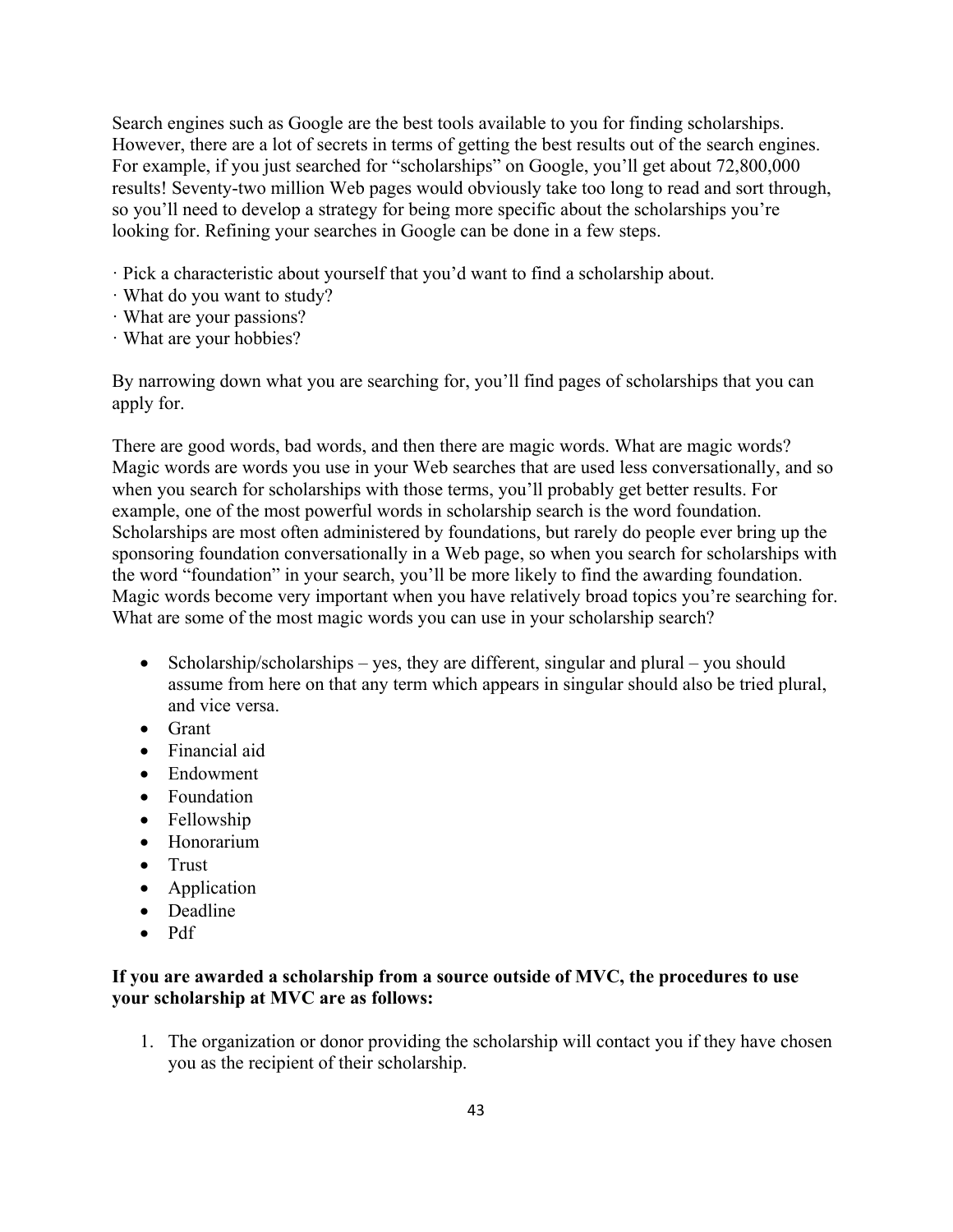- 2. Follow the donor's directions for the procedure to have your scholarship funds sent to MVC. If proof of enrollment is required, you may submit your printed class schedule from Web Advisor, or, if they are requesting "official" proof of enrollment, contact the MVC Admissions and Records Office at (951) 571-6101.
- 3. For students who receive the Governor's Scholarship Program: you may access your scholarship funds by completing the Qualified Withdrawal Form and submitting it to the Governor's Scholarship Program. The Qualified Withdrawal Form is available at [www.cagovernorsscholars.org.](http://www.cagovernorsscholars.org/) For help in filling out the form, call 1-866-477-9665.
- 4. Once MVC receives your scholarship funds, you will be sent correspondence from the MVC Student Financial Services offices acknowledging receipt of the funds and a schedule of disbursement dates.
- 5. Once the SFS office determines you are actively enrolled in classes and that you meet all requirements of the donor, your scholarship funds will be disbursed to you on the next disbursement date.

#### **How to Avoid Scholarship Scams**

There is no shortage of con artists and scams when it comes to paying for college and spotting them can save you money and heartbreak. Any scholarship, grant, foundation, or organization that's legitimate won't ask for a penny out of your pocket.

Any one of these signs should be a red flag that you may be dealing with a scholarship scam:

- Asking for money. Reputable scholarships are free to apply for and free to receive. Scams typically charge for the application, or use deceptive language such as "reserve your scholarship with your credit card number". Reputable scholarships never need to charge money
- Asking for lots of non-relevant personal information. Scams using identity theft ask lots of personal information typically not relevant to a scholarship application such as bank account numbers, Social Security numbers, and other financially related information.
- Claims of exclusivity. A fair number of scams make the claim that their information cannot be found anywhere else, and therefore you should pay for their services. In the age of Google, information exclusivity is a thing of the past. Do not pay.
- Claims of guarantees. The truth of scholarship hunting is that there are no guarantees. No one can guarantee that you will be awarded a scholarship and any company advertising a paid service making such a claim is likely a scam.
- Receiving letters of potential awards, you never applied for. Scholarships are in such demand that no awarding agency needs to make unsolicited awards to recipients. This includes email notifications of any kind about scholarships that you never applied for.
- "Free" seminars with an up sell. The latest trick that some companies and individuals are using is the free financial aid seminar offer. These seminars typically promise great financial aid information, but end with a hard sales pitch to attend a future paid seminar, buy books, DVDs, or other materials (usually at high prices). There are plenty of free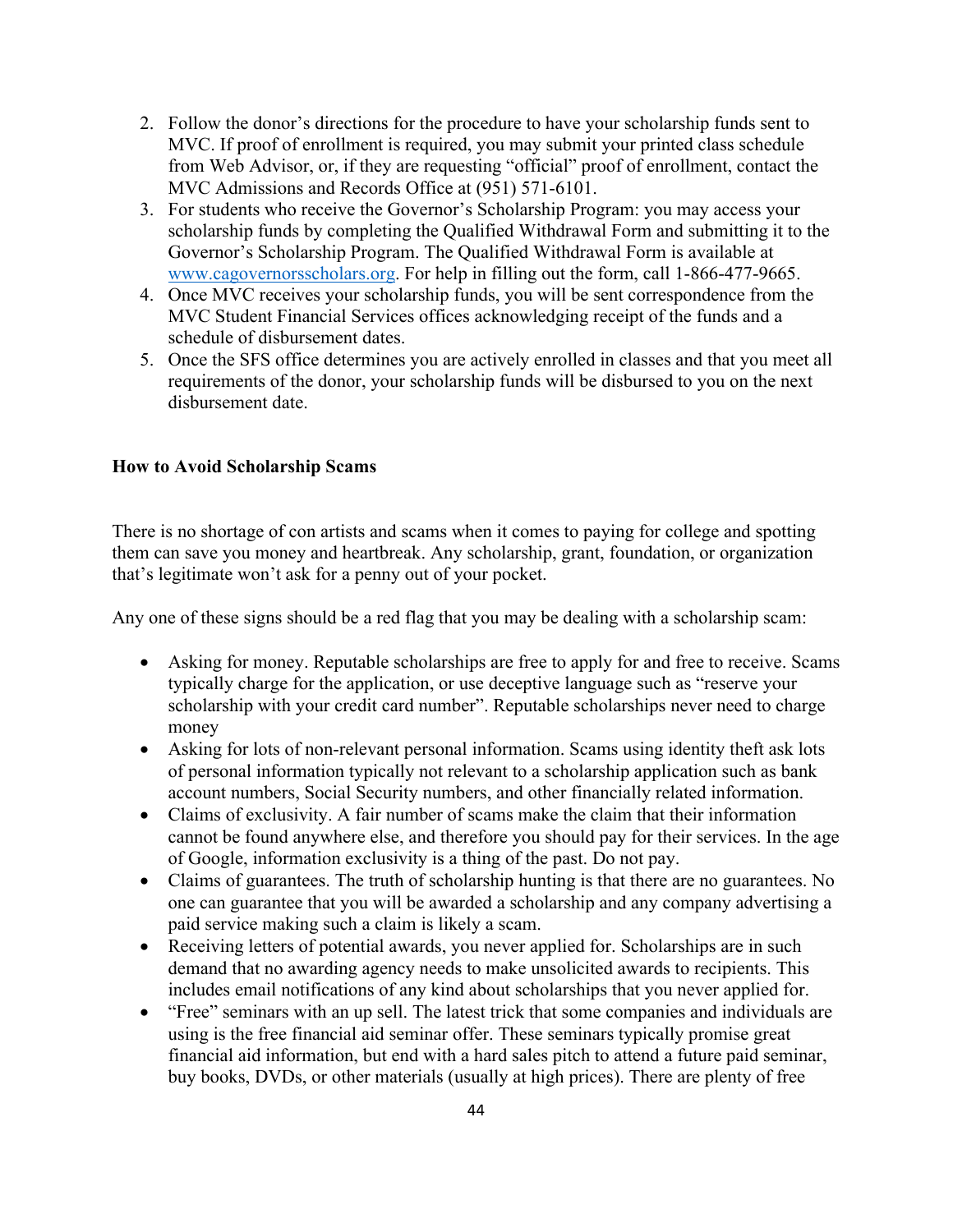financial aid seminars offered by high schools and colleges that are worth attending instead. Check with your guidance office or financial aid office for details on those seminars.

If something feels, sounds, or seems "fishy", it probably is. The most important thing you can do when it comes to scholarship scams is to trust your instincts. With the Internet and other freely available resources, there is no shortage of legitimate scholarships to apply for.

Remember the golden rule of scholarships: Money flows to the student, never the other way around, beware of any scholarship claims to the contrary.

## **Student Services and Additional Programs and Assistance**

#### **Veterans Services**

Veterans Services mission at Moreno Valley College is to serve veterans with dignity, respect and honor. Veterans Services is committed to provide effective and timely services in a safe, challenging and supportive learning environment that will prepare MVC veteran students to pursue their future academic and career endeavors. Veterans are eligible for a total of four years of priority registration to be used within fifteen years after being discharged from active duty. To obtain a priority registration date, Veterans must take a copy of their DD214 discharge papers to the MVC Veterans Resource Center located in PSC 13. If you are a Veteran, a spouse, or dependent of a Veteran, you may be entitled to receive Veterans educational benefits. For information regarding these benefits please call the MVC Veterans Office at (951) 571-6247. You may view GI Bill eligibility requirements online at [www.gibill.va.gov](http://www.gibill.va.gov/) or by calling 1-888-442-4551. Also, be sure to check out [www.military.com](http://www.military.com/) for available scholarships.

- *New Benefit User*: Never previously used VA educational benefits
- *Continuing Benefit User:* Used benefits at Moreno Valley College in the previous term
- *Previous Benefit User:* Previously used VA benefits at another institution

If you are a dependent of a deceased or disabled Veteran, and a California resident you may be eligible for the California College Promise Grant (CCPG). For more information on how to qualify to have your fees waived contact the MVC Veterans office or the Student Financial Services office. Remember, in addition to your Veterans education benefits, financial aid by completing the FAFSA application online at www.fafsa.gov. Financial aid is in addition to and does not affect your Veterans education benefits.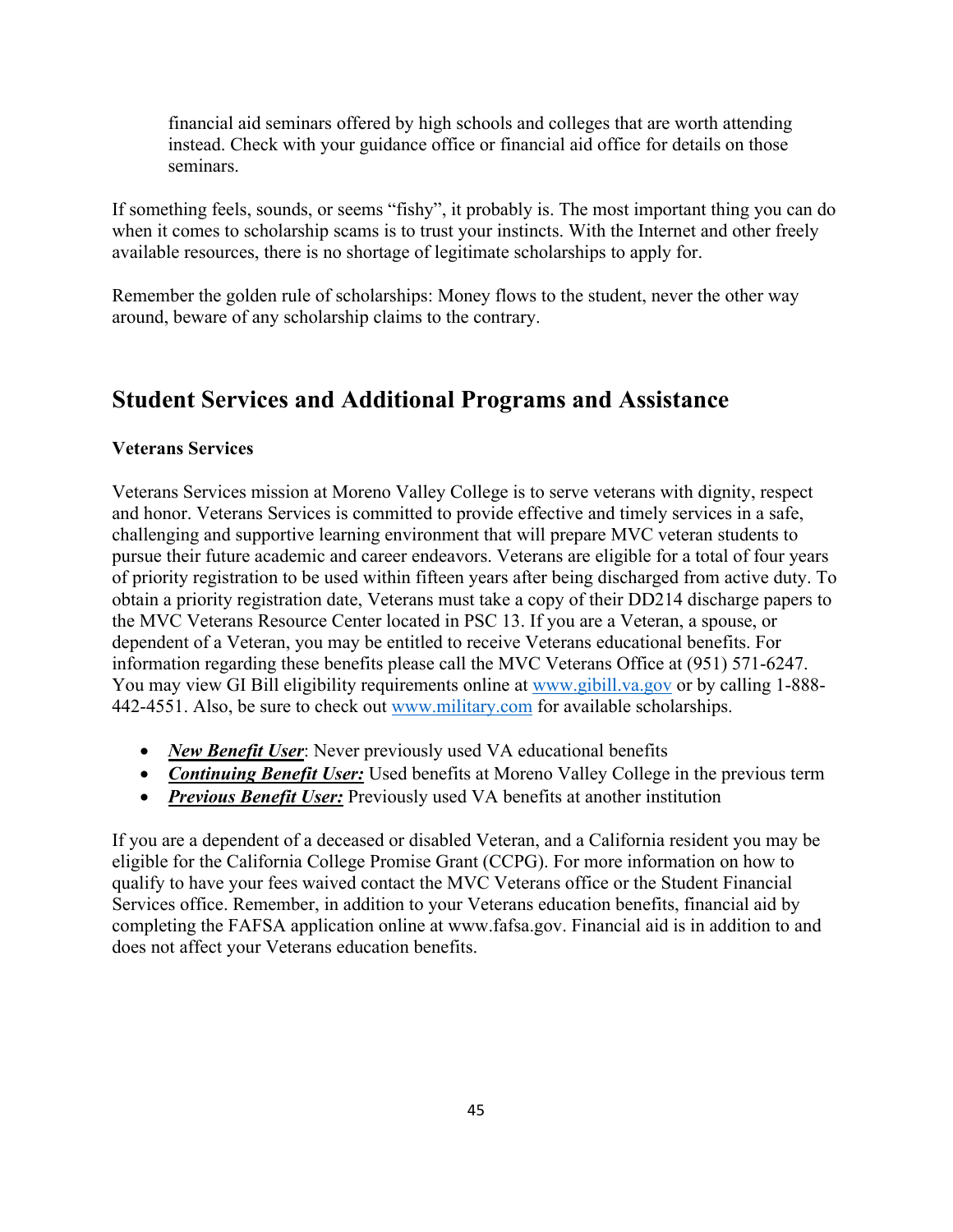### **Extended Opportunity Programs and Services (EOPS)**

EOPS is a student support program that focuses on assisting students that are financially and educationally disadvantaged. EOPS services include academic counseling, career counseling, personal counseling, priority registration, book services and tutoring. A student must be a

California resident and qualify for CCPG A or B through the Student Financial Services office to be eligible for this service. EOPS book services are considered a financial assistance resource and may reduce your eligibility for Federal Work Study or student loans. If you have applied for and been awarded an EOPS book service, this award will be listed on your financial assistance award letter. For more information regarding this program and other eligibility requirements please contact the EOPS Office at Moreno Valley College at (951) 571-6253.

#### **Welcome Center**

The Welcome Center offers a wide array of student services designed to accommodate the needs of new, continuing, transferring, and returning students in a "One-Stop Shop" service. The center is staffed by a team of Peer Leaders able to assist with:

- \* Enrollment
- \* WebAdvisor and MyPortal
- \* Online orientation
- \* Assessment appointments
- \* Counseling appointments
- \* General financial aid questions

The Welcome Center aims to make your college experience go as smoothly as possible. Located in the Administration Annex, on the south side of Parking Lot B. Phone Number: (951) 571-6911

### **First-Year Experience Program (FYE)**

The FYE program, as part of the Student Equity Plan at Moreno Valley College, integrates academic enrichment and student support services to enable students in pre-college or collegelevel courses to complete successfully the transition from high school to college.

FYE Program Offers Students the Following:

\* A Summer Bridge program designed to jump-start your academic success, awareness of college resources and personal factors that contribute to success.

\* PRIORITY REGISTRATION for the fall, winter, and spring semester of the first year.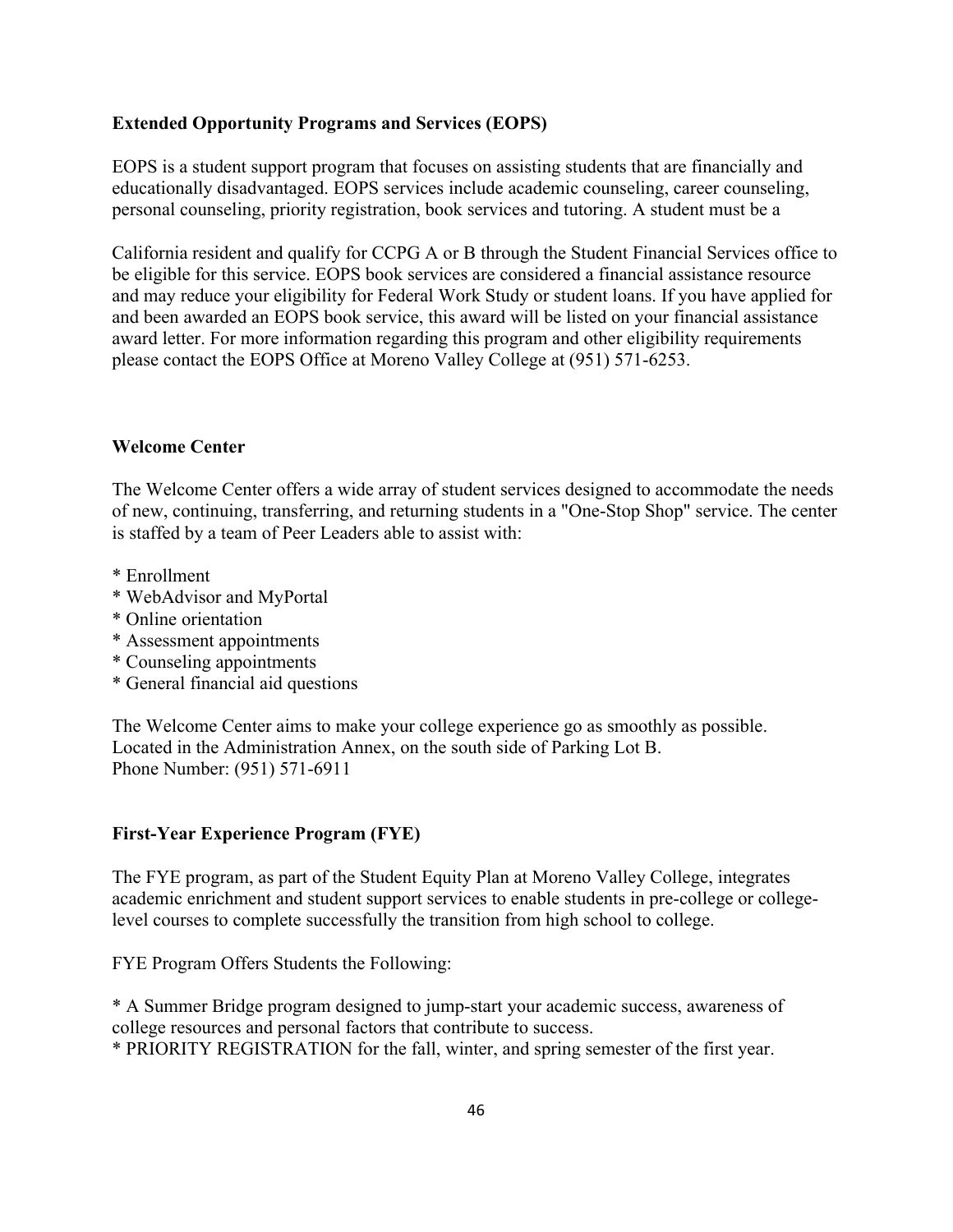\* One-on-one counseling appointments and educational planning. \* Student success peer leader support

\* Special activities and events throughout the year.

If students are interested in FYE, they must meet the following requirements:

1. Have a high school diploma/GED OR have reached the age of 18 by June of the year you wish to enroll

2. New first-time college students (never attended college before) \* Orientation and Counseling.

3. Will commit to be a full-time student during the fall and spring semester (must enroll in English and math courses)

4. Will commit to the program and requirements for the entire year

5. Participate in the MVC Summer Bridge Program

#### **Steps to Apply to FYE**:

- 1. Complete the MVC Application and select Summer as the term.
- 2. Apply for Financial Aid, add MVC's school code is 041735.

3. Complete Orientation and Counseling

\* Orientation: Available online through WebAdvisor

\* Counseling: Complete the first semester or comprehensive Student Education Plan by seeing a counselor or online via WebAdvisor

4.Apply for MVC's Summer Bridge

\*Priority deadline: Monday, March 2

Located in the Administration Annex, on the south side of Parking Lot B. **Phone Number:** (951) 571-6334 **Fax:** (951) 571-6389 **Email:** fye@mvc.edu

### **Middle College High School Program (MCHS)**

The Middle College High School Program (MCHS) at Moreno Valley College (MVC), made possible through the special partnership with Moreno Valley Unified School District and Val Verde Unified School District (VVUSD), provides high school students the opportunity to complete their last two years of high school at Moreno Valley College, taking both high school and college classes. MCHS students complete their last two years of high school at MVC, enrolled in both high school and college courses. MCHS students enroll in college courses which satisfy high school graduation requirements, "A-G" courses, or courses that are transferable or that can be applied towards an Associate Degree. Each semester students enroll in no more than 11 college units and each winter and summer session they enroll in no more than 8 college units. MCHS students have the opportunity to complete more than one year worth of college units by the end of their senior year of high school.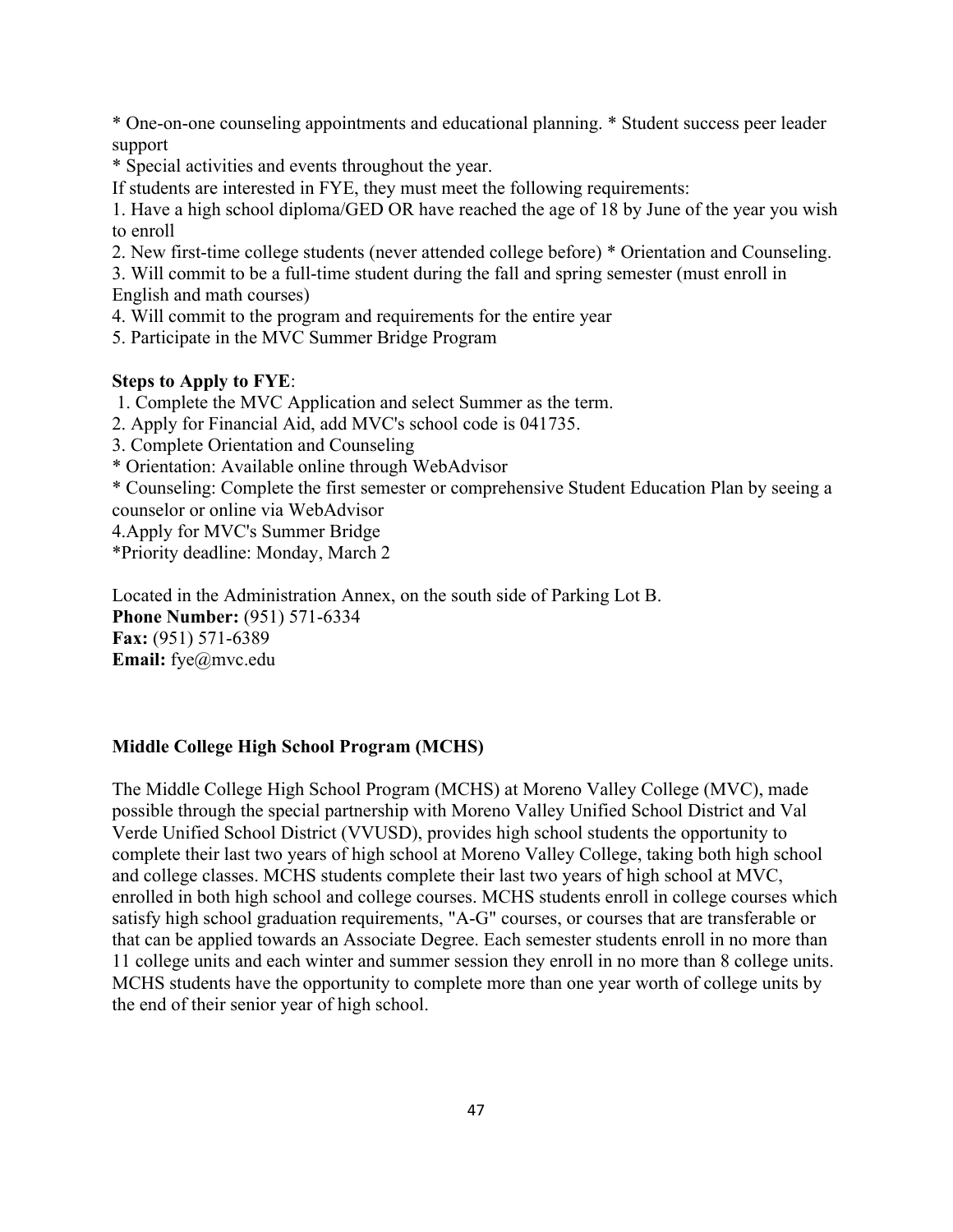#### **Program Application Process**

Only high school sophomores within MVUSD and VVUSD are eligible to apply to the MCHS program at MVC. Each year, during the month of January, the MCHS staff provides classroom presentations to sophomore classes within MVUSD and VVUSD.

In the month of February, the MCHS program hosts an annual MCHS Information Night at one of the local high schools for students and parents/guardians interested in applying to the program. It is MANDATORY that both the student and their parent/guardian attend the MCHS Information Night to be eligible to apply to the MCHS program. Interested students submit an application, which includes their high school transcripts, standardized test scores, attendance and behavior reports, and a student writing response. An Application Review Committee, made up by MCHS staff and high school counselors, review and score applications to determine if the applicants are a good fit or not, for the program. The Application Review Committee select students for interviews and after interviews the top 70 students are selected.

**Location:** Library 110 **Phone number:** 951-571-6463

#### **Puente Program**

The mission of the Puente Program at Moreno Valley College mission is to increase the number of educationally underrepresented students who enroll in four-year colleges and universities, earn college degrees and return to the community as mentors and leaders to future generations. The program is interdisciplinary in approach, with writing, counseling and mentoring components.

The Puente Program is an academic and community leadership program designed to help students transfer to four-year colleges and universities. The program meets this goal through a one-year series of Guidance courses, English classes, workshops, activities, and mentoring from a professional from the community. Puente students work closely with a guidance counselor to prepare an academic plan to transfer to four-year institutions, and the students commit to a rigorous two-semester English and Personal Development sequence.

### **Benefits**

- · Priority registration
- · Academic counseling
- · Culturally relevant content and assignments
- · Year-long learning community
- · Learn strategies for college success and life skills
- · Annual UC transfer and motivational conference
- · University visits, guest speakers and culturally enriching activities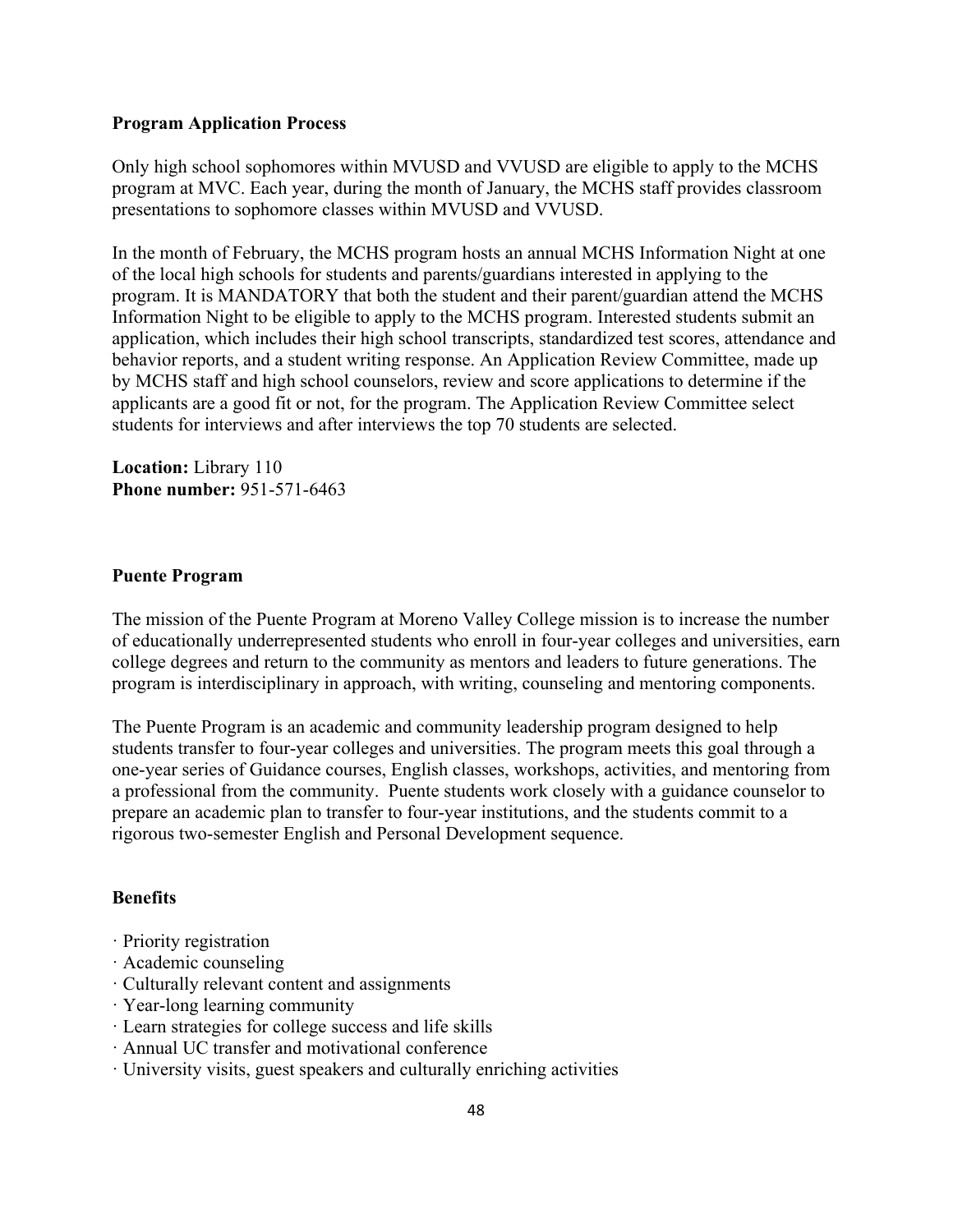- · Mentoring from professionals in the community
- · Leadership opportunities (i.e. Puente Club, student activities, peer mentor)
- · Transfer Fair fall and spring semesters

#### **Counseling**

Puente students have access to direct Counseling Services. The Puente Counselor Coordinator works closely with Puente students and is available to meet with them on a 1-1 basis. Puente students in the program are expected to meet with the counselor for personal counseling, to complete or update a comprehensive student educational plan (CSEP), to go over topics related to major requirements, life planning, career exploration, and transfer requirements, among other topics.

#### **How do I join Puente?**

Recruitment is continuous until the classes are full. The Puente Program operates under a firstcome, first- serve basis. Send in your application/intake form as soon as possible (ASAP) for the best chances of acceptance. Application/Intake Forms for the Puente Program are now available in printable and fillable formats. You can also download the Puente Recruitment Flyer or view frequently asked questions for more information.

#### **For more information, contact the 2021-2022 Puente coordinators:**

| Cynthia Ramirez<br>Associate Professor, Counseling | Emma Pacheco<br>Associate Professor, English |
|----------------------------------------------------|----------------------------------------------|
| cyntha.ramirez@mvc.edu                             | emma.pacheco@mvc.edu                         |
| $(951)$ 571-6904                                   | $(951) 571-6933$                             |

## **Bureau of Indian Education Grant/Scholarship**

The Bureau of Indian Education (BIE) Program offers financial assistance to eligible American Indian and Alaska Native students entering college and who are seeking an associate or bachelor degree from an accredited institution. If you are a student who is a member or a close descendent of a member of a federally recognized American Indian Tribe or Nation, you may be eligible for grants or scholarships from BIE or your Tribe/Nation. To participate in BIE grants and scholarships, please contact the education office of your Tribe/Nation for the application and steps you must take in order to become eligible.

For more information regarding BIE Programs please visit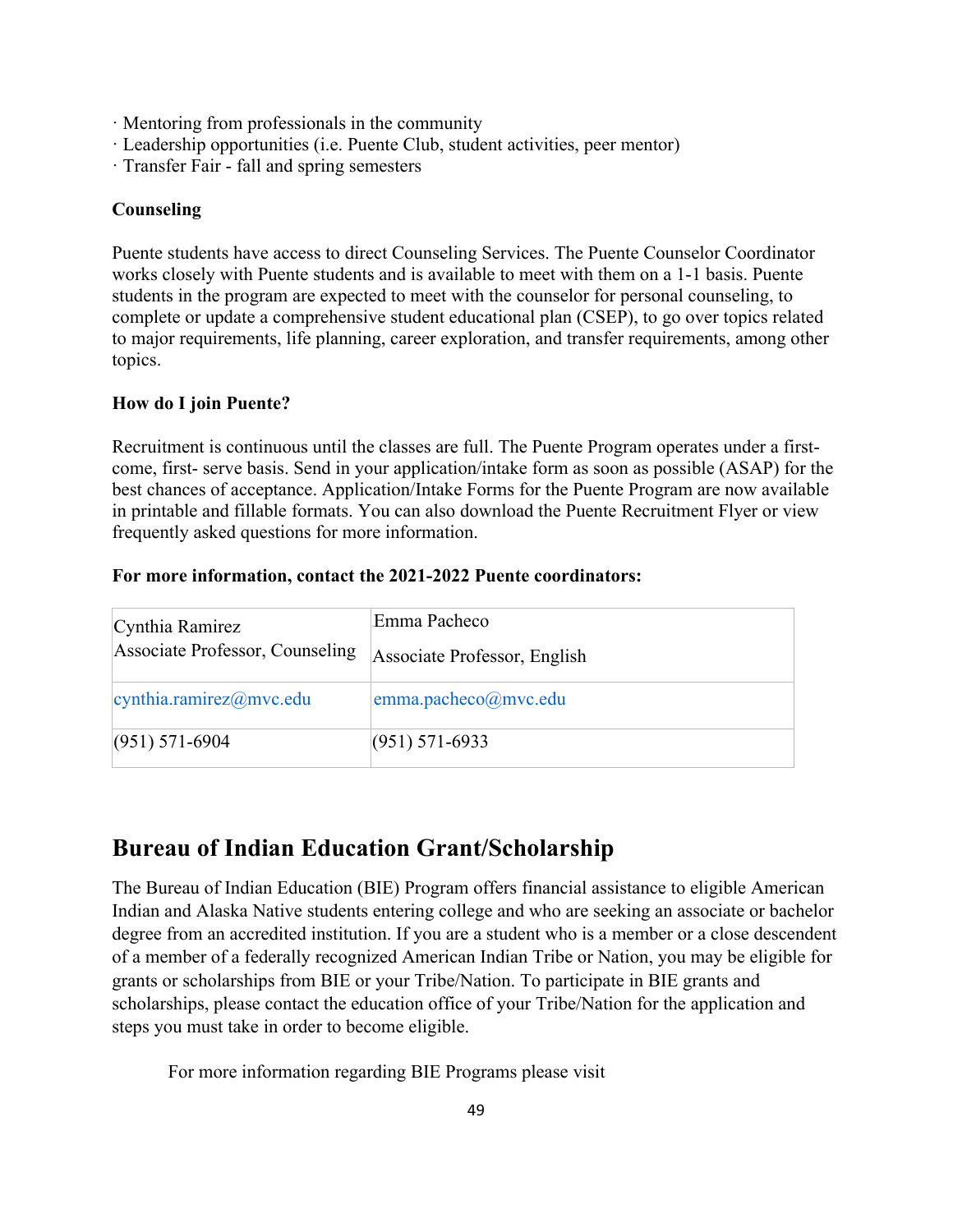<https://www.bie.edu/audience/students>

For more information regarding Native American Scholarships please visit:

<http://www.collegescholarships.org/nativeamerican.htm>

<http://www.collegescholarships.org/grants/native-american.htm>

To determine eligibility for grants or scholarships by your Tribe/Nation will send you a Financial Needs Analysis form to be submitted to the Moreno Valley College Student Financial Services (SFS) office. The Needs Analysis requires that you complete the Free Application for Federal Student Aid (FASA) for the current academic year. You can complete the FAFSA online at [www.fafsa.gov](http://www.fafsa.gov/) and list Moreno Valley College as your college (school code #041735). The MVC SFS office will return the completed Financial Needs Analysis form to your Tribe/Nation who will determine and notify you regarding the amount of your scholarship or grant.

## **AmeriCorps**

AmeriCorps is a national service program whose missions is to meet community needs through service and volunteering in education, environment, public safety, health, and homeland security. Most volunteers serve in full or part- time positions for about a year. After successfully completing a term of service students may use their AmeriCorps Education Award to pay for college, graduate school or to pay back qualified student loans. For more information on how to become a member of the AmeriCorps National Service and the AmeriCorps Education Award, please visit [https://www.nationalservice.gov/programs/americorps.](https://www.nationalservice.gov/programs/americorps) If you have earned an AmeriCorps Education Award, and you wish to use it at Moreno Valley College (MVC) please see steps below.

- You must have completed the current FAFSA and be currently enrolled in classes at MVC for the term requested for payment.
- You must then complete the AmeriCorps Voucher and Payment Request electronically at <https://my.americorps.gov/mp/login.do> to request AmeriCorps Education Award fund to be sent to MVC. \*The amount the student is requesting in payment from AmeriCorps cannot exceed the cost of attendance at MVC.
- The Moreno Valley College Student Financial Services office will then verify that you are eligible to receive and use the AmeriCorps Education Award at Moreno Valley College.

Once approved, the AmeriCorps award funds will be sent to MVC in approximately two to four weeks. You will be emailed notification to your RCCD student email account that Moreno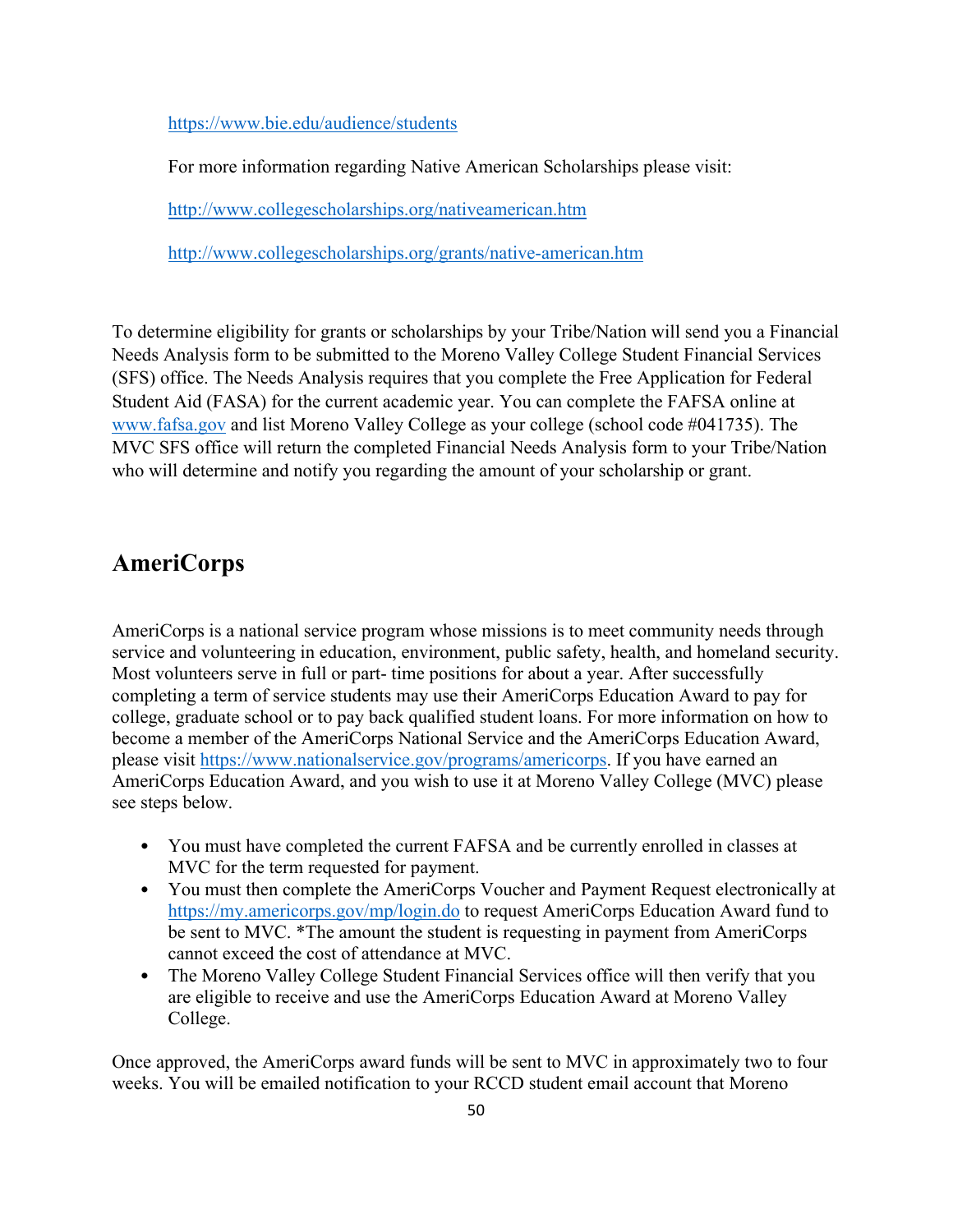Valley College has received your AmeriCorps funds. The MVC Student Financial Services office will then verify that you are enrolled in the semester requested and disburse the AmeriCorps funds in the same matter as other financial aid.

# **MVC Guardian Scholars Program**

Moreno Valley College Guardian Scholars Program is committed to supporting current and former foster youth exiting the foster care system. Our goal is to serve as a resource for young scholars by assisting in their development and equipping them with the educational and interpersonal skills necessary to become self-supporting, community leaders, role models, and competent professionals in their selected fields.

We strive to provide a comprehensive program that collaborates with on-campus and off-campus networks to provide support and services to help ensure your academic success. You will have a designated Counselor and Student Success Coach assisting you throughout your educational journey here at MVC. This approach contributes to the quality, depth and success of the student's positive college experience.

Eligibility

- Be a current or former foster youth
- Submit Guardian Scholars Application
- Be a current or prospective MVC student
- Submit Dependency Verification Letter (also known as Ward of Court letter). This letter can be obtained from your county's child welfare agency, your former social worker, or the Independent Living Program (ILP)). Turn in a copy of your Dependency Verification Letter to Sylvia Livingston in the Parkside Complex, Room 17.

## **Services**

- · Navigate Enrollment Services
	- o College application assistance
	- o Help with moving through the orientation and counseling process
	- o FAFSA and CHAFEE Grant applications assistance
	- o Priority registration
	- o Financial help: textbooks, supplies, and services related to transportation, housing or food
- · Educational Planning
	- o Personalized academic counseling and advising
	- o Course selection and Student Educational Plan development
	- o Personalized Student Success Coach assistance
	- o Tutorial services
	- o Student success workshops
	- o Referrals to Counseling Services and Student Health & Psychological Services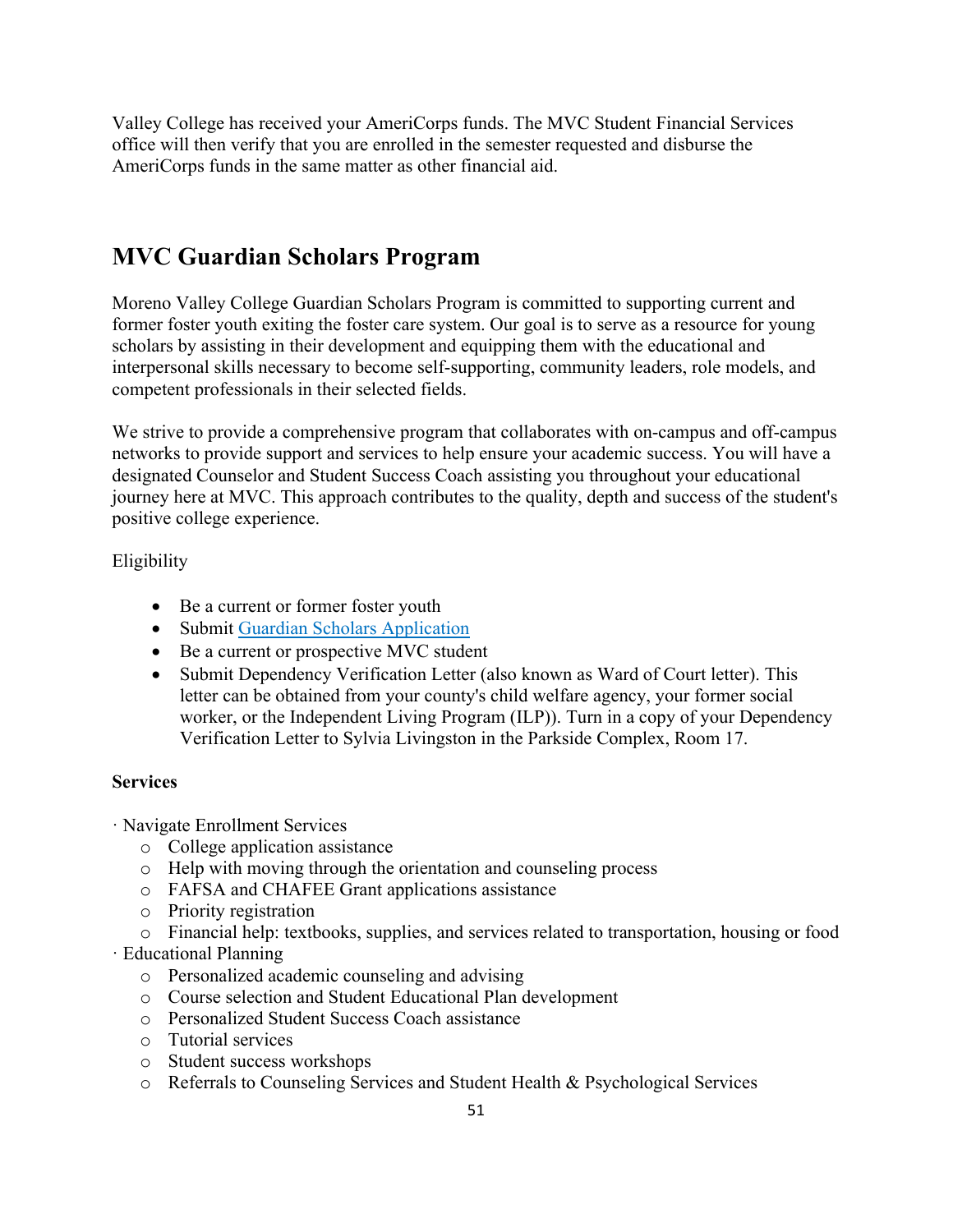- · Student Engagement
	- o University tours and cultural field trips
	- o Peer mentoring
	- o Annual Foster Care Awareness Event: Voices and Visions

#### **Contact Information:**

Sylvia Livingston, Student Success Coach (909)294-6913 Lucy Razo, Counselor (951)217-9302 EOPS/NextUP and Guardian Scholars **Location:** Parkside Complex Room 17 **Phone Number:** (951) 571-6110

## **Study Abroad/International Education Program**

The Study Abroad Program offers an unparalleled international education experience. Semester long programs that provide students with an opportunity to make progress toward their educational objectives while absorbing another culture and gaining an appreciation for another way of life. Classes are counted just as if they were taken at Moreno Valley College. The 2021- 22 California College Promise Grant (CCPG), formerly known as the Board of Governors Fee Waiver (BOGW), will waive class fees for eligible units of enrollment taken during the Study Abroad Program. For those students that have completed their 2021-22 FAFSA, 2021-22 financial aid file and have been determined to be meeting Satisfactory Academic Progress, grants and/or a Direct Loan may be able assist with the cost of the trip after student makes initial deposits to Study Abroad Program and Center for Academic Programs Abroad (CAPA).

For questions regarding the Study Abroad Program please contact, Nassef Girgis, International Education/Study Abroad at (951) 222-8374 or by email at [Nassef.Girgis@rccd.edu.](mailto:Nassef.Girgis@rccd.edu)

You may contact Jonathan Castro, SFS Analyst at (951) 571-6497 or [Jonathan.Castro@mvc.edu](mailto:Jonathan.Castro@mvc.edu) if you have any questions regarding your financial aid file or grant eligibility and you're currently listed home school is Moreno Valley campus with Admissions.

## **Disability Support Services**

The Disability Support Services (DSS) offers services to ensure access and accommodations to individuals with disabilities. Some of the services that are offered for students in need of accommodations are: hearing impairments, learning disabilities, and visual impairments. For more information about the Disabled Student Programs and Services department please contact (951) 571-6138 or visit the DSS webpage at [www.mvc.edu/dss.](http://www.mvc.edu/dss) Additionally, The U.S.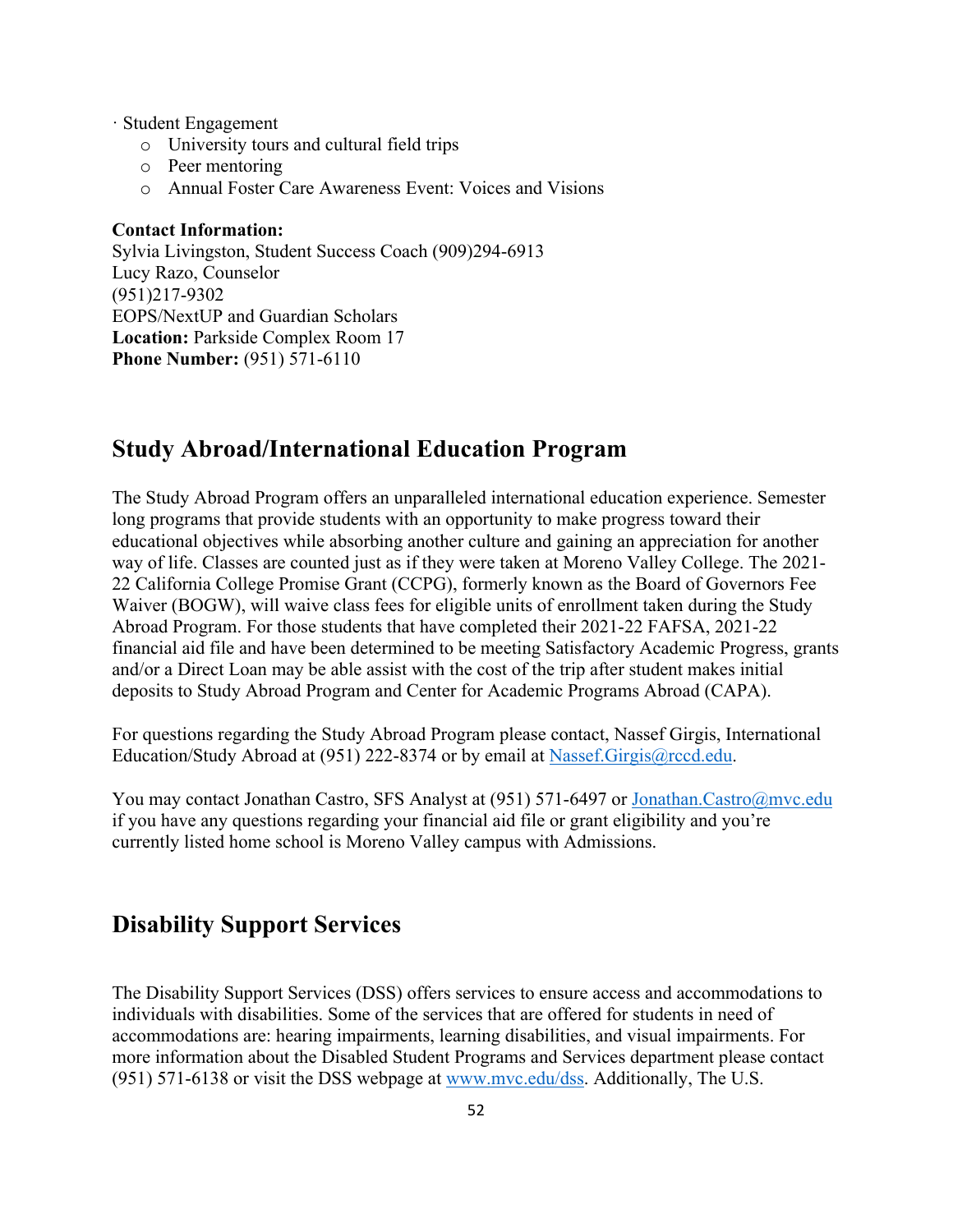Department of Education's Federal Aid Office also offers resources for students with a documented qualifying disability

#### **Types of Media and Resources**

There are various forms of resources from the Department of Education available for the Visually-Impaired and Blind. The forms of resources are the following:

• Free Application for Federal Student Aid (FAFSA) available in Braille Student Aid Audio Guide

• Non-federal sources of assistance are available on this guide

The student audio guide is designed to give a student a four part, 60 minute overview of the Department's Federal Student Aid Programs which consist of: 53

1. Application procedures

- 2. Eligibility criteria
- 3. Deferment and cancellation provisions
- 4. Loan Repayment

A student can request an audio guide by calling our Federal Student Aid Information Center (FSAIC) at 1-800-4-FED-AID (1-800-433-3243; TTY 1-800-730-8913)

## **The Academic Counseling and Educational Support (ACES)**

The Academic Counseling and Educational Support (ACES) program is part of the national TRIO Student Support Services network. The primary goal of ACES is to increase the retention and graduation rates of students who are committed to transferring to a four-year institution by increasing their access and opportunity to higher education.

This program offers targeted services for program participants, including academic counseling, tutoring, mentoring, career and skill development, field experiences, and other services. For more information please visit: [https://www.mvc.edu/services/trio/aces/.](https://www.mvc.edu/services/trio/aces/)

## **Workforce Preparation/ CalWORKS**

CalWORKS will help you achieve self- sufficiency through employment and education. If you are TANF (Temporary Assistance for Needy Families) recipient with minor children, working at least 20 hours per week and attending or planning to attend MVC, you may be eligible to receive special support services. MVC's CalWORKS support services include counseling, priority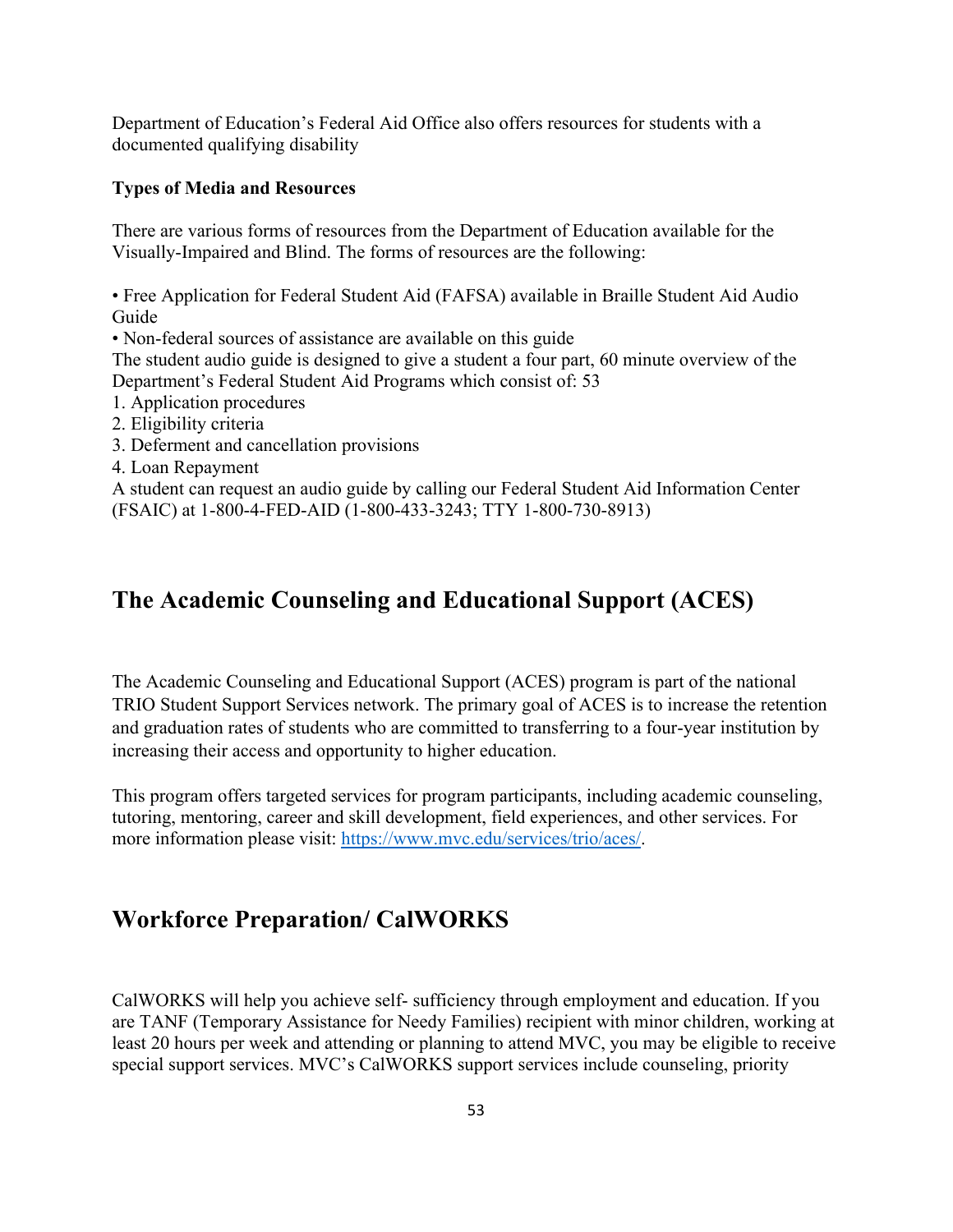registration, job search and resume assistance, resource referrals, and intensive joint with the county GAIN program. For more information, please visit [http://www.mvc.edu/services/cw.](http://www.mvc.edu/services/cw)

## **Factors That Can Affect Your Eligibility**

#### **Citizenship**

The U.S. Department of Education performs matches against the FAFSA application to verify a student's Citizenship status with the U.S. Citizenship and Immigration Services (USCIS) and the Social Security Administration (SSA). These matches are performed to verify eligibility for financial assistance programs. A student must submit documentation to the Student Financial Services office to confirm citizenship or immigration status if this information is requested to complete financial aid task. Some of the documents that may be submitted to confirm citizenship are: a copy of the student's Certificate of Birth, an original valid U.S. Passport or Passport Card, or an original Certificate of Naturalization. Some of the documents that may be submitted to verify immigration status are: an original Alien Registration Card, I-551, or I-94 Stamp. All documents submitted to verify immigration status must be current and active. Citizenship status information must be submitted each year that it is requested. For more information on acceptable documentation of citizenship status please contact Student Financial Services at (951) 571-6139.

U.S. Citizenship and Immigration Services (USCIS) is the government agency that oversees lawful immigration to the United States. For information go to [www.uscis.gov](http://www.uscis.gov/) or contact the National Customer Service Center (NCSC) at 1-800-375-5283 (or 1-800-767-1833 TDD for the hearing impaired).

### **Selective Service System**

Students who are required to register with the Selective Service System must do so to be eligible for Federal and State Student Aid funds.

#### Who is required to register?

Almost all male U.S. citizens and male aliens living in the U.S., who are 18 through 25 years of age, are required to register with Selective Service.

#### How do I know if I need to register?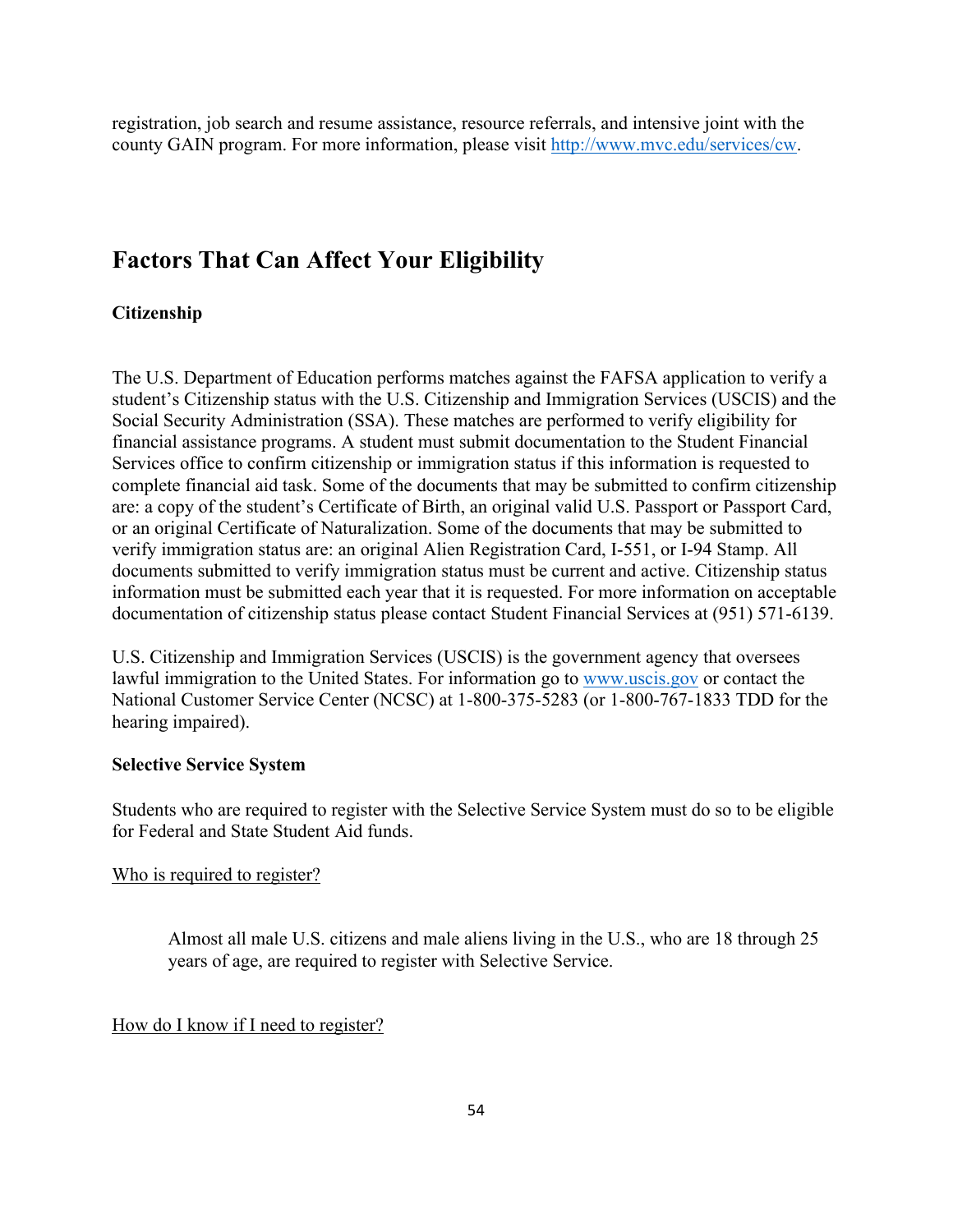Your FAFSA Student Aid Report or CA Dream Application CAR report will indicate that your Selective Service status must be confirmed or that you have not registered with Selective Service. You may also receive a letter regarding this requirement for the Cal Grant.

#### How can I register?

- Online register at  $\frac{www.sss.gov}{.}$
- U.S. Post Office complete the Selective Service "mail-back" form, affix postage and mail to Selective Service.
- FAFSA/CA Dream Application check "Yes" on the Selective Service box and the Department of Education will provide Selective Service with the information to register you.

If you did not register with Selective Service, and because of your age can no longer register (26 years and older), you must provide the SFS office with the following:

- Documentation of your status from Selective Service. Please visit [www.sss.gov,](http://www.sss.gov/) click on "MEN BORN BEFORE 1960" and then select "Request for Status Information Letter." Download and submit it to the indicated Address. A response letter will be mailed to you from the Selective Service office.
- A personal letter indicating why you failed to register. Complete this task by submitting the response from Selective Service along with your personal letter to the Student Financial Services office for approval by the Financial Aid Director. To receive documentation or additional information regarding your Selective Service registration status, you may visit the website at [www.sss.gov](http://www.sss.gov/) or call (847)-688-6888.

#### **Drug-Related Convictions**

Students who are convicted of a federal or state offense of selling or possessing illegal drugs (excluding alcohol or tobacco) while receiving federal financial aid should complete and submit the FAFSA because they may be eligible for federal and/or state financial assistance. Students who complete the FAFSA and answer "Yes" to question 23 will immediately receive a series of questions to determine their eligibility. Past convictions are not an automatic disqualification for federal student assistance. You should still complete and submit your FAFSA, answer the drug question, and complete the drug conviction worksheet. Your eligibility will be determined at the time of application. If you are convicted of possession or distribution of drugs after you submit your FAFSA you must notify our office immediately. Students convicted of the sale or possession of illegal drugs may have federal student aid eligibility suspended if such offenses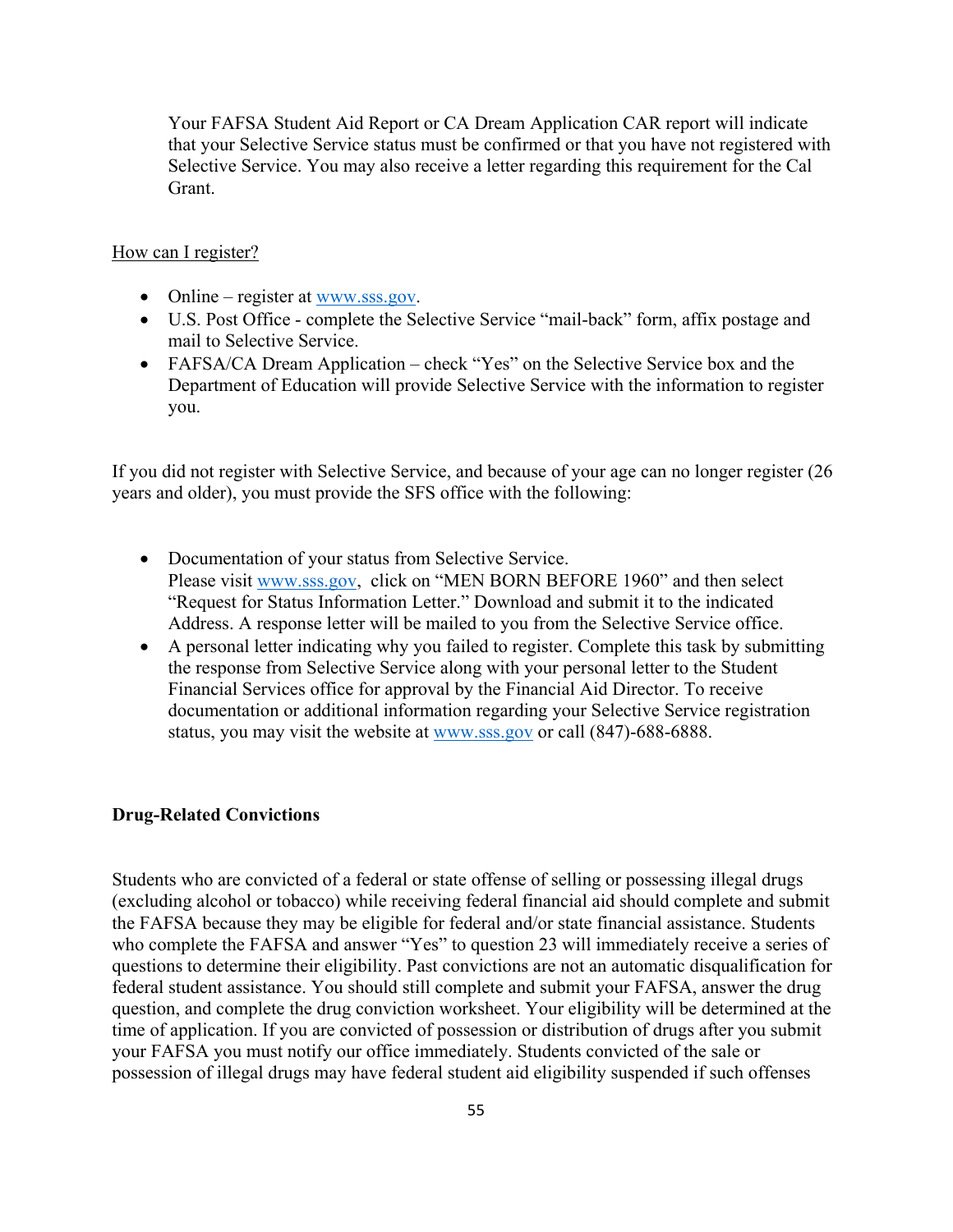occurred while receiving federal student aid such as grants, loans, and/or work study. Affected students may regain eligibility by successfully completing an approved drug rehabilitation program. If you have questions about the law or about your eligibility for federal student assistance you may call the Federal Student Aid Information Center at 1-800-4-FED-AID (1- 800-433-3243). Your information is confidential and you will remain anonymous. More information is also available at [https://studentaid.gov/h/apply-for-aid/fafsa.](https://studentaid.gov/h/apply-for-aid/fafsa)

It is the mission of Moreno Valley College to provide a drug-free academic environment for our students that maximizes academic achievement and personal growth. The college recognizes that any type of substance abuse poses a significant threat to the health, safety, and well-being of users and the people around them. Students can seek help through the Student Health Services Center. Health professionals provide confidential assistance for students with alcohol or drug related problems including crisis intervention, education programs, and referrals. You may contact the Health Services Center at (951) 571-6103.

## **Satisfactory Academic Progress Standard (SAP)**

The United States Department of Education requires that students applying for financial assistance must be enrolled in a program for the purpose of completing an AA/AS Degree, transfer requirements, or certificate program. All students must have their academic progress reviewed to determine if Satisfactory Academic Progress (SAP) has been achieved. The government requires that students who apply for financial assistance meet two standards.

#### **Qualitative Standard**

All students at Riverside Community College District (RCCD) must have a Cumulative Grade Point Average (GPA) of 2.0.

#### **Quantitative Standard**

All students must complete their program of study within a certain number of units and complete a certain percentage of units attempted in order to make progress toward their goal. There are two parts to this standard:

1. **Pace of progression**: Students must complete at least 67% of the total (cumulative) units attempted. For example, a student has attempted 20 units at Moreno Valley College. They successfully completed 13.5 of those units. Their completion would be 67.5% (units completed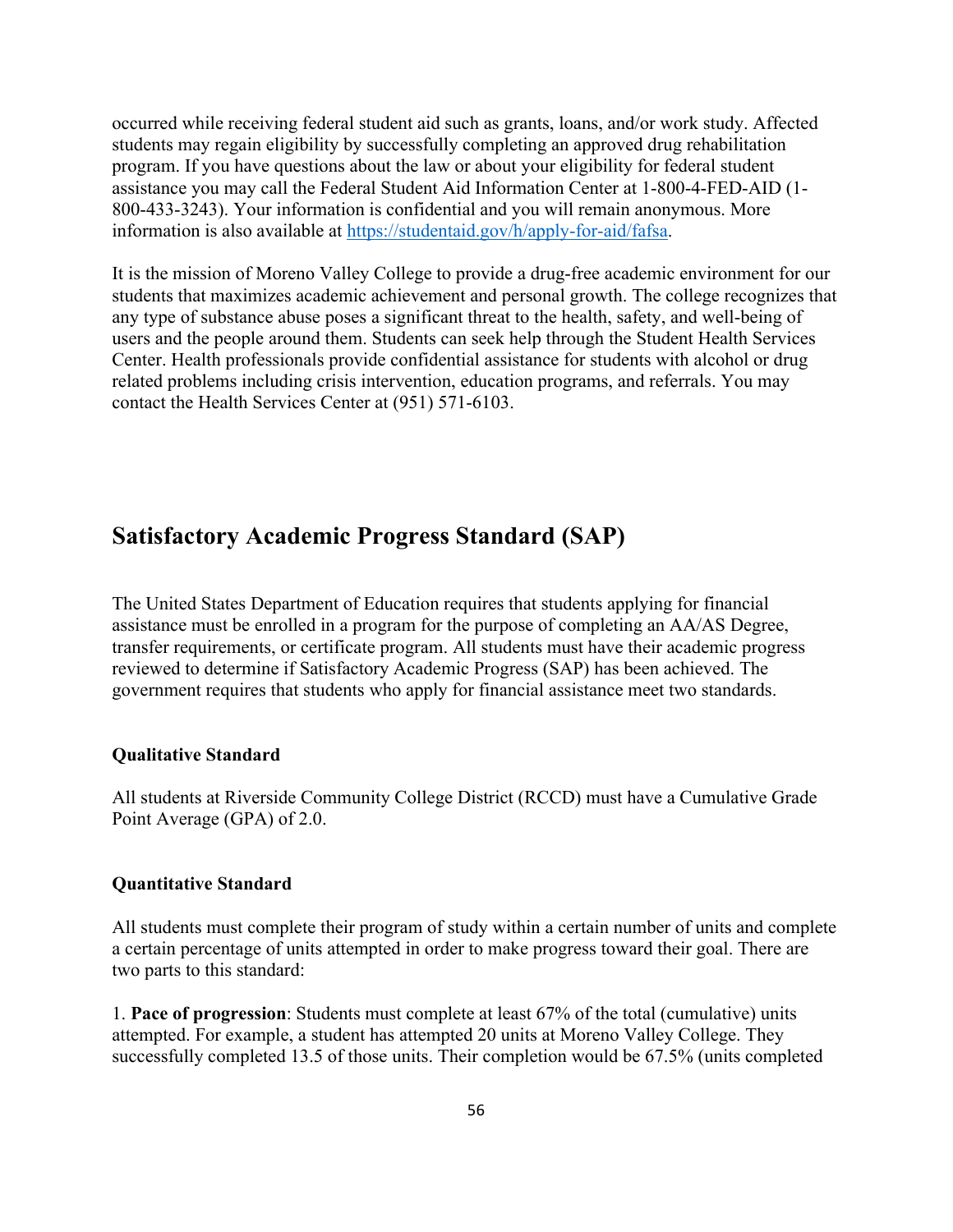divided by units attempted equals completion percentage –  $13.5 \div 20 = 67.5\%$ ). Students who do not meet the pace of progression may lose eligibility for Title IV aid.

2. **Maximum Time Frame**: The Maximum Time Frame for completion of a degree or certificate is 150% of the published length of the program. All units attempted at RCCD will be included since the Maximum Time Frame is based upon units attempted. A student can receive financial assistance for a maximum of 150% of the published length of the program. For example, if the published length of a degree program is 60 units, the student may receive financial assistance for up to 90 attempted units (60 units x  $150\% = 90$  units). If the published length of a certificate program is 40 units, the student may receive financial assistance up to 60 attempted units (40 units x  $150\% = 60$  units). If students are unable to finish their program within the Maximum Time Frame, and/or do not meet the pace of progression standards, as explained, they may lose eligibility for Title IV aid.

## **Evaluation**

All students will be evaluated at the end of each semester to determine if they are meeting the standards listed above.

\*If you have attempted less than 12 units at RCCD, then you will be required to maintain a 1.5 Cumulative GPA and must complete 50% of the courses you attempt to maintain SAP. Once you have attempted 12 or more units, you will be held to the standard as explained above.

## **Grade Standards**

All semester units at RCCD include:

- Attempted units include: A, B, C, D, F, CR, P, NC, NP, FW, W, I, IB, IC, ID, IF
- Completed units are units with a grade of: A, B, C, D, CR, P
- Transfer credits from other institutions will be included in the SAP calculation.

Courses in which a student receives a grade of F, NC, NP, FW, W, I, IB, IC, ID and/or IF will not be counted as completed units for satisfactory academic progress purposes, but will be counted as attempted units. Only practicum/labs that are required, recommended or academically beneficial should be taken at the same time as the corresponding course.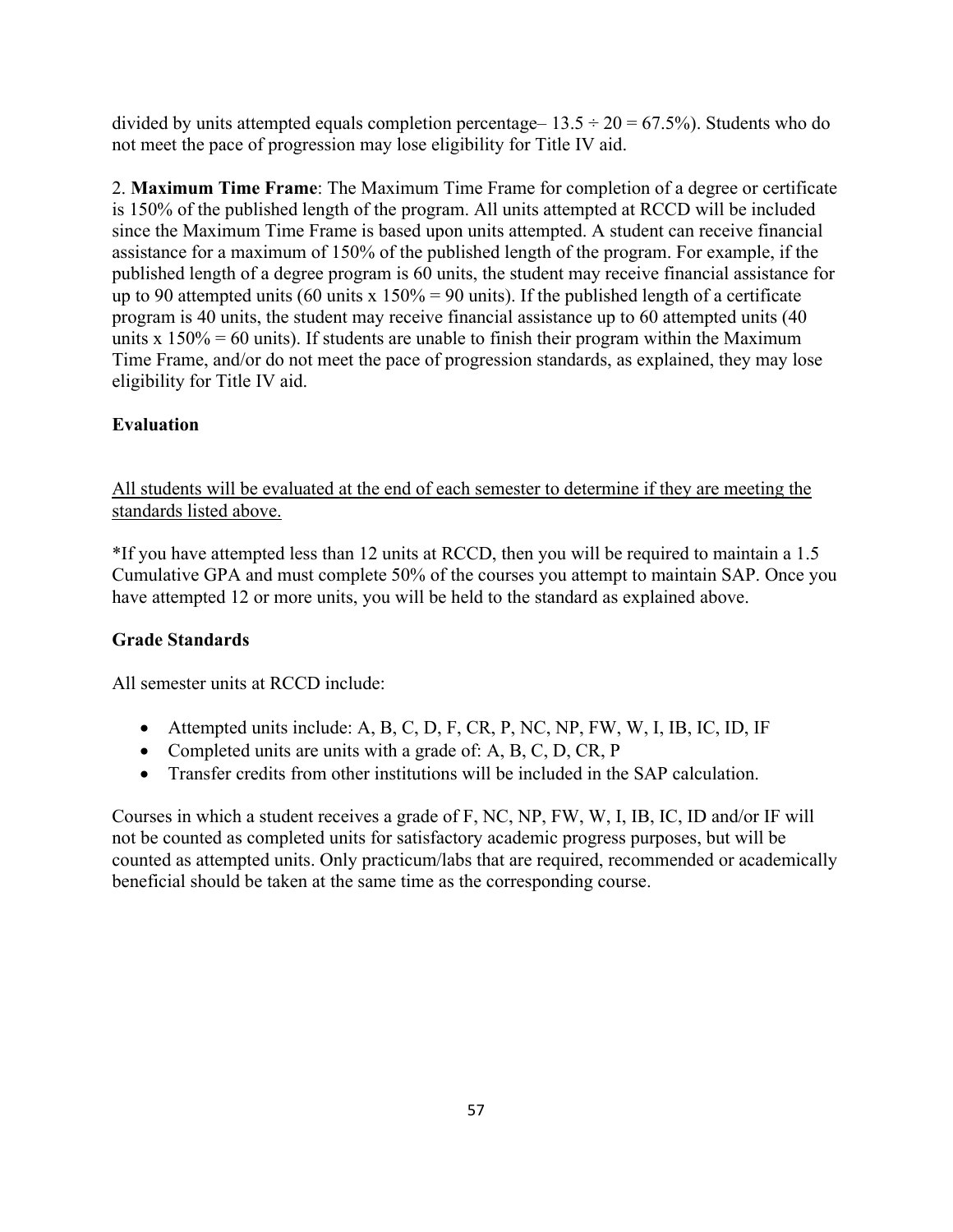## **Course Information**

#### **How Course Selection Can Affect Eligibility**

Not all courses at RCCD have been approved by the Department of Education for Federal and/or State financial aid funding. Please visit the SFS counter for a list of courses that are not approved for financial aid payments. If you enroll in any of the courses on this list, you will not receive payment of any Federal and/or State financial aid.

#### **Repeated Course Information**

Repeated course units will be counted in the pace of progression calculation as attempted units. When courses are repeated, only the earned units associated with the higher grade will be counted in the pace of progression calculation as completed units. If both grades are equal, only the earned units from the earlier course will be included as completed units in the pace of progression calculation.

Adding and/or dropping units after the first grant disbursement will require a review and possible adjustment of any future disbursements or repayment of Title IV funds. Student Financial Services follows all Title IV regulations in relation to financial assistance for repeated courses and IP grades.

**SAP Satisfactory (SA):** A student is meeting Satisfactory Academic Progress as long as the student maintains a cumulative GPA of 2.0 (Qualitative Standard), a completion percentage rate of 67% (Quantitative Standard) and the student has not exceeded the Maximum Time Frame of their selected program of study (Quantitative Standard).

**SAP Warning (WA):** Students failing to meet SAP will be placed on a one semester "Warning" which will allow students to receive financial assistance even though they are not meeting the SAP standard. If after the "Warning" semester students are still not meeting the SAP standard, they will become Ineligible. (Students who have exceeded the 150% Maximum Time Frame do not receive a Warning semester).

#### **SAP Warning Students' Responsibilities**

Students on Warning Status are encouraged to meet with a Counselor to complete an official and current Comprehensive Student Educational Plan (SEP). To schedule an appointment to meet with the Student Financial Services Counselor or a General Academic Counselor to complete an SEP, please contact Moreno Valley College's Counseling Department at (951) 571-6104 or [counseling@mvc.edu.](mailto:counseling@mvc.edu) You can also schedule an appointment online by clicking here. Students on financial aid Warning status will continue to receive certain types of financial assistance during the Warning period. Warning status students must improve their academic standing by the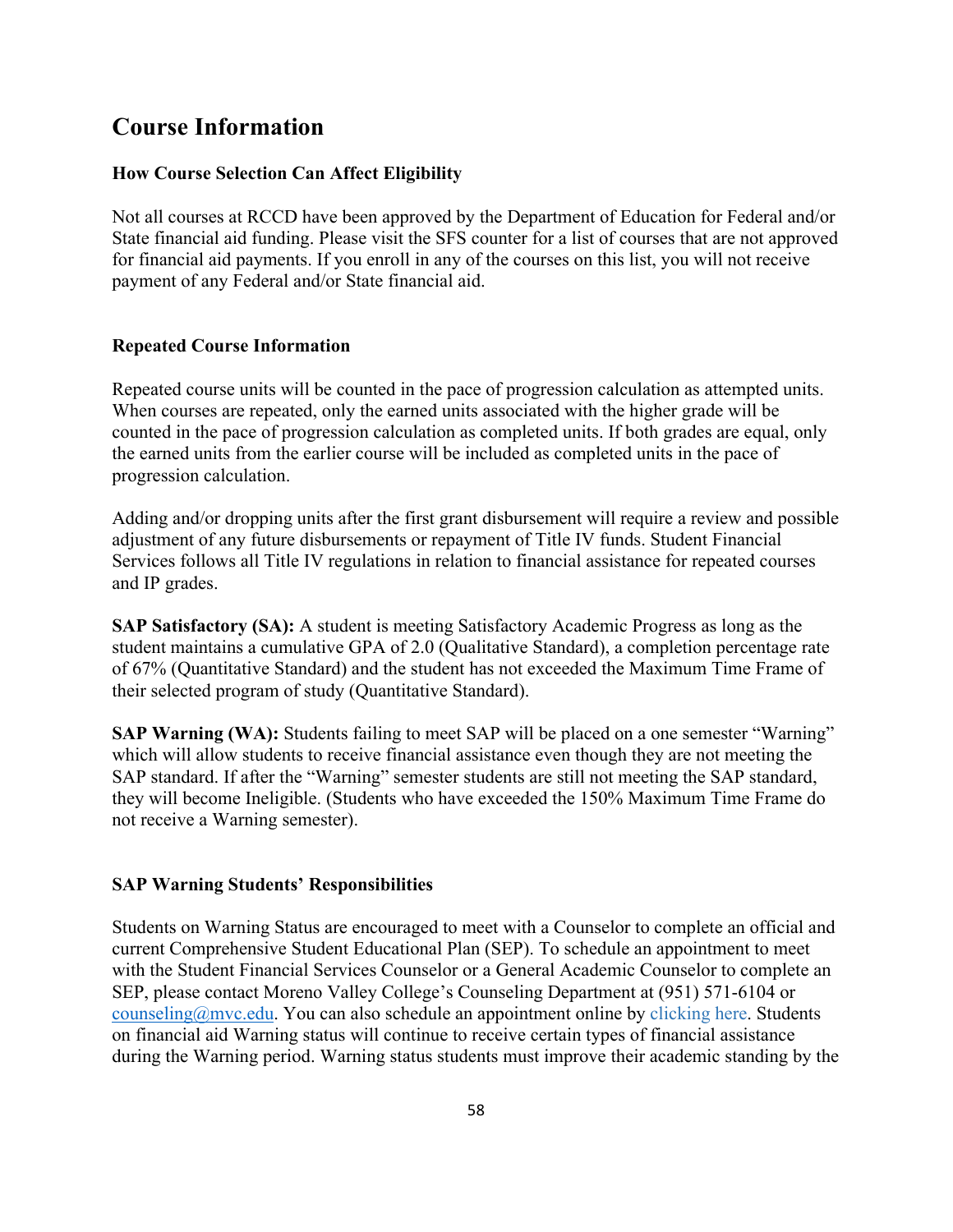end of their Warning period. Students who do not meet the SAP standards after their Warning period will be declared Ineligible for financial assistance.

## **SAP Ineligible (IN):**

A student can become Ineligible for two reasons:

- 1) Student failed to meet SAP standards after their "Warning" semester and/or
- 2) Student exceeds the 150% Maximum Time Frame of program of study under the quantitative standard.

## **Appeal Process**

Students on a SAP Ineligible status can **Appeal ONLY ONCE during their lifetime at RCCD**. In order to appeal, the student must have extenuating circumstances that occurred during the period that the student did not meet SAP. To appeal, the student must document the circumstance for not meeting SAP and must provide official documentation.

## **Note: If a student becomes Appeal Ineligible for any reason, the student WILL NOT be ALLOWED to Appeal again.**

Some examples of Extenuating Circumstances that must be supported by providing official documentation may include:

- Death of an immediate family member, documented illness, major accident or injury of yourself or an immediate family member
- Victim of a crime
- Homelessness

Appeal Documents: The five (5) documents that must be submitted if the student has extenuating circumstances are:

- Proof of Completed SAP Online Appeal Session: Understanding Moreno Valley College Student Financial Services (SFS) Satisfactory Academic Progress Standard and What it Means to You (Completion Certificate or Email Confirmation)
- Official Comprehensive Student Educational Plan (current within the last year)
- Signed Student Financial Services Probation Contract
- Appeal form with a written statement of the Extenuating Circumstance
- Official Documentation verifying the student's extenuating circumstances (i.e. court documents, police reports, medical records, doctor's note, death certificate…)

\***NOTE**: In order for a Comprehensive Student Education Plan to be official, official transcripts from ALL previously attended colleges or universities must be on file at Riverside Community College District. If a student's official transcripts are not on file, then the student's Comprehensive Student Educational Plan is considered invalid.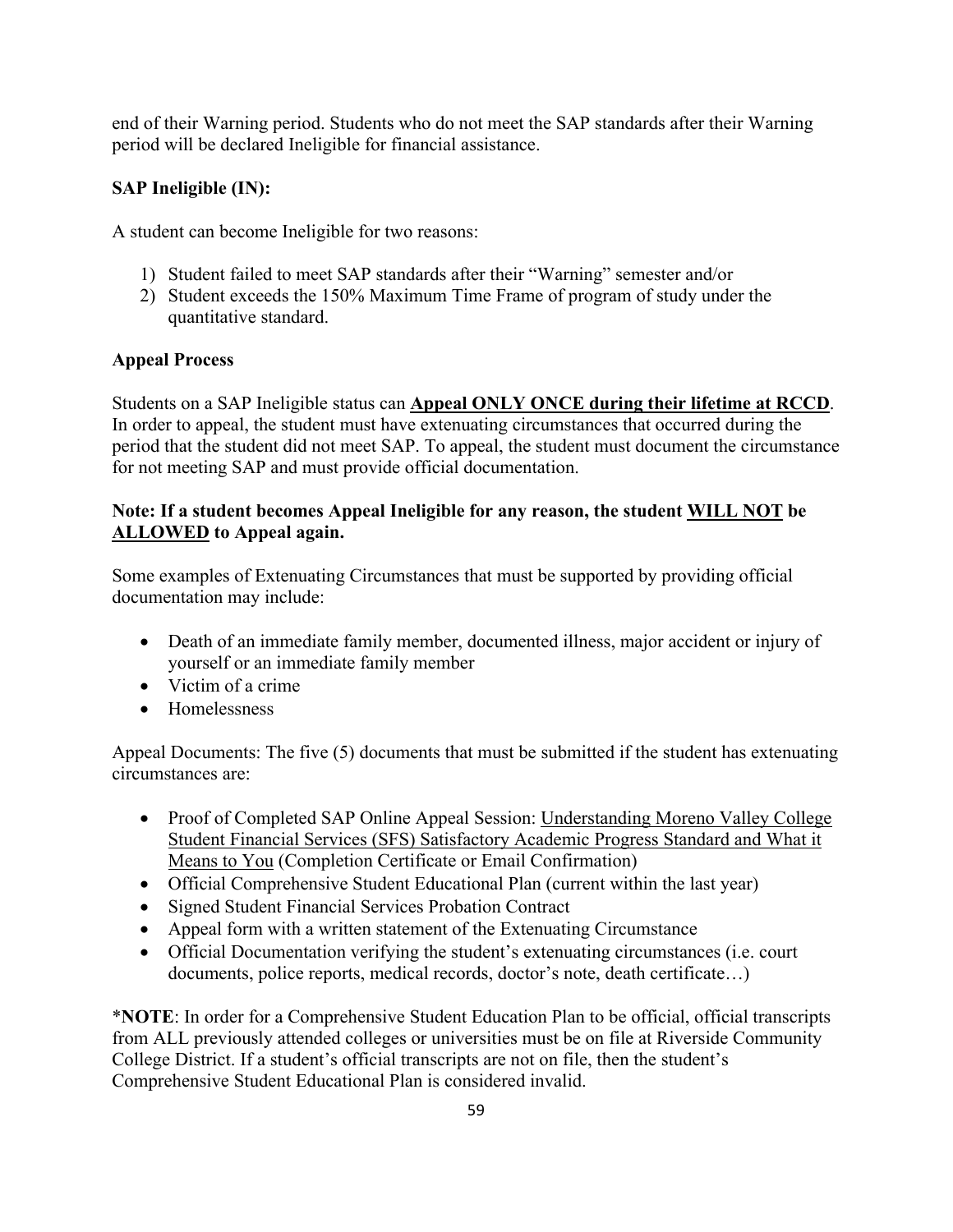Students who have exceeded the Maximum Time Frame must have one of the following valid reasons:

- One time change of major or goal after student has completed one major/goal.
- Returned for a second goal
- Completed ESL courses (ESL 51, 52, 53, 54, 55, 71, 72, 73, 91, 92, 93...)
- Completed Basic Skills courses (ENG 60A, 60B, MAT 50, 51, 63, 64, 65, REA 81, 82, 83) Note: MAT 52 if student started classes the fall 2011 semester or later.
- High unit majors (Nursing, Vocational Nursing...)
- High unit transfer majors (Math, Biology, Chemistry, Physics, Computer Science, Engineering...)
- Completed Military or AP courses/credit

Appeal Documents:

- The four (4) documents that must be submitted if the student has exceeded the Maximum Time Frame are:
- Proof of Completed SAP Online Appeal Session: Understanding Moreno Valley College Student Financial Services (SFS) Satisfactory Academic Progress Standard and What it Means to You (Completion Certificate or Email Confirmation)
- Signed Student Financial Services Probation Contract
- Official Comprehensive Academic Plan/Student Educational Plan/Academic Evaluation (created with the last year)
- Appeal form with a written statement explaining the valid reason for exceeding the Maximum Time Frame

**NOTE**: Submission of an appeal does not guarantee that a student will regain financial aid eligibility. After reviewing the appeal, the Student Financial Services committee will render a decision, and the student will be notified in writing of the decision. Students must submit their Appeal to Moreno Valley College only. Each student who is approved for a "probationary" period must have an official Comprehensive Student Educational Plan developed, which will outline the courses for which the student may receive financial assistance.

## **SAP Probation**

Students will be placed on Financial Aid "Probation Status" only if their appeal of Ineligible status is approved. Students on Probation must meet the SAP standard each semester beginning with the semester of approval in order to maintain their Probation Status. If students fail to meet SAP while in a Financial Aid Probation Status, they will become Ineligible to receive financial assistance until they bring their SAP up to Qualitative Standard of 2.0 GPA and Pace of Progression of 67% completion rate prior to exceeding the Maximum Time Frame.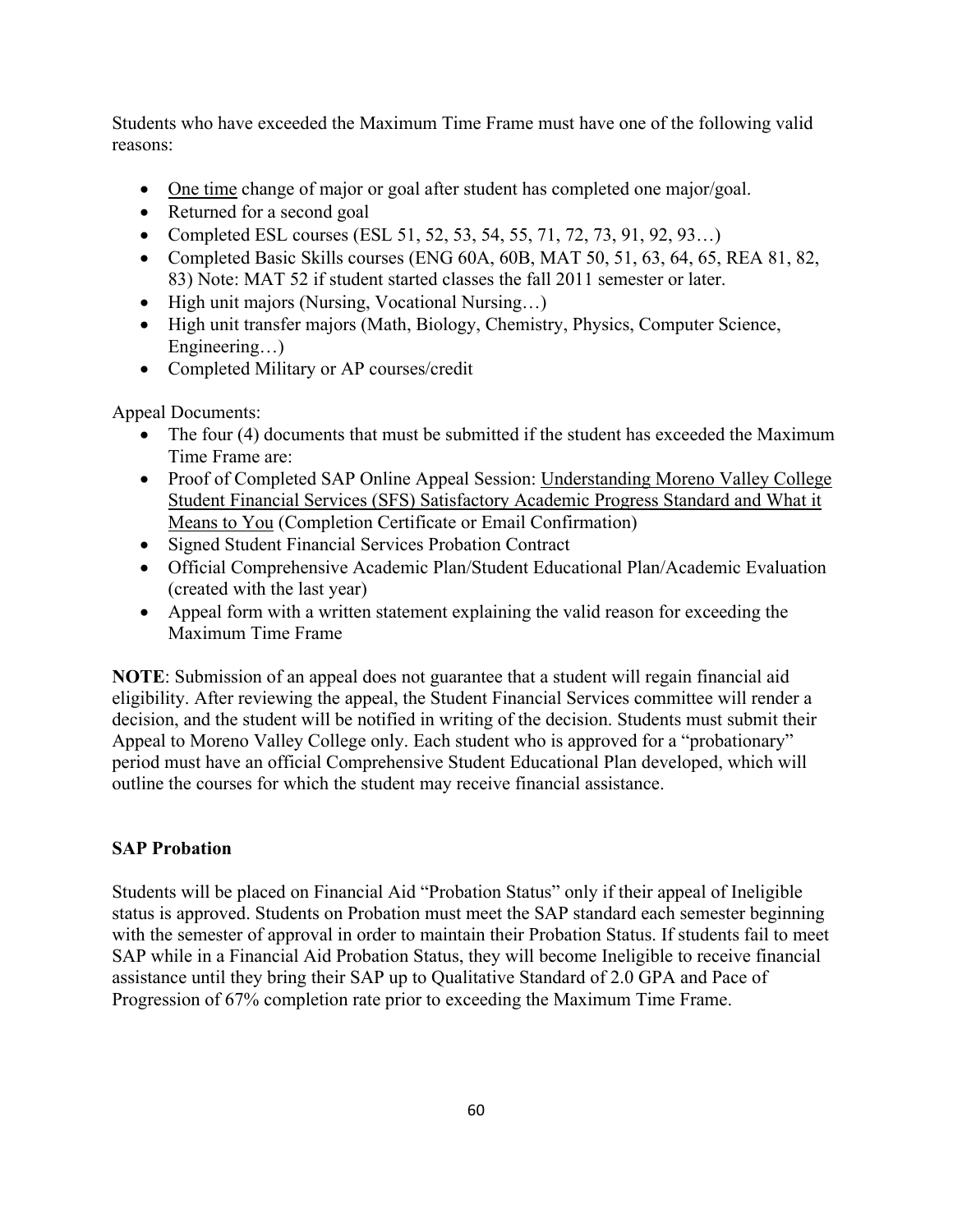#### **Important Notice Regarding Approved Courses**

Probation students will only receive financial assistance for courses that are listed on their Approved Class List (ACL) which is created from the student's Educational Plan. If an appeal is submitted late in the academic year and approved, funding will only be disbursed for the semester in which they were approved and forward. Eligibility for federal, state and institutional eligibility will be determined after the appeal has been approved and the appeal contract received. No retroactive disbursements will be made.

# **How Dropping Courses Can Affect Eligibility**

## **What Happens if I Drop All of My Classes After Receiving My Financial Assistance?**

Any student who withdraws from all of their classes, are dropped by all of their instructors, or receives all FW/W grades for the semester may be subject to repayment of federal financial assistance funds including the Federal Pell Grant, FSEOG grant, and Direct Loans. This is referred to as Return of Title IV funds (R2T4).

For Cal Grant, the enrollment status for each recipient must be determined according to the recipient's attendance at the time funds are paid to the recipient or credited to the recipient's account, pending adjustments to units. Adjustments may be made to the award of a recipient at any time during the term. Cal Grant adjustments or returns will not be made for a reduced unit load or total withdraws that occur after the census date of the term. When making a payment for a term that has ended, the institution must base the attendance status on the number of units completed for the term.

Students who received Federal grant and/or loan funds and withdrew from school before completing 60% of the semester successfully, the amount of grant or loan funds you earned must be determined.

- If the amount of funds disbursed to you is greater than the amount of funds you actually earned, those unearned funds must be returned.
- If the amount of funds disbursed to you is less than the amount of funds you actually earned, you may be eligible to receive a post-withdrawal disbursement of those earned funds not yet received.

The Student Financial Services (SFS) office is required to calculate how much aid you earned during the semester, based on the final date you withdrew and will notify you of any repayment due to the school or any post-withdrawal disbursement due to you. Please note that if you totally withdraw after 60% of the semester has passed, you will not owe any repayment of federal funds.

Your withdrawal date is determined in one of the following ways: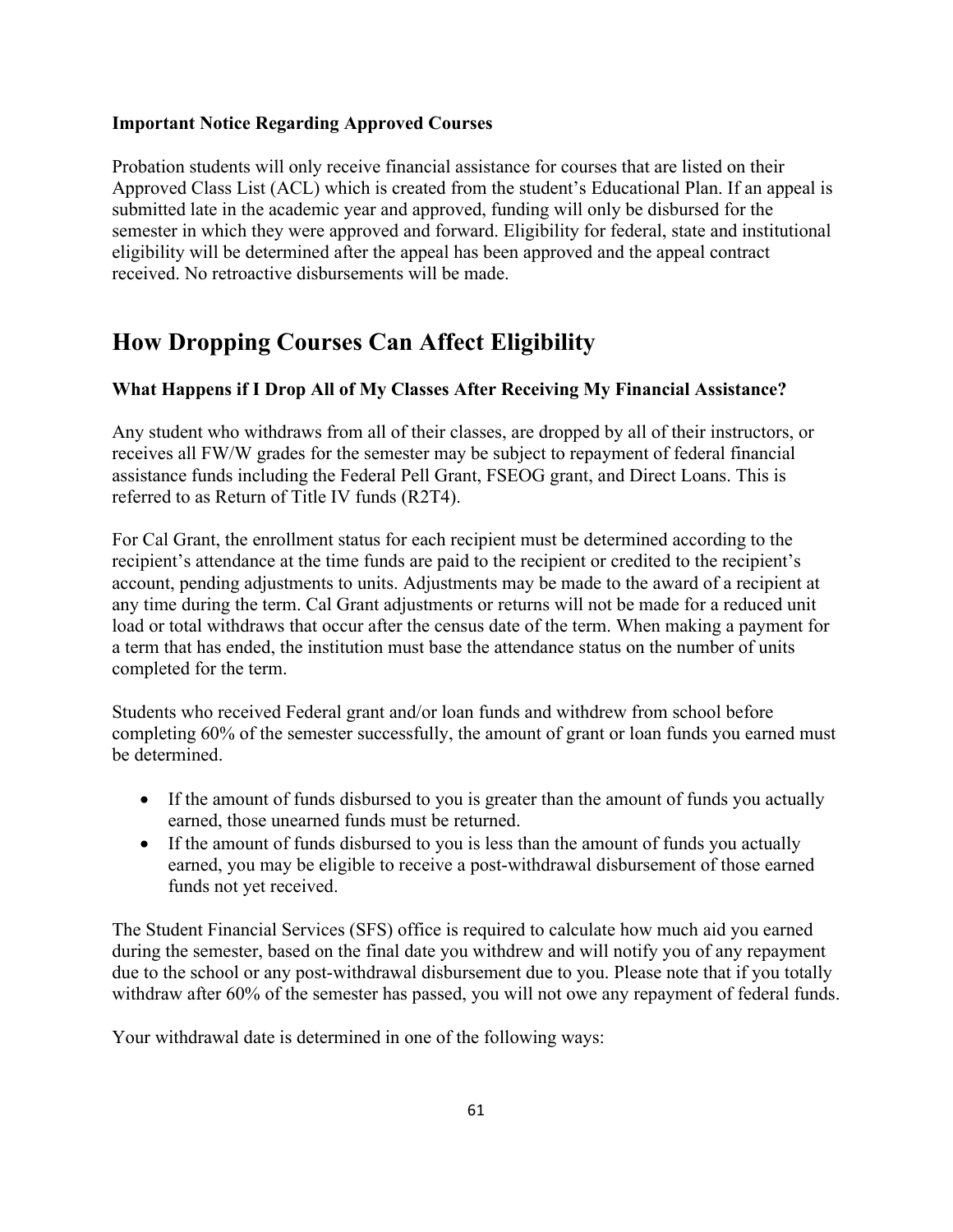- The date you dropped your last class in the Admissions and Records office or on Web Advisor
- The midpoint of the semester if you did not officially withdraw and received all FW grades (combination of all FW and/or W grades)
- The date posted by the instructor indicating your last date of attendance in class

### **Example of withdrawal calculation**

You received \$1179 Pell grant and could have received an additional \$1178 if you had finished the semester, equaling a total award of \$2357 for the semester. There are 117 days in the semester and you withdrew on the 17th day. You earned 14.5% of your grant  $(17 \div 117 =$ 14.5%).

The Student Financial Services office will calculate what you earned and did not earn:

\$1179 grant money received  $+$  \$1178 you could have received  $=$  \$2357 X 14.5%  $=$  \$341.77 earned

\$1179 grant money received - \$341.77 earned aid  $=$  \$837.23 unearned aid (85.5%)

### \* School Portion of the calculation

An additional portion of the grant must be repaid by the college based on your total institutional charges at the time you withdrew

For Example, you took 12 units for the semester at \$20 per unit. Your total institutional charges  $= $240$ 

\$240 X 85.5% (unearned) =  $$205.20$  the college has to pay back to the federal program within 45 days of determination and you will have to repay to the college.

### \* Student Portion of the calculation

You will have to pay back the unearned amount minus 50% of the total aid that was disbursed and aid that could have been disbursed

\$837.23 unearned aid - \$205.20 that the college returns = \$632.03 which is the initial amount of unearned aid due from you.

\$2357 total aid disbursed/could have been disbursed  $X$  50% = \$1178.50.

 $$632.03 - $1178.50 = $0$  you have to pay back to the federal grant program.

• Total amount the student has to repay = \$205.20 to your home college (RCC, MVC or NC) for the college portion that had to be returned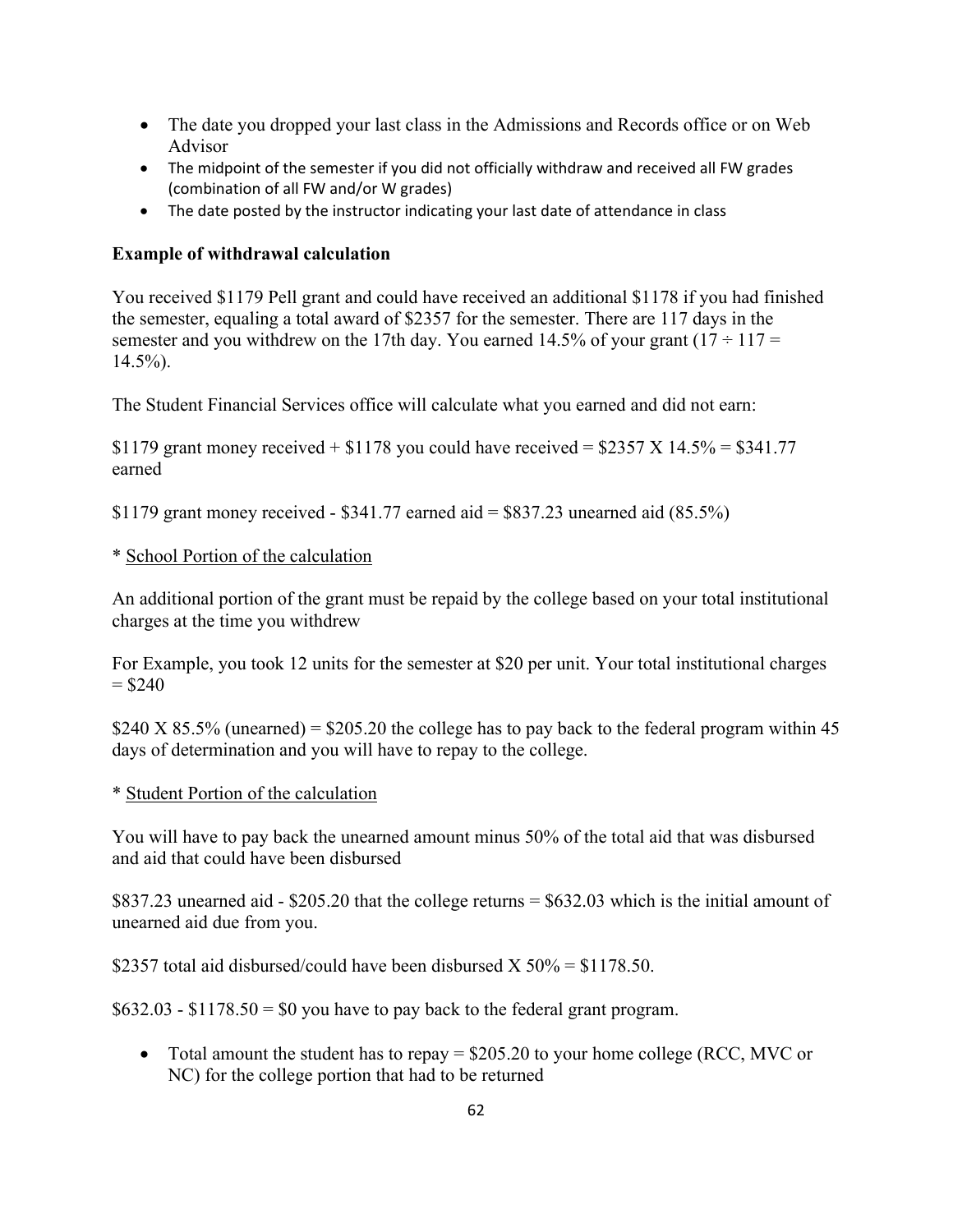• If you earned more than you were paid: You will receive a notice of your potential "post" withdrawal disbursement" in the mail. This will be automatically disbursed to you unless you choose to cancel the disbursement. More information will be provided in the letter you receive if eligible.

If you are required to repay funds back to the school, you will have 45 days from the date you are notified to repay the amount owed in full. On the day after the deadline, if the amount due has not been paid in full, you will be reported in an overpayment status to the Department of Education and you will not be able to receive financial assistance at any school until the overpayment has been resolved.

If your home college (RCC, MVC, NC) is required to return funds based on your Return to Title IV calculation, you will be billed the colleges portion to be paid directly to that college. Should you fail to repay these funds by the required deadlines, there will be a hold placed on your MVC records, you will not be able to enroll in future classes at RCCD.

The order in which Federal funds are returned to the Department of Education are as follows:

- 1. Federal Unsubsidized Loan
- 2. Federal Subsidized Loan
- 3. Federal PELL Grant
- 4. Federal Supplemental Educational Grant

\*\*Note that Federal Work Study earnings (FWS) are excluded from the calculation. Direct Loan recipients must contact the Direct Loan program for additional repayment arrangements.

# **How Changes in Eligibility Can Affect Your Financial Aid**

#### **Overawards and Overpayments**

When a student's award amount needs to be adjusted due to a change in the student's eligibility, the student may owe some or all of the funds received. This is referred to as an overaward/overpayment. This can be caused by a change in enrollment status (dropping classes), a change in your award package and/or a change on your FAFSA application. This may result in adjustments to a student's financial assistance award causing their financial assistance package to exceed their financial need. The financial need is determined by the student's Free Application for Federal Student Aid (FAFSA).

An overaward/overpayment can occur for the following reasons: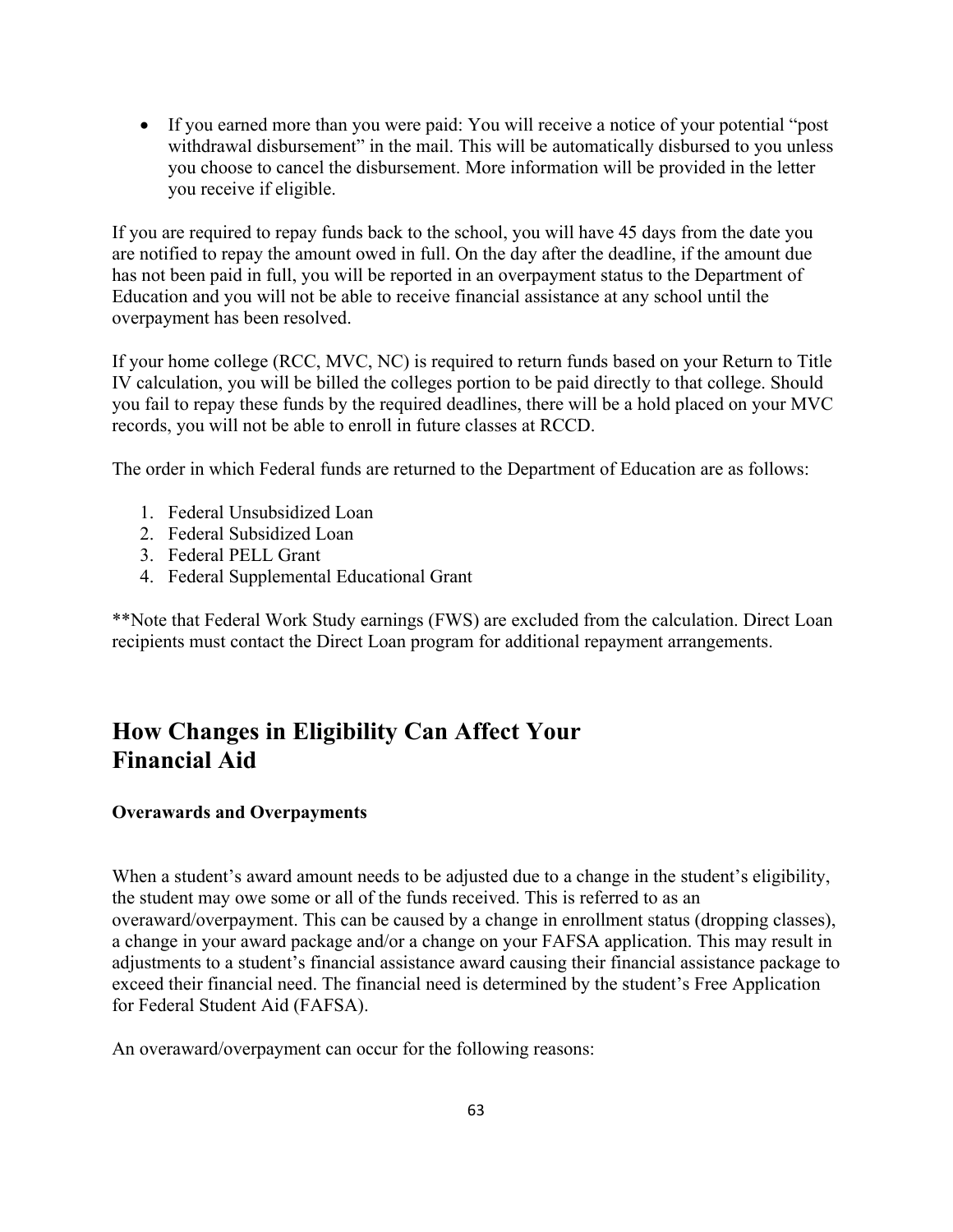- Withdrawal from class(s) after receiving a disbursement
- A change in the student's financial assistance package due to an extension to work-study employment
- A change in the student's financial assistance package due to the awarding of a scholarship or grant from an outside organization
- Failing to attend classes for at least one day
- A change to the student's FAFSA information

The student's financial assistance award cannot exceed their financial need or the school may take steps to resolve the overaward. Adjustments may include updates to your financial assistance award package and future disbursements or request of repayment of disbursed awards.

When requesting payment from the student, the student will be notified by mail that they are in overaward/overpayment. The overaward/overpayment needs to be repaid as soon as possible or by the due date on the letter. Failure to repay the overaward/overpayment may lead to a hold on the student account at RCCD and the student will be unable to register for future classes, and their eligibility for future financial assistance from any educational institution may be affected until they resolve this matter.

### **Please note:**

Dropping and/or withdrawing from classes may affect your SAP (Satisfactory Academic Progress). Please see the SAP section in our Consumer Guide for more information. Before dropping a class(es) please speak to a Student Financial Services staff member to see how it may affect financial aid.

# **Financial Aid Disbursements**

### **BankMobile Disbursement Options**

Our method of disbursing Financial Aid funds to eligible MVC students is via BankMobile disbursement services. All students have a **"CHOICE"** on how they would like to receive their financial aid funds, if eligible. For more information about BankMobile, visit this link: [http://bankmobiledisbursements.com/refundchoices/.](http://bankmobiledisbursements.com/refundchoices/)

Check here for the BankMobile fees before you make your selection:

<https://www.vibeaccount.com/studentaccount/feeschedules.do>

Check here for Terms and Conditions:

<https://www.vibeaccount.com/info/accountagreements.do>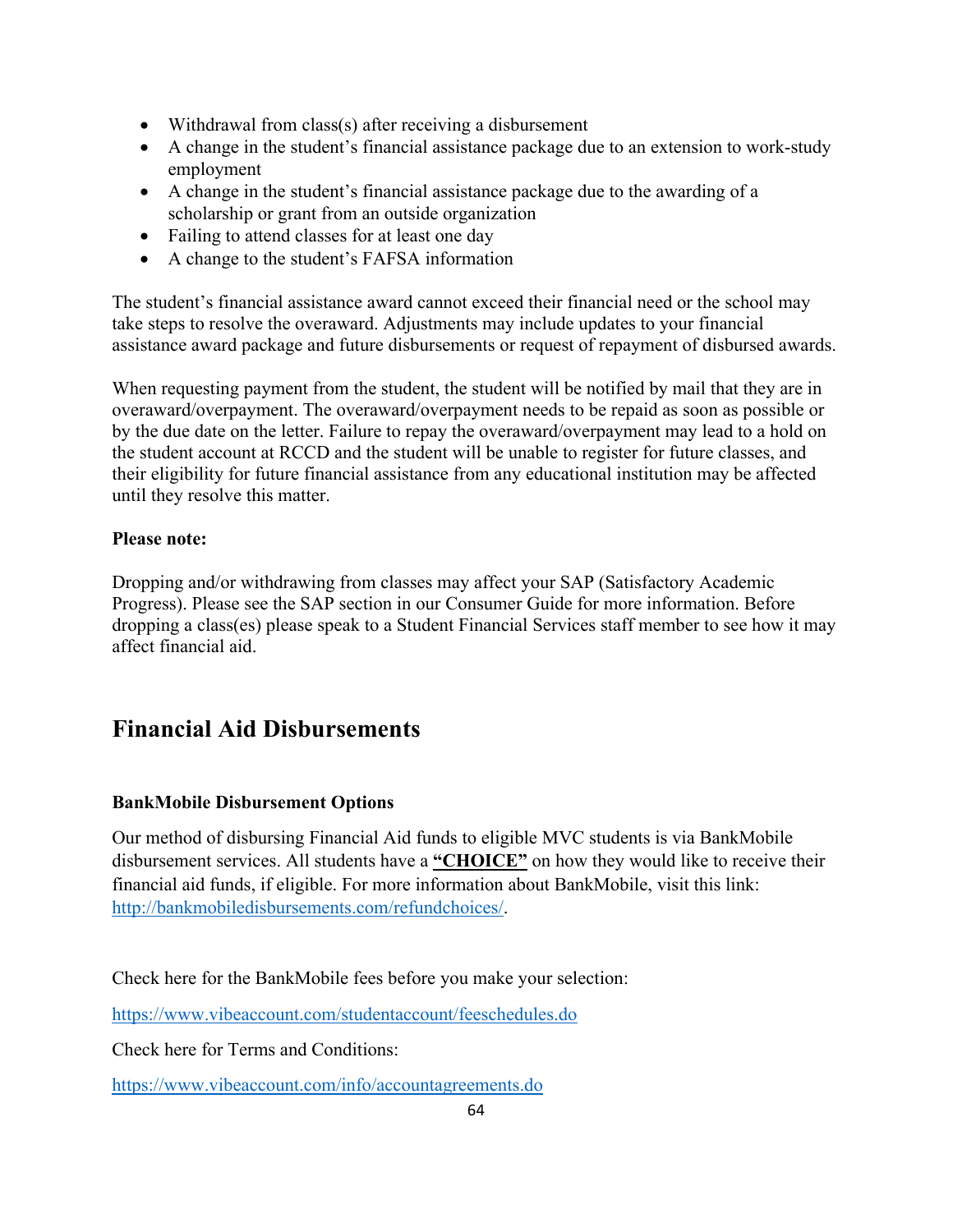It is important to keep your address up to date. If you need to update your address, you will need to update it in the MVCs Portal or with the Admissions and Records office first. Your address must be marked as "Preferred Mailing" in order to be valid. Then you will need to update your address with BankMobile by logging into your BankMobile account at [www.RefundSelection.com.](http://www.refundselection.com/)

## **Additional Disbursement Information**

Please read the following BEFORE you accept the disbursement:

It is critical to remain in all of your classes to avoid Return of Title IV repayment. If you are receiving financial assistance at another institution or you have dropped all of your classes, you MUST return the funds to the College. If the funds are not returned, a hold will be placed on your records and you may be reported to the Department of Education affecting your ability to receive financial aid at any other school. If you receive all FW's/W's grade for the semester which you received Title IV funds, you may be required to repay all or a portion of those funds. Your award is contingent upon the availability of funds from the appropriate agencies and the laws and regulations which govern these programs and are subject to change.

If you are still enrolled but have dropped a class or classes please note that you may be in overpayment and may owe all or a portion of your disbursement and it may affect your SAP (Satisfactory Academic Progress). For more information on the consequences of dropping a class or classes, please refer to our chapters in this guide regarding dropping classes and overpayments.

You will only be paid for classes you are actively attending and that are eligible for grant and/or loan funding. The California College Promise Grant (CCPG) and EOPS Book assistance are financial resources available to help you meet your educational expenses and may appear on your award letter. These are not cash awards. If you have already paid your fees, you may be eligible for a refund. You must contact the Student Accounts Office at 951-571-6101 to see if you are eligible for a refund.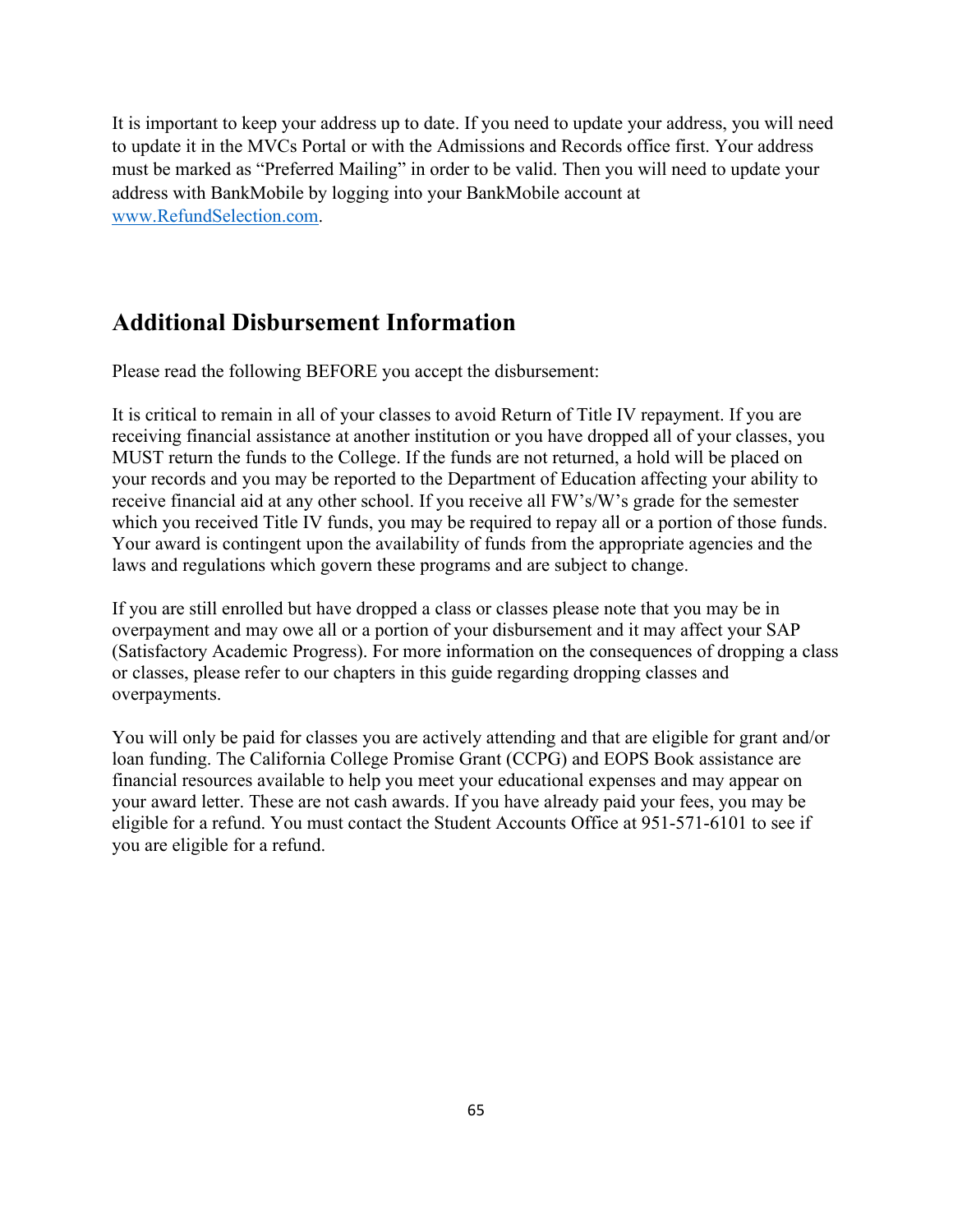# **Disbursement Schedule**



#### 2021-2022 Financial Aid **Disbursement Schedule**

Disbursement deadline dates are subject to change WITHOUT notice.

Refer to Financial Aid Disbursement Methods on the reverse for information on choosing your disbursement option.

|                                         |                           | <b>Disbursement Eligibility Table</b>                                             |  |  |
|-----------------------------------------|---------------------------|-----------------------------------------------------------------------------------|--|--|
| <b>Units Enrolled</b><br>(Per Semester) | <b>Enrollment Status</b>  | Percentage of Award Eligible for Disbursement +                                   |  |  |
| 12 or more units                        | <b>Full Time</b>          | 100%                                                                              |  |  |
| $9.0 - 11.5$ units                      | <b>Three Quarter Time</b> | 75%                                                                               |  |  |
| $6.0 - 8.5$ units                       | <b>Half Time</b>          | 50%                                                                               |  |  |
| 5.5 or less units                       | Less than Half Time       | Pell to be determined if eligible (Not eligible for loans or<br><b>Cal Grant)</b> |  |  |

fOisbursement eligibility is besed on enrollment status prior to the start of the semester. Unit edjustments due to lete<br>registration and lete start classes will be disbursed on the next fall/spring disbursement date efter

| 7/27/2021<br>8/26/21-50% Pell/SEOG<br>11/10/21<br>2/17/22 - 50% Pell/SEOG<br>5/12/22 - 50% Pell/SEOG<br><b>Early August</b><br>50% Pell/SEOG<br>100% Cal Grant<br>100% Cal Grant<br>5/12/22 - 50% Pell/SEOG<br>9/16/21 - 50% Pell/SEOG<br>8/242021<br>11/10/21<br>2/17/22 - 50% Pell/SEOG<br><b>Late August</b><br>50% Pell/SEOG<br>100% Cal Grant<br>100% Cal Grant<br>9/8/2021<br>5/12/22 - 50% Pell/SEOG<br>Mid-September<br>10/7/21 - 50% Pell/SEOG<br>11/10/21<br>2/17/22 -50% Pell/SEOG<br>100% Pell/SEOG/Cal Grant<br>100% Cal Grant<br>100% Cal Grant | <b>Complete all Financial</b> | <b>Receive Your Award</b>        | <sup>1st</sup> FALL Disbursement | 2 <sup>nd</sup> FALL Disbursement | 1 <sup>st</sup> SPRING Disbursement | 2 <sup>nd</sup> SPRING Disbursement |
|---------------------------------------------------------------------------------------------------------------------------------------------------------------------------------------------------------------------------------------------------------------------------------------------------------------------------------------------------------------------------------------------------------------------------------------------------------------------------------------------------------------------------------------------------------------|-------------------------------|----------------------------------|----------------------------------|-----------------------------------|-------------------------------------|-------------------------------------|
|                                                                                                                                                                                                                                                                                                                                                                                                                                                                                                                                                               | Aid Tasks by this date        | <b>Notification by this date</b> | will be on this date             | will be on this date              | will be on this date                | will be on this date                |
|                                                                                                                                                                                                                                                                                                                                                                                                                                                                                                                                                               |                               |                                  |                                  |                                   |                                     |                                     |
|                                                                                                                                                                                                                                                                                                                                                                                                                                                                                                                                                               |                               |                                  |                                  |                                   |                                     |                                     |
|                                                                                                                                                                                                                                                                                                                                                                                                                                                                                                                                                               |                               |                                  |                                  |                                   |                                     |                                     |
|                                                                                                                                                                                                                                                                                                                                                                                                                                                                                                                                                               |                               |                                  |                                  |                                   |                                     |                                     |
|                                                                                                                                                                                                                                                                                                                                                                                                                                                                                                                                                               |                               |                                  |                                  |                                   |                                     |                                     |
|                                                                                                                                                                                                                                                                                                                                                                                                                                                                                                                                                               |                               |                                  |                                  |                                   |                                     |                                     |
| 10/4/2021<br>11/10/21<br>2/17/22 - 50% Pell/SEOG<br>5/12/22 - 50% Pell/SEOG<br>Mid-October                                                                                                                                                                                                                                                                                                                                                                                                                                                                    |                               |                                  |                                  |                                   |                                     |                                     |
| 100% Pell/SEOG/Cal Grant<br>100% Cal Grant                                                                                                                                                                                                                                                                                                                                                                                                                                                                                                                    |                               |                                  |                                  |                                   |                                     |                                     |
| 11/5/2021<br>12/9/21<br>5/12/22 - 50% Pell/SEOG<br>Mid-November<br>2/17/22-50%Pell/SEOG                                                                                                                                                                                                                                                                                                                                                                                                                                                                       |                               |                                  |                                  |                                   |                                     |                                     |
| 100% Pell/SEOG/Cal Grant<br>100% Cal Grant                                                                                                                                                                                                                                                                                                                                                                                                                                                                                                                    |                               |                                  |                                  |                                   |                                     |                                     |
| 12/8/2021<br>5/12/22 - 50% Pell/SEOG<br>Mid-December<br>1/20/22<br>2/17/22 - 50% Pell/SEOG                                                                                                                                                                                                                                                                                                                                                                                                                                                                    |                               |                                  |                                  |                                   |                                     |                                     |
| 100% Pell/SEOG/Cal Grant<br>100% Cal Grant                                                                                                                                                                                                                                                                                                                                                                                                                                                                                                                    |                               |                                  |                                  |                                   |                                     |                                     |
| 1/19/2022<br>2/17/22 - 50% Pell/SEOG<br>5/12/22 - 50% Pell/SEOG<br>Late January                                                                                                                                                                                                                                                                                                                                                                                                                                                                               |                               |                                  |                                  |                                   |                                     |                                     |
| 100% Cal Grant/Fall Retro*                                                                                                                                                                                                                                                                                                                                                                                                                                                                                                                                    |                               |                                  |                                  |                                   |                                     |                                     |
| 2/2/2022<br>3/3/22 - 50% Pell/SEOG<br>5/12/22 - 50% Pell/SEOG<br>Mid-February                                                                                                                                                                                                                                                                                                                                                                                                                                                                                 |                               |                                  |                                  |                                   |                                     |                                     |
| 100% Cal Grant/Fall Retro*                                                                                                                                                                                                                                                                                                                                                                                                                                                                                                                                    |                               |                                  |                                  |                                   |                                     |                                     |
| 2/16/2022<br>3/24/22 - 50% Pell/SEOG<br>5/12/22-50% Pell/SEOG<br>Late February                                                                                                                                                                                                                                                                                                                                                                                                                                                                                |                               |                                  |                                  |                                   |                                     |                                     |
| 100% Cal Grant/Fall Retro*                                                                                                                                                                                                                                                                                                                                                                                                                                                                                                                                    |                               |                                  |                                  |                                   |                                     |                                     |
| 3/9/2022<br>4/6/22 - 50% Pell/SEOG<br>5/12/22 - 50% Pell/SEOG<br>Mid-March                                                                                                                                                                                                                                                                                                                                                                                                                                                                                    |                               |                                  |                                  |                                   |                                     |                                     |
| 100% Cal Grant/Fall Retro*                                                                                                                                                                                                                                                                                                                                                                                                                                                                                                                                    |                               |                                  |                                  |                                   |                                     |                                     |
| 4/8/2022<br>5/12/22 - 100% Pell/SEOG<br>Mid-April                                                                                                                                                                                                                                                                                                                                                                                                                                                                                                             |                               |                                  |                                  |                                   |                                     |                                     |
| 100% Cal Grant/Fall Retro*                                                                                                                                                                                                                                                                                                                                                                                                                                                                                                                                    |                               |                                  |                                  |                                   |                                     |                                     |
| 5/11/2022<br>6/9/22 - 100% Pell/SEOG<br>Mid-May                                                                                                                                                                                                                                                                                                                                                                                                                                                                                                               |                               |                                  |                                  |                                   |                                     |                                     |
| 100% Cal Grant/Fall Retro*                                                                                                                                                                                                                                                                                                                                                                                                                                                                                                                                    |                               |                                  |                                  |                                   |                                     |                                     |

\*Retro payments for previous semesters are for students who were enrolled and eligible during the given semester.

\*\* SSCG and Loan disbursements may vary. Review your Loan Information Guide for loan disbursement dates.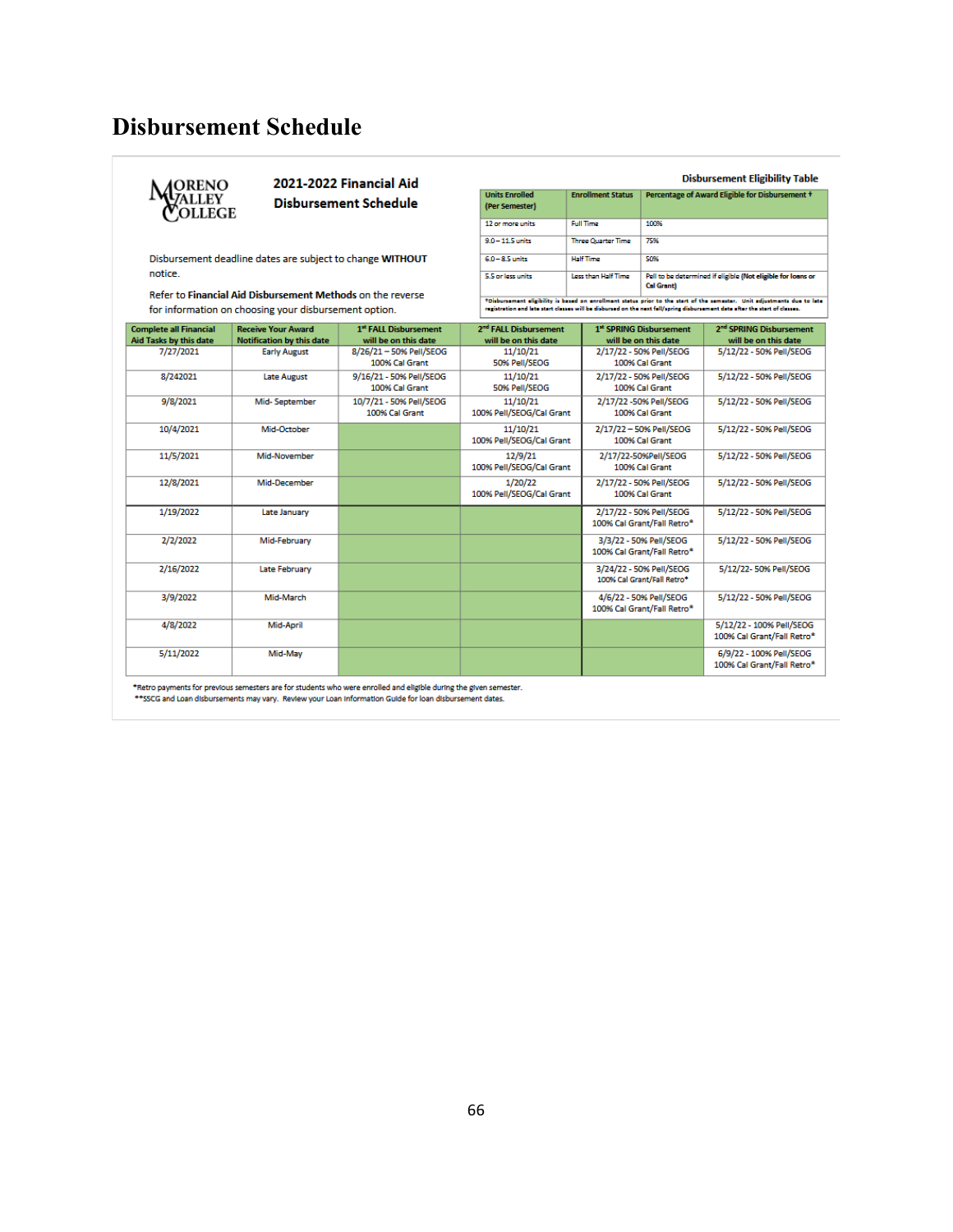

All applications for financial assistance programs (i.e. student loans, work compensation, grants, scholarships, special funds, subsidies, prizes, etc.) will be considered by the Riverside<br>Community College District withou discrimination policies or practices. District Compliance Officer, 3801 Market Street, Riverside, CA 92501, or (951) 222-8039.

#### **Know Your Deadline**

Changes and corrections made to the FAFSA or Admissions application, including changing your home location, will cause delays to your financial aid eligibility and disbursements, if eligible. Please contact SFS to determine if and/or when changes to your application should be made.

Completing your financial aid tasks in a timely manner will allow the Student Financial Services office to determine your grant eligibility. One week after you have submitted your FAFSA online, the Student Financial Services Office will receive your application electronically and contact you via your RCCD student email account. The email will contain a link so you can view the tasks and/or required documents you need to turn into Student Financial Services to complete your file. Continue to check your Student email in case additional documents or tasks are required. Please ensure your contact information is up to date with Admissions and Records.

If eligible, you will receive your disbursement according to the processing deadline you meet. Disbursement amounts are based on your enrollment status and eligibility (12 units = full time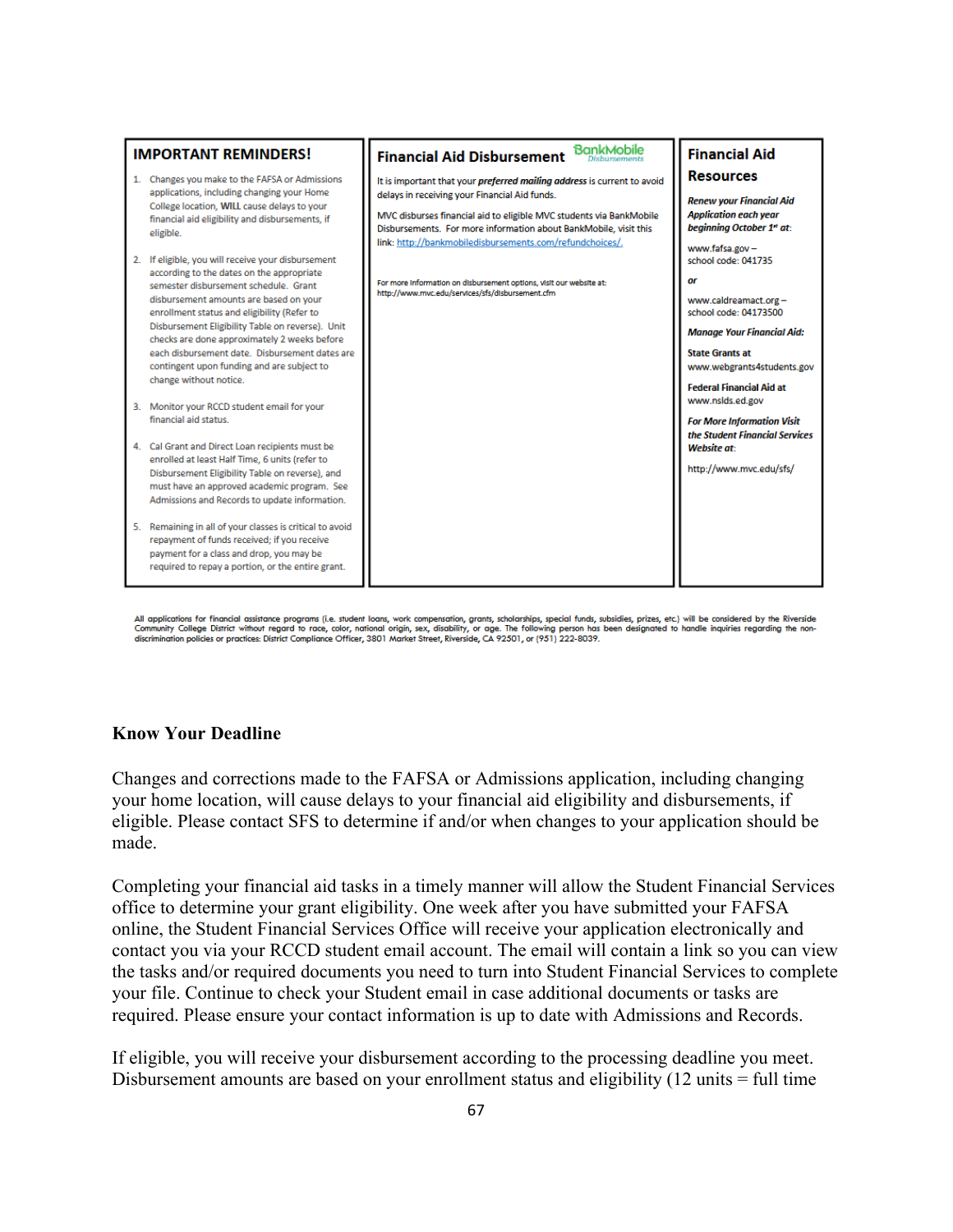enrollment). All disbursement dates are contingent upon funding and are subject to change without notice. Unit checks are done approximately two weeks before each disbursement date.

Unit adjustments for late start classes – not paid for on the first fall and spring disbursement dates due to late registration and late start of the class – will be disbursed on the next fall and spring disbursement date after the start of the class.

Cal Grant and Direct Loan recipients must be enrolled at least half time (six units) and must have an approved academic program (major). See Admissions and Records if updates are necessary.

You will only be paid for classes you are actively attending. If you receive payment for a class and drop the class, you may be required to repay a portion or the full grant. Remaining in your classes is critical to avoid repayment of funds.

It is important that your preferred mailing address is current to avoid delays in receiving your Financial Aid funds.

## **MVC Information**

## **Release of Financial Assistance Information and (FERPA)**

The Family Educational Rights and Privacy Act (FERPA) (20 U.S.C. § 1232g; 34 CFR Part 99) is a Federal law that protects the privacy of student education records. FERPA requires that information, written or verbal, regarding student education and financial assistance records cannot be released to any person or agency, other than the student, without prior written consent.

To release information to anyone other than the student, i.e. parent, grandparent, other agencies or a friend, the RCCD SFS Consent to Release Information form (CRI) must be completed by the student in person with a picture ID each academic year. The CRI form, available in the Student Financial Services office, must be submitted to the student's home college and may be cancelled in person at the SFS counter. For student confidentiality, a picture I.D. will be required when a student is requesting information from his/her financial aid file. All documents contained in the students' file are the property of the Moreno Valley College SFS office and will not be returned. Please request and retain copies of all your paperwork before submitting it to our office.

To protect students' privacy, no detailed student information will be given over the phone or via the internet. For more detailed information regarding FERPA, please review the Riverside Community College District website at [http://www.rccd.edu/Pages/ferpa.aspx.](http://www.rccd.edu/Pages/ferpa.aspx)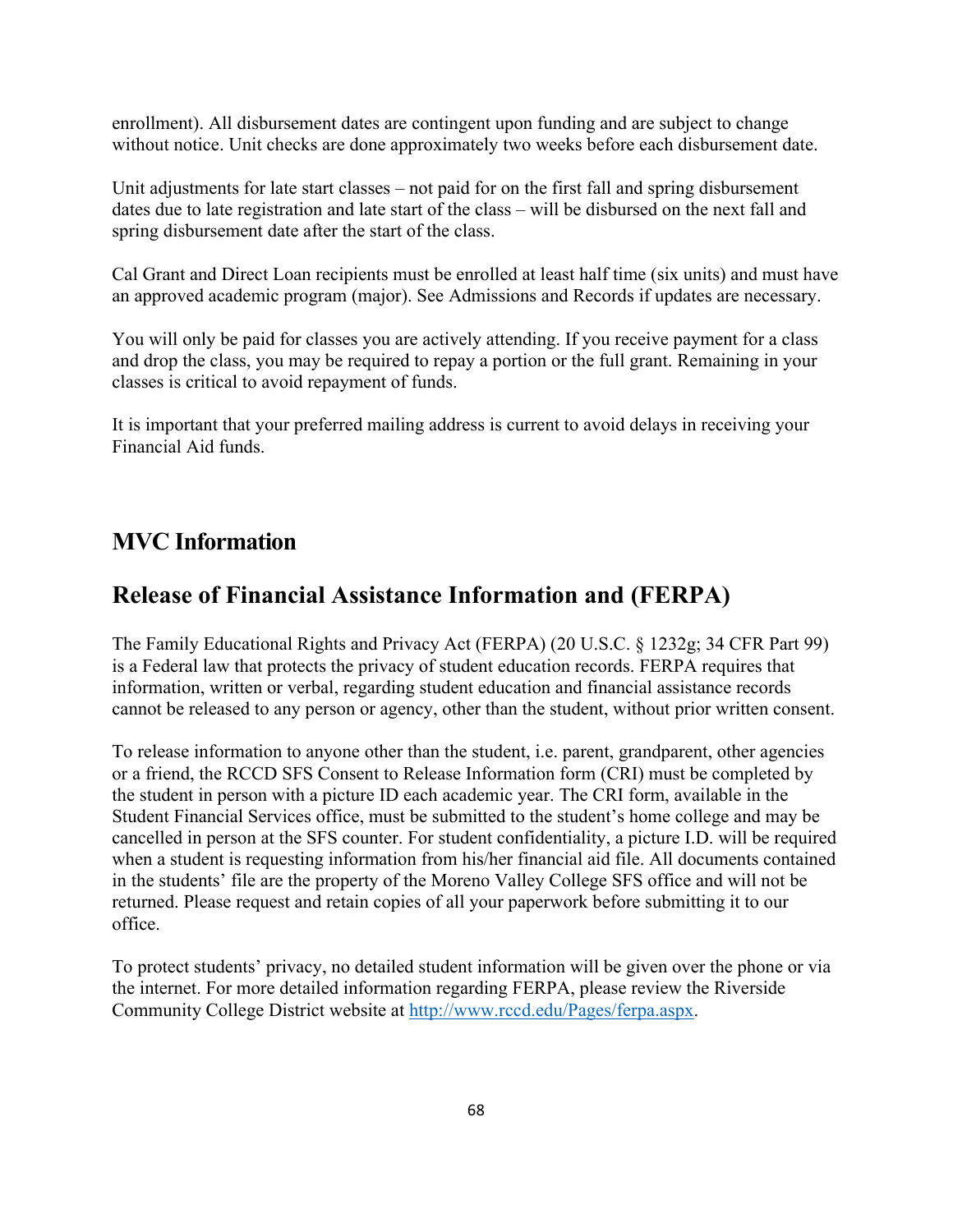#### **Students' Rights**

You have the right to ask Moreno Valley College Student Financial Services about:

• Completing the FAFSA (Free Application for Federal Student Aid) or the DREAM Act application, which never includes a fee to apply for financial assistance. To apply for FAFSA go to:<https://studentaid.gov/h/apply-for-aid/fafsa> to apply. To apply for DREAM application, go to [http://dream.csac.ca.gov.](http://dream.csac.ca.gov/)

• Our policy towards confidentiality: Family Educational Rights and Privacy Act (FERPA), a federal law that protects the privacy of student education records.

• Policies on refunds, dropping classes and what it costs to attend Moreno Valley College.

• How Moreno Valley College determines Satisfactory Academic Progress (SAP) and what happens if you don't meet the standard.

• Various financial assistance programs available such as scholarships, federal, state, and college financial assistance programs.

• The deadlines for submitting applications for various financial assistance programs and how recipients are selected.

• How your financial need is determined and how the costs for tuition, fees, room, board, transportation, books, supplies, and personal and miscellaneous expenses are considered in your cost of attendance.

• What resources (parental contribution, other financial aid, personal assets) are considered in the financial need calculation, and how much of your financial need, as determined by MVC is met.

• The various programs in your financial assistance package and when and how you will receive your funds.

• How to appeal a denied financial assistance application, if you believe you have extenuating circumstances.

• How you may be able to get additional assistance if your financial circumstance changes.

• How outside resources, such as scholarships, may impact your financial assistance award.

• How much of your financial assistance must be paid back and what portion is grant or gift aid.

• The interest rate on your loan, Direct Subsidized loan limit (150%), the total amount that you must repay, payback procedures, when repayment begins, and how long you have to repay.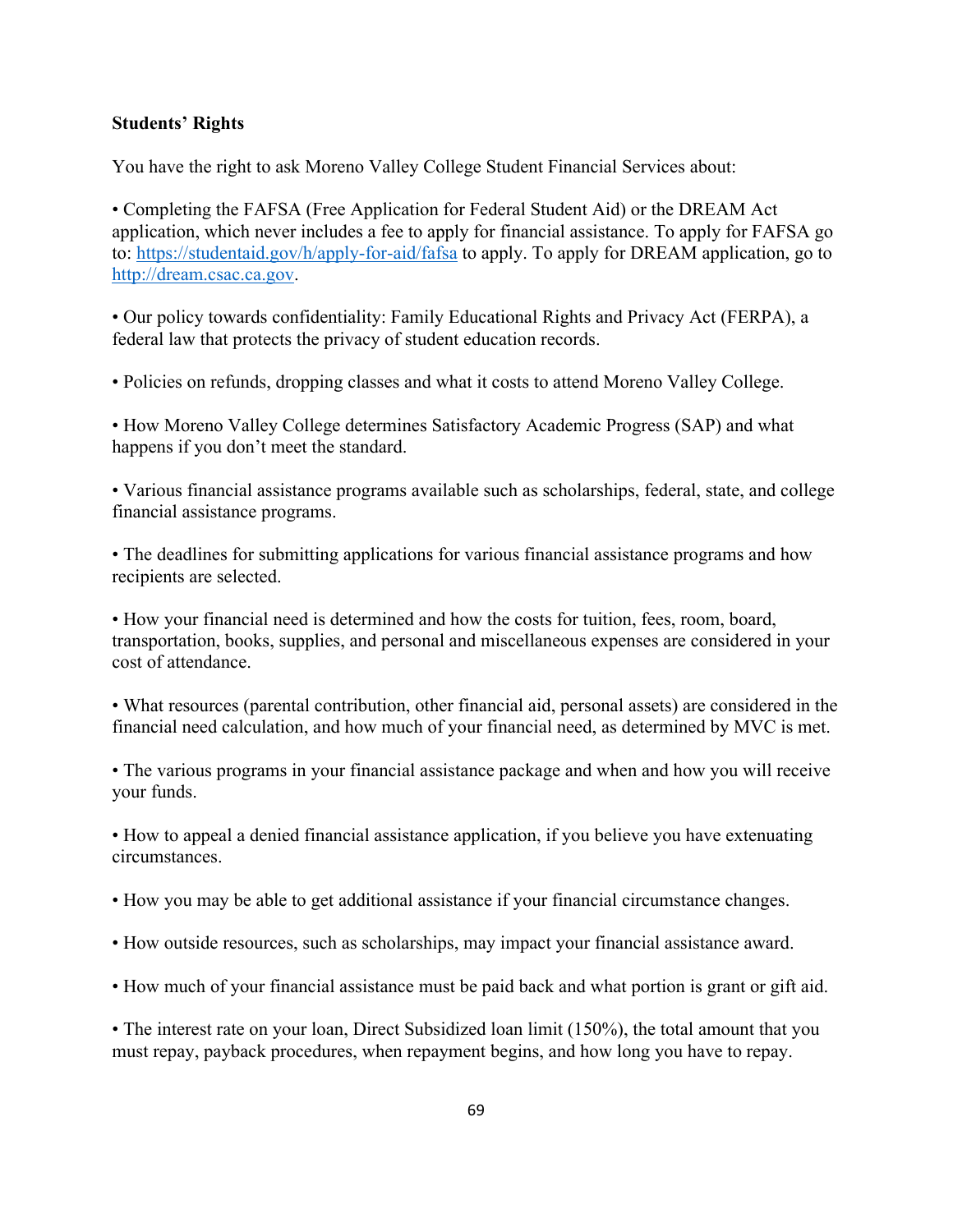• How to decline any financial assistance awards. You have the right to cancel all or a portion of loan disbursements and/or have the loan returned to Direct Loans.

- How to close or re-open your financial assistance file at Moreno Valley College.
- Which BankMobile refund selection preferences are available to you.
- How to select a refund preference with BankMobile.
- How to complete a Mid-Year transfer to or from Riverside City or Norco College.
- Remaining Pell Eligibility (Lifetime Eligibility Used, 600%).
- How to create an online account to submit and e-sign required documents.

## **Students Responsibilities and Accountability**

### **You have the responsibility to:**

- Complete the financial assistance application and all required financial assistance forms accurately, and in a timely manner. (Intentional misrepresentation on an application or form for federal financial assistance is a violation of the law and a criminal offense subject to penalties.)
- Review and consider all information about Moreno Valley College's programs before enrolling.
- Read and keep copies of all forms and agreements given to you and that you have signed.
- Activate your RCCD student email account and check it regularly for updates and requests. (All communication will be done through your student email.)
- Promptly respond to all requests and return all required documentation such as verification forms, additional documents, corrections to submitted documents, or new information needed to complete your financial assistance file.
- Report any changes to your situation to the Student Financial Services office at Moreno Valley College immediately.
- Ensure all classes you take will fulfill your educational goal requirements.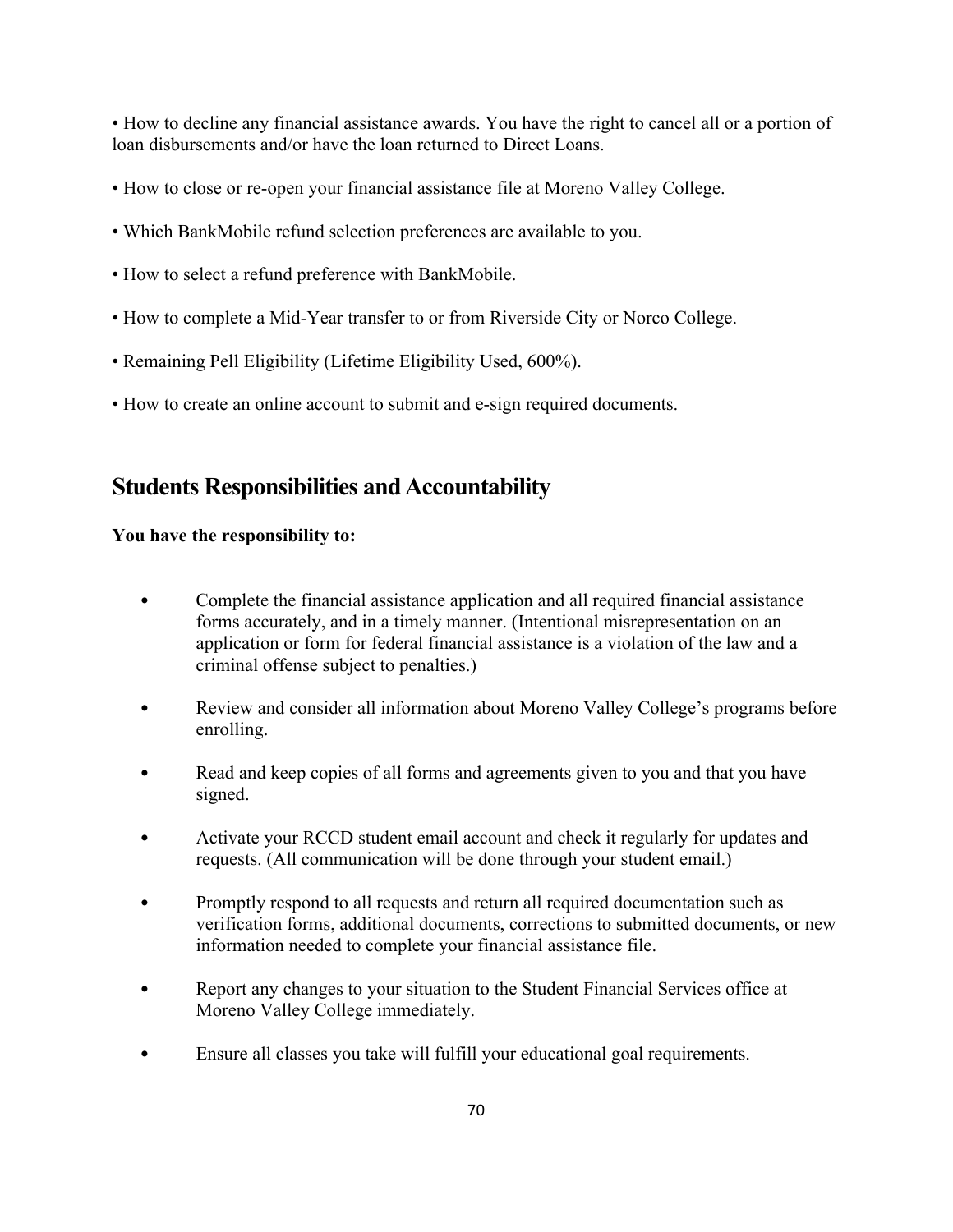- Be aware of and comply with all deadlines and understand the school's refund policy.
- Be aware of the Satisfactory Academic Progress (SAP) Standard as defined by the Moreno Valley College SFS office, and maintain your SAP in order to continue receiving financial assistance.
- Secure your FSA ID and know that your FSA ID serves as your electronic signature and has the same legal status as a written signature. You should not share this information with anyone.
- Report in writing all additional financial assistance resources you receive to the Moreno Valley College Student Financial Services office.
- Complete your online entrance counseling requirement prior to applying for a loan disbursement; as well as completing your exit counseling after you stop attending the college, or your enrollment falls below 6 units.
- Compare your anticipated monthly student loan payments and other expenses to your expected net income after college.
- Notify your school and Direct Lending if there is a change in your name, permanent mailing address, or enrollment status.
- Repay your student loans even if you do not complete your education, are not happy with your education, or cannot find a job.
- File for a deferment or forbearance or change your repayment plan if you are at risk of defaulting on your federal loan(s).
- Abide by all rules and regulations as outlined in the Moreno Valley College Student Handbook, Catalog, and Course Schedule.

Updating and maintaining accurate student information is a shared responsibility between the student and Moreno Valley College. If at any time an error or conflicting information on the FAFSA/CA Dream Application is determined, it is the responsibility of both Moreno Valley College and the student to correct/resolve the adjustment in aid and/or award amounts. In some cases, the student and/or Moreno Valley College may be responsible for the immediate repayment of funds already disbursed.

Please be advised that if you have submitted documentation that contains errors to the SFS office in support of your financial aid file, it is imperative that you notify our office immediately. Failure to notify our office of any changes such as application corrections or a change in student information will result in a delay in determining your eligibility for assistance, as well as a delay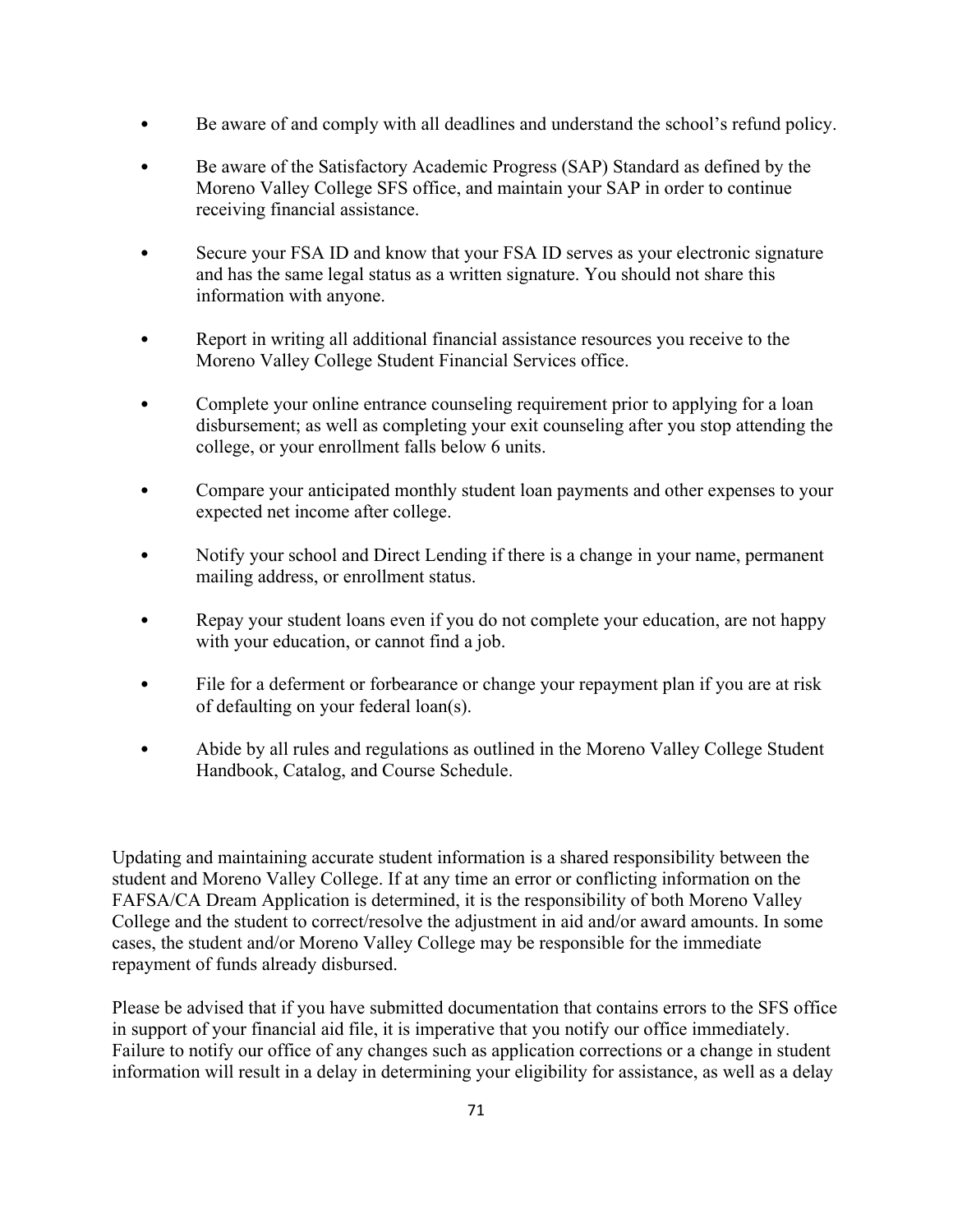in the disbursement of funds. It is our primary goal to assist Moreno Valley College students in receiving their financial aid in a timely manner.

## **Useful References and Resources**

#### **AmeriCorps State and National**

•<https://www.nationalservice.gov/programs/americorps>

#### **Apply for an FSA ID**

•<https://studentaid.gov/fsa-id/sign-in/landing>

#### **Apply for the FAFSA Online**

•<https://studentaid.gov/h/apply-for-aid/fafsa>

#### **Bank Mobile**

- •<https://bankmobilevibe.com/contact-us/>
- 1-877-327-9515

#### **Bank Mobile Refund Selection**

•<https://www.refundselection.com/refundselection/#/welcome/continue>

#### **California Career Zone**

•<https://www.cacareerzone.org/>

#### **California Chafee Grant for Foster Youth**

•<https://chafee.csac.ca.gov/>

#### **California Dream Application**

• [http://dream.csac.ca.gov](http://dream.csac.ca.gov/)

#### **California Grant Programs**

- •<https://www.csac.ca.gov/>
- •<https://mygrantinfo.csac.ca.gov/> (WebGrants 4 Students)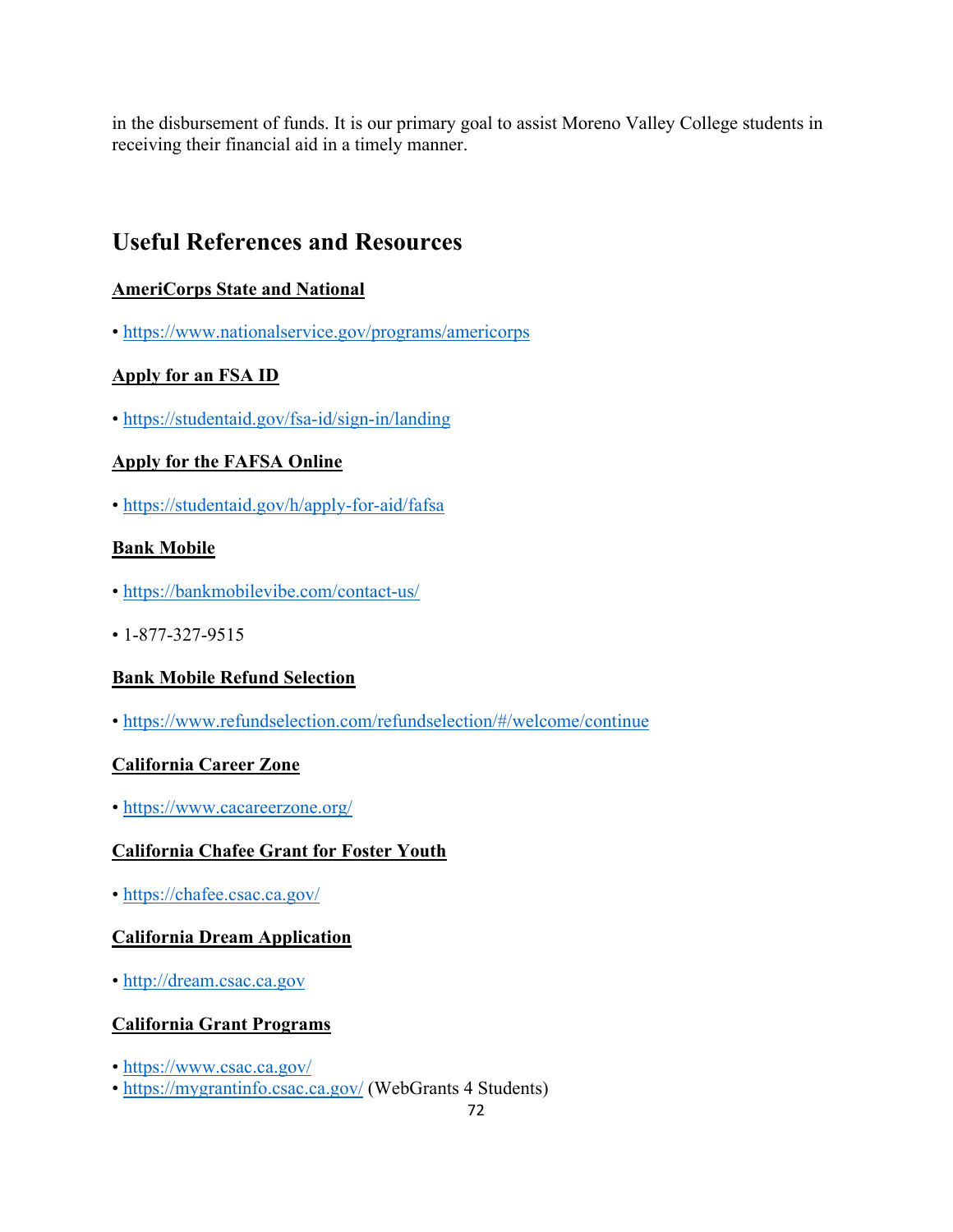• 1-888-CALGRANT (1-888-224-7268)

#### **California Student Aid Commission**

•<https://www.csac.ca.gov/>

#### **Complete Your Financial Aid File**

• [https://mvc.verifymyfafsa.com](https://mvc.verifymyfafsa.com/)

#### **Federal Student Aid Information Center**

- •<https://studentaid.gov/>
- 1-800-4FEDAID (1-800-433-3243)

#### **FinAid- Student smart guide to financial aid**

•<https://www.finaid.org/>

#### **ICANAFFORDCOLLEGE**

•<https://icanaffordcollege.com/>

#### **Immigration and Citizenship**

- •<https://www.uscis.gov/>
- 1-800-375-5283

### **IRS - Student Tax Credits, Copies of Taxes**

- •<https://www.irs.gov/>
- 1-800-829-1040

#### **MVC Student Catalog**

•<http://www.mvc.edu/catalog.cfm>

#### **MVC Student Email**

•<http://www.mvc.edu/services/ar/email.cfm>

#### **MVC Student Handbook**

•<http://mvc.edu/services/ar/studenthandbook.cfm>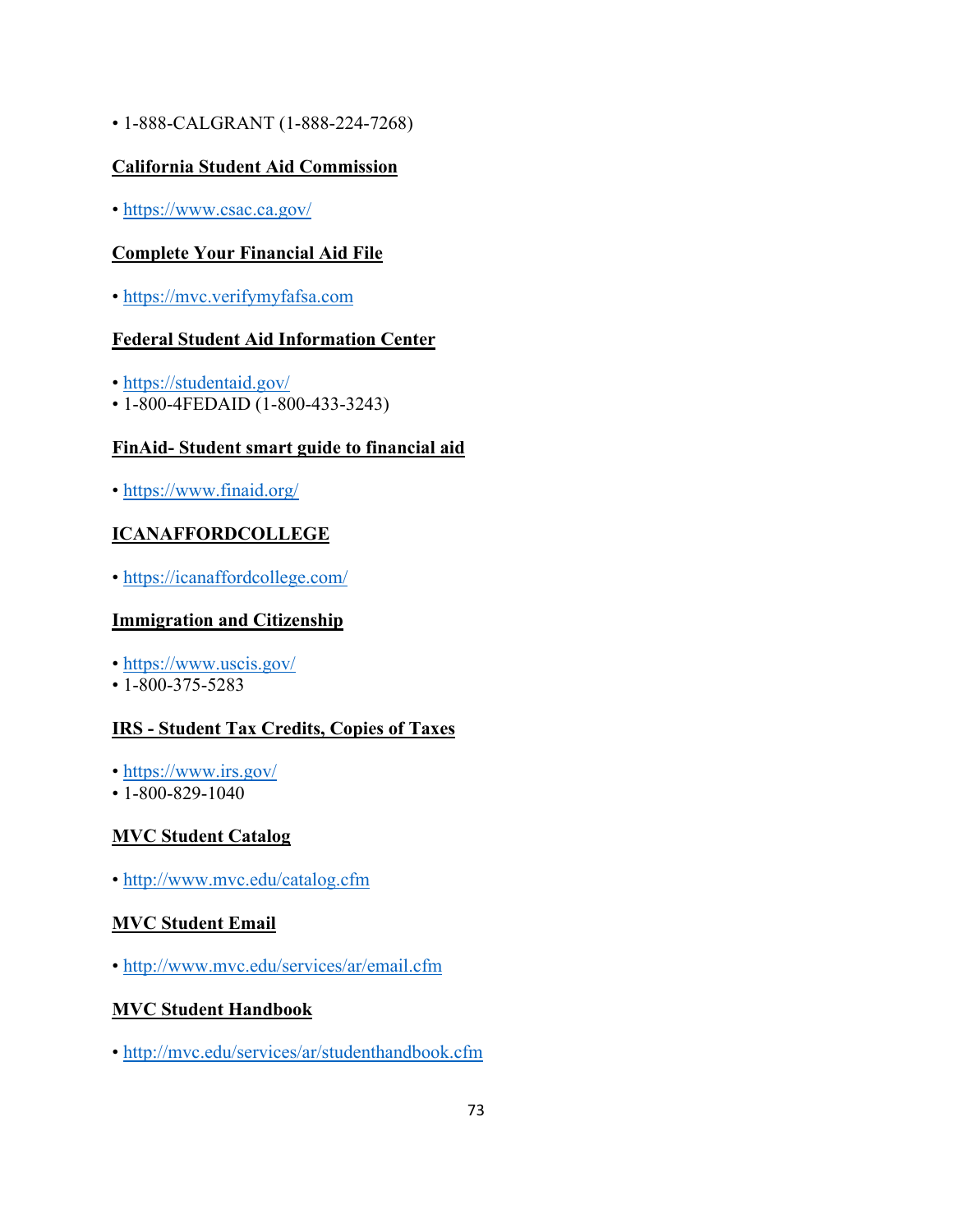#### **National Student Loan Data System**

•<https://studentaid.gov/>

### **Net Price Calculator**

This calculator is intended to provide estimated net price information

• <https://misweb.cccco.edu/npc/962/npcalc.htm>

#### **ScholarShare 529**

•<https://www.scholarshare529.com/>

### **Scholarship Search Sites:**

- •<https://www.fastweb.com/>
- •<https://www.scholarships.com/>
- •<http://www.scholarshiphunter.com/>
- •<https://www.scholarsite.com/>
- •<https://www.cash4college.csac.ca.gov/>

#### **Selective Service**

- https://www.sss.gov/
- $1 847 688 6888$

#### **Social Security Office**

- •<https://www.ssa.gov/>
- 1-800-772-1213

#### **Student Loan Information**

•<https://studentaid.gov/understand-aid/types/loans>

#### **Student Loan Requirements**

- •<https://studentaid.gov/>
	- Complete Entrance Counseling
	- Complete Exit Counseling
	- Complete Master Promissory Note

#### **Tax Transcript Types and Ways to Order Them**

• https://www.irs.gov/individuals/get-transcript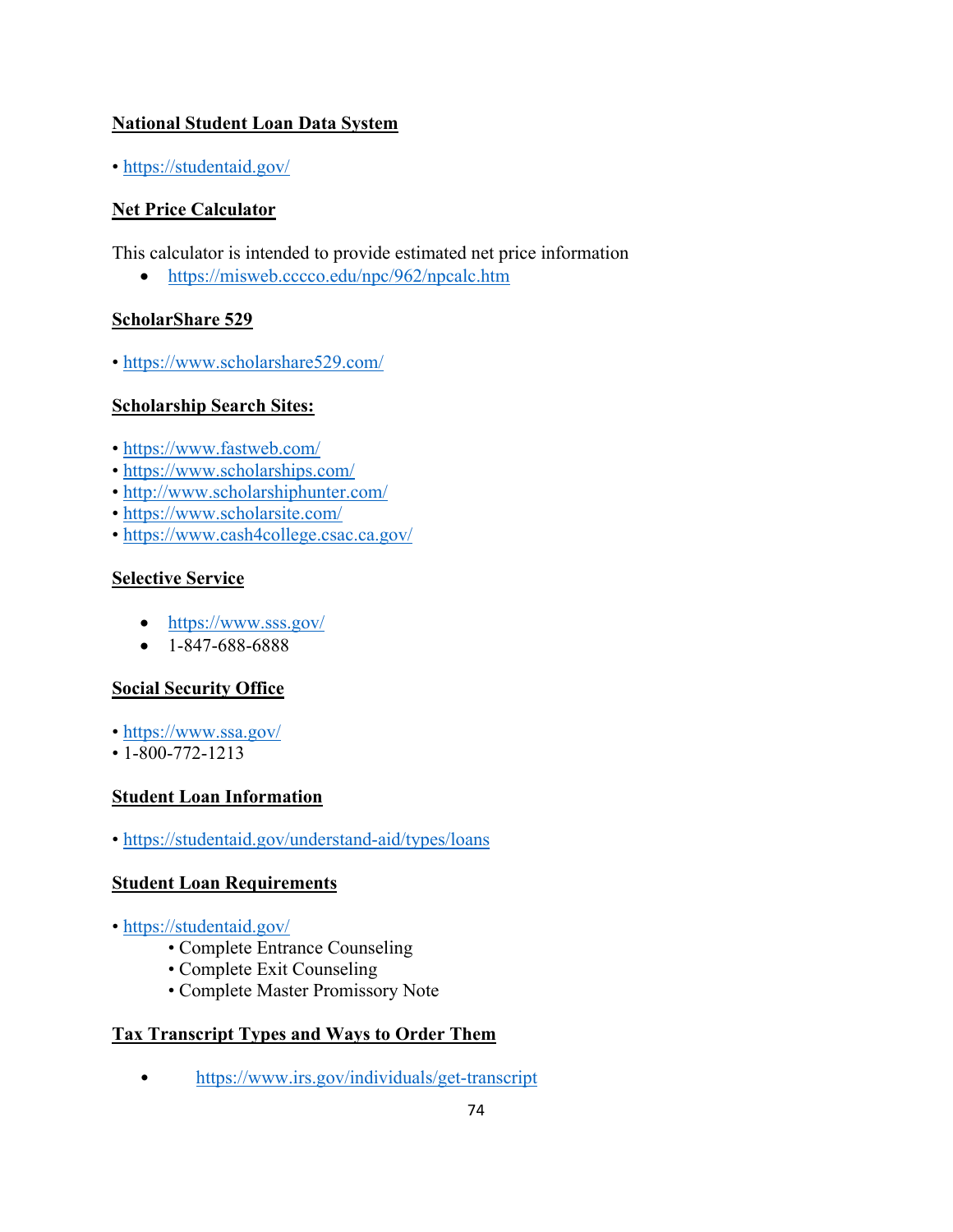- 4506-T: Request for Transcript of Tax Return (transcripts, proof of non-filing) <https://www.irs.gov/pub/irs-pdf/f4506t.pdf>
- 4506T-EZ: Short Form Request for Individual Tax Return Transcript <https://www.irs.gov/pub/irs-pdf/f4506tez.pdf>

#### **Unemployment Development Department**

- ·<https://www.edd.ca.gov/Unemployment/>
- · 1-866-333-4606 Automated Service

#### **[Voter Registration](http://registertovote.ca.gov/)**

Voter registration forms are available to students, faculty, and staff.

#### **California Online Voter Registration**

Register to vote online or check your registration status. [https://registertovote.ca.gov/.](https://registertovote.ca.gov/)

#### **To Obtain a Paper Voter Registration Application**

If you would like to register using a paper voter registration application, you can pick one up at your county elections office, library, Department of Motor Vehicles offices, or U.S. post office. It is important that your voter registration application be filled out completely and be postmarked or hand-delivered to your county elections office at least 15 days before the election.

To request a paper voter registration application be mailed to you, please call (800) 345-VOTE (8683) or email Elections Division staff at [https://www.sos.ca.gov/elections/contact/email](https://www.sos.ca.gov/elections/contact/email-elections-division/)[elections-division/.](https://www.sos.ca.gov/elections/contact/email-elections-division/) Elections and Voter Information: [http://www.sos.ca.gov/elections/.](http://www.sos.ca.gov/elections/)

### **Student Email Accounts**

Riverside Community College District (RCCD) students are assigned a free student email account through Microsoft's Office 365 for Education. The Student Financial Services Department will use the RCCD student email to communicate with students regarding their financial aid applications, steps to complete their financial aid file, as well as updates and additional opportunities, such as scholarships. In addition, important notices from Admissions and Records, faculty, and many other campus resources are sent to the RCCD student email account. An RCCD email account is the only approved method of formal communication between RCCD and students. It is important that students check their student email daily. To learn more on how to activate your RCCD student email, visit

[http://mvc.edu/services/ar/email.cfm.](http://mvc.edu/services/ar/email.cfm) A tutorial is available that will explain the activation process.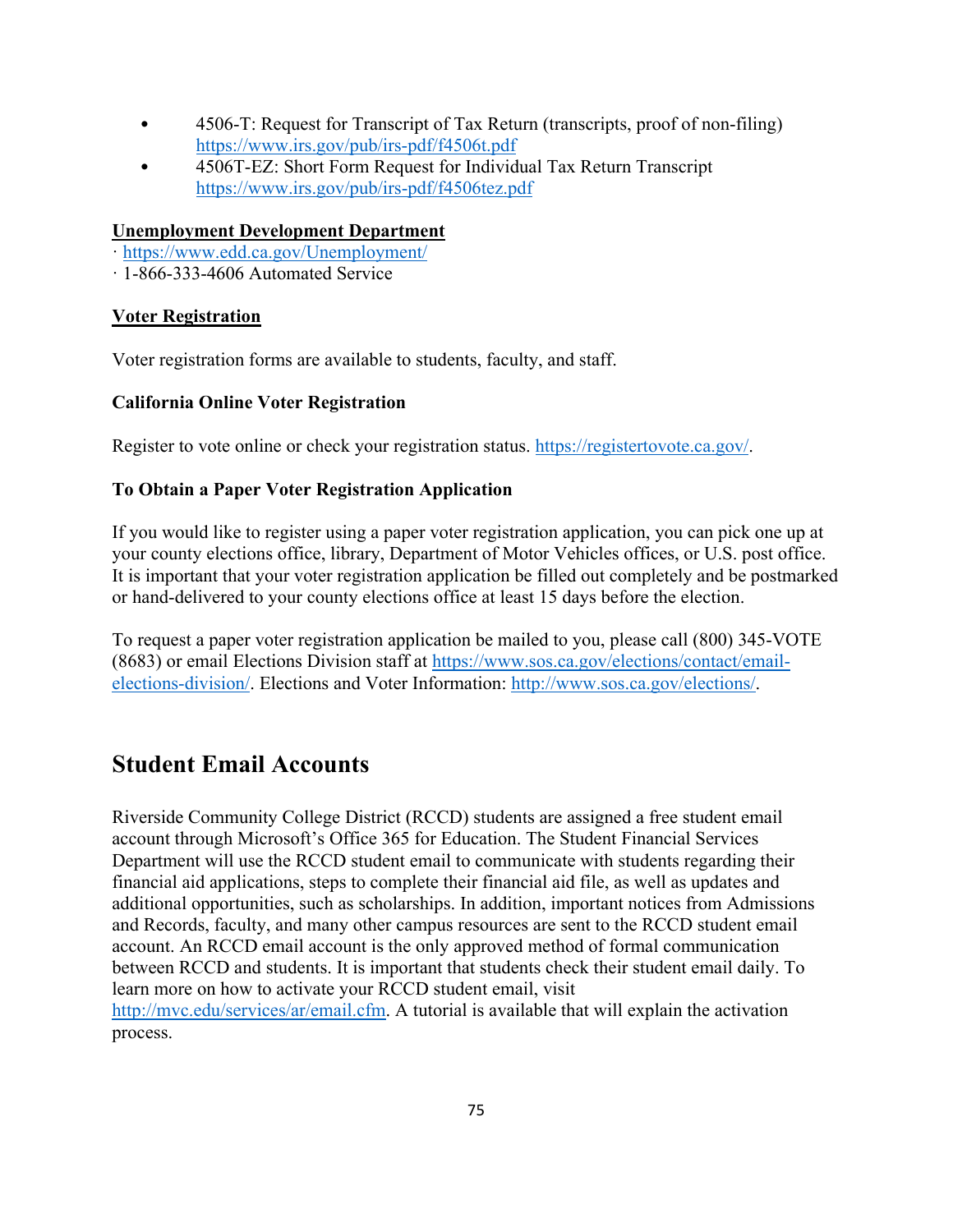### **Accountability MVC**

Updating and maintaining accurate student information is a shared responsibility between the student and Moreno Valley College. If at any time, an error or conflicting information on the FAFSA/CA Dream Act Application is determined, it is the responsibility of both MVC and the student to correct/resolve the issue. Please be advised that if you have submitted documentation that contains errors to the SFS office in support of your financial aid file, it is important that you notify our office immediately. Failure to notify our office of any changes such as application corrections or a change in student information will result in a delay in determining your eligibility for assistance, as well as a delay in the disbursement of funds. Once a correction/update is made to the application please be advised that it may result in an adjustment in aid and/or award amounts. In some cases, the student and/or MVC may be responsible for the immediate repayment of funds already disbursed. It is our primary goal to assist MVC students in receiving their financial aid in a timely manner.

### **Transfer Tips**

Financial aid does not automatically transfer from one institution to another. You must reapply each year to continue receiving federal and state financial aid. You may only receive financial aid funding from one institution per semester.

However, you may receive the California College Promise Grant (CCPG) from more than one community college at a time.

If you are transferring to Moreno Valley College*,* you must add Moreno Valley College to your FAFSA or CA DREAM Act application by one of the following methods:

#### **For FAFSA Applicants**

- 1. Using your FSA ID, go to [https://studentaid.gov/h/apply-for-aid/fafsa.](https://studentaid.gov/h/apply-for-aid/fafsa) Under "Returning User" choose "Make FAFSA Corrections" and follow the directions to add Moreno Valley College using our school code (041735). Or,
- 2. Add the Moreno Valley College school code (041735) on the indicated page of your Student Aid Report (SAR), sign it, and mail it to the address listed at the bottom of the page under, "If you made changes." Or,
- 3. Call the Federal Student Aid Information Center at 1-800-433-3243 and request to have Moreno Valley College added to your SAR. Have the following information ready:
- Name and Date of Birth
- DRN Number (Located on page 1 of your SAR)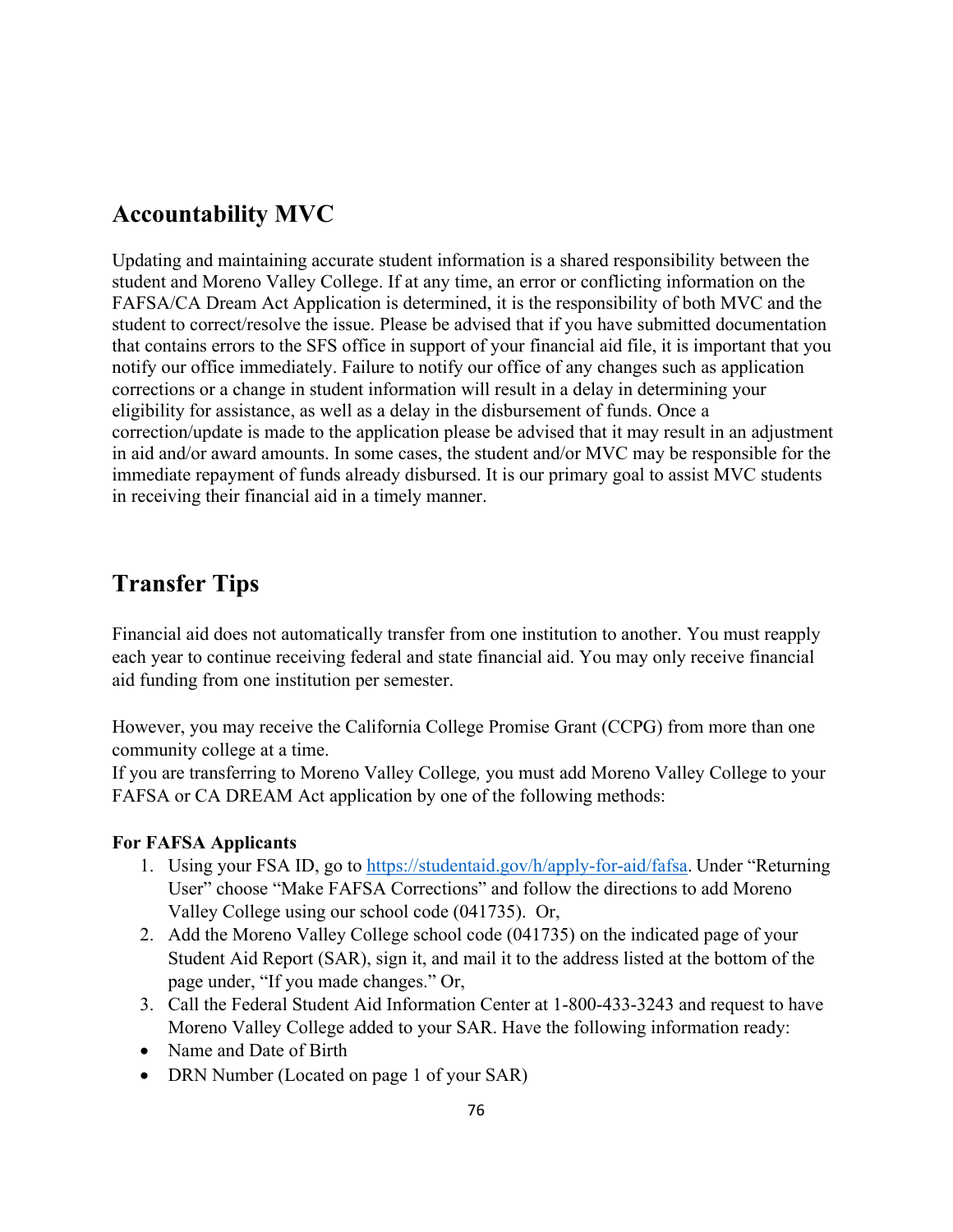- Social Security Number
- Moreno Valley College's School Code: 041735

Within a few weeks you will receive a new SAR from Federal Student Aid by mail or e-mail. Moreno Valley College will receive your information electronically. You will then receive a communication via e-mail from Moreno Valley College (to your RCCD student email address) letting you know what is required to complete your file with Moreno Valley College.

#### **For CA DREAM Act Applicants**

- 1. Using your student information log into: [www.caldreamact.org](http://www.caldreamact.org/)
- 2. Add the Moreno Valley College school code: 04173500
- 3. You will then receive a communication via e-mail from Moreno Valley College (to your RCCD student email address) letting you know what is required to complete your file with Moreno Valley College.

If you have not yet set up your Moreno Valley College email account, you will want to do so at <http://www.mvc.edu/services/ar/email.cfm> and follow the steps to set up your email account.

### **1098-T**

The Form 1098T (Tuition Payments Statement) is available on Web Advisor in late January for the previous tax year if you were enrolled in courses at MVC. The 1098T form is used to calculate any student tax credits you may be eligible for. You or your parents may be able to take either the tuition and fees deduction, or claim an education credit on your tax return for the qualified tuition and related expenses that were actually paid in the year. Students who received the CCPG waiver did not pay for their tuition and are not eligible to use the credit.

To access, view, and/or print your 1098T Tax Form:

- Log into Web Advisor at www.mvc.edu
- Click on the Student Menu
- Choose the 1098T Link

If you have any problems logging into Web Advisor, please contact admissions and records office at [admissions@mvc.edu](mailto:admissions@mvc.edu) or 951-571-6101.

If you have any questions regarding the information on your 1098T Form, please contact the 1098T Information Line at (951) 328-3500. MVC SFS staff cannot answer tax questions. For any other information regarding the 1098T eligibility and how to figure out the tax credit please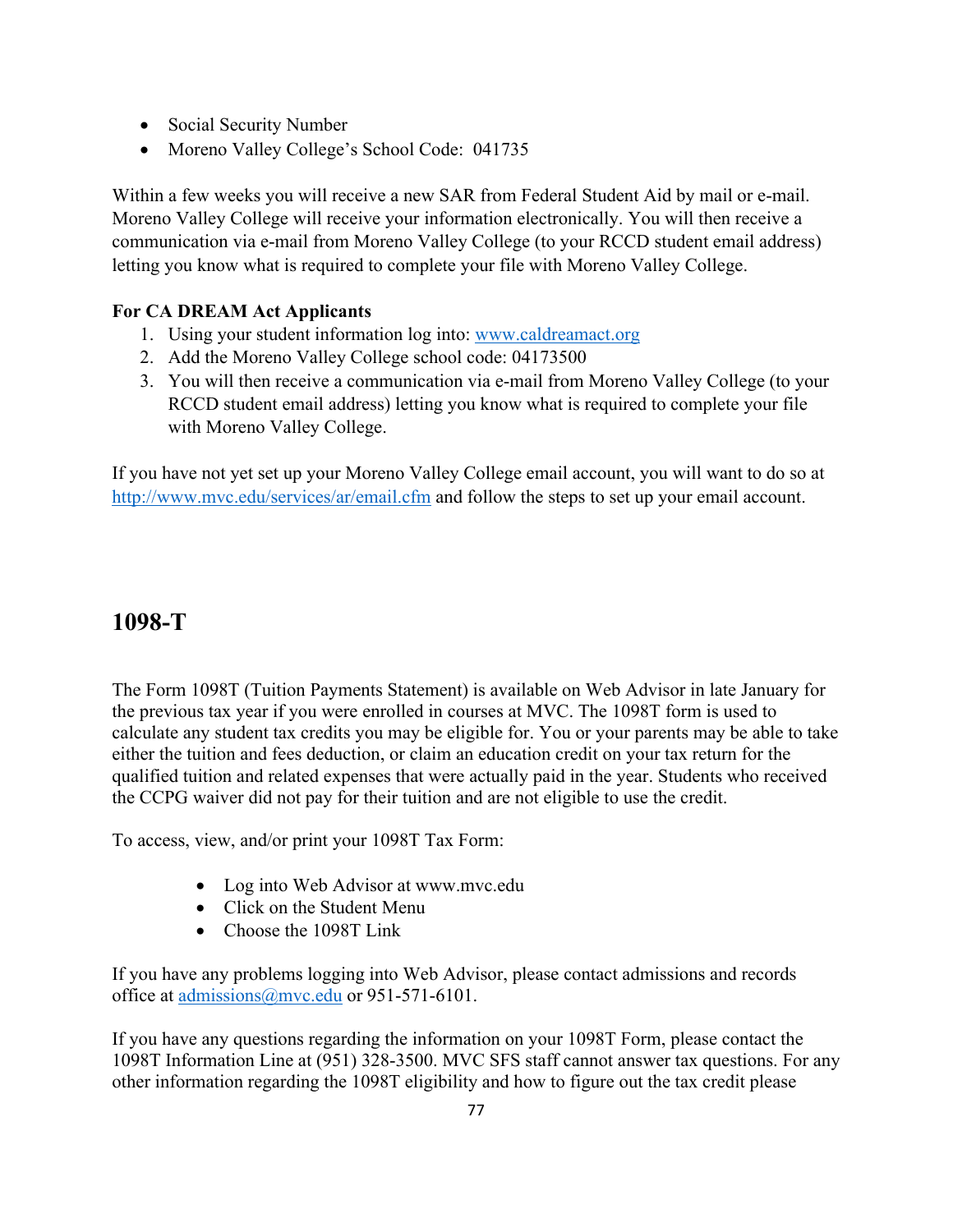contact your tax preparer or the IRS at 1-800-829-1040 or [www.irs.gov.](http://www.irs.gov/) Tax credits for students may change from year to year so be sure to view any updates on the IRS website. More information on education tax credits can be found online at [https://studentaid.ed.gov/sa/types/tax-benefits.](https://studentaid.ed.gov/sa/types/tax-benefits)

### **California Domestic Partner Rights Act**

What is the California Domestic Partners Rights and Responsibilities Act?

The California Domestic Partner Rights and Responsibilities Act (AB 205), which went into effect on January 1, 2005, extends the same rights, protections, responsibilities, obligations, and benefits to registered domestic partners as those extended to married couples. If you inform the MVC Student Financial Services (SFS) office that you are in a Registered Domestic Partnership or that your parents are in a Registered Domestic Partnership, the SFS office should re-evaluate the student's California College Promise Grant (CCPG) eligibility. Eligibility for aid may increase or decrease.

For the purposes of federal student financial aid programs, California's recognition of registered domestic partnerships does not apply. If you are in a Registered Domestic Partnership (RDP), you will be treated as an independent married student to determine eligibility for state funded financial aid (California College Promise Grant and Cal Grant) and will need to provide income and household information for your domestic partner.

If you are a dependent student and your parent is in a Registered Domestic Partnership (RDP), you will be treated the same as a student with married parents and income and household information will be required for the parent's domestic partner to determine eligibility for state funded student financial aid.

#### **These provisions apply to state funded student financial aid ONLY and not to federal student financial aid.**

For more information visit: [http://www.csac.ca.gov/post/california-domestic-partner-rights-and](http://www.csac.ca.gov/post/california-domestic-partner-rights-and-responsibilities-act-2003)[responsibilities-act-2003.](http://www.csac.ca.gov/post/california-domestic-partner-rights-and-responsibilities-act-2003)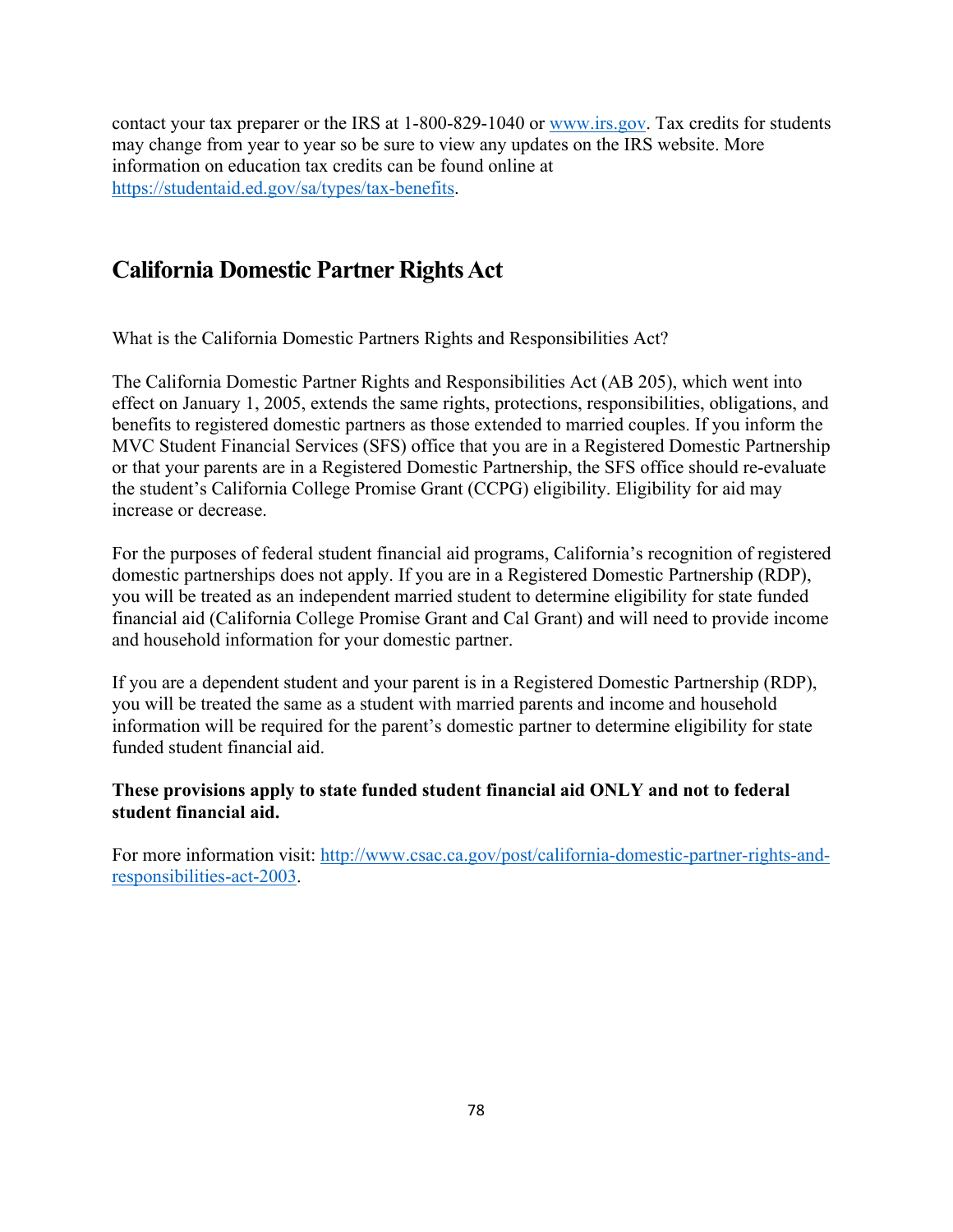# **Frequently Asked Questions**

**Q.** Where can I get help completing my FAFSA or California Dream Act Application?

**A**. The SFS office schedules FAFSA on the Web (FOTW) and Dream Act Application workshops each semester to assist you in filling out your FAFSA or California Dream Act Application online. Look for announcement flyers or visit our website at <https://www.mvc.edu/services/sfs/workshops.cfm> for future workshops and dates. There is help available on the FAFSA web site (www.fafsa.gov) and the California Dream Act Application website (www.caldreamact.org) as you enter the information. For the FAFSA, the blue question mark on the right side of each question provides further details and explains why the information is needed. For general information you can click on the Help tab on the right top corner of the application. For the California Dream Application, the hint or explanation as to how to answer the question pops up as you begin to type your response. MyStudentAid phone application is a non-Web, paperless alternative to completing the FAFSA. You can download it to your smart phone from either the App Store or Google Play. If you need further assistance students are given the flexibility to complete the FAFSA by relaying their information over the phone at 1- 800-433-3243. You can also chat with a Federal Student Aid representative through their Live Chat at [https://studentaid.gov/help-center/contact.](https://studentaid.gov/help-center/contact) For help with the California Dream Application, customer service representatives are available at 1-888-224-7268.

**Q**. Do I need to apply for financial assistance each semester, and when do I re-apply for the California College Promise Grant (CCPG) and Cal Grant?

**A**. No, not every semester. The FAFSA and California Dream Act Application must be filled out for each academic year. Applications are available October 1st for the following academic year. Completing the FAFSA early each year assists in determining eligibility for all types of financial assistance (PELL, FSEOG, CCPG, Cal Grant, etc.) Completing the California Dream Act Application early each year assists in determining eligibility for the CCPG and Cal Grant. By filling out the FAFSA or California Dream Act Application, you will automatically be considered for the CCPG for the academic year beginning with summer and ending with spring (summer, fall, winter, spring). To qualify for the Cal Grant, you must complete and submit the FAFSA or California Dream Application by March 2nd of each year. Once you have been awarded the Cal Grant, you must reapply each year by submitting the FAFSA or CA Dream Act Application by March 2nd to maintain your eligibility status.

**Q**. I submitted my FAFSA and received my SAR (Student Aid Report). Do I need to do anything else?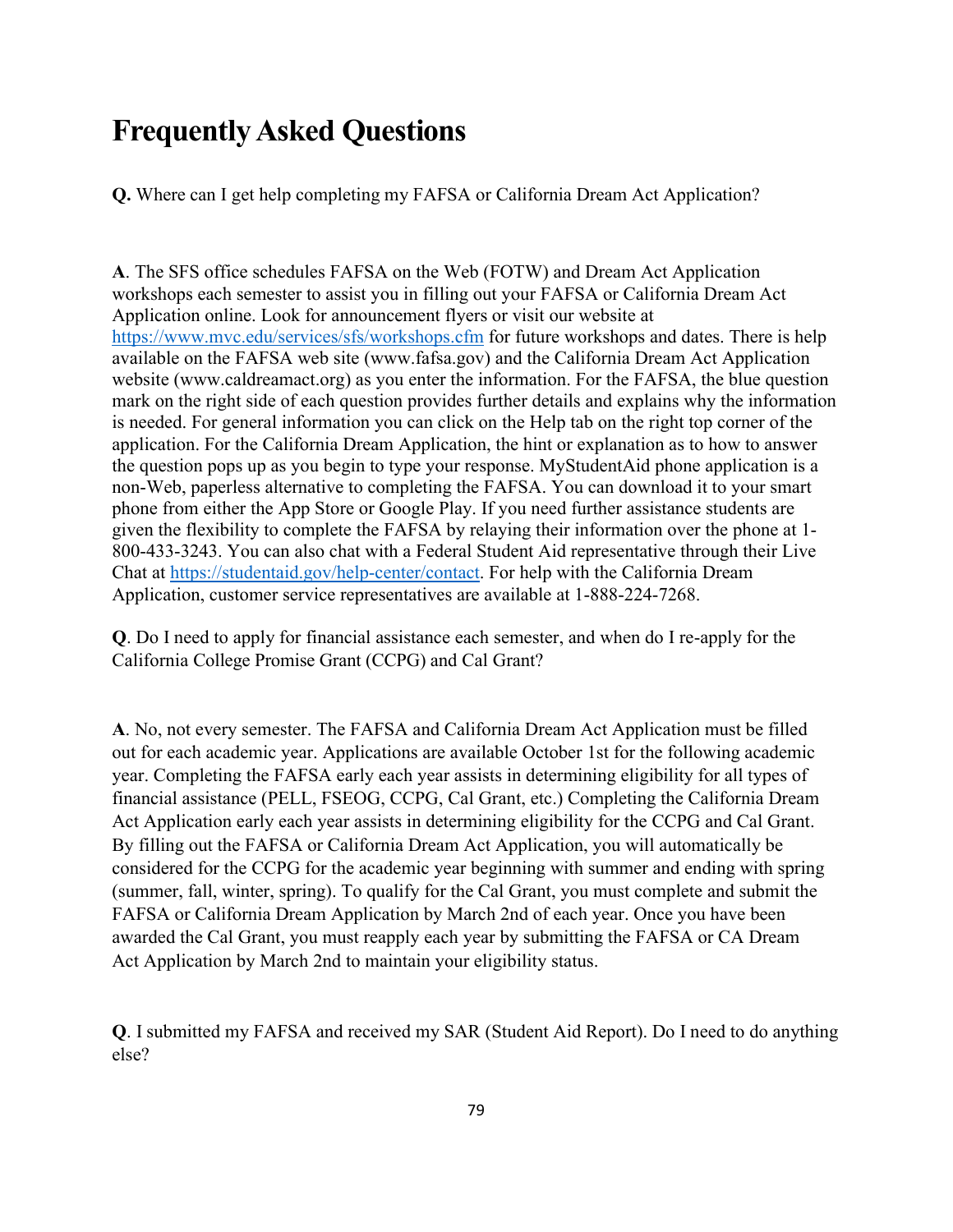**A**. Yes! Completing the FAFSA is only the first step in applying for financial assistance. One week after you have submitted your FAFSA online, the Student Financial Services (SFS) Office will receive your application electronically and contact you via your RCCD student email account. The email will contain a link so you can view the tasks and/or required documents you need to turn into Student Financial Services to complete your file. A current admissions application is also required. After the required tasks have been completed, your file will be reviewed for eligibility and you will be notified by email of your status. Please check your student email regularly for changes and updates to your requirements and financial aid status. Your award letter will be available on WebAdvisor/MyPortal. Not all students will have required tasks/documents to complete.

**Q**. Why do I have to use my parents' information on the FAFSA if I don't live with them and they don't give me any money for school?

**A**. For financial assistance purposes, the U.S. Department of Education classifies all applicants into two categories: Dependent and Independent students. Dependency status is determined by the questions in Step Three of the FAFSA. If you answer "NO" to every question in Step Three of the FAFSA, you are a Dependent Student. Dependent students must include their parents' demographic and income information on the FAFSA. If you answer "YES" to any one of the questions in Step Three of the FAFSA, you are an Independent Student. Whether or not you live with your parents, if they claim you on their tax return, or if they give you money are NOT factors in determining dependency status. Please see our section on "Dependent or Independent" in this guide for additional information.

**Q**. My parents make a lot of money. Is it a waste of time to apply for financial assistance?

**A**. No, it is not a waste of time! The only way to find out if you are eligible for financial assistance is to submit the FAFSA application. If you do not qualify for the Federal Pell Grant, you may still be eligible for other types of aid such as the California College Promise Grant (CCPG) or the Cal Grant. If you do not fill out the FAFSA application, you could be disqualifying yourself from getting financial assistance. Remember, FAFSA is the Free Application for Federal Student Aid. There is no fee charged to apply for financial assistance.

**Q**. Why does it sometimes take so long to process a financial aid application, and what can I do to avoid delays in the processing of my application?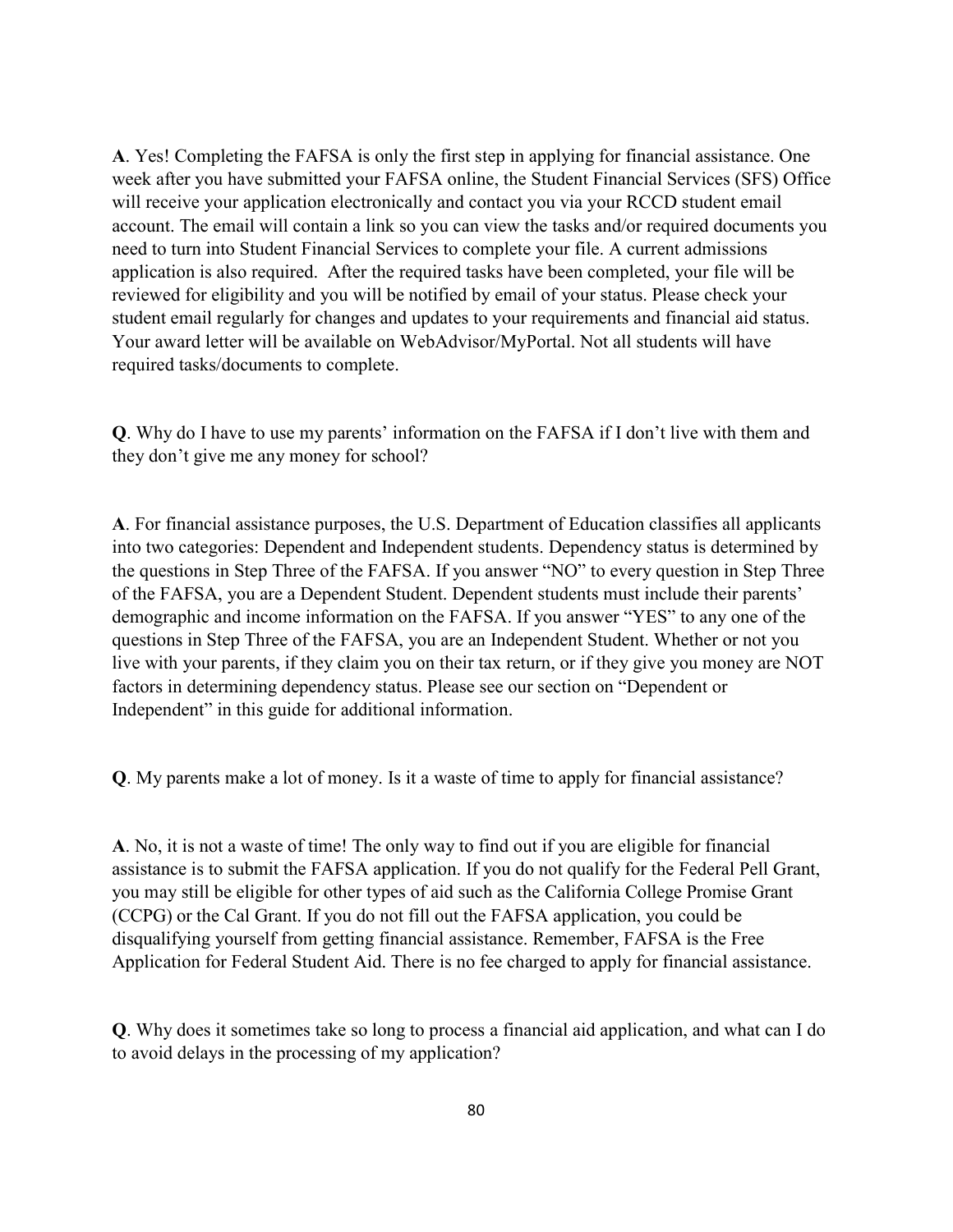**A.** To avoid any delays in the processing of your financial aid application, be sure to accurately enter the information, review, and recheck the application before submitting. Applications with conflicting or inaccurate information may require a correction, which may mean a delay in the overall process. When completing a FAFSA you should use the IRS Data Retrieval tool to retrieve your income and/or your parents' income information directly from the IRS whenever possible. Remember, completing the financial aid application is just the first step in the application process. You may be required to complete tasks and/or turn in additional documents to complete your financial aid file so the awarding process may continue. The SFS office will not be able to process an application with missing documents or conflicting information.

**Q**. Why is the grant money I received less than the amount listed on my award letter?

**A.** The amounts listed on your award letter are the awards for a full-time student (12 units each semester, fall and spring). Your actual disbursements may be less depending on the number of units you are actually enrolled in at the time of disbursement. Keep in mind that grants are disbursed in payments throughout the semester. Therefore, the amount you receive may not reflect the entire semester award. Also, late starting classes have a different disbursement schedule. Finally, if you have an approved financial aid Satisfactory Academic Progress appeal, you will only be paid for classes on your approved class list.

**Q.** Do I have to be enrolled full-time to receive financial assistance?

**A**. No, but there are certain unit requirements for different awards. You may be enrolled in any number of units to receive the CCPG. Students eligible for Cal Grant must be enrolled in at least 6 units to receive disbursement. With the Pell Grant, the amount of money disbursed depends on the number of units a student is enrolled in each semester. In some cases, a student may have to be enrolled at least half time (6 units) to receive the Pell Grant. That is determined by the information submitted on the FAFSA and the calculation of the EFC (Expected Family Contribution) by the Department of Education.

**Q**. What happens to my financial assistance if I drop classes? Do I have to pay back the money?

**A**. That depends on when you drop the classes. If you drop classes after the disbursement of aid, your future payments will be adjusted to reflect your new enrollment status (number of units). Once this is updated, you will be notified if you must pay back any overpayment of financial assistance. If you withdraw from all of your classes, you will be notified if you must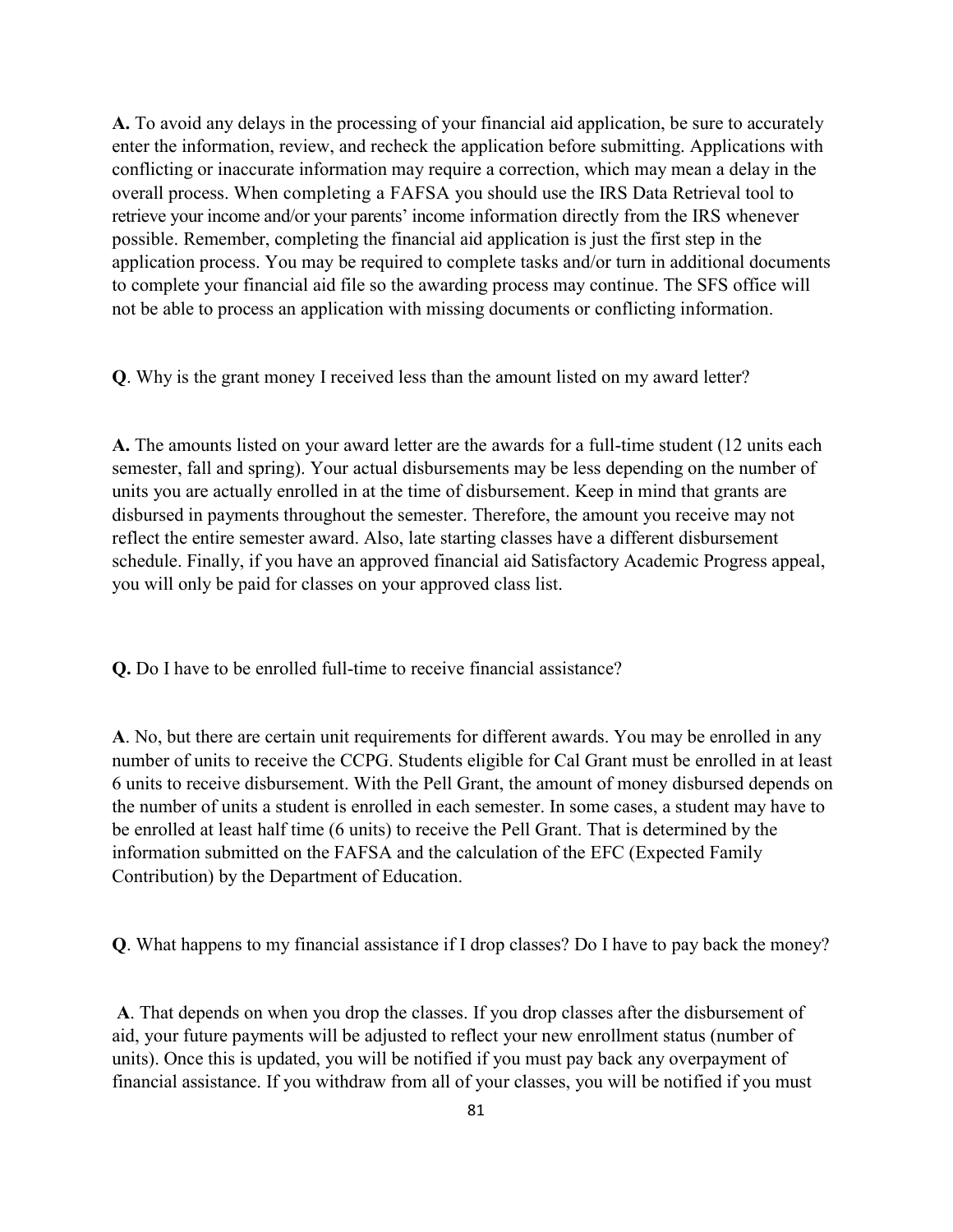repay any overpayment of financial aid. Try to avoid a complete withdrawal by seeking advice from academic counselors and/or your instructors before withdrawing. In addition to possible repayment, you may face Satisfactory Academic Progress (SAP) problems because dropping classes could affect your GPA and Pace of Progression percentage.

**Q.** Why does the Student Financial Services office limit the kind of information it gives over the phone?

**A**. Student Financial Services does not release certain information over the phone in order to protect the student's right to privacy as stated in the Family Educational Rights and Privacy Act (FERPA). If you need specific information about your financial assistance file and/or disbursement, please come into the Student Financial Services office with a picture ID and our trained staff can answer your questions. For general financial aid questions, you can use the Chatbot located at the right bottom corner of the SFS website.

**Q.** Why am I no longer eligible for the California College Promise Grant (CCPG)?

**A**. If you do not maintain a GPA of 2.0 or higher and/or complete more than 50 percent of your coursework for two consecutive primary terms (Fall/Spring), you lose your CCPG eligibility. You will be notified within 30 days of the end of each term. In order to regain eligibility for the grant you can do one of the following: (1) file an appeal, (2) not attend your school district for two consecutive primary terms, or (3) improve GPA and/or course completion to meet academic and progress standards.

### **Financial Assistance Common Acronyms**

**ATB (Ability to Benefit Test):** A test federally approved by the Department of Education for students seeking financial assistance, but do not have a High School Diploma or GED certificate. Students applying for financial aid must pass the ATB test if they do not meet the high school equivalency requirements.

**CCPG (California College Promise Grant):** A fee waiver that is used to waive tuition fees and reduce parking fees. You must be a California Resident to receive the CCPG.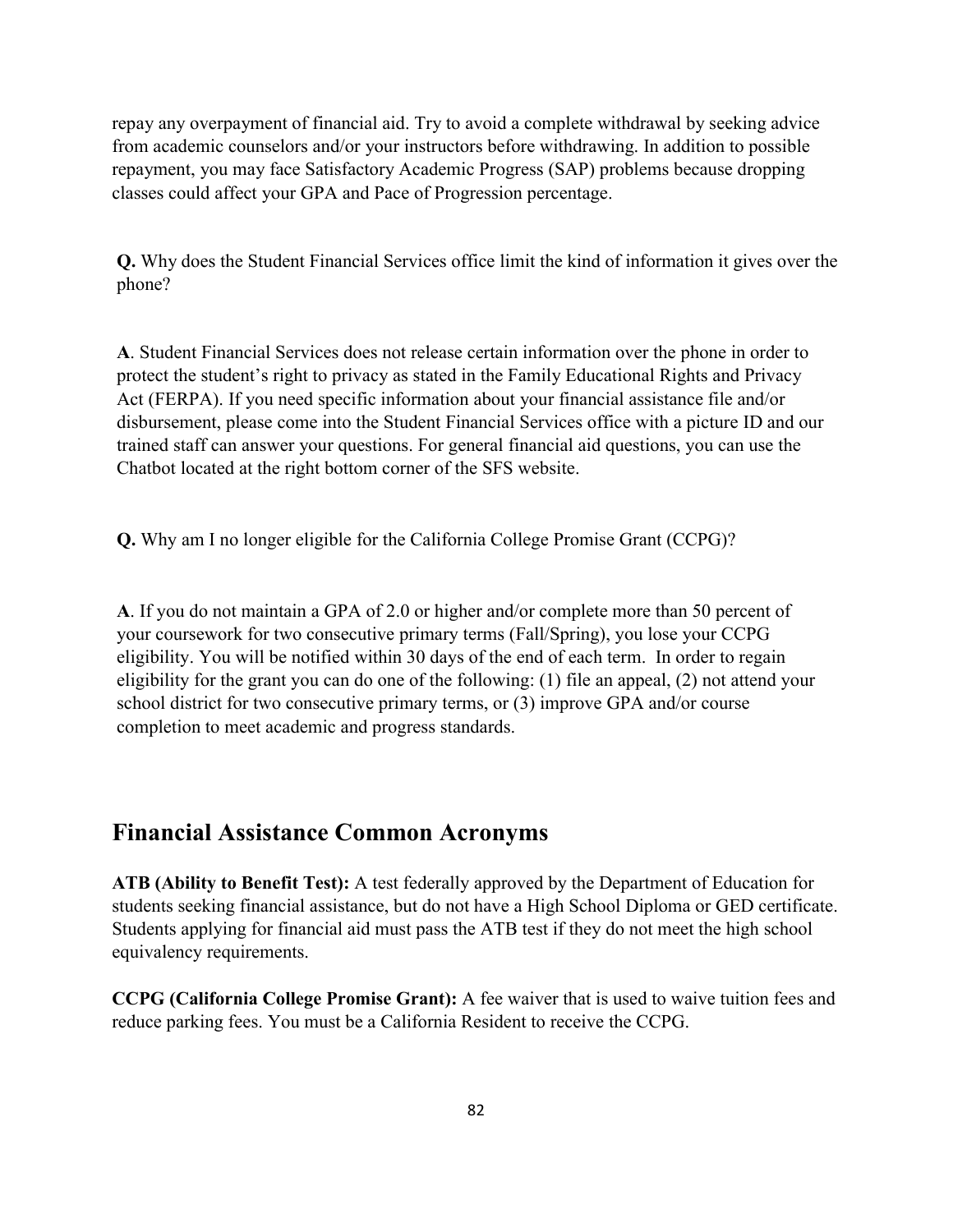**Cal Grant:** A state grant that is awarded to low-and middle-income students who meet specific eligibility requirements.

**CADAA (California Dream Act Application):** allows students who meet AB 540 criteria to apply for and receive state funded financial aid such as institutional grants, Cal Grants, Chafee Grants, and the California College Promise Grant (CCPG) at California Community Colleges.

**CAHSEE (California High School Exit Examination)**: California public school students must pass this test to earn a high school diploma. Eligible students with disabilities may be exempt from taking the examination, or may receive a waiver.

*\*Effective January 1, 2016 - Due to the change in academic standards, Senate Bill 172 was signed by the Governor to suspend the administration of the CAHSEE and the requirement that students pass the CAHSEE to receive a high school diploma for the 2015–16, 2016–17, and 2017–18 school years. The law required that schools grant a diploma to any pupil who completed grade twelve in the 2003–04 school year or a subsequent school year and met all applicable graduation requirements other than the passage of the high school exit examination.\** 

**CELSA (Combined English Language Skills Assessment):** An ATB test for students whose native language is not English, and who are not fluent in English.

**COA (Cost of Attendance):** The total amount it would cost you to attend school at a given college for one academic year. The COA includes the cost of tuition and fees, room and board, books, supplies, transportation, and miscellaneous and personal expenses.

**CRI (Consent to Release Information):** A form provided under the Family Educational and Privacy Act (FERPA) of 1974, that is required in order to release or share information with a person/agency regarding a student.

**CSAC (California Student Aid Commission):** The principal state agency responsible for administering financial aid programs for students attending public and private universities, colleges, and vocational schools in California.

**DRN- Data Release Number:** A four-digit number located on the front page of a student aid report (SAR) that a student uses when changing certain SAR information by telephone. The DRN is different from the FSA ID, which is the student's personal ID and should not be used by anyone else.

**ED (United States Department of Education):** ED funds all federal grants and loans.

**EFC (Expected Family Contribution):** A federal methodology used by the U.S. Department of Education to determine an applicant's eligibility for federal and state aid. The EFC determines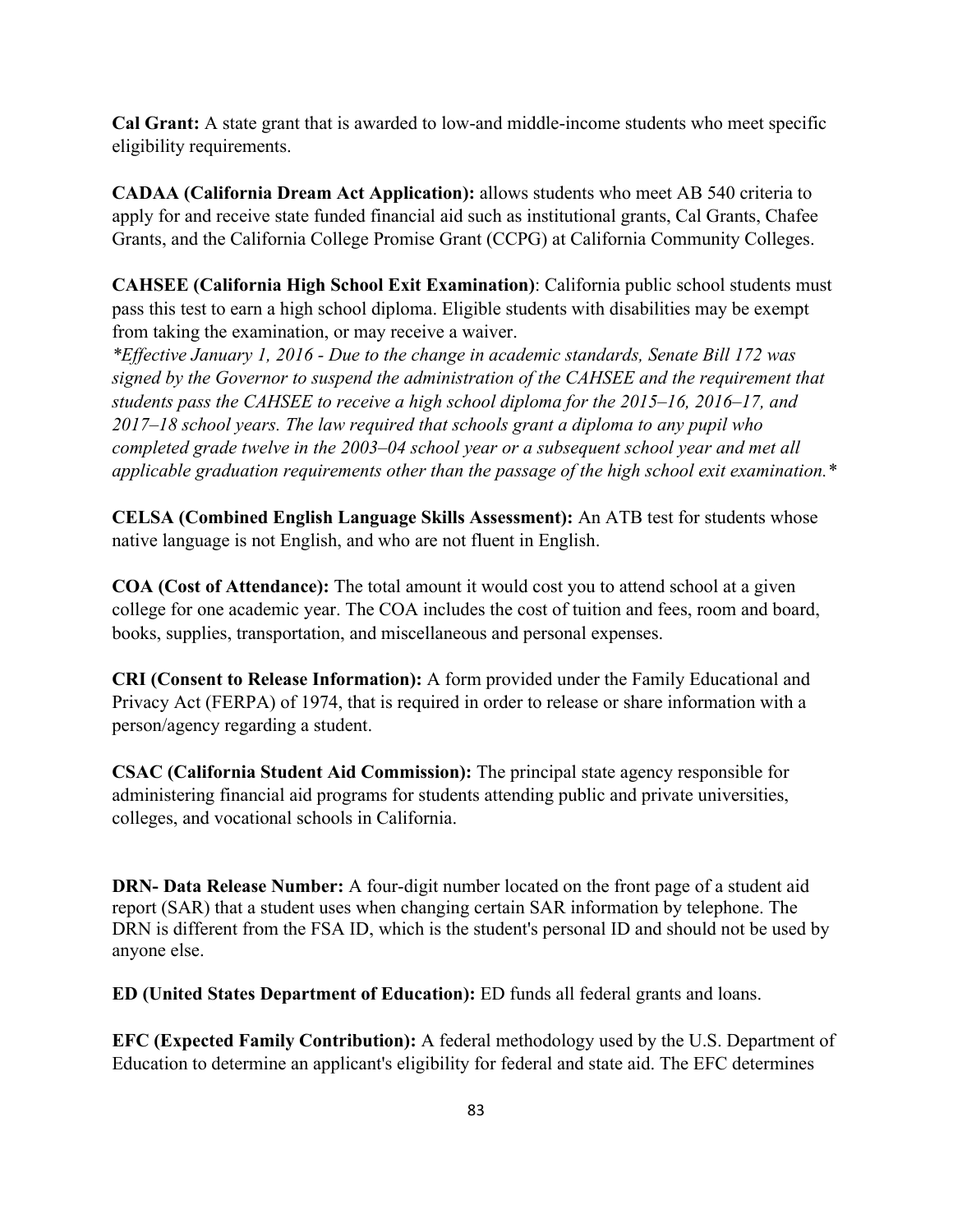how much a student and their family can be expected to contribute to the cost of a student's education for an award year.

**EFT (Electronic Funds Transfer):** Direct deposit of financial aid funds into a bank account. The student's name must be on the account.

**EOPS (Extended Opportunity Programs & Services):** A program providing additional services for students who meet the program eligibility requirements. Available services include academic counseling, priority registration, book vouchers, tutorial services, and transfer information and assistance.

**EW (excused withdraw):** Grade utilized to withdraw from a course(s) due to specific events beyond a student's control that affected his/her ability to complete a course(s). For more information, contact the department of Admissions and Records.

**FAFSA (Free Application for Federal Student Aid):** An application that is used to apply for Federal and State financial aid. To apply online go to [https://studentaid.gov/h/apply-for-aid/fafsa.](https://studentaid.gov/h/apply-for-aid/fafsa)

**FAO (Financial Aid Office):** Where students can inquire about financial aid and submit any documents required to complete their financial aid file for processing.

**FSA ID (Federal Student Aid Identification):** An FSA ID is a username and password that you must use to log in to certain U.S. Department of Education (ED) websites. The FSA ID allows students and parents to identify themselves electronically to access FSA Web sites, such as *FAFSA on the Web*.

**FSEOG (Federal Supplemental Educational Opportunity Grant):** A federal grant for undergraduates with exceptional financial need. Students may need to meet the priority deadline of March 2nd to be considered for SEOG eligibility.

**FERPA (Family Educational Rights and Privacy Act of 1974):** A federal law that protects the privacy of student education records. The law applies to all schools that receive funds under an applicable program of the U.S. Department of Education.

**FWS (Federal Work Study):** Provides part-time jobs to undergraduate and graduate students, allowing them to earn money to help pay toward educational expenses.

**GED (General Education Development Certificate):** A certificate students receive upon completion of an approved high school equivalency test. Students who have a GED may apply for financial aid.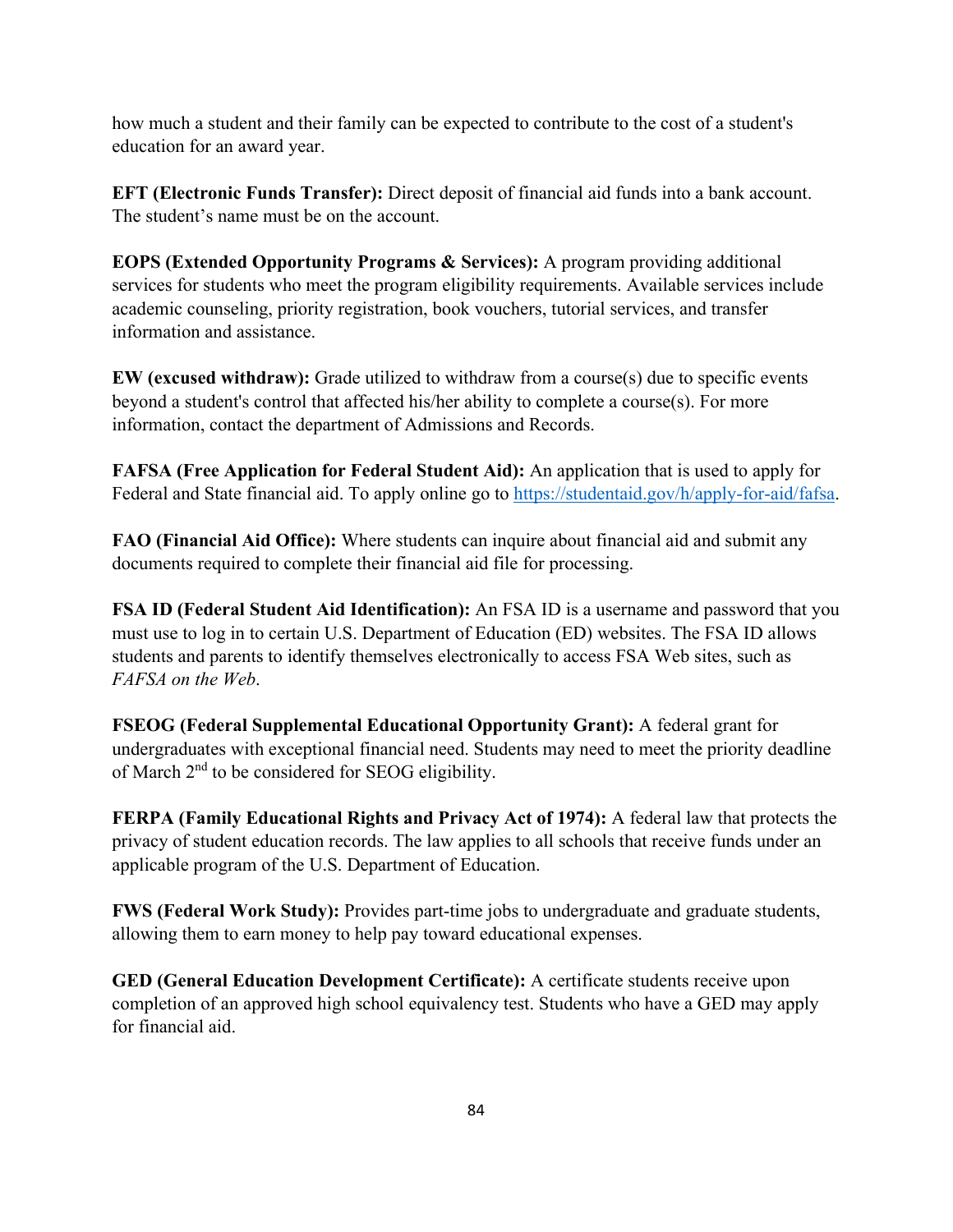**GPA (Grade Point Average):** The average of grades for all classes taken in college. To calculate, total the credit hours and then the grade points from all semesters. Divide the total grade points by the total credit hours.

**MPN (Master Promissory Note):** A legal document listing the borrower's responsibilities and rights. The MPN must be signed when applying for a student loan.

**PIN (Federal Student Aid Personal Identification Number):** A 4-digit number used to electronically sign your FAFSA and access your personal information on Federal Student Aid Web sites, such as *FAFSA on the Web*.

\* Prior to May 2015, a Federal Student Aid PIN was used to access personal information and digitally sign on various Department of Education websites. In May 2015, the PIN was replaced by the FSA ID.\*

**SAP (Satisfactory Academic Progress):** Federal and state regulations require students receiving federal and state financial aid meet certain standards. SAP consists of *qualitative* (minimum cumulative GPA of 2.0) and *quantitative* (minimum cumulative completion rate of 67% for classes attempted) standards. Students must also complete their educational goal by the time they have attempted 150% of the units required in their specified educational goal.

**SAR (Student Aid Report):** The SAR contains information that the student originally reported on the FAFSA, and the results of eligibility and expected family contribution (EFC). The SAR results will inform a student if the FAFSA application is complete or if corrections are needed to determine eligibility.

**SFS (Student Financial Services) Office:** The financial aid office located in the Student Services building for Moreno Valley College. This is where students can inquire about financial aid and submit any documents required to complete their financial aid file for processing.

### **Commonly Used Financial Aid Terms**

**Ability-to-Benefit -** One of the criteria used to establish student eligibility in order for students to receive Title IV program assistance is that a student must have earned a high school diploma or its equivalent. Students who are not high school graduates or have not earned a GED Certificate can demonstrate that they have the "ability to benefit" from the education or training being offered by passing an approved ability-to-benefit (ATB) test or complete six semester approved units. *New students will be required to have a high school diploma, GED, or pass a High School Proficiency test to satisfy the Ability-to-Benefit requirement for financial aid.*

**Academic Year -** A period of time that schools use to measure a quantity of study. For example, a school's academic year may consist of a fall and spring semester during which a full-time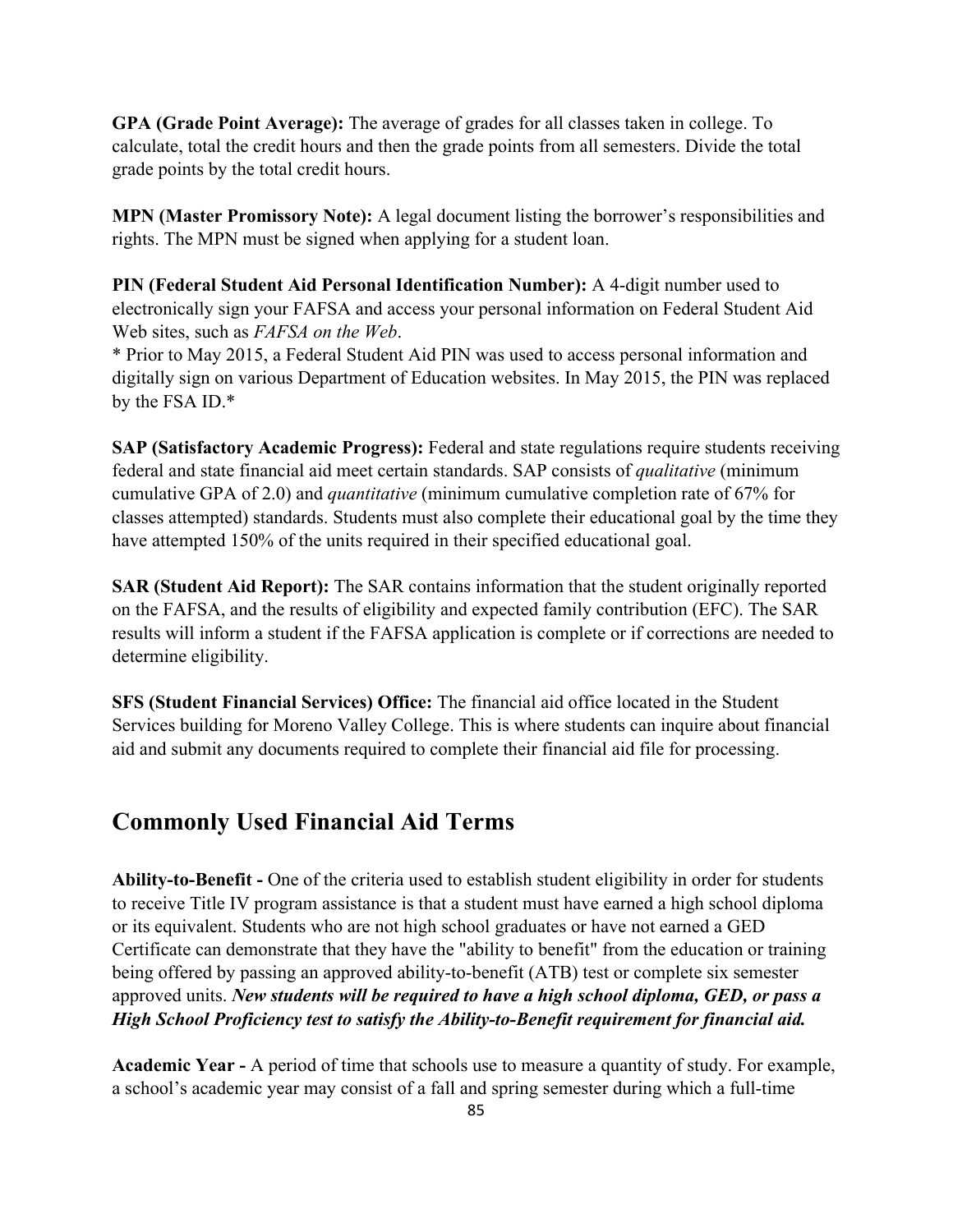undergraduate student must complete 24 semester hours. Academic years vary from school to school and even between educational programs at the same school.

**Accreditation -** The school must meet minimum academic standards, as defined by an accrediting body recognized by the U.S. Department of Education, to be eligible to participate in the administration of federal student aid programs.

**Accrue** - The process where interest accumulates on a student loan.

**Award Letter -** The award letter explains the type(s) and amount(s) of financial aid the student may be eligible for based on various determining factors. The award letter can be found on *Web Advisor/MyPortal* under the financial aid section.

**Borrower** – An individual who signed and agreed to the terms in a loan promissory note and is responsible for repaying a loan.

**Capitalized -** With certain loans, such as the subsidized loans, the U.S. Department of Education pays the interest that accrues on a loan while the student maintains at least half-time enrollment, and during periods of deferment. However, with subsidized loans in forbearance and unsubsidized loans in any status, a student is responsible for paying interest as it accrues. When interest on these loans are not paid during accrual, the interest is *capitalized*, or added to the principal balance, which increases the outstanding principal amount due on this loan.

**Consolidation** - The process of combining one or more loans into a single new loan.

**Cost of Attendance (COA)** - The total annual cost of attending college for any given academic year. The COA includes tuition and fees, room and board, allowances for books, supplies, transportation, loan fees, and, if applicable, dependent care. It also includes miscellaneous and personal expenses.

**Default** - If a student does not repay a loan according to the terms and agreements of the signed promissory note, the student may enter into a default status. A student's credit status, future financial aid, purchasing cars, a house, and IRS refund may be affected if a loan is in a default status.

**Dependent student** - A student who does not meet one of the criteria for an independent student on the financial aid application(s), such as: Be at least 24 years old, married, a graduate or professional student, a veteran, a member of the armed forces, an orphan, a ward of the court, or someone with legal dependents other than a spouse.

**Disbursement -** Scheduled dates in which students will be disbursed financial aid (may include Pell Grant, SEOG, Cal Grant, Loans).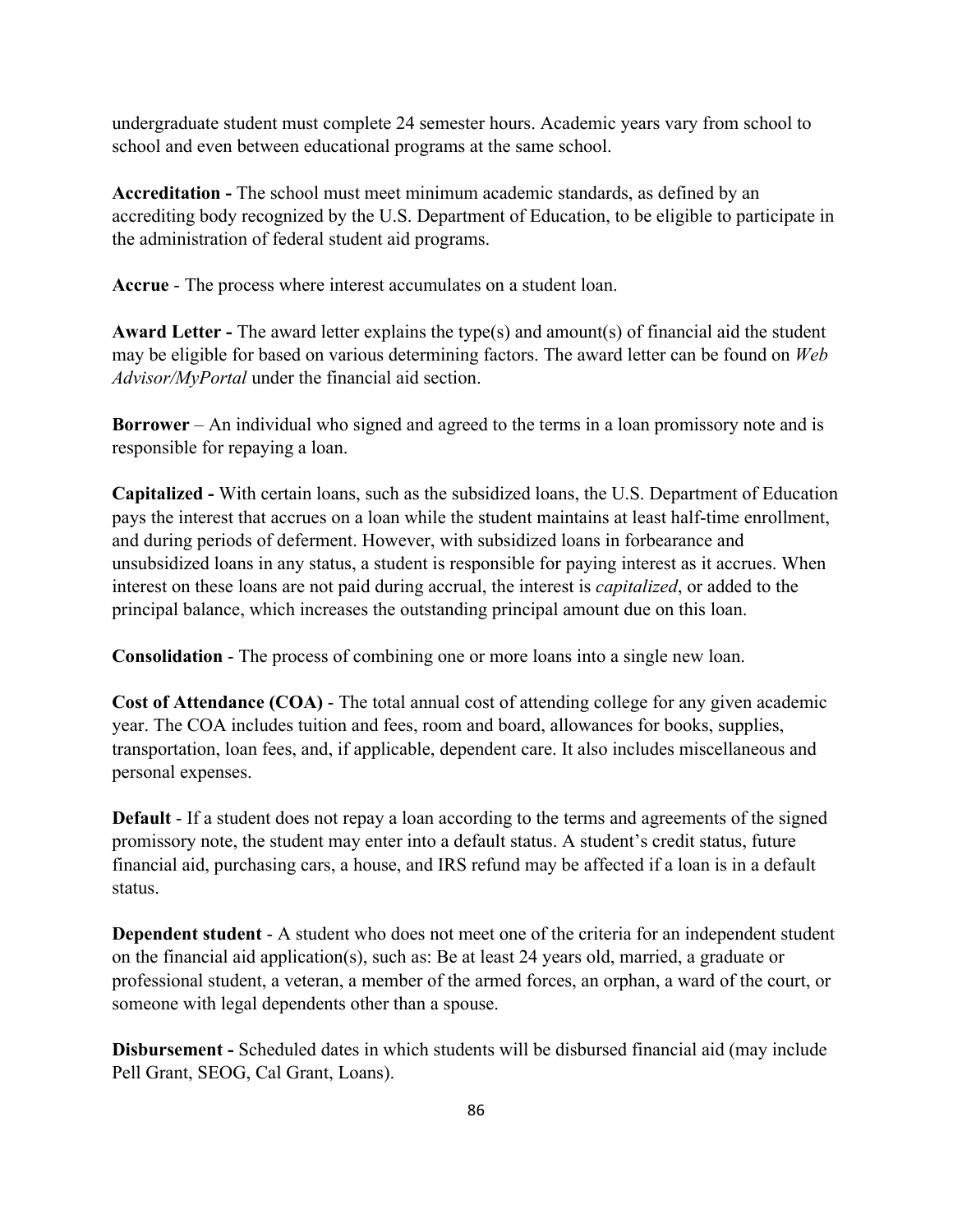\**For a list of the 2021/2022 disbursement scheduled dates, please see the disbursement schedule section of this consumer guide.*

**Direct Loans** - William D. Ford Federal Direct Loan (Direct Loan) Program. Eligible students borrow directly from the U.S. Department of Education at participating schools. Direct Loans include subsidized and unsubsidized Direct Stafford Loans (also known as Direct Subsidized Loans and Direct Unsubsidized Loans). You must repay these loans directly to the U.S. Department of Education.

**Educational Goal** - A program of organized instruction or study that leads to an academic, professional, or vocational degree, a certificate, or other recognized educational credentials. To receive financial assistance, you must be enrolled in an eligible program. Please see the SFS office for more information.

**Expected Family Contribution** - Your Expected Family Contribution (EFC) is the number used to determine your possible eligibility for financial assistance. This number results from the financial and household information you provided on your FAFSA application. Your EFC number is located on your Student Aid Report (SAR).

**Grace period -** After borrowers graduate, leave school, or drop below half-time enrollment, loans that were borrowed have six months before repayment is due. This period is known as the "grace period." During the grace period, no interest accrues on subsidized loans. Interest accrues on unsubsidized loans during grace periods, and this interest is capitalized when borrowers' loans enter repayment.

**Half-time** - At least six semester hours/units of active enrollment per semester at RCCD.

**Independent Student** - An independent student meets the criteria on the FAFSA to list only his/her (and spouse if applicable) information.

**Interest** - A loan expense charged by the lender and paid by the borrower for the use of borrowed money.

**National Student Loan Data System (NSLDS) -** NSLDS receives data from schools, guaranty agencies, and U.S. Department of Education programs. By using your FSA ID you can obtain information about your federal loan(s) and Pell Grant amounts, outstanding balances, the status of your loans, and disbursements made. You can access NSLDS at [https://nsldsfap.ed.gov/nslds\\_SA/.](https://nsldsfap.ed.gov/nslds_SA/)

**Principal** - The amount of money borrowed by the student. Depending on loan type, interest will accrue on this amount.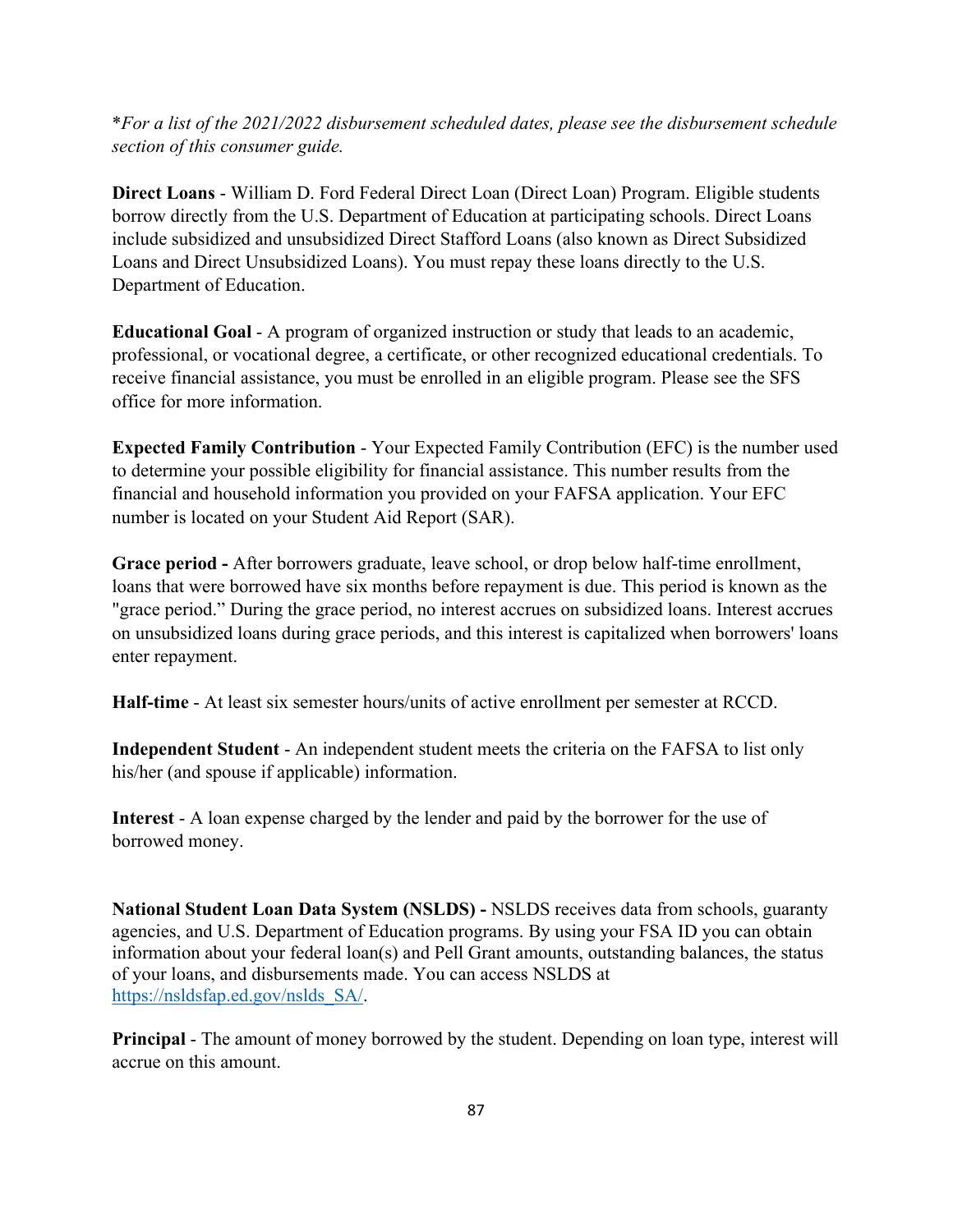**Promissory Note - A promissory note is a binding legal document you sign when you get a** student loan. It lists the conditions under which you are borrowing and the terms under which you agree to pay back the loan. The promissory note will include information on how interest is calculated and what deferment and cancellation provisions are available to the borrower. It is very important to read and save this document. You will need to refer to your promissory note later when you begin repaying on your loan or at other times when you need information about provisions of the loan, such as deferments or forbearances.

**Satisfactory Academic Progress** - To be eligible to receive federal student financial aid, you must meet and maintain your college's standards of satisfactory academic progress (SAP) toward a degree or certificate offered by that institution. Please refer to our SAP section on this guide for additional information.

**Selective Service Registration -** In order to be eligible for federal student aid you must register with the Selective Service if:

- You are a male born on or after January 1, 1960
- You are at least 18 years old while not exceeding 25 years of age
- You are not currently on active duty in the U.S. Armed Forces.

**Student Aid Report** - Your Student Aid Report (SAR) summarizes the information you submit on your Free Application for Federal Student Aid (FAFSA) and provides you with your Expected Family Contribution (EFC).

**Subsidized** - A loan for which a student borrower is not responsible for the interest until they have stopped attending school, dropped below half-time enrollment status, or have completed their grace period.

**Unsubsidized -** A loan for which the student borrower is fully responsible for paying the interest while they are in school regardless of the loan status. Interest on unsubsidized loans accrues from the date of disbursement and continues until repaid in full.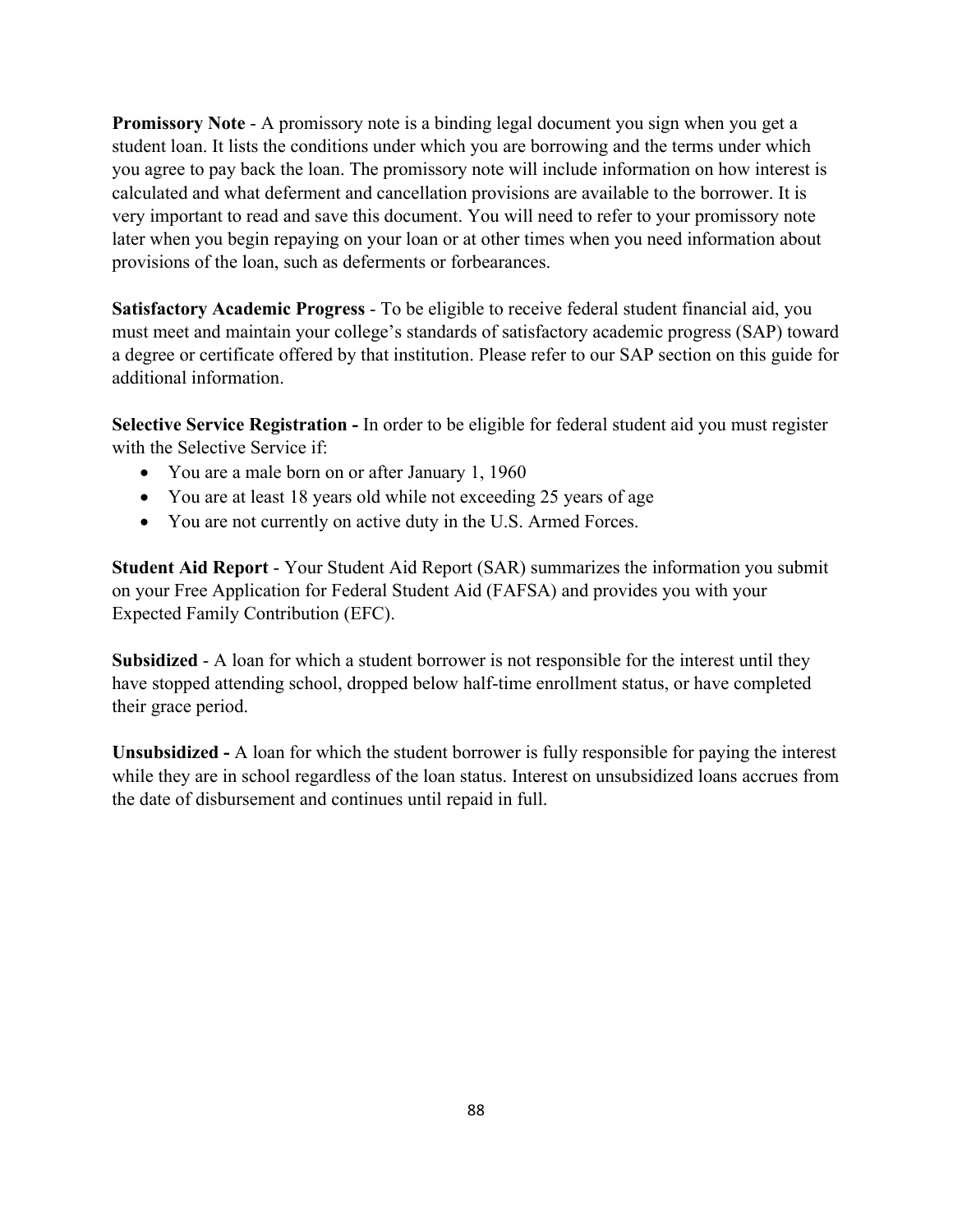# **English/Spanish Glossary**

### **A**

| Address (permanent mailing address)dirección (dirección de correo permanente) |  |
|-------------------------------------------------------------------------------|--|
|                                                                               |  |
|                                                                               |  |
|                                                                               |  |
|                                                                               |  |
|                                                                               |  |
|                                                                               |  |
|                                                                               |  |
|                                                                               |  |
|                                                                               |  |

### **B**

## **C**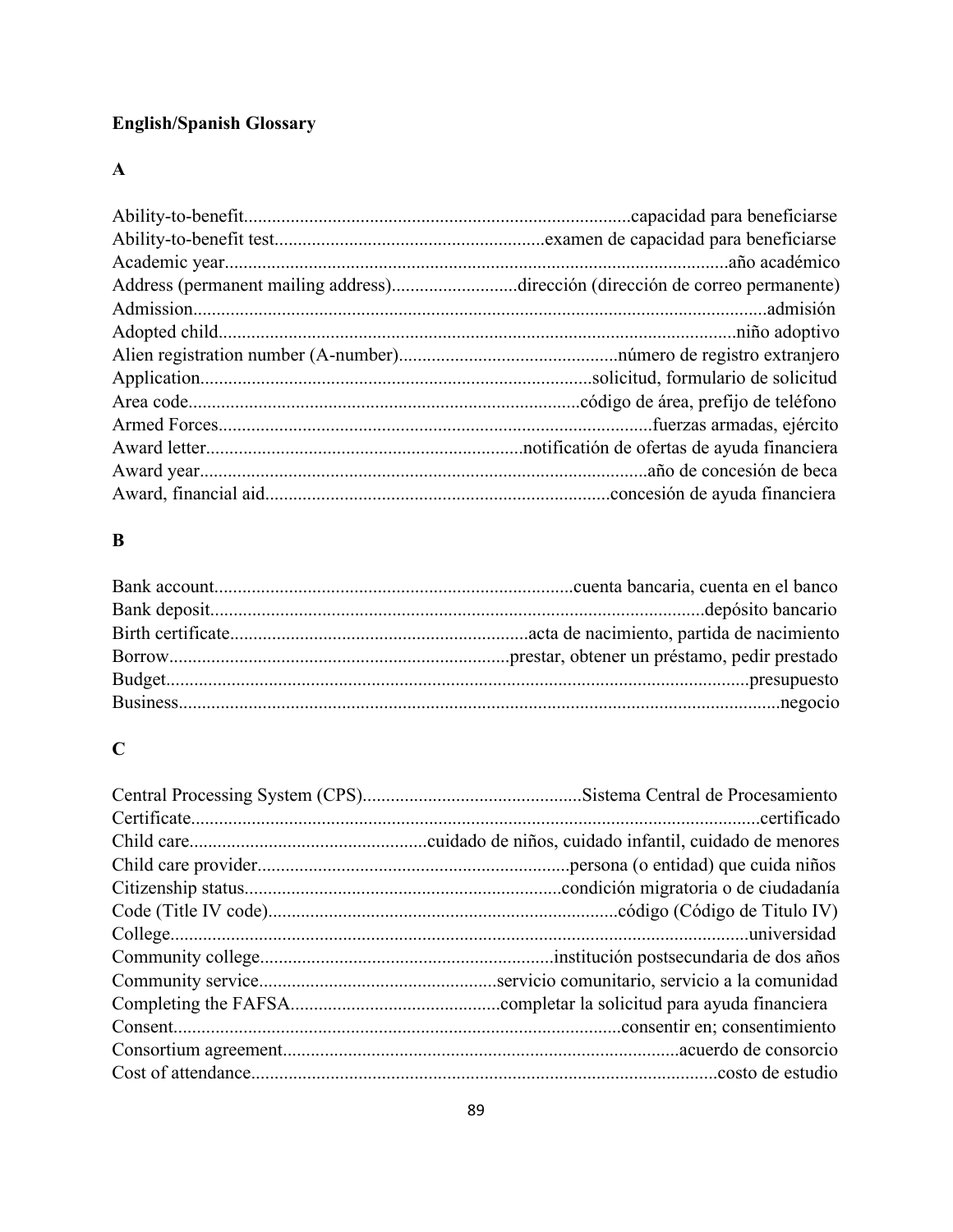## **D**

### **E**

| Expected Family Contribution (EFC)Contribución/Aporte Esperado de la Familia |
|------------------------------------------------------------------------------|
|                                                                              |
|                                                                              |

### **F**

| Free Application for Federal Student Aid (FAFSA)solicitud gratuita de ayuda federal para |             |
|------------------------------------------------------------------------------------------|-------------|
|                                                                                          | estudiantes |
|                                                                                          |             |

# **G**

| General Education Development (GED) Certificatecertificado de formación educativa general |  |
|-------------------------------------------------------------------------------------------|--|
|                                                                                           |  |
|                                                                                           |  |
| Grade point averagepromedio de calificaciones, promedio de notas, promedio académico      |  |
|                                                                                           |  |
|                                                                                           |  |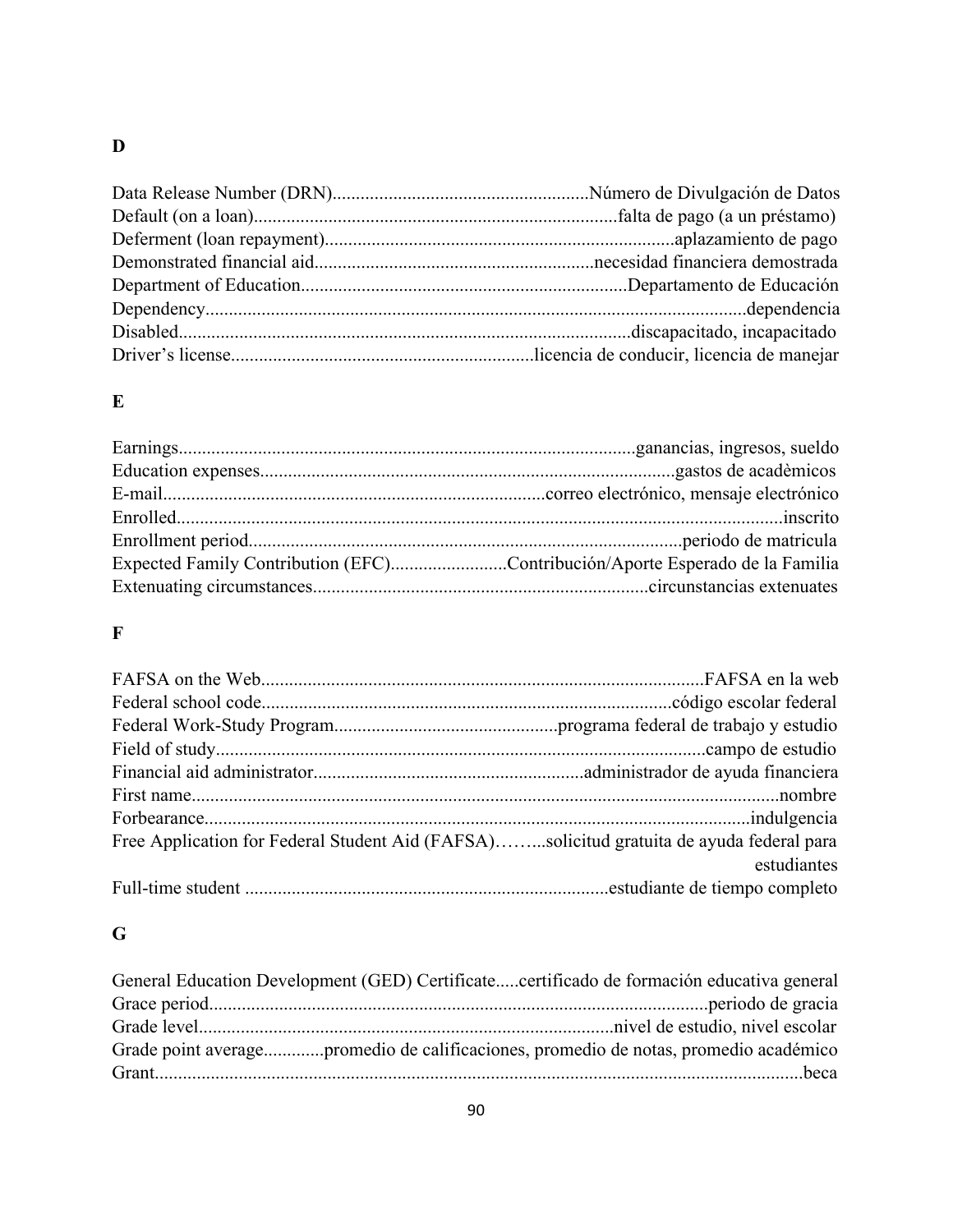## $\overline{\mathbf{H}}$

| secundaria |  |
|------------|--|
|            |  |
|            |  |
| armadas    |  |
|            |  |

# $\mathbf I$

# $\mathbf{J}$

## $\mathbf{L}$

# $\mathbf{M}$

# $\mathbf N$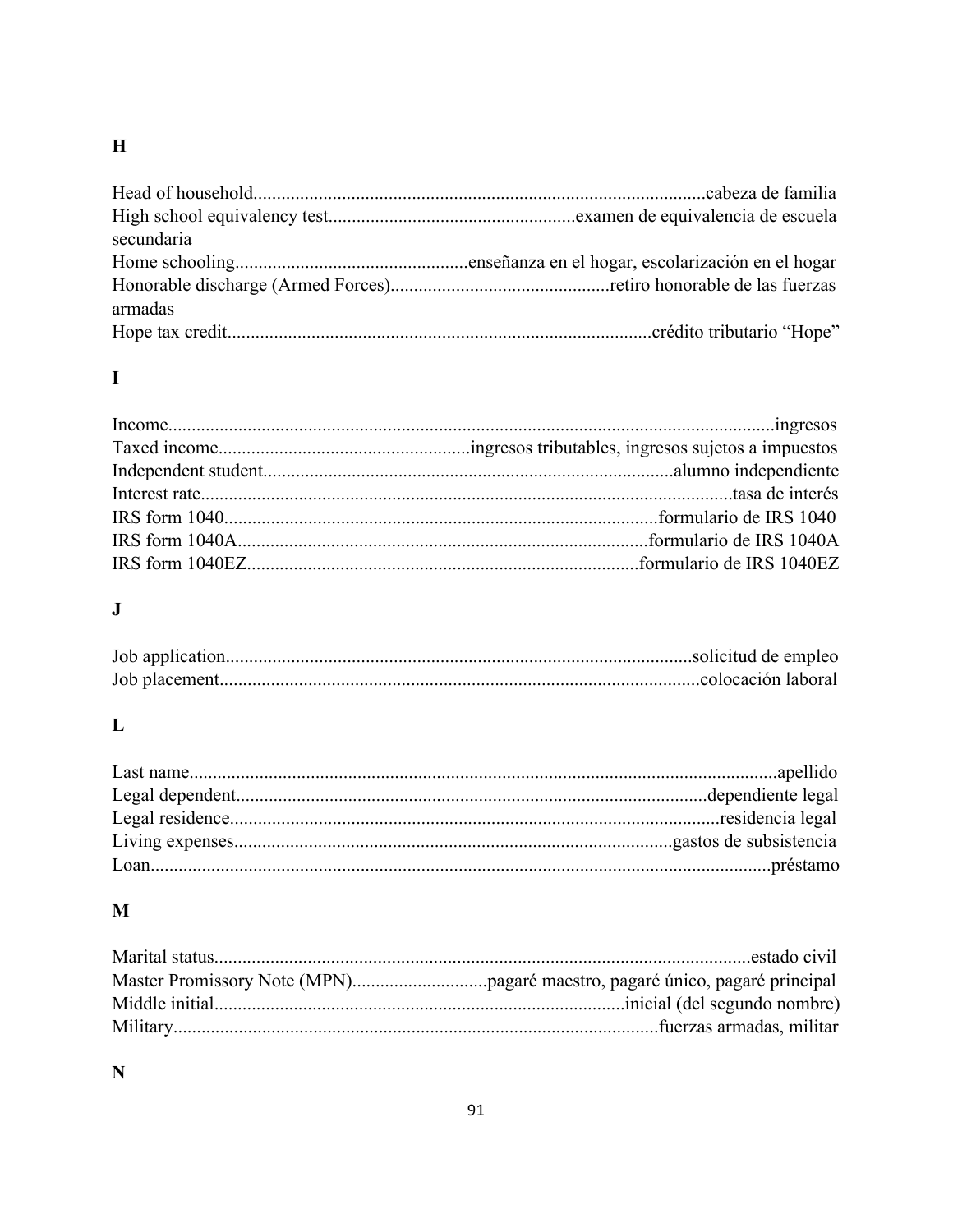| National student loan data systemsistema nacional de información sobre los préstamos |
|--------------------------------------------------------------------------------------|
|                                                                                      |
|                                                                                      |
|                                                                                      |
|                                                                                      |

# **O**

## **P**

# **Q**

# **R**

|--|--|--|

### **S**

| Selective Service Registrationinscribirse en los registros militares del servicio selectivo |  |
|---------------------------------------------------------------------------------------------|--|
|                                                                                             |  |
|                                                                                             |  |
|                                                                                             |  |
|                                                                                             |  |
|                                                                                             |  |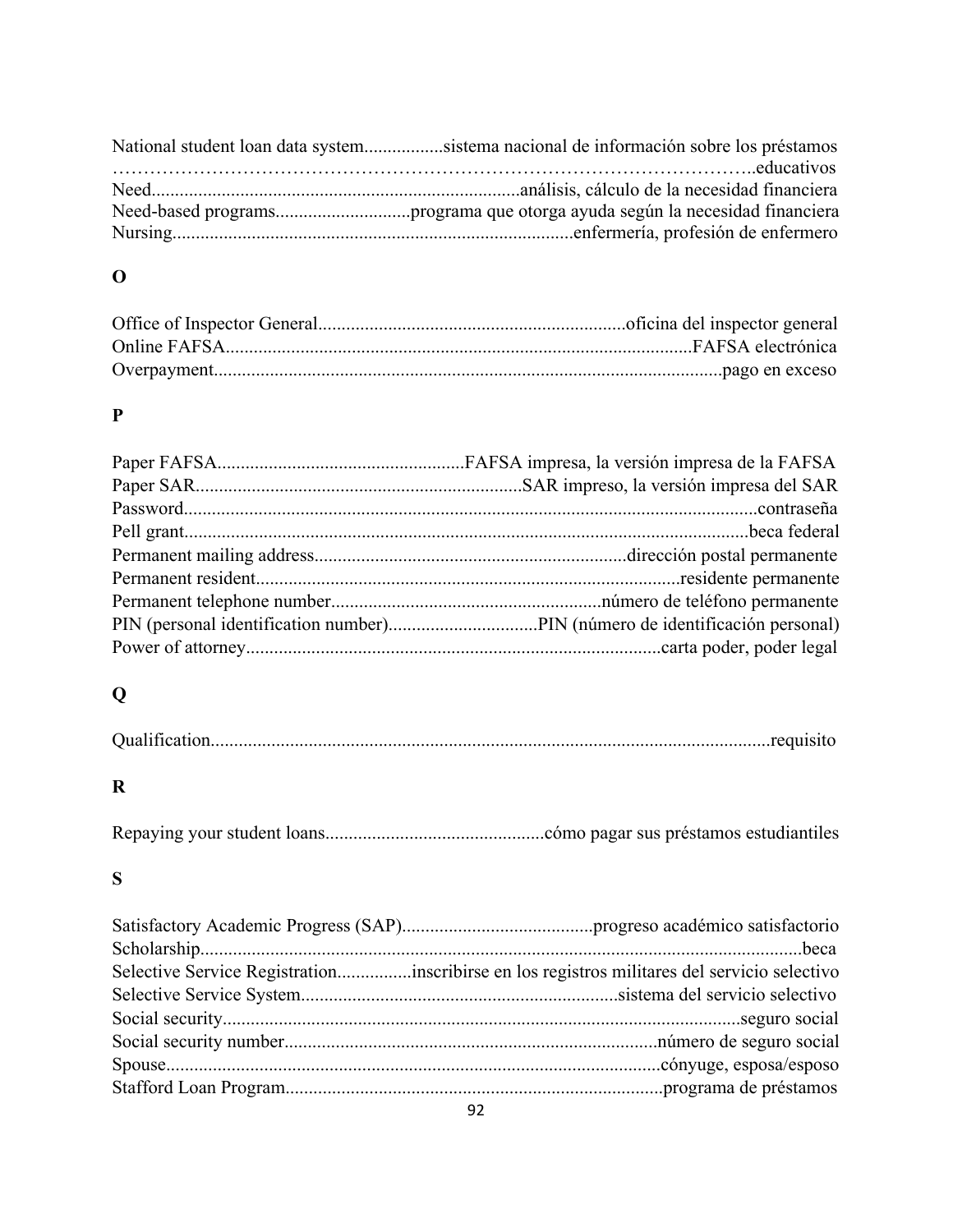## **T**

# **U**

### **V**

## W

## **Z**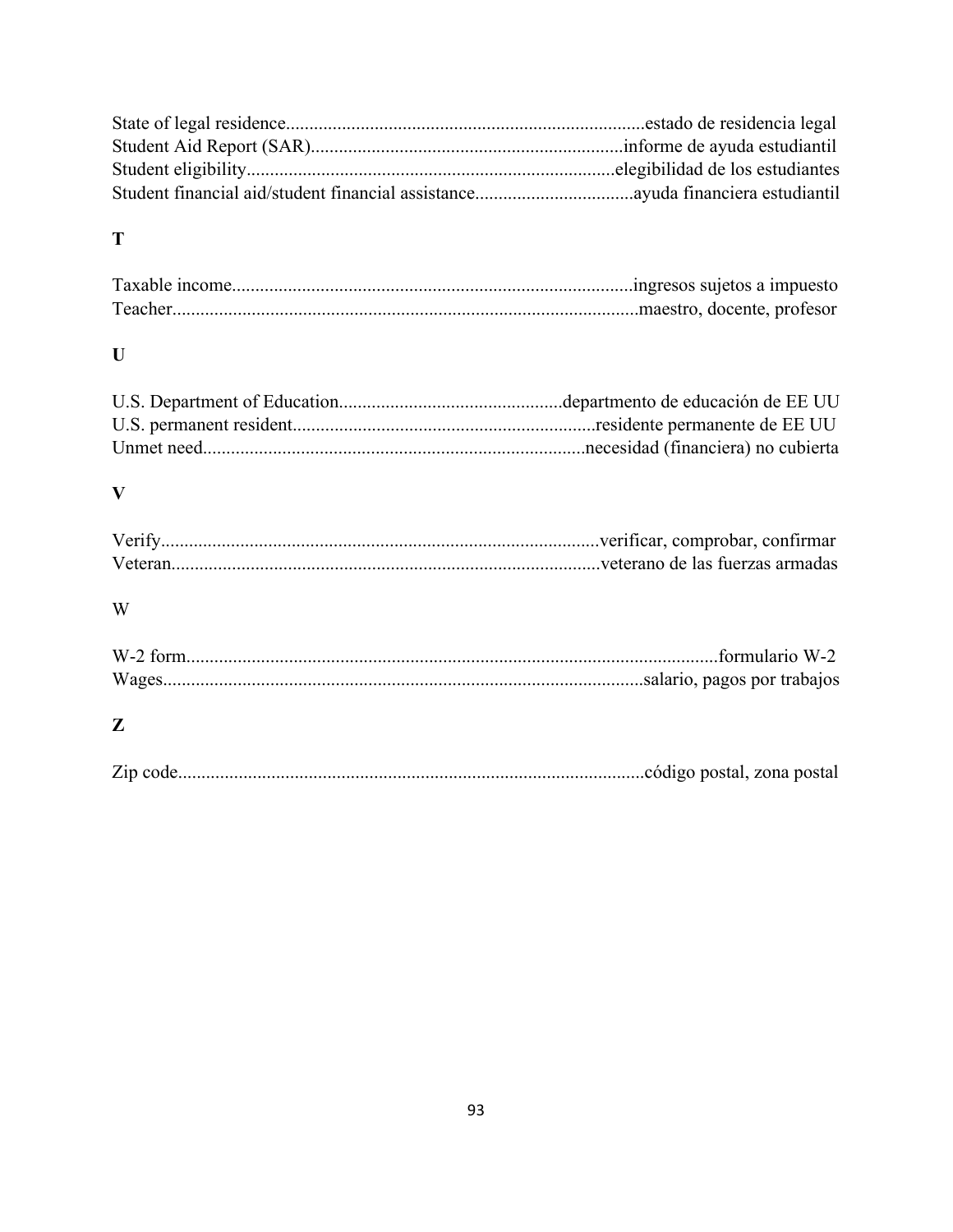## **Consortium Agreement**

Moreno Valley/ Norco College/ Riverside City College

Blanket Consortium Agreement

(As allowed in the Code of Federal Regulations, 34CFR 668.5)

This blanket consortium agreement is for the purpose of providing federal financial assistance to Riverside Community College District students enrolled at Moreno Valley, Norco, and/ or Riverside City College. It covers enrollment for on campus classes, online classes, and study abroad courses. RCCD colleges do not participate as a home college for a consortium agreement(s) outside of our district. RCCD will not honor course(s) taken at other colleges for financial aid payment.

This consortium agreement is effective beginning the fall 2011 semester.

The home school will be the college where the student submits their admission's application and where the student is seeking a degree. The home school will be responsible for:

- Determining eligibility
- Disbursing aid
- Monitoring enrollment
- Monitoring and resolving over awards
- Administering the Return of Title IV regulations
- Administering the Satisfactory Academic Progress
- Cost of attendance information (enrollment fees, other program costs, etc.) at all colleges
- Enrollment periods for all classes

The other college(s) where students are enrolled is considered to be the host school. The host school(s) agrees to not disburse financial aid to students who have chosen another college as their home school.